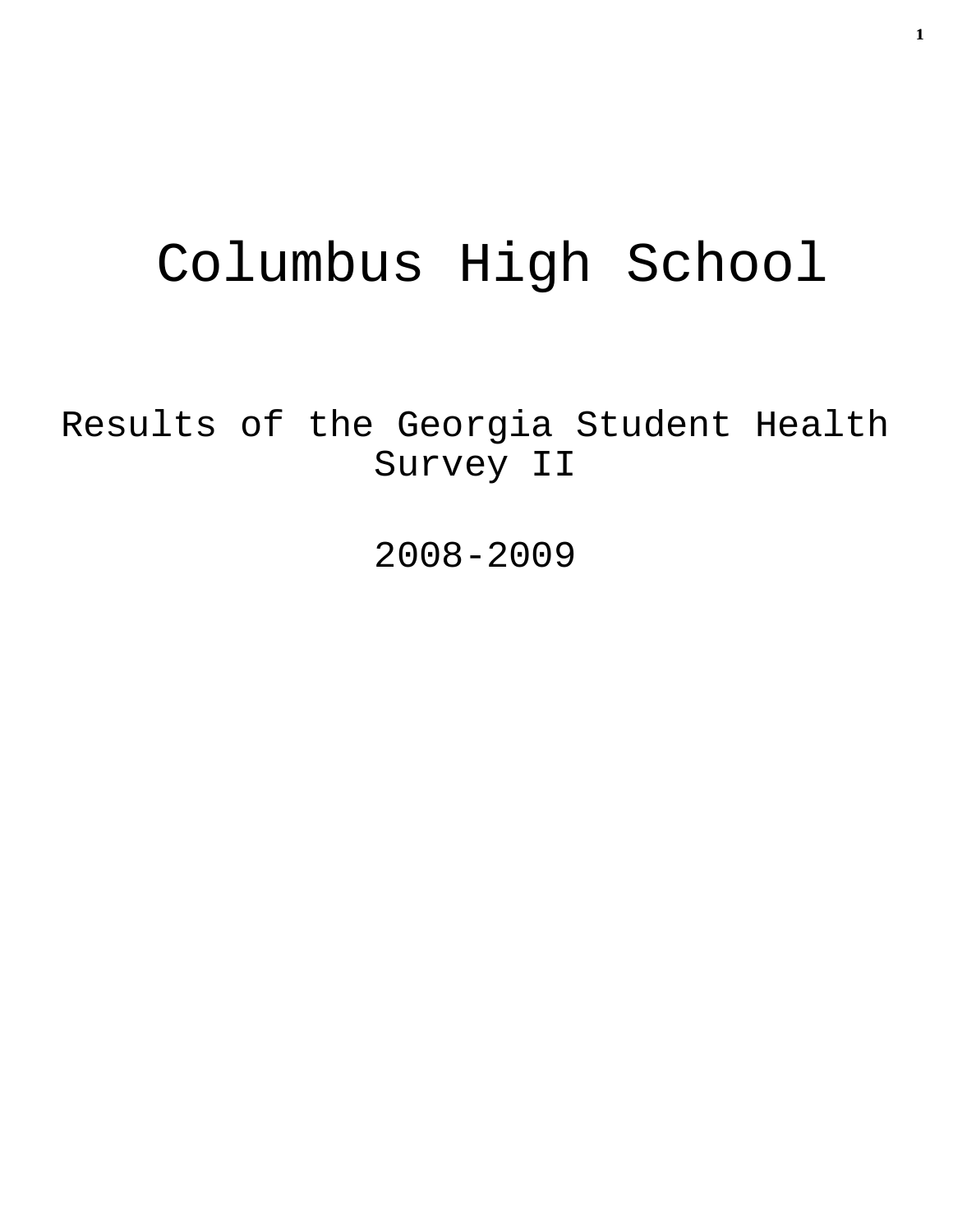# *Demographics* **2**

| Grade                    |     |  |  |  |
|--------------------------|-----|--|--|--|
| <b>Grade   Frequency</b> |     |  |  |  |
| 10                       | 308 |  |  |  |
| 12                       | 258 |  |  |  |

| <b>Frequency</b> | <b>Table of Gender by Grade</b> |              |              |              |  |  |
|------------------|---------------------------------|--------------|--------------|--------------|--|--|
| <b>Col Pct</b>   |                                 | Grade(Grade) |              |              |  |  |
|                  | Gender(Gender)                  | <b>10</b>    | 12           | <b>Total</b> |  |  |
|                  | <b>Female</b>                   | 177<br>57.47 | 169<br>65.50 | 346          |  |  |
|                  | <b>Male</b>                     | 131<br>42.53 | 89<br>34.50  | 220          |  |  |
|                  | <b>Total</b>                    | 308          | 258          | 566          |  |  |

| Frequency<br>Col Pct |
|----------------------|
|                      |

| <b>Table of Ethnicity by Grade</b> |              |              |              |  |  |  |
|------------------------------------|--------------|--------------|--------------|--|--|--|
|                                    | Grade(Grade) |              |              |  |  |  |
| <b>Ethnicity</b> (Ethnicity)       | 10           | 12           | <b>Total</b> |  |  |  |
| <b>Black</b>                       | 76<br>24.68  | 47<br>18.22  | 123          |  |  |  |
| <b>Hispanic</b>                    | 11<br>3.57   | 18<br>6.98   | 29           |  |  |  |
| White                              | 175<br>56.82 | 158<br>61.24 | 333          |  |  |  |
| <b>Asian</b>                       | 30<br>9.74   | 18<br>6.98   | 48           |  |  |  |
| <b>Other</b>                       | 16<br>5.19   | 17<br>6.59   | 33           |  |  |  |
| <b>Total</b>                       | 308          | 258          | 566          |  |  |  |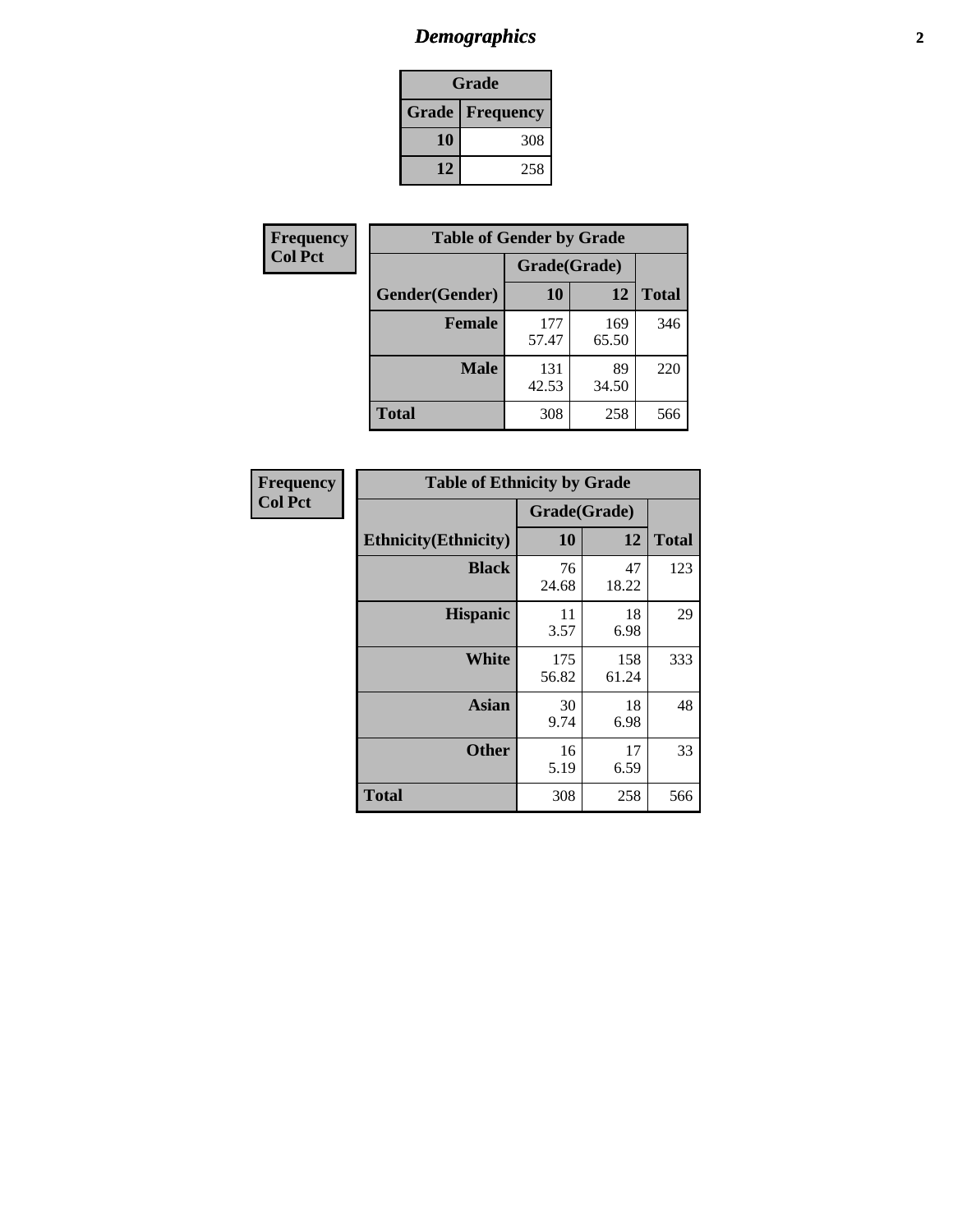### *Title IV, Part A, Schedule A* **3** *Goal 1: Ensure that all schools are drug-free Baseline Data: Year 2008-2009 Prevalence of Drug Use*

| Frequency<br><b>Col Pct</b> | <b>Table of AlcoholAlt by Grade</b> |              |              |              |  |  |
|-----------------------------|-------------------------------------|--------------|--------------|--------------|--|--|
|                             | AlcoholAlt(Alcohol                  | Grade(Grade) |              |              |  |  |
|                             | use, past 30 days)                  | <b>10</b>    | 12           | <b>Total</b> |  |  |
|                             | Yes                                 | 39<br>12.66  | 71<br>27.52  | 110          |  |  |
|                             | N <sub>0</sub>                      | 269<br>87.34 | 187<br>72.48 | 456          |  |  |
|                             | Total                               | 308          | 258          | 566          |  |  |

| <b>Frequency</b><br><b>Col Pct</b> | <b>Table of TobaccoAny by Grade</b> |              |              |              |  |
|------------------------------------|-------------------------------------|--------------|--------------|--------------|--|
|                                    | TobaccoAny(Tobacco                  | Grade(Grade) |              |              |  |
|                                    | use, past 30 days)                  | <b>10</b>    | 12           | <b>Total</b> |  |
|                                    | Yes                                 | 25<br>8.12   | 45<br>17.44  | 70           |  |
|                                    | N <sub>0</sub>                      | 283<br>91.88 | 213<br>82.56 | 496          |  |
|                                    | Total                               | 308          | 258          | 566          |  |

| Frequency<br><b>Col Pct</b> | <b>Table of MarijuanaAlt by Grade</b> |              |              |              |  |  |
|-----------------------------|---------------------------------------|--------------|--------------|--------------|--|--|
|                             | MarijuanaAlt(Marijuana                | Grade(Grade) |              |              |  |  |
|                             | use, past 30 days)                    | <b>10</b>    | <b>12</b>    | <b>Total</b> |  |  |
|                             | <b>Yes</b>                            | 9<br>2.92    | 24<br>9.30   | 33           |  |  |
|                             | N <sub>0</sub>                        | 299<br>97.08 | 234<br>90.70 | 533          |  |  |
|                             | <b>Total</b>                          | 308          | 258          | 566          |  |  |

| <b>Frequency</b> | <b>Table of OtherDrugAny by Grade</b>  |              |              |              |  |
|------------------|----------------------------------------|--------------|--------------|--------------|--|
| <b>Col Pct</b>   | <b>OtherDrugAny(Other</b><br>drug use, | Grade(Grade) |              |              |  |
|                  | past 30 days)                          | <b>10</b>    | <b>12</b>    | <b>Total</b> |  |
|                  | Yes                                    | 15<br>4.87   | 19<br>7.36   | 34           |  |
|                  | N <sub>0</sub>                         | 293<br>95.13 | 239<br>92.64 | 532          |  |
|                  | <b>Total</b>                           | 308          | 258          | 566          |  |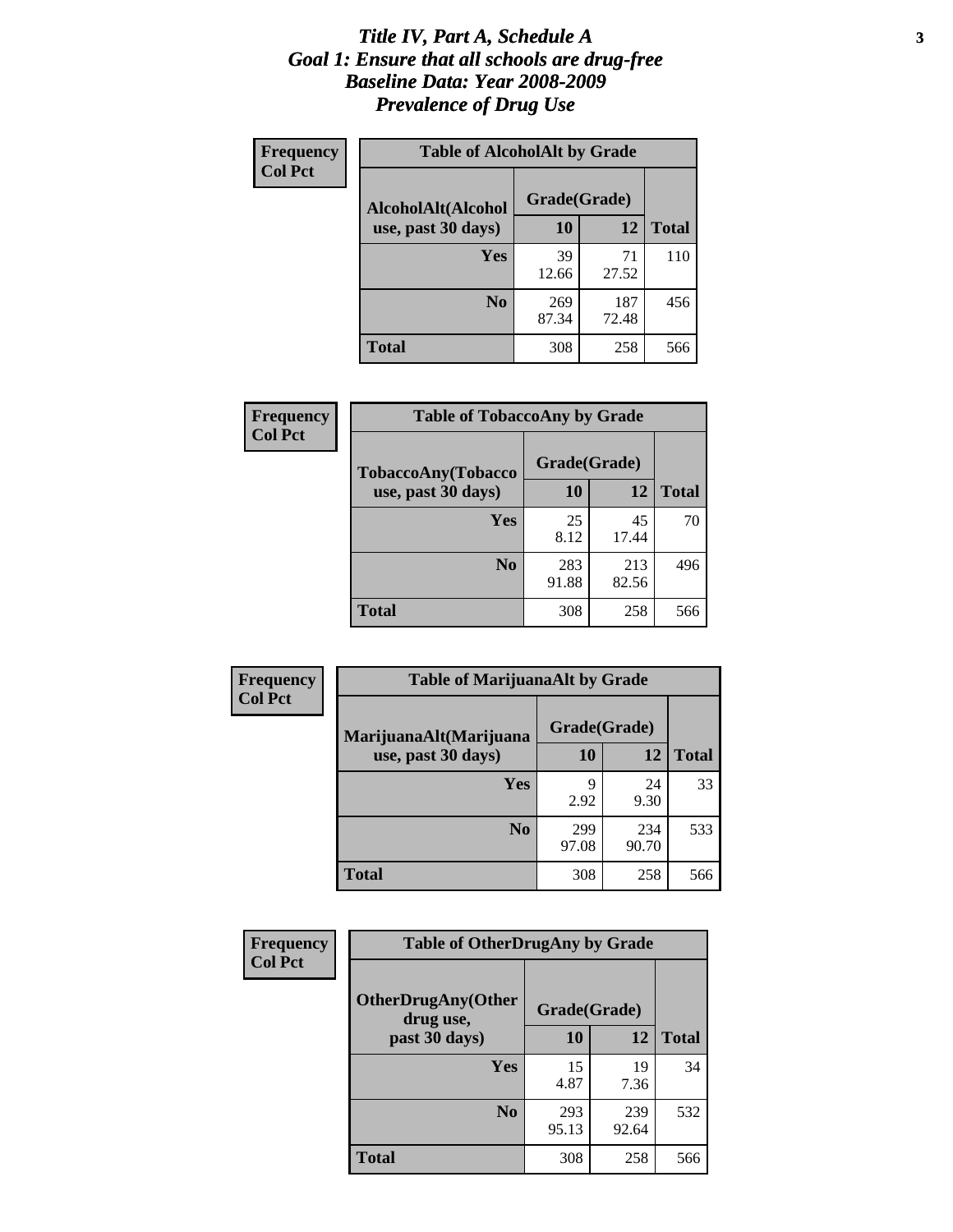### *Average Age of Onset of Use* **4** *Results for "Average Age of Onset of Use" questions exclude students who said they did not use that substance*

| <b>Variable</b>    | Label                                                              | <b>Mean</b> |
|--------------------|--------------------------------------------------------------------|-------------|
| Alcoholinit2       | I started using alcohol when I was                                 | 14.04       |
| Cigarettesinit2    | I started smoking tobacco when I was                               | 14.38       |
| Smokelessinit2     | I started chewing tobacco when I was                               | 14.10       |
| Marijuanainit2     | I started using marijuana when I was                               | 14.65       |
| Cocaineinit2       | I started using cocaine when I was                                 | 14.20       |
| Inhalantsinit2     | I started using inhalants when I was                               | 12.22       |
| Steroidsinit2      | I started using steroids when I was                                | 13.33       |
| Ecstasyinit2       | I started using ecstasy when I was                                 | 14.25       |
| Methinit2          | I started using methamphetamines when I was                        | 10.00       |
| Hallucinogensinit2 | I started using hallucinogens when I was                           | 15.33       |
| Prescriptioninit2  | I started using prescription drugs not prescribed to me when I was | 13.66       |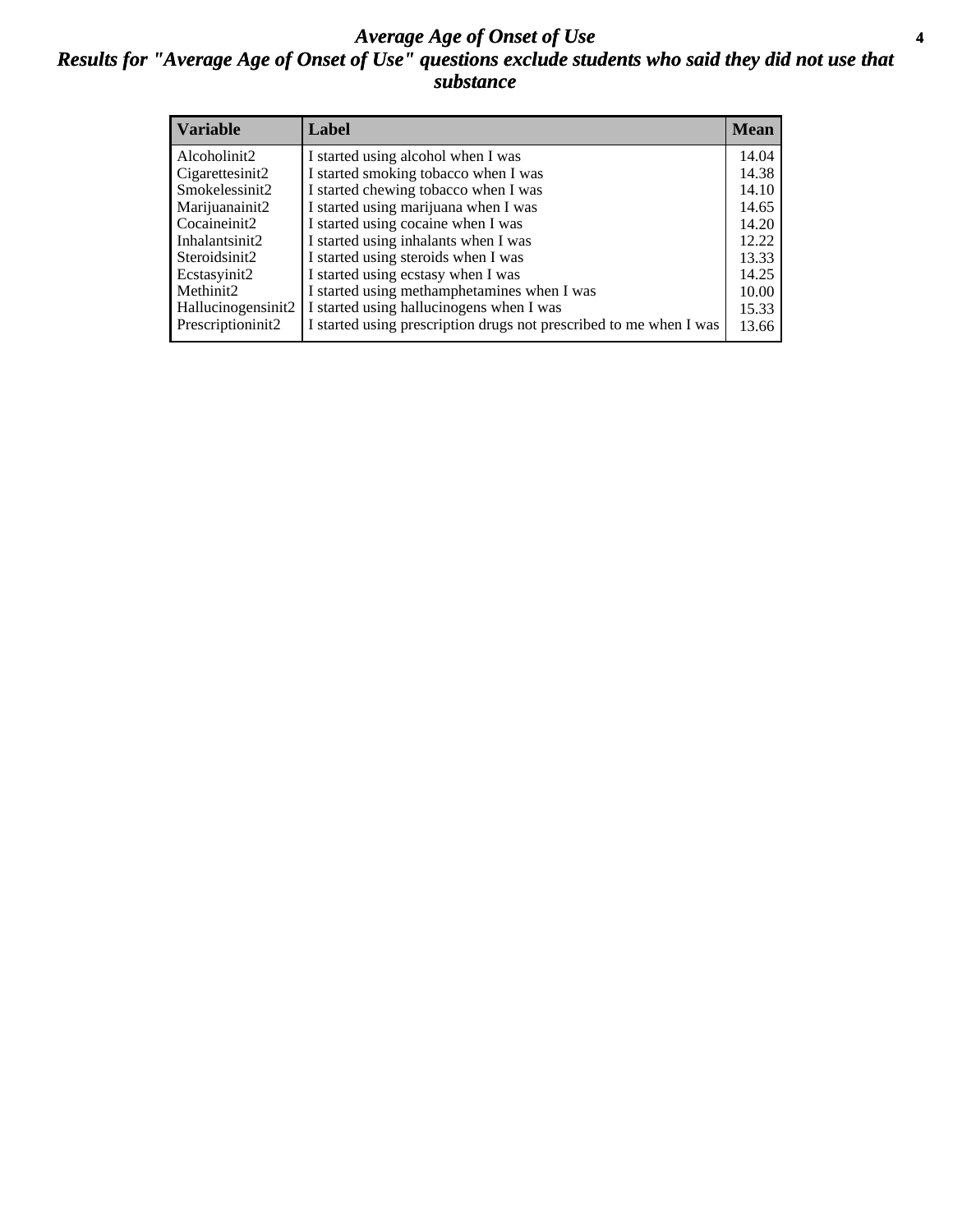# *Perception of Health Risk* **5**

| Frequency      | <b>Table of Alcoholharmdich by Grade</b> |              |              |              |  |
|----------------|------------------------------------------|--------------|--------------|--------------|--|
| <b>Col Pct</b> | Alcoholharmdich(I<br>think alcohol is    | Grade(Grade) |              |              |  |
|                | harmful)                                 | 10           | 12           | <b>Total</b> |  |
|                | Yes                                      | 265<br>86.04 | 184<br>71.32 | 449          |  |
|                | N <sub>0</sub>                           | 43<br>13.96  | 74<br>28.68  | 117          |  |
|                | <b>Total</b>                             | 308          | 258          | 566          |  |

| <b>Frequency</b> | <b>Table of Tobaccoharmdich by Grade</b> |              |              |              |
|------------------|------------------------------------------|--------------|--------------|--------------|
| <b>Col Pct</b>   | Tobaccoharmdich(I<br>think tobacco is    | Grade(Grade) |              |              |
|                  | harmful)                                 | 10           | 12           | <b>Total</b> |
|                  | Yes                                      | 301<br>97.73 | 249<br>96.51 | 550          |
|                  | N <sub>0</sub>                           | 2.27         | 9<br>3.49    | 16           |
|                  | Total                                    | 308          | 258          | 566          |

| <b>Frequency</b><br><b>Col Pct</b> | <b>Table of Marijuanaharmdich by Grade</b> |              |              |              |  |
|------------------------------------|--------------------------------------------|--------------|--------------|--------------|--|
|                                    | Marijuanaharmdich(I<br>think marijuana is  | Grade(Grade) |              |              |  |
|                                    | harmful)                                   | 10           | 12           | <b>Total</b> |  |
|                                    | <b>Yes</b>                                 | 274<br>88.96 | 202<br>78.29 | 476          |  |
|                                    | N <sub>0</sub>                             | 34<br>11.04  | 56<br>21.71  | 90           |  |
|                                    | <b>Total</b>                               | 308          | 258          | 566          |  |

| Frequency      | <b>Table of Otherdrugharmdich by Grade</b>                   |              |              |              |  |  |  |  |
|----------------|--------------------------------------------------------------|--------------|--------------|--------------|--|--|--|--|
| <b>Col Pct</b> | Otherdrugharmdich(I<br>Grade(Grade)<br>think other drugs are |              |              |              |  |  |  |  |
|                | harmful)                                                     | 10           | <b>12</b>    | <b>Total</b> |  |  |  |  |
|                | Yes                                                          | 301<br>97.73 | 255<br>98.84 | 556          |  |  |  |  |
|                | N <sub>0</sub>                                               | 2.27         | 3<br>1.16    | 10           |  |  |  |  |
|                | <b>Total</b>                                                 | 308          | 258          | 566          |  |  |  |  |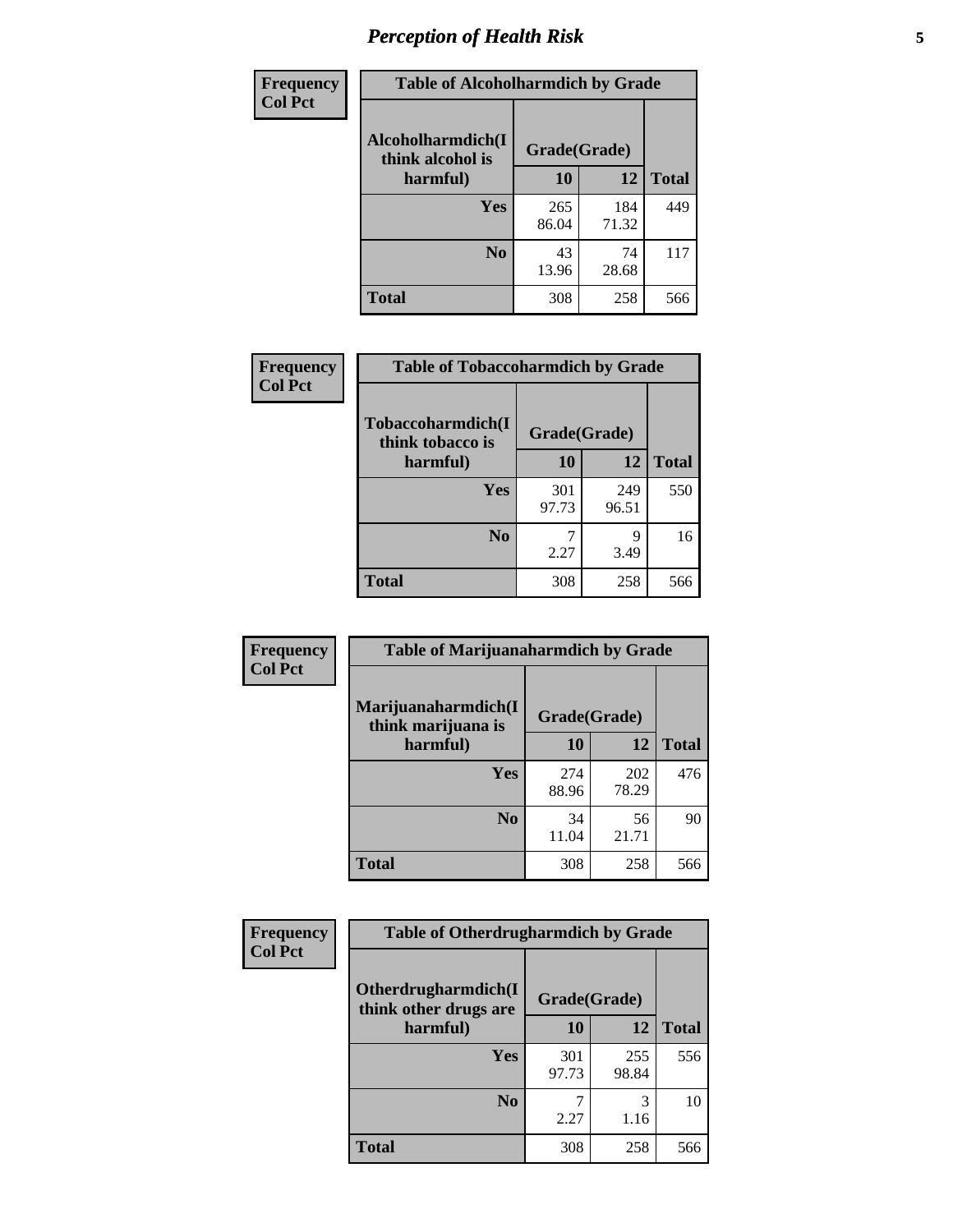# *Social Disapproval* **6**

| Frequency      | <b>Table of Alcoholpeerdich by Grade</b>                    |              |              |              |
|----------------|-------------------------------------------------------------|--------------|--------------|--------------|
| <b>Col Pct</b> | Alcoholpeerdich(My<br>friends would<br>disapprove if I used | Grade(Grade) |              |              |
|                | alcohol)                                                    |              | 12           | <b>Total</b> |
|                | <b>Yes</b>                                                  | 181<br>58.77 | 95<br>36.82  | 276          |
|                | N <sub>0</sub>                                              | 127<br>41.23 | 163<br>63.18 | 290          |
|                | Total                                                       | 308          | 258          | 566          |

| <b>Frequency</b> |
|------------------|
| <b>Col Pct</b>   |

| <b>Table of Tobaccopeerdich by Grade</b>                            |              |              |              |  |  |  |
|---------------------------------------------------------------------|--------------|--------------|--------------|--|--|--|
| <b>Tobaccopeerdich</b> (My<br>friends would<br>disapprove if I used | Grade(Grade) |              |              |  |  |  |
| tobacco)                                                            | 10           | 12           | <b>Total</b> |  |  |  |
| Yes                                                                 | 238<br>77.27 | 146<br>56.59 | 384          |  |  |  |
| N <sub>0</sub>                                                      | 70<br>22.73  | 112<br>43.41 | 182          |  |  |  |
| <b>Total</b>                                                        | 308          | 258          | 566          |  |  |  |

| Frequency      | <b>Table of Marijuanapeerdich by Grade</b>                    |              |              |              |  |  |  |  |
|----------------|---------------------------------------------------------------|--------------|--------------|--------------|--|--|--|--|
| <b>Col Pct</b> | Marijuanapeerdich(My<br>friends would<br>disapprove if I used | Grade(Grade) |              |              |  |  |  |  |
|                | marijuana)                                                    | 10           | 12           | <b>Total</b> |  |  |  |  |
|                | <b>Yes</b>                                                    | 242<br>78.57 | 156<br>60.47 | 398          |  |  |  |  |
|                | N <sub>0</sub>                                                | 66<br>21.43  | 102<br>39.53 | 168          |  |  |  |  |
|                | <b>Total</b>                                                  | 308          | 258          | 566          |  |  |  |  |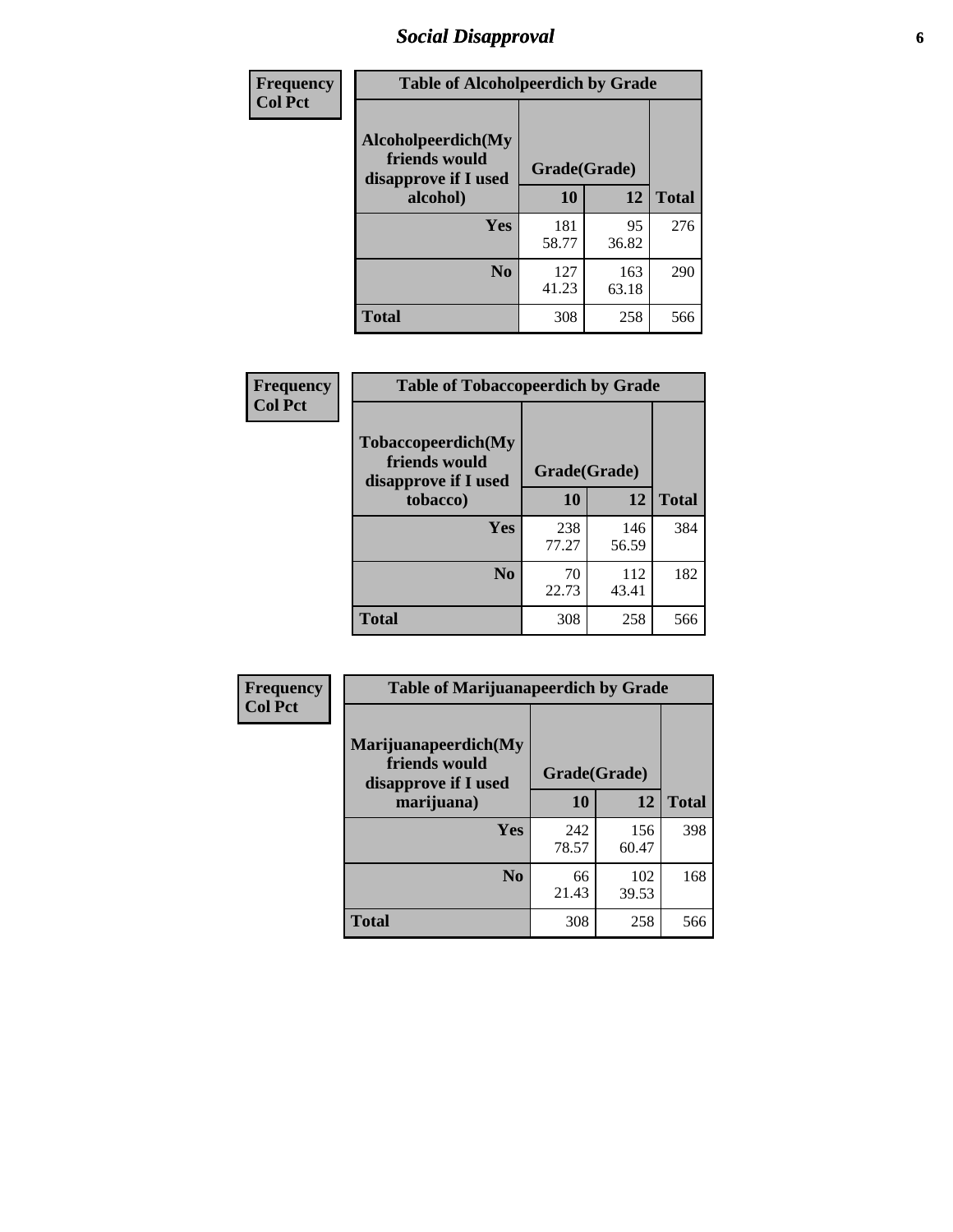# *Social Disapproval* **7**

| Frequency      | <b>Table of Otherdrugpeerdich by Grade</b>                    |              |              |              |  |  |  |  |
|----------------|---------------------------------------------------------------|--------------|--------------|--------------|--|--|--|--|
| <b>Col Pct</b> | Otherdrugpeerdich(My<br>friends would<br>disapprove if I used | Grade(Grade) |              |              |  |  |  |  |
|                | other drugs)                                                  | 10           | 12           | <b>Total</b> |  |  |  |  |
|                | Yes                                                           | 271<br>87.99 | 200<br>77.52 | 471          |  |  |  |  |
|                | N <sub>0</sub>                                                | 37<br>12.01  | 58<br>22.48  | 95           |  |  |  |  |
|                | <b>Total</b>                                                  | 308          | 258          | 566          |  |  |  |  |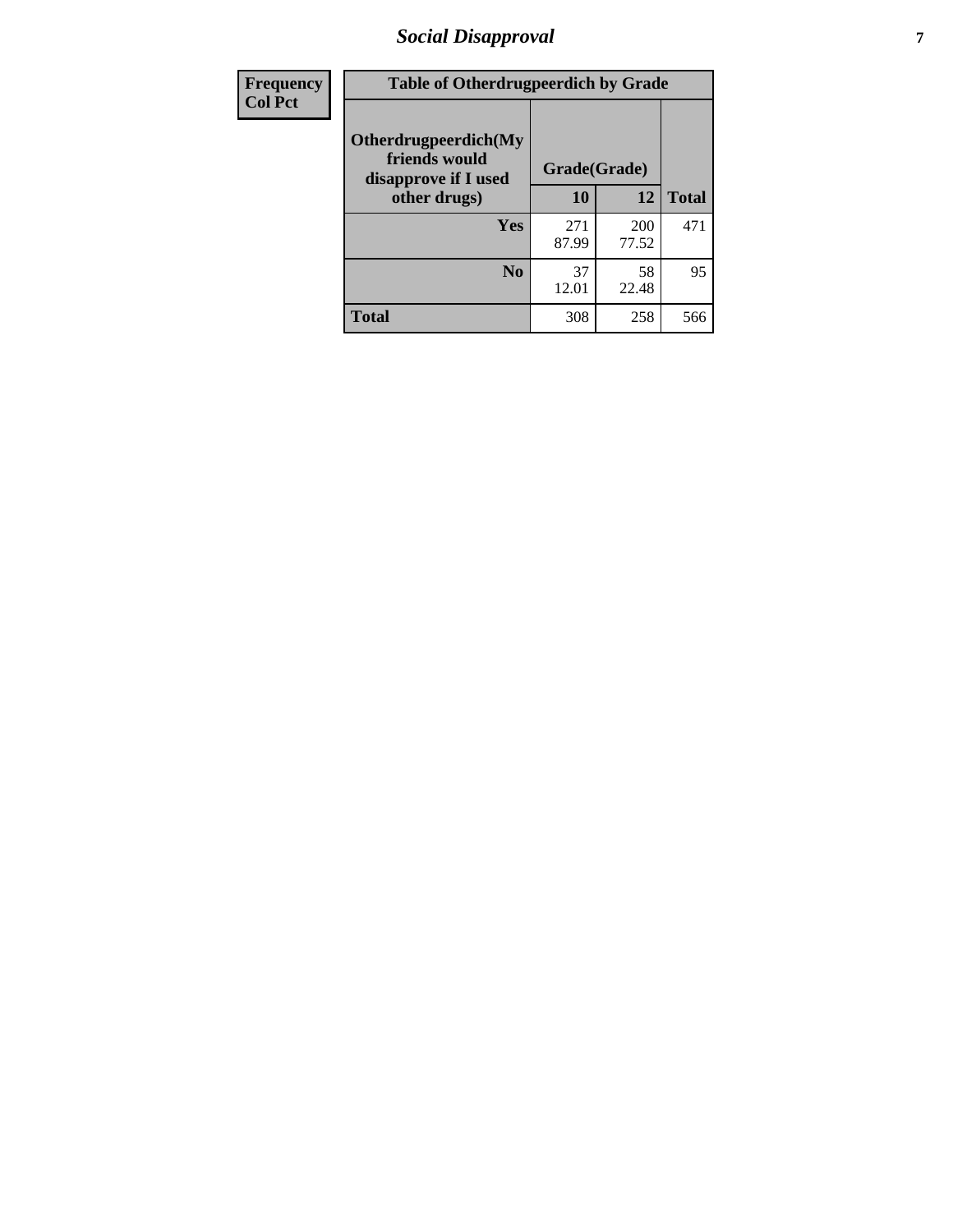### Title IV, Part A, Schedule A **8** *Goal 2: To help ensure that all schools are safe and disciplined Baseline Data: Year 2008-2009 Student Involvement in Gang Activity*

| Frequency      | <b>Table of Gangself by Grade</b>                                                                         |                    |              |              |
|----------------|-----------------------------------------------------------------------------------------------------------|--------------------|--------------|--------------|
| <b>Col Pct</b> | <b>Gangself</b> (I<br>have<br>participated<br>in illegal<br>gang<br>activities in<br>the past 30<br>days) | Grade(Grade)<br>10 | 12           | <b>Total</b> |
|                | Yes                                                                                                       | 3<br>0.97          | 4<br>1.55    | 7            |
|                | N <sub>0</sub>                                                                                            | 305<br>99.03       | 254<br>98.45 | 559          |
|                | <b>Total</b>                                                                                              | 308                | 258          | 566          |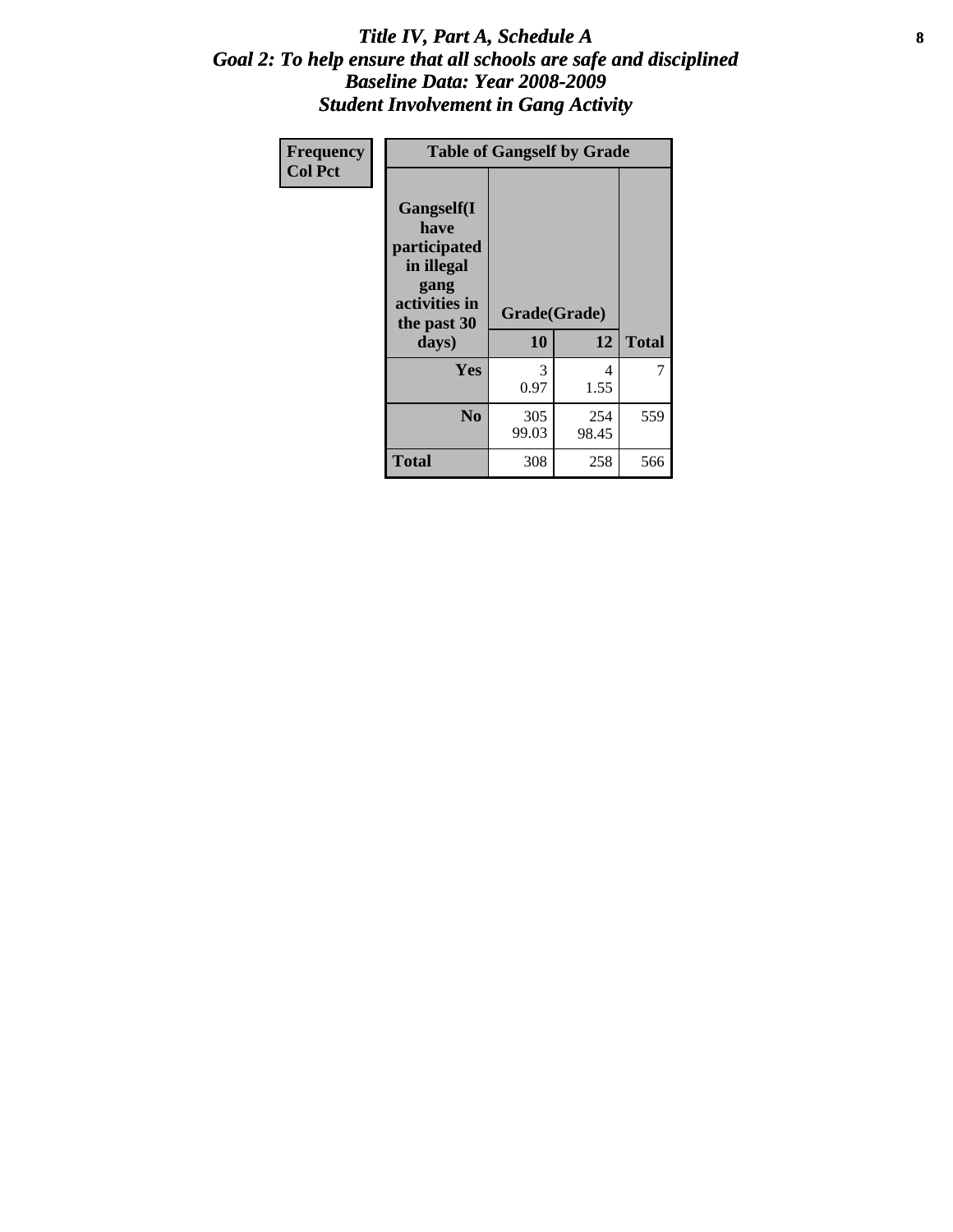# *Student Perception of School Safety* **9**

| <b>Frequency</b><br>Row Pct |
|-----------------------------|
|                             |

| <b>Table of Grade by Safeschool</b> |                          |                                                                                                                      |            |           |     |  |  |  |
|-------------------------------------|--------------------------|----------------------------------------------------------------------------------------------------------------------|------------|-----------|-----|--|--|--|
|                                     |                          | Safeschool (School is a place at which I feel<br>safe)                                                               |            |           |     |  |  |  |
| Grade(Grade)                        | <b>Strongly</b><br>Agree | <b>Somewhat</b><br><b>Somewhat</b><br><b>Strongly</b><br><b>Disagree</b><br><b>Total</b><br>Agree<br><b>Disagree</b> |            |           |     |  |  |  |
| <b>10</b>                           | 103<br>33.44             | 171<br>55.52                                                                                                         | 26<br>8.44 | 8<br>2.60 | 308 |  |  |  |
| 12                                  | 88<br>34.11              | 138<br>53.49                                                                                                         | 25<br>9.69 | 2.71      | 258 |  |  |  |
| <b>Total</b>                        | 191                      | 309                                                                                                                  | 51         | 15        | 566 |  |  |  |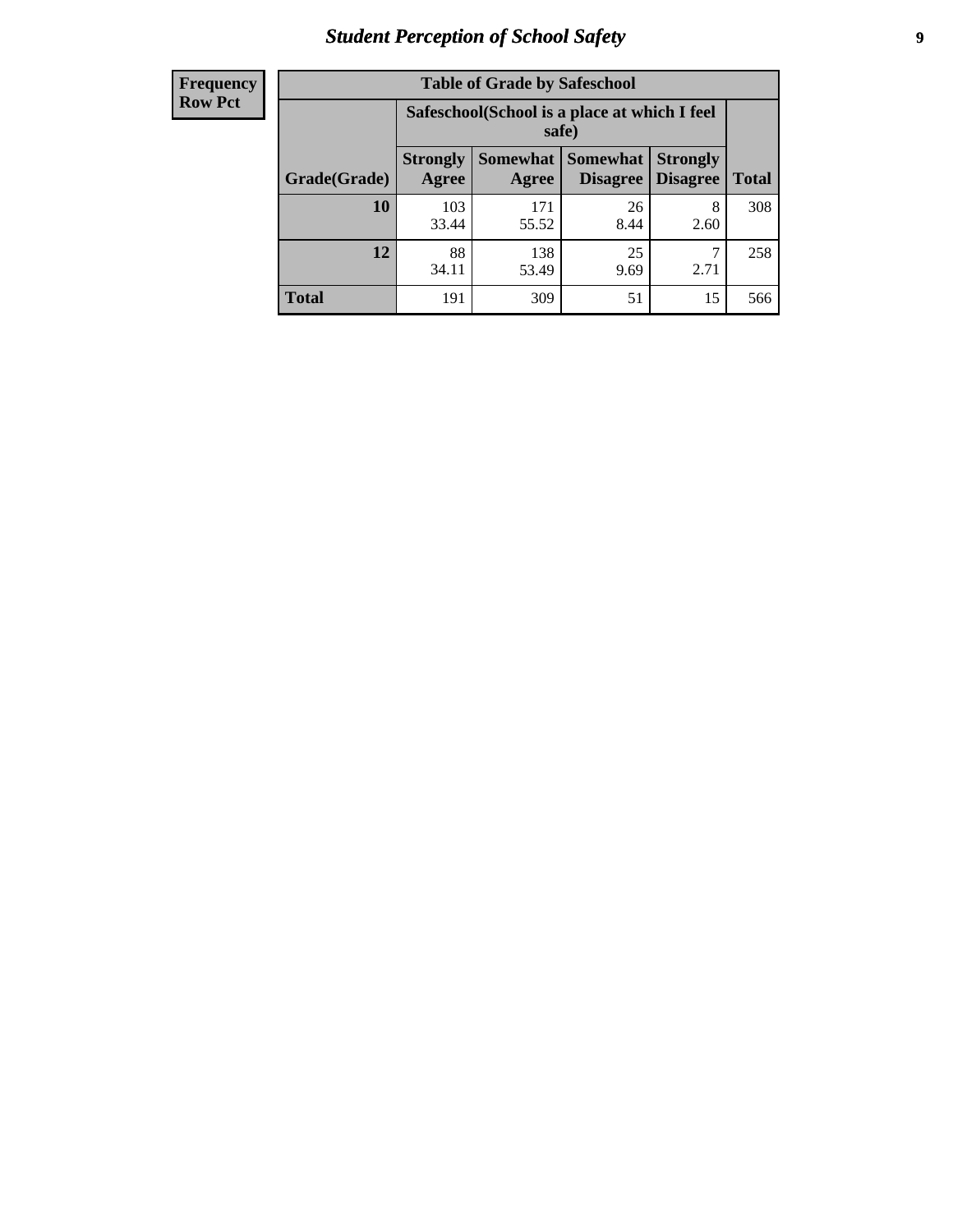### *Students Who Have Been Bullied* **10**

| <b>Frequency</b> |
|------------------|
| Row Pct          |

| <b>Table of Grade by Bullied</b> |                            |                                                                               |                   |                          |                        |                        |                        |              |
|----------------------------------|----------------------------|-------------------------------------------------------------------------------|-------------------|--------------------------|------------------------|------------------------|------------------------|--------------|
|                                  |                            | <b>Bullied</b> (I have been bullied by other<br>students in the past 30 days) |                   |                          |                        |                        |                        |              |
| Grade(Grade)                     | $\mathbf 0$<br><b>Days</b> | 1 or<br>2<br>days                                                             | 3 to<br>5<br>days | <b>6 to</b><br>9<br>days | 10<br>to<br>19<br>days | 20<br>to<br>29<br>days | All<br>30<br>days      | <b>Total</b> |
| 10                               | 289<br>93.83               | 5<br>1.62                                                                     | 6<br>1.95         | 0.32                     | $\overline{2}$<br>0.65 | 0.32                   | 4<br>1.30              | 308          |
| 12                               | 238<br>92.25               | 8<br>3.10                                                                     | 2.71              | $\Omega$<br>0.00         | 3<br>1.16              | $\Omega$<br>0.00       | $\mathfrak{D}$<br>0.78 | 258          |
| Total                            | 527                        | 13                                                                            | 13                | 1                        | 5                      | 1                      | 6                      | 566          |

 $\blacksquare$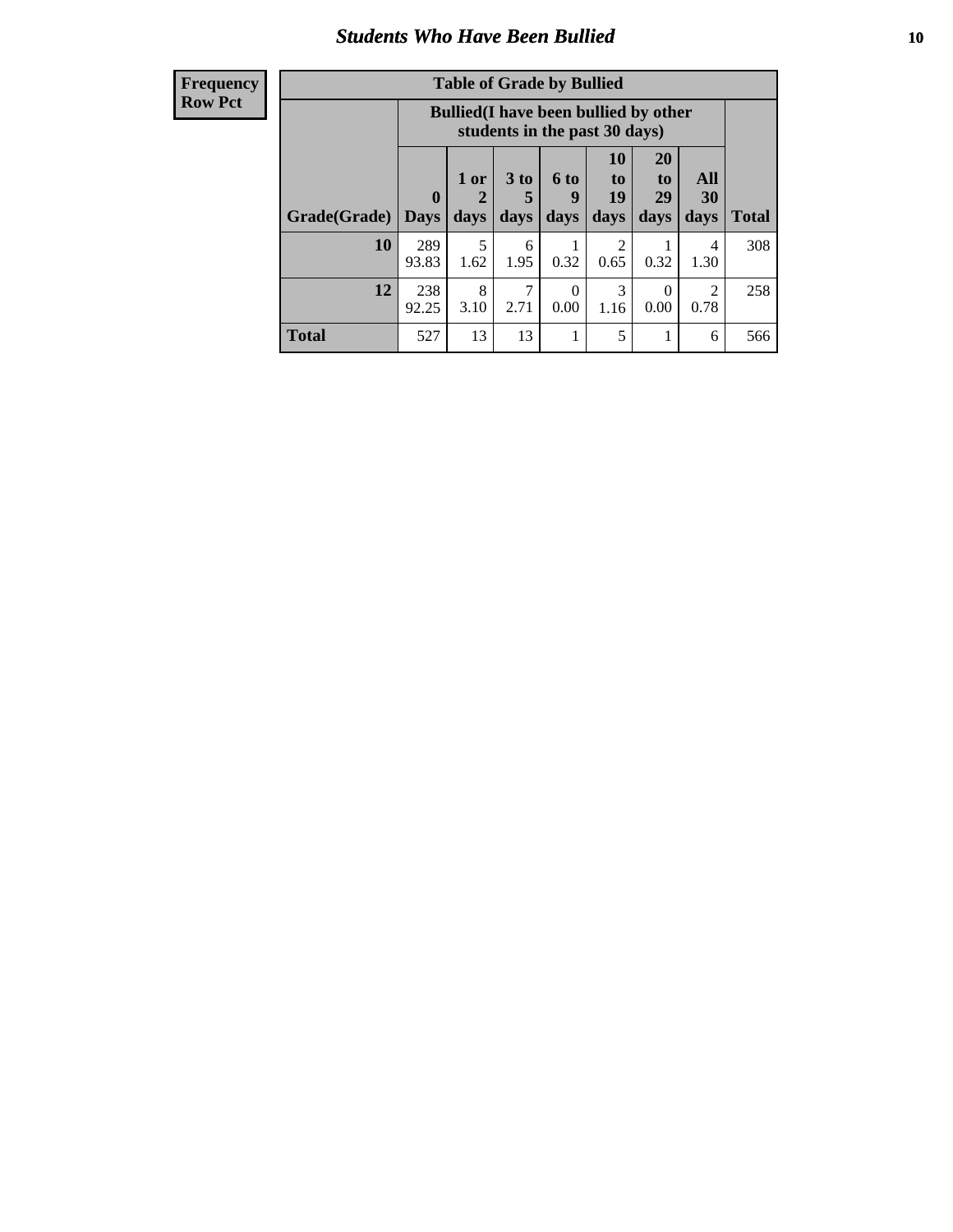### *School Climate* **11**

| Frequency      | <b>Table of SchoolClimate1 by Grade</b> |                     |              |              |  |  |  |
|----------------|-----------------------------------------|---------------------|--------------|--------------|--|--|--|
| <b>Col Pct</b> | SchoolClimate1(I<br>like school)        | Grade(Grade)<br>10  | 12           | <b>Total</b> |  |  |  |
|                | <b>Strongly Agree</b>                   | 48<br>15.58         | 29<br>11.24  | 77           |  |  |  |
|                | <b>Somewhat Agree</b>                   | <b>200</b><br>64.94 | 155<br>60.08 | 355          |  |  |  |
|                | <b>Somewhat Disagree</b>                | 45<br>14.61         | 48<br>18.60  | 93           |  |  |  |
|                | <b>Strongly Disagree</b>                | 15<br>4.87          | 26<br>10.08  | 41           |  |  |  |
|                | Total                                   | 308                 | 258          | 566          |  |  |  |

| Frequency<br><b>Col Pct</b> | <b>Table of SchoolClimate2 by Grade</b> |              |              |              |
|-----------------------------|-----------------------------------------|--------------|--------------|--------------|
|                             | SchoolClimate2(I<br>feel successful at  | Grade(Grade) |              |              |
|                             | school)                                 | 10           | 12           | <b>Total</b> |
|                             | <b>Strongly Agree</b>                   | 91<br>29.55  | 68<br>26.36  | 159          |
|                             | <b>Somewhat Agree</b>                   | 187<br>60.71 | 167<br>64.73 | 354          |
|                             | <b>Somewhat Disagree</b>                | 26<br>8.44   | 19<br>7.36   | 45           |
|                             | <b>Strongly Disagree</b>                | 4<br>1.30    | 4<br>1.55    | 8            |
|                             | <b>Total</b>                            | 308          | 258          | 566          |

| Frequency      | <b>Table of SchoolClimate3 by Grade</b>                                      |                           |                        |              |
|----------------|------------------------------------------------------------------------------|---------------------------|------------------------|--------------|
| <b>Col Pct</b> | <b>SchoolClimate3(My</b><br>school has high<br>standards for<br>achievement) | Grade(Grade)<br><b>10</b> | 12                     | <b>Total</b> |
|                | <b>Strongly Agree</b>                                                        | 271<br>87.99              | 230<br>89.15           | 501          |
|                | <b>Somewhat Agree</b>                                                        | 34<br>11.04               | 22<br>8.53             | 56           |
|                | <b>Somewhat Disagree</b>                                                     | 2<br>0.65                 | 4<br>1.55              | 6            |
|                | <b>Strongly Disagree</b>                                                     | 0.32                      | $\overline{c}$<br>0.78 | 3            |
|                | Total                                                                        | 308                       | 258                    | 566          |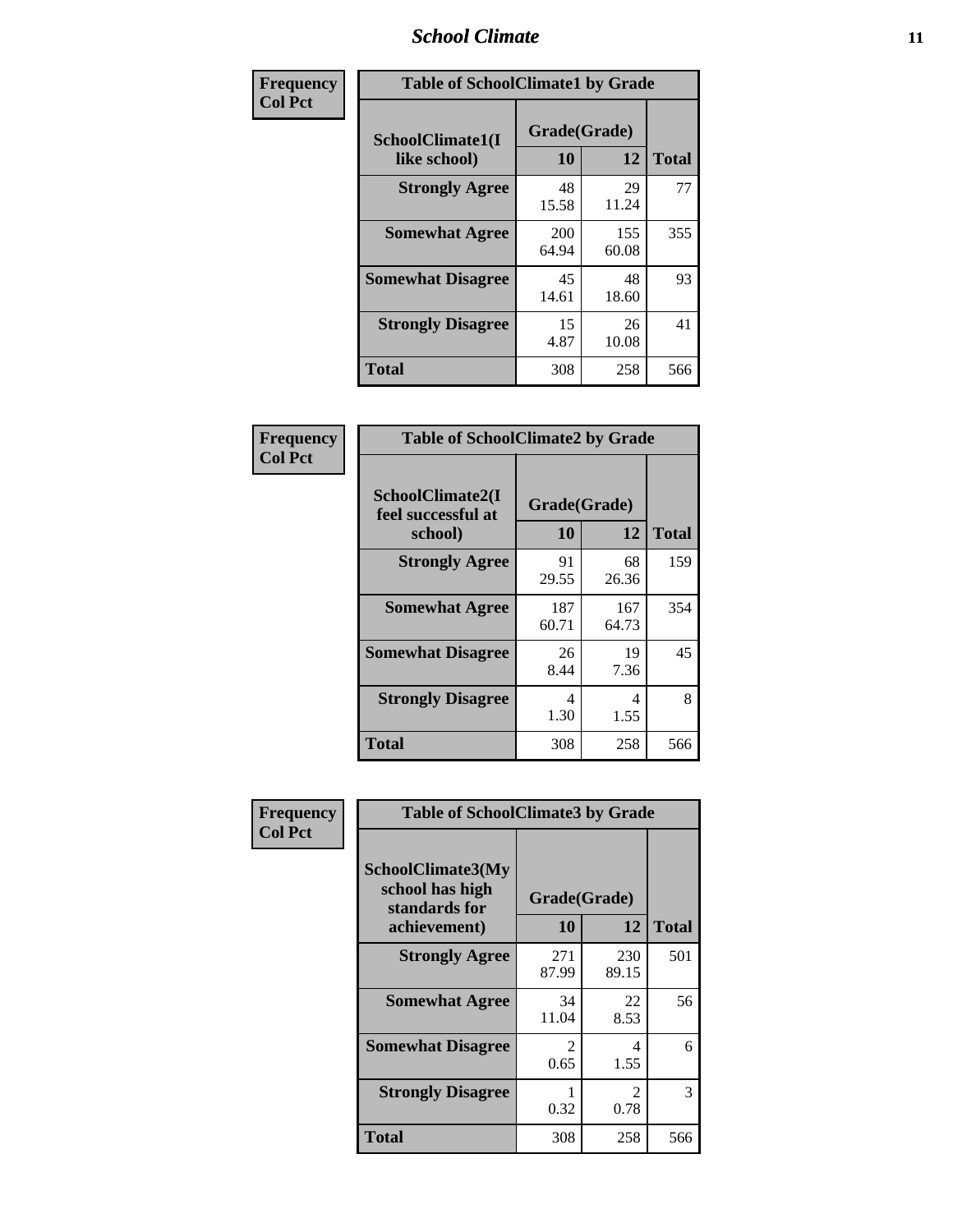### *School Climate* **12**

| Frequency      | <b>Table of SchoolClimate4 by Grade</b>                       |                        |              |              |
|----------------|---------------------------------------------------------------|------------------------|--------------|--------------|
| <b>Col Pct</b> | SchoolClimate4(My<br>school sets clear<br>rules for behavior) | Grade(Grade)<br>10     | 12           | <b>Total</b> |
|                | <b>Strongly Agree</b>                                         | 223<br>72.40           | 172<br>66.67 | 395          |
|                | <b>Somewhat Agree</b>                                         | 78<br>25.32            | 71<br>27.52  | 149          |
|                | <b>Somewhat Disagree</b>                                      | 5<br>1.62              | 10<br>3.88   | 15           |
|                | <b>Strongly Disagree</b>                                      | $\mathfrak{D}$<br>0.65 | 5<br>1.94    | 7            |
|                | Total                                                         | 308                    | 258          | 566          |

| <b>Table of SchoolClimate5 by Grade</b>                   |              |              |              |  |  |
|-----------------------------------------------------------|--------------|--------------|--------------|--|--|
| SchoolClimate5(I<br>know what to do in<br>an emergency at | Grade(Grade) |              |              |  |  |
| school)                                                   | 10           | 12           | <b>Total</b> |  |  |
| <b>Strongly Agree</b>                                     | 141<br>45.78 | 110<br>42.64 | 251          |  |  |
| <b>Somewhat Agree</b>                                     | 139<br>45.13 | 128<br>49.61 | 267          |  |  |
| <b>Somewhat Disagree</b>                                  | 25<br>8.12   | 12<br>4.65   | 37           |  |  |
| <b>Strongly Disagree</b>                                  | 3<br>0.97    | 8<br>3.10    | 11           |  |  |
| <b>Total</b>                                              | 308          | 258          | 566          |  |  |

| Frequency      | <b>Table of SchoolClimate6 by Grade</b>                  |                           |              |              |  |
|----------------|----------------------------------------------------------|---------------------------|--------------|--------------|--|
| <b>Col Pct</b> | <b>SchoolClimate6(Teachers</b><br>treat me with respect) | Grade(Grade)<br><b>10</b> | 12           | <b>Total</b> |  |
|                | <b>Strongly Agree</b>                                    | 120<br>38.96              | 87<br>33.72  | 207          |  |
|                | <b>Somewhat Agree</b>                                    | 147<br>47.73              | 128<br>49.61 | 275          |  |
|                | <b>Somewhat Disagree</b>                                 | 33<br>10.71               | 32<br>12.40  | 65           |  |
|                | <b>Strongly Disagree</b>                                 | 8<br>2.60                 | 11<br>4.26   | 19           |  |
|                | <b>Total</b>                                             | 308                       | 258          | 566          |  |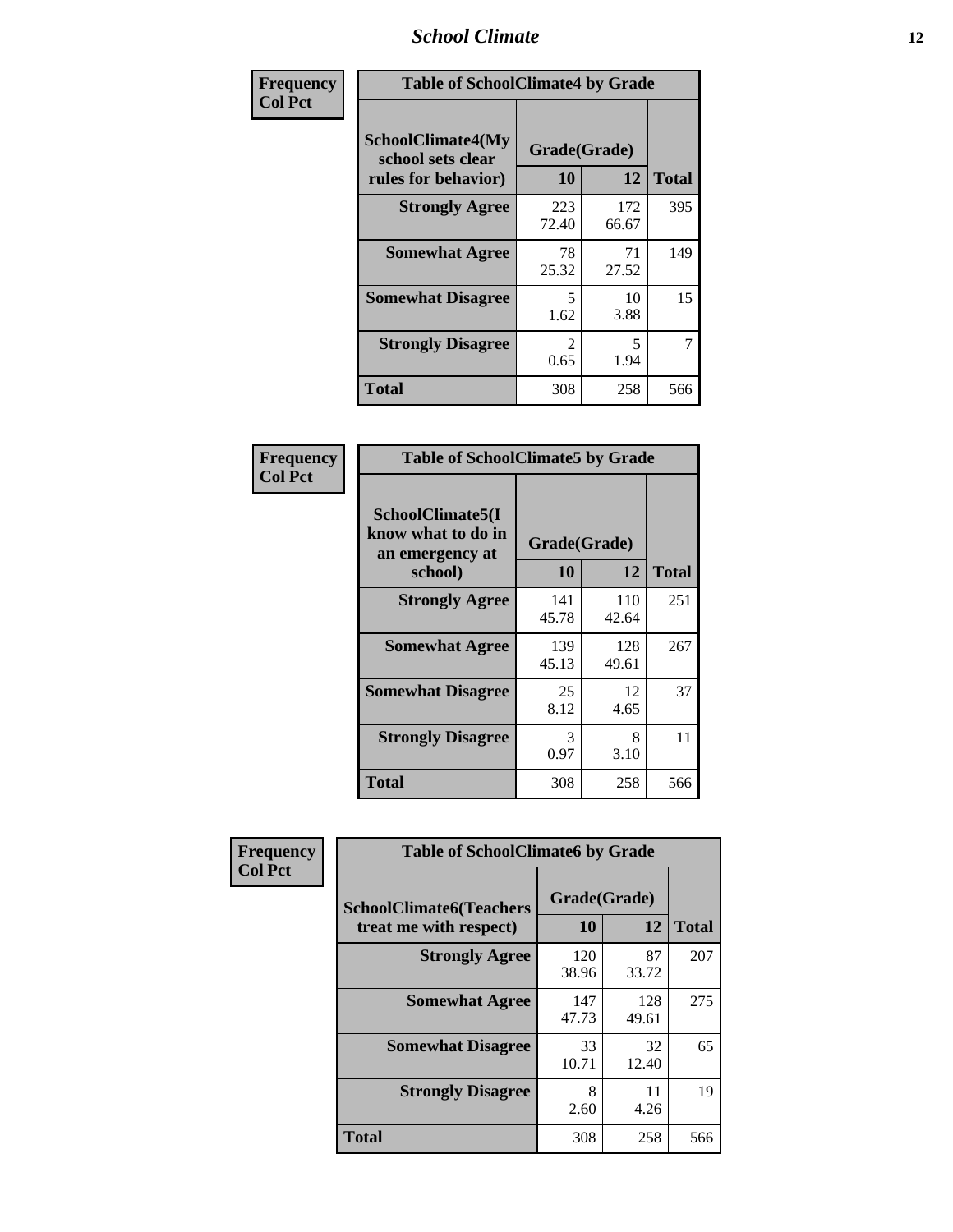### *School Climate* **13**

| Frequency      | <b>Table of SchoolClimate7 by Grade</b>                                       |                    |              |                |
|----------------|-------------------------------------------------------------------------------|--------------------|--------------|----------------|
| <b>Col Pct</b> | <b>SchoolClimate7(Behaviors</b><br>in my class allow the<br>teacher to teach) | Grade(Grade)<br>10 | 12           | <b>Total</b>   |
|                | <b>Strongly Agree</b>                                                         | 105<br>34.09       | 106<br>41.09 | 211            |
|                | <b>Somewhat Agree</b>                                                         | 164<br>53.25       | 132<br>51.16 | 296            |
|                | <b>Somewhat Disagree</b>                                                      | 38<br>12.34        | 17<br>6.59   | 55             |
|                | <b>Strongly Disagree</b>                                                      | 0.32               | 3<br>1.16    | $\overline{4}$ |
|                | <b>Total</b>                                                                  | 308                | 258          | 566            |

| Frequency      | <b>Table of SchoolClimate8 by Grade</b>                                              |                    |              |              |
|----------------|--------------------------------------------------------------------------------------|--------------------|--------------|--------------|
| <b>Col Pct</b> | <b>SchoolClimate8(Students</b><br>are frequently<br>recognized for good<br>behavior) | Grade(Grade)<br>10 | 12           | <b>Total</b> |
|                | <b>Strongly Agree</b>                                                                | 61<br>19.81        | 52<br>20.16  | 113          |
|                | <b>Somewhat Agree</b>                                                                | 133<br>43.18       | 104<br>40.31 | 237          |
|                | <b>Somewhat Disagree</b>                                                             | 83<br>26.95        | 71<br>27.52  | 154          |
|                | <b>Strongly Disagree</b>                                                             | 31<br>10.06        | 31<br>12.02  | 62           |
|                | <b>Total</b>                                                                         | 308                | 258          | 566          |

| Frequency      | <b>Table of SchoolClimate9 by Grade</b>                                           |                    |              |              |
|----------------|-----------------------------------------------------------------------------------|--------------------|--------------|--------------|
| <b>Col Pct</b> | SchoolClimate9(School<br>counselor would be<br>helpful if I needed<br>assistance) | Grade(Grade)<br>10 | 12           | <b>Total</b> |
|                | <b>Strongly Agree</b>                                                             | 196<br>63.64       | 147<br>56.98 | 343          |
|                | <b>Somewhat Agree</b>                                                             | 92<br>29.87        | 80<br>31.01  | 172          |
|                | <b>Somewhat Disagree</b>                                                          | 14<br>4.55         | 25<br>9.69   | 39           |
|                | <b>Strongly Disagree</b>                                                          | 6<br>1.95          | 6<br>2.33    | 12           |
|                | Total                                                                             | 308                | 258          | 566          |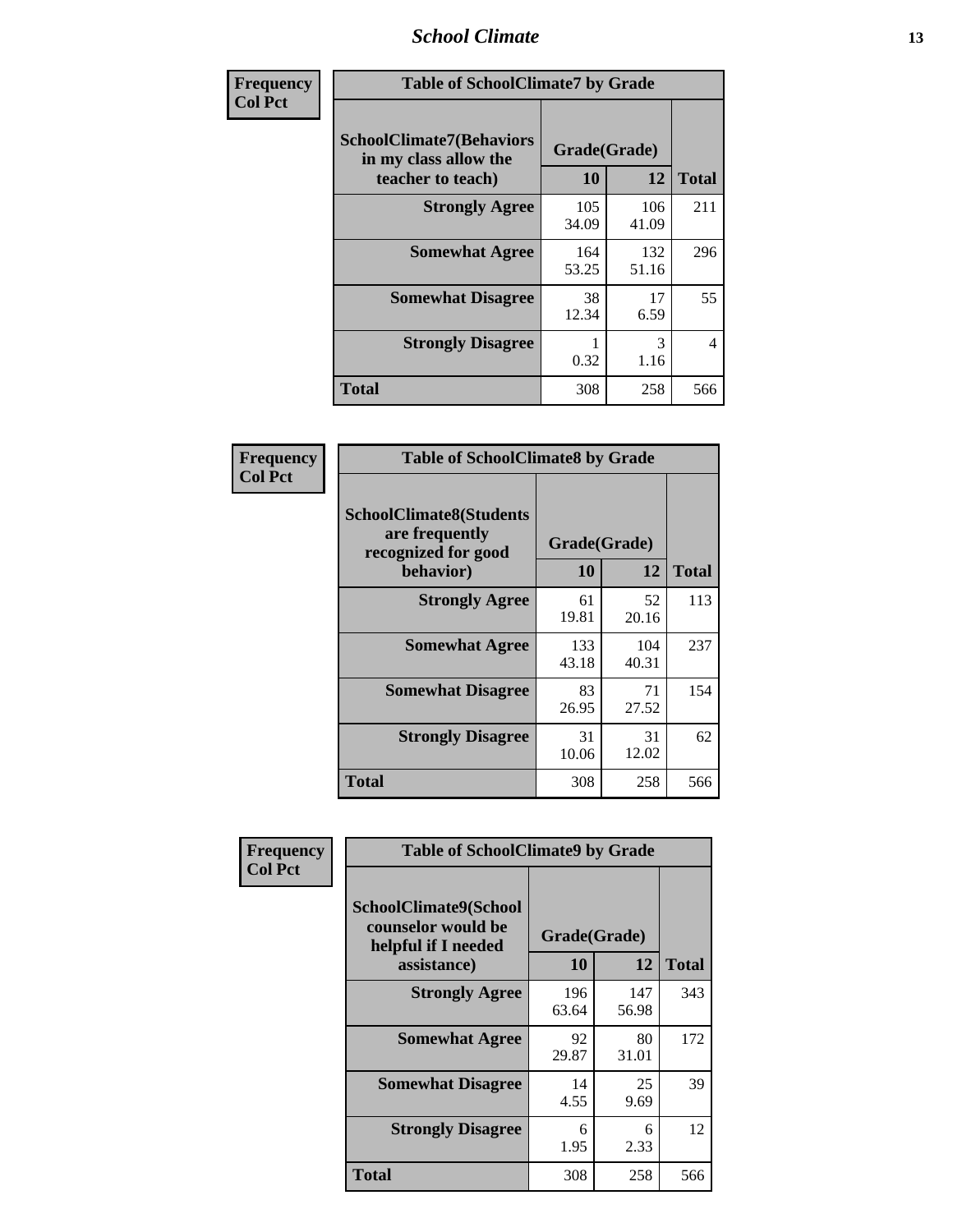### *Reasons for Dropping Out* **14**

| Frequency      | <b>Table of Dropoutreason by Grade</b>                                   |                    |              |              |
|----------------|--------------------------------------------------------------------------|--------------------|--------------|--------------|
| <b>Col Pct</b> | Dropoutreason(If<br>I dropped out the<br>reason would<br>most likely be) | Grade(Grade)<br>10 | 12           | <b>Total</b> |
|                | Won't Drop out                                                           | 208<br>67.53       | 148<br>57.36 | 356          |
|                | <b>Bored</b>                                                             | 54<br>17.53        | 44<br>17.05  | 98           |
|                | <b>Family Reasons</b>                                                    | 15<br>4.87         | 17<br>6.59   | 32           |
|                | <b>Being Bullied</b>                                                     | 0.32               | 0.39         | 2            |
|                | <b>Other</b>                                                             | 30<br>9.74         | 48<br>18.60  | 78           |
|                | Total                                                                    | 308                | 258          | 566          |

| Frequency      | <b>Table of Dropout by Grade</b>                                       |                    |              |              |  |
|----------------|------------------------------------------------------------------------|--------------------|--------------|--------------|--|
| <b>Col Pct</b> | Dropout(I<br>have<br>thought<br>about<br>dropping<br>out of<br>school) | Grade(Grade)<br>10 | 12           | <b>Total</b> |  |
|                | Yes                                                                    | 57                 | 79           | 136          |  |
|                |                                                                        | 18.51              | 30.62        |              |  |
|                | N <sub>o</sub>                                                         | 251<br>81.49       | 179<br>69.38 | 430          |  |
|                | <b>Total</b>                                                           | 308                | 258          | 566          |  |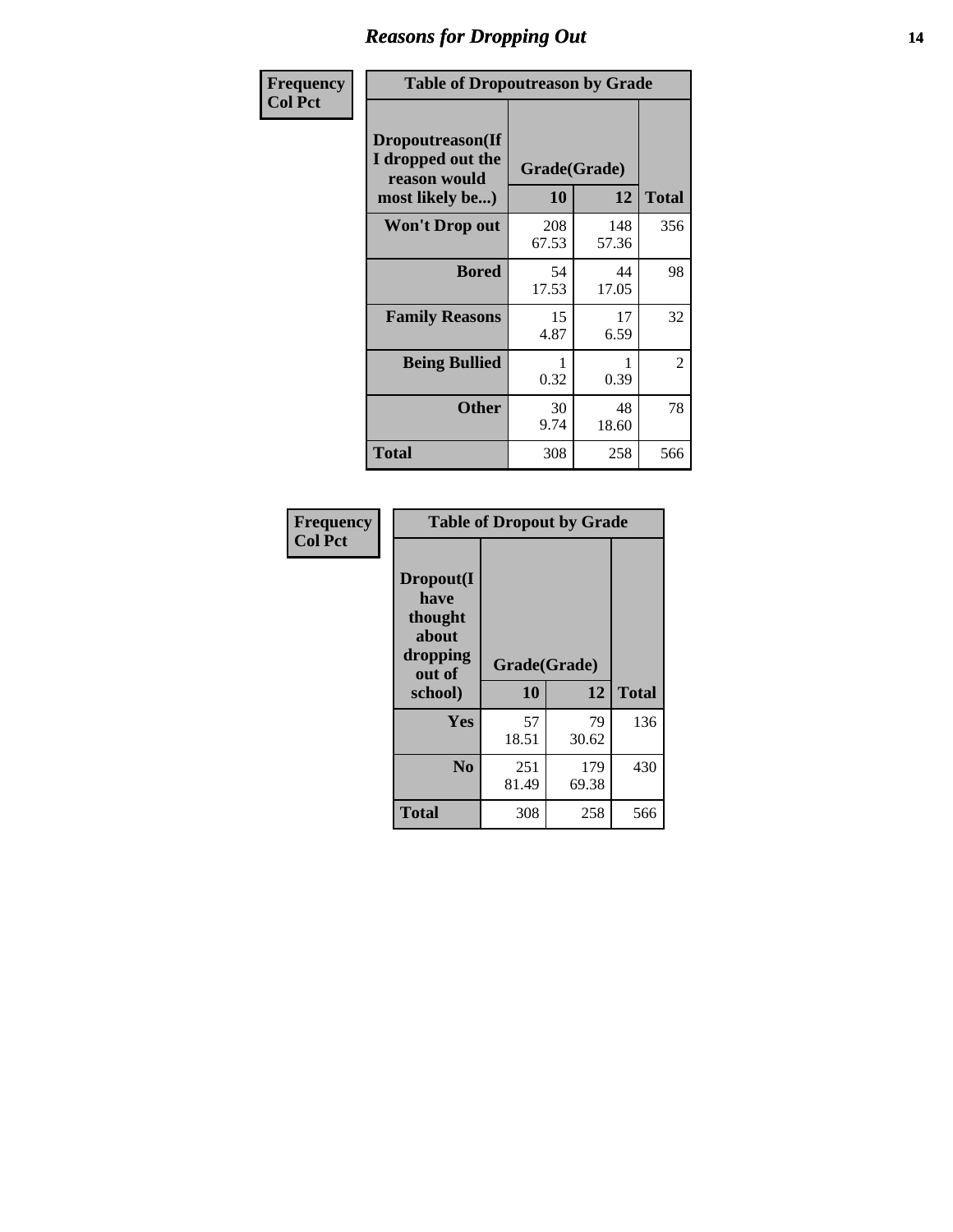*School Safety* **15**

| Frequency<br><b>Col Pct</b> | <b>Table of Gangself by Grade</b>                                                                         |                    |              |              |
|-----------------------------|-----------------------------------------------------------------------------------------------------------|--------------------|--------------|--------------|
|                             | <b>Gangself</b> (I<br>have<br>participated<br>in illegal<br>gang<br>activities in<br>the past 30<br>days) | Grade(Grade)<br>10 | 12           | <b>Total</b> |
|                             | Yes                                                                                                       | 3<br>0.97          | 4<br>1.55    | 7            |
|                             | N <sub>0</sub>                                                                                            | 305<br>99.03       | 254<br>98.45 | 559          |
|                             | <b>Total</b>                                                                                              | 308                | 258          | 566          |

| Frequency<br><b>Col Pct</b> | <b>Table of Gangpeers by Grade</b>                                                                                             |                    |              |              |
|-----------------------------|--------------------------------------------------------------------------------------------------------------------------------|--------------------|--------------|--------------|
|                             | <b>Gangpeers</b> (I<br>have friends<br>who have<br>participated<br>in illegal<br>gang<br>activities in<br>the past 30<br>days) | Grade(Grade)<br>10 | 12           | <b>Total</b> |
|                             | Yes                                                                                                                            | 29<br>9.42         | 32<br>12.40  | 61           |
|                             | N <sub>0</sub>                                                                                                                 | 279<br>90.58       | 226<br>87.60 | 505          |
|                             | <b>Total</b>                                                                                                                   | 308                | 258          | 566          |

| Frequency      | <b>Table of Pickedon by Grade</b>                                                       |                    |              |     |  |  |  |  |  |
|----------------|-----------------------------------------------------------------------------------------|--------------------|--------------|-----|--|--|--|--|--|
| <b>Col Pct</b> | <b>Pickedon(I have</b><br>been picked on or<br>teased at school in<br>the past 30 days) | Grade(Grade)<br>10 | <b>Total</b> |     |  |  |  |  |  |
|                | <b>Strongly Agree</b>                                                                   | 11<br>3.57         | 13<br>5.04   | 24  |  |  |  |  |  |
|                | <b>Somewhat Agree</b>                                                                   | 46<br>14.94        | 24<br>9.30   | 70  |  |  |  |  |  |
|                | <b>Somewhat Disagree</b>                                                                | 61<br>19.81        | 47<br>18.22  | 108 |  |  |  |  |  |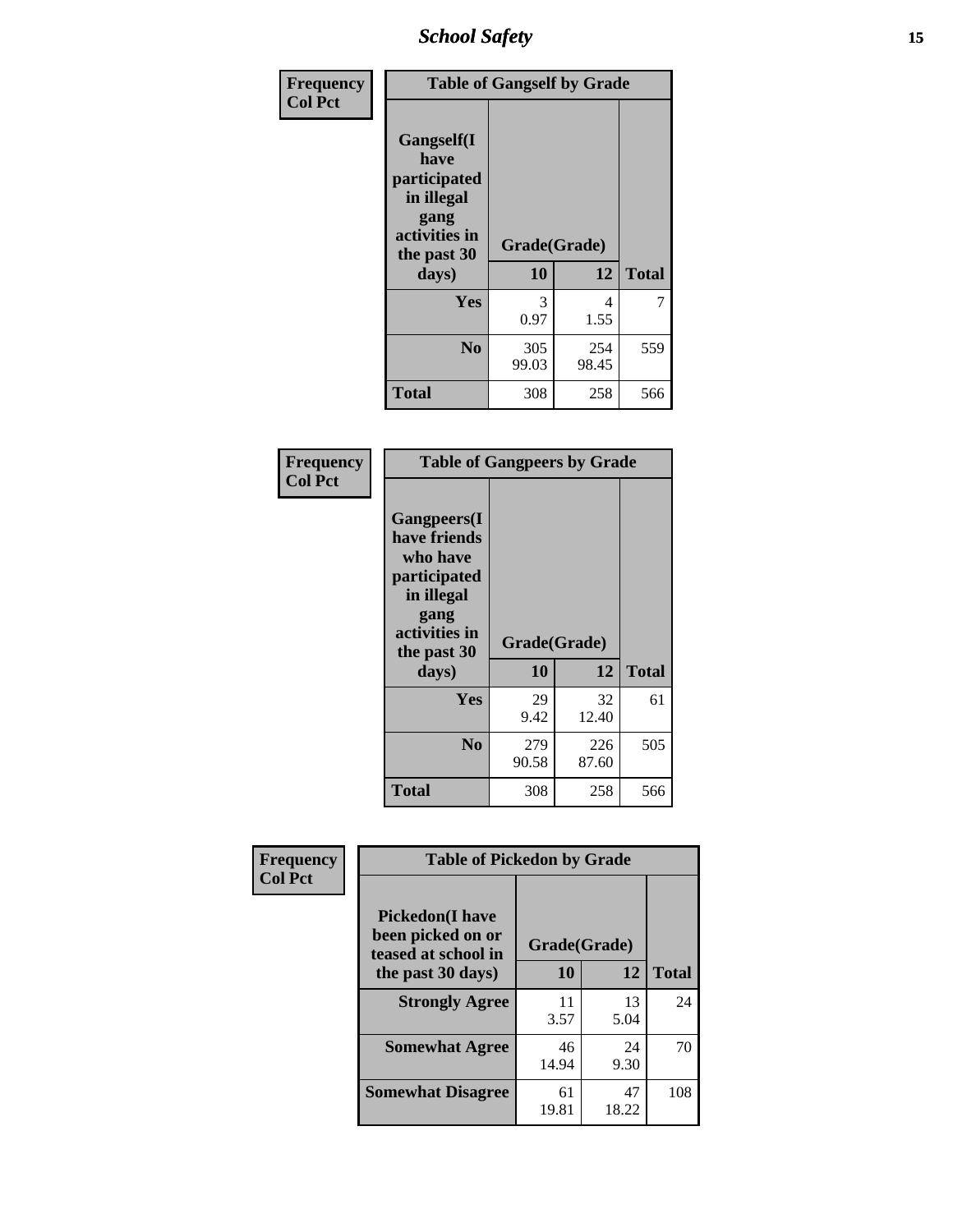# *School Safety* **16**

| Frequency      | <b>Table of Pickedon by Grade</b>                                                        |                    |              |              |
|----------------|------------------------------------------------------------------------------------------|--------------------|--------------|--------------|
| <b>Col Pct</b> | <b>Pickedon</b> (I have<br>been picked on or<br>teased at school in<br>the past 30 days) | Grade(Grade)<br>10 | 12           | <b>Total</b> |
|                | <b>Strongly Disagree</b>                                                                 | 190<br>61.69       | 174<br>67.44 | 364          |
|                | Total                                                                                    | 308                | 258          | 566          |

| Frequency      | <b>Table of Safeschool by Grade</b>                      |                    |              |     |  |  |  |  |  |
|----------------|----------------------------------------------------------|--------------------|--------------|-----|--|--|--|--|--|
| <b>Col Pct</b> | Safeschool(School<br>is a place at which I<br>feel safe) | Grade(Grade)<br>10 | <b>Total</b> |     |  |  |  |  |  |
|                | <b>Strongly Agree</b>                                    | 103<br>33.44       | 88<br>34.11  | 191 |  |  |  |  |  |
|                | <b>Somewhat Agree</b>                                    | 171<br>55.52       | 138<br>53.49 | 309 |  |  |  |  |  |
|                | <b>Somewhat Disagree</b>                                 | 26<br>8.44         | 25<br>9.69   | 51  |  |  |  |  |  |
|                | <b>Strongly Disagree</b>                                 | 8<br>2.60          | 7<br>2.71    | 15  |  |  |  |  |  |
|                | Total                                                    | 308                | 258          | 566 |  |  |  |  |  |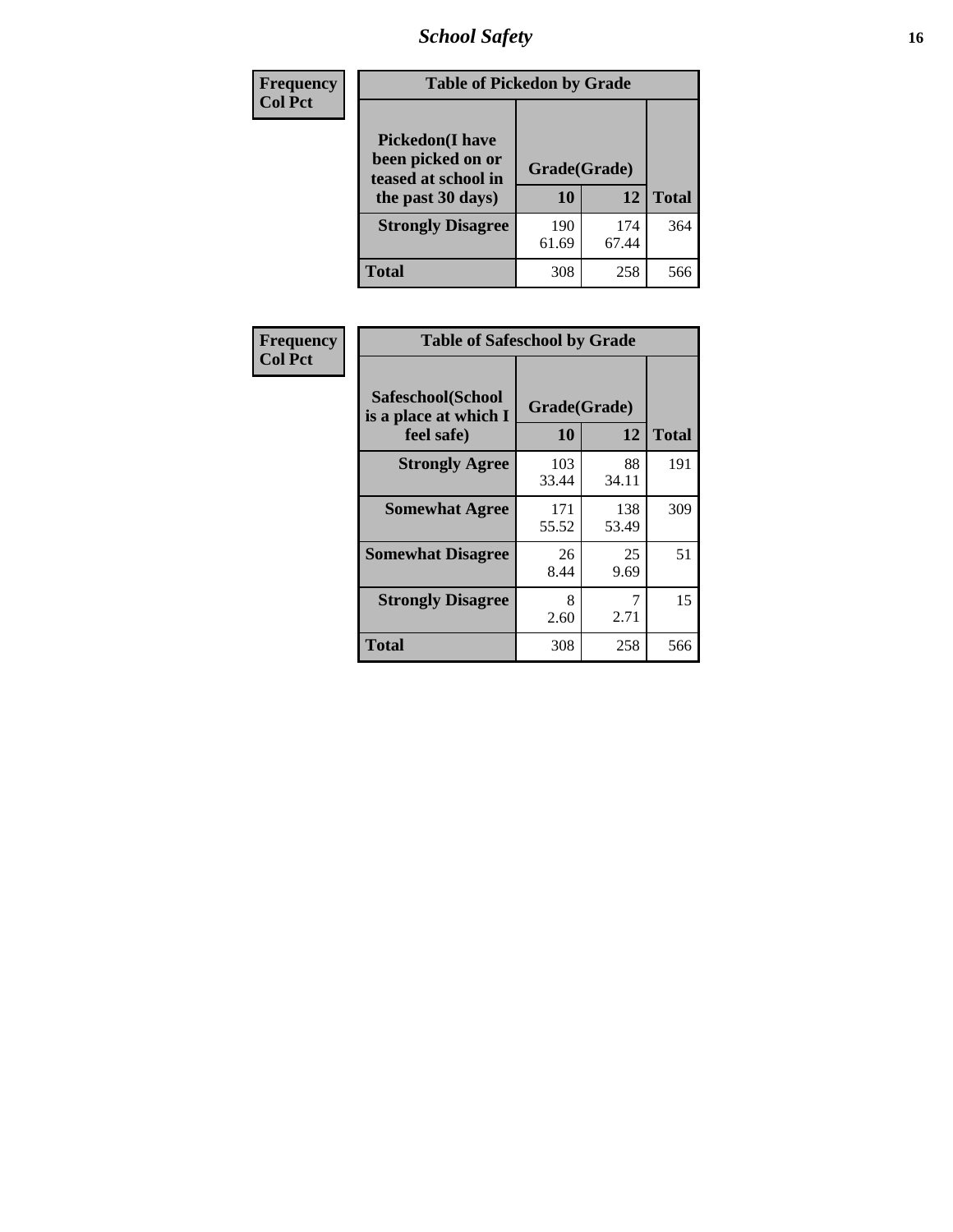*School Safety* **17**

| <b>Frequend</b><br>Row Pct |
|----------------------------|

| $\overline{\textbf{c}\textbf{y}}$ | <b>Table of Grade by Bullied</b> |                             |                                                                               |              |                   |                        |                               |                          |              |  |  |
|-----------------------------------|----------------------------------|-----------------------------|-------------------------------------------------------------------------------|--------------|-------------------|------------------------|-------------------------------|--------------------------|--------------|--|--|
| Þ,                                |                                  |                             | <b>Bullied</b> (I have been bullied by other<br>students in the past 30 days) |              |                   |                        |                               |                          |              |  |  |
|                                   | Grade(Grade)                     | $\mathbf{0}$<br><b>Days</b> | 1 or<br>days                                                                  | 3 to<br>days | 6 to<br>9<br>days | 10<br>to<br>19<br>days | <b>20</b><br>to<br>29<br>days | All<br><b>30</b><br>days | <b>Total</b> |  |  |
|                                   | 10                               | 289<br>93.83                | 5<br>1.62                                                                     | 6<br>1.95    | 0.32              | 2<br>0.65              | 0.32                          | 4<br>1.30                | 308          |  |  |
|                                   | 12                               | 238<br>92.25                | 8<br>3.10                                                                     | 7<br>2.71    | $\Omega$<br>0.00  | $\mathcal{R}$<br>1.16  | 0<br>0.00                     | 2<br>0.78                | 258          |  |  |
|                                   | <b>Total</b>                     | 527                         | 13                                                                            | 13           | 1                 | 5                      |                               | 6                        | 566          |  |  |

| <b>Frequency</b> | <b>Table of Grade by Bulliedothers</b> |              |                                               |                         |                        |                                           |                        |              |  |  |
|------------------|----------------------------------------|--------------|-----------------------------------------------|-------------------------|------------------------|-------------------------------------------|------------------------|--------------|--|--|
| <b>Row Pct</b>   |                                        |              | <b>Bulliedothers</b> (I bullied others in the |                         | past 30 days)          |                                           |                        |              |  |  |
|                  | <b>Grade</b> (Grade) Days              | $\mathbf{0}$ | 1 or<br>days                                  | 3 <sub>to</sub><br>days | 10<br>to<br>19<br>days | <b>20</b><br>t <sub>o</sub><br>29<br>days | All<br>30<br>days      | <b>Total</b> |  |  |
|                  | 10                                     | 289<br>93.83 | 6<br>1.95                                     | 4<br>1.30               | 4<br>1.30              | 0.32                                      | $\overline{4}$<br>1.30 | 308          |  |  |
|                  | 12                                     | 240<br>93.02 | 2.71                                          | $\mathfrak{D}$<br>0.78  | 3<br>1.16              | 2<br>0.78                                 | 4<br>1.55              | 258          |  |  |
|                  | <b>Total</b>                           | 529          | 13                                            | 6                       | 7                      | 3                                         | 8                      | 566          |  |  |

| <b>Frequency</b> | <b>Table of Grade by Weaponschool</b> |                             |                                                                    |                   |                               |                                           |                   |              |  |  |  |
|------------------|---------------------------------------|-----------------------------|--------------------------------------------------------------------|-------------------|-------------------------------|-------------------------------------------|-------------------|--------------|--|--|--|
| <b>Row Pct</b>   |                                       |                             | Weaponschool (I brought a weapon<br>to school in the past 30 days) |                   |                               |                                           |                   |              |  |  |  |
|                  | Grade(Grade)                          | $\mathbf{0}$<br><b>Days</b> | 1 or<br>2<br>days                                                  | 6 to<br>9<br>days | <b>10</b><br>to<br>19<br>days | <b>20</b><br>t <sub>0</sub><br>29<br>days | All<br>30<br>days | <b>Total</b> |  |  |  |
|                  | 10                                    | 305<br>99.03                | $\mathfrak{D}$<br>0.65                                             | 0.32              | $\Omega$<br>0.00              | 0<br>0.00                                 | 0<br>0.00         | 308          |  |  |  |
|                  | 12                                    | 254<br>98.45                | 0.39                                                               | 0<br>0.00         | 0.39                          | 0.39                                      | 0.39              | 258          |  |  |  |
|                  | <b>Total</b>                          | 559                         | 3                                                                  |                   |                               | 1                                         | 1                 | 566          |  |  |  |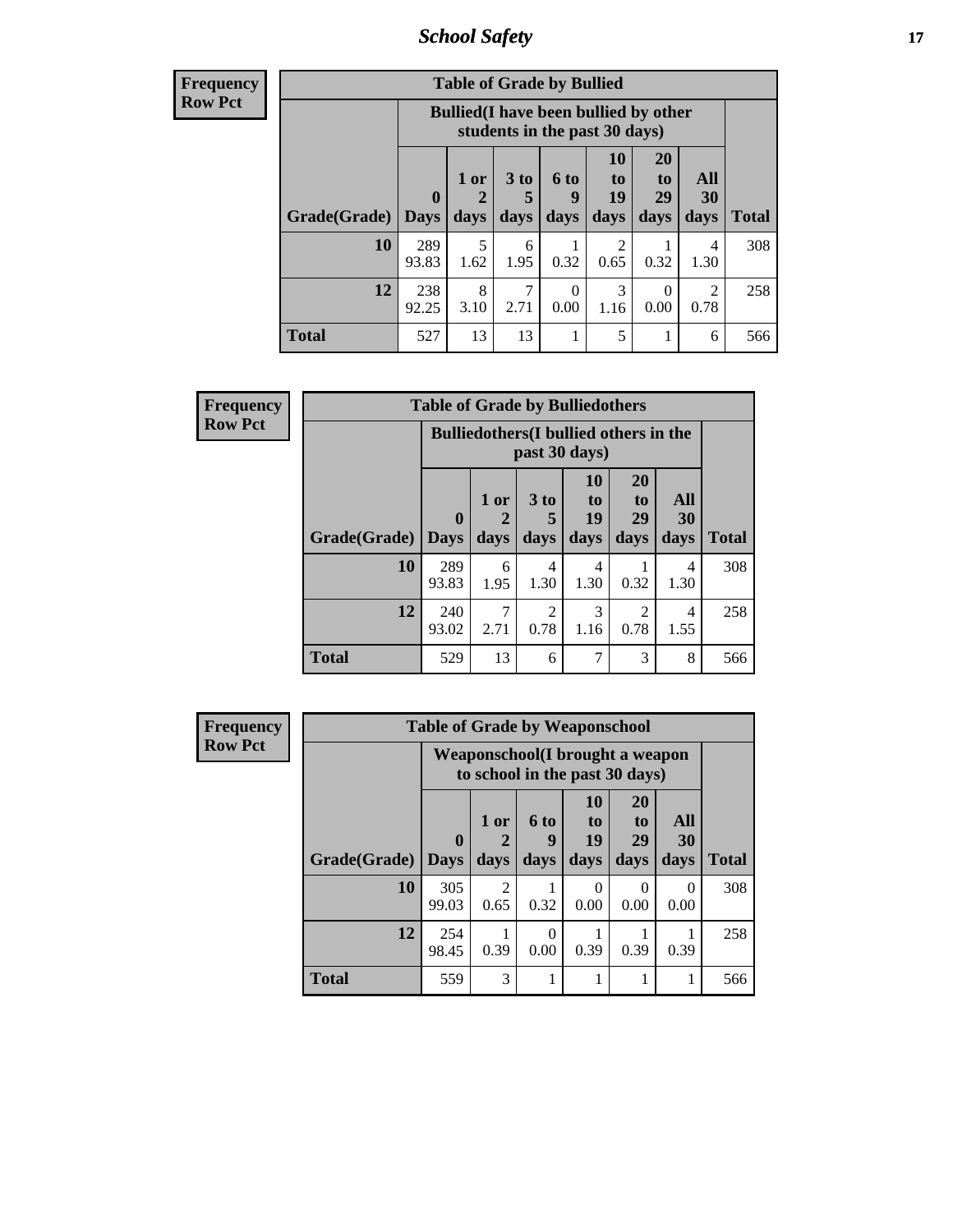*School Safety* **18**

| <b>Frequency</b> | <b>Table of Grade by Absentunsafe</b> |                            |                             |                         |                   |                                                                           |                   |              |  |
|------------------|---------------------------------------|----------------------------|-----------------------------|-------------------------|-------------------|---------------------------------------------------------------------------|-------------------|--------------|--|
| <b>Row Pct</b>   |                                       |                            |                             | days)                   |                   | Absentunsafe(I have missed school<br>because I felt unsafe in the past 30 |                   |              |  |
|                  | Grade(Grade)                          | $\mathbf 0$<br><b>Days</b> | 1 or<br>$\mathbf 2$<br>days | 3 <sub>to</sub><br>days | 6 to<br>9<br>days | <b>20</b><br>t <sub>0</sub><br>29<br>days                                 | All<br>30<br>days | <b>Total</b> |  |
|                  | 10                                    | 307<br>99.68               | $\Omega$<br>0.00            | ∩<br>0.00               | 0.32              | 0<br>0.00                                                                 | 0<br>0.00         | 308          |  |
|                  | 12                                    | 254<br>98.45               | 0.39                        | 0.39                    | 0<br>0.00         | 0.39                                                                      | 0.39              | 258          |  |
|                  | <b>Total</b>                          | 561                        |                             |                         |                   |                                                                           | 1                 | 566          |  |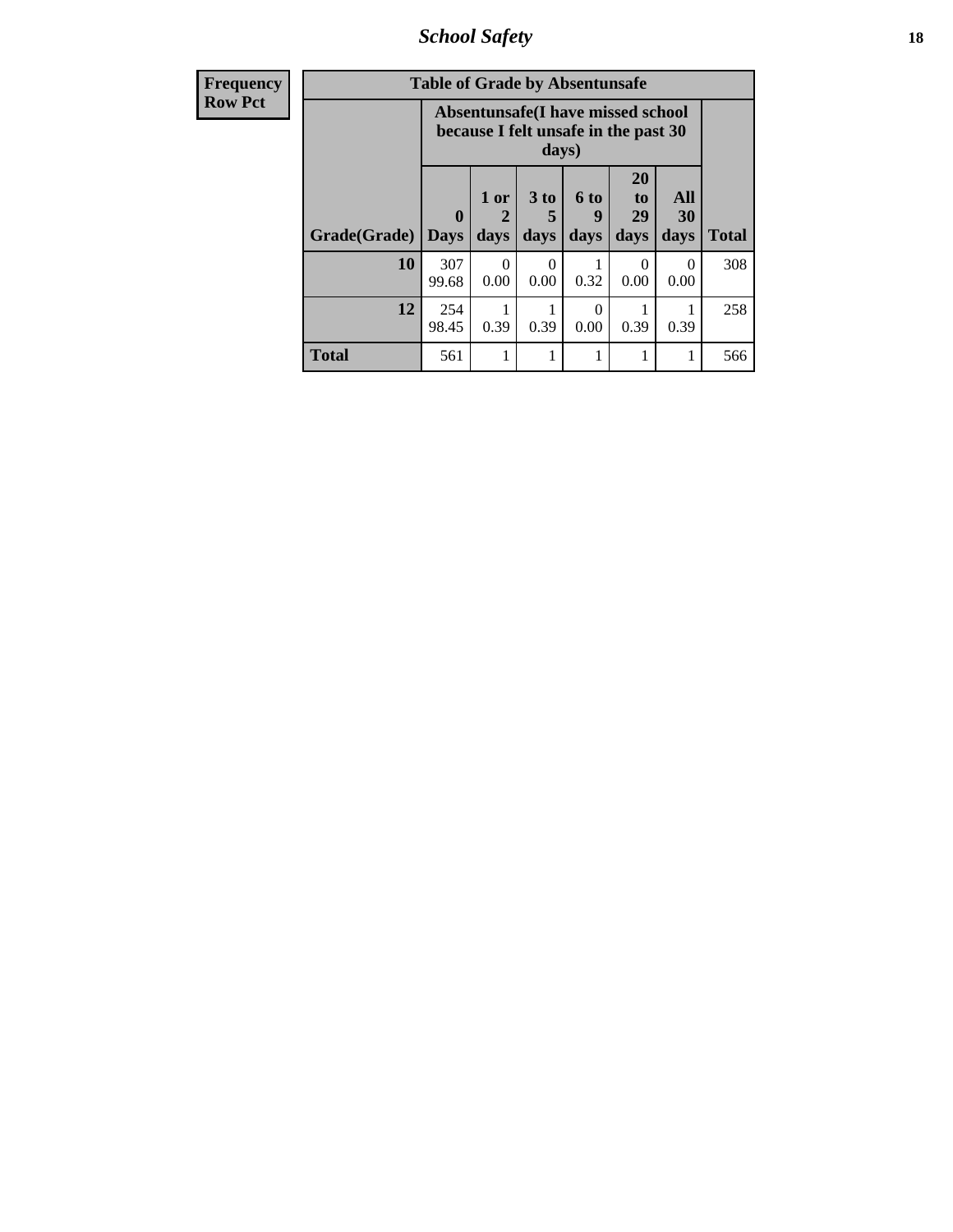# *Drug Use During Last 30 Days* **19**

#### **Frequency Row Pct**

| <b>Table of Grade by Alcohol</b> |                                 |                                    |                 |               |                 |               |              |       |  |  |  |
|----------------------------------|---------------------------------|------------------------------------|-----------------|---------------|-----------------|---------------|--------------|-------|--|--|--|
|                                  |                                 | Alcohol(Alcohol use, past 30 days) |                 |               |                 |               |              |       |  |  |  |
| Grade(Grade)                     | <b>Did</b><br>not<br><b>use</b> | $1-2$<br>days                      | $3 - 5$<br>days | $6-9$<br>days | $10-19$<br>days | 20-29<br>days | Every<br>day | Total |  |  |  |
| 10                               | 269<br>87.34                    | 14<br>4.55                         | 14<br>4.55      | 0.32          | 0.32            | 4<br>1.30     | 5<br>1.62    | 308   |  |  |  |
| 12                               | 187<br>72.48                    | 21<br>8.14                         | 24<br>9.30      | 9<br>3.49     | 11<br>4.26      | 3<br>1.16     | 3<br>1.16    | 258   |  |  |  |
| <b>Total</b>                     | 456                             | 35                                 | 38              | 10            | 12              | 7             | 8            | 566   |  |  |  |

| <b>Frequency</b> |  |
|------------------|--|
| <b>Row Pct</b>   |  |

| <b>Table of Grade by Cigarettes</b> |                                                                                                                                                     |                                                   |                        |           |                        |                        |            |              |  |  |  |  |
|-------------------------------------|-----------------------------------------------------------------------------------------------------------------------------------------------------|---------------------------------------------------|------------------------|-----------|------------------------|------------------------|------------|--------------|--|--|--|--|
|                                     |                                                                                                                                                     | Cigarettes (Smoking tobacco use,<br>past 30 days) |                        |           |                        |                        |            |              |  |  |  |  |
| Grade(Grade)                        | <b>Did</b><br>$10-19$<br>$6 - 9$<br>20-29<br>$1 - 2$<br>$3 - 5$<br><b>Every</b><br>not<br>days<br>days<br>days<br>days<br>day<br>days<br><b>use</b> |                                                   |                        |           |                        |                        |            | <b>Total</b> |  |  |  |  |
| 10                                  | 293<br>95.13                                                                                                                                        | 7<br>2.27                                         | $\overline{2}$<br>0.65 | 0.32      | $\overline{c}$<br>0.65 | $\mathfrak{D}$<br>0.65 | 0.32       | 308          |  |  |  |  |
| 12                                  | 218<br>84.50                                                                                                                                        | 14<br>5.43                                        | 5<br>1.94              | 4<br>1.55 | 0.39                   | 6<br>2.33              | 10<br>3.88 | 258          |  |  |  |  |
| <b>Total</b>                        | 511                                                                                                                                                 | 21                                                | 7                      | 5         | 3                      | 8                      | 11         | 566          |  |  |  |  |

| <b>Table of Grade by Smokeless</b>                     |                                 |               |                 |                 |                        |                     |              |  |  |  |  |
|--------------------------------------------------------|---------------------------------|---------------|-----------------|-----------------|------------------------|---------------------|--------------|--|--|--|--|
| <b>Smokeless</b> (Chewing tobaccouse,<br>past 30 days) |                                 |               |                 |                 |                        |                     |              |  |  |  |  |
| Grade(Grade)                                           | <b>Did</b><br>not<br><b>use</b> | $1-2$<br>days | $3 - 5$<br>days | $10-19$<br>days | $20 - 29$<br>days      | <b>Every</b><br>day | <b>Total</b> |  |  |  |  |
| 10                                                     | 296<br>96.10                    | 5<br>1.62     | 4<br>1.30       | 0.32            | 0<br>0.00              | 2<br>0.65           | 308          |  |  |  |  |
| 12                                                     | 247<br>95.74                    | 4<br>1.55     | 0.39            | 0<br>0.00       | $\mathfrak{D}$<br>0.78 | 4<br>1.55           | 258          |  |  |  |  |
| <b>Total</b>                                           | 543                             | 9             | 5               |                 | $\overline{2}$         | 6                   | 566          |  |  |  |  |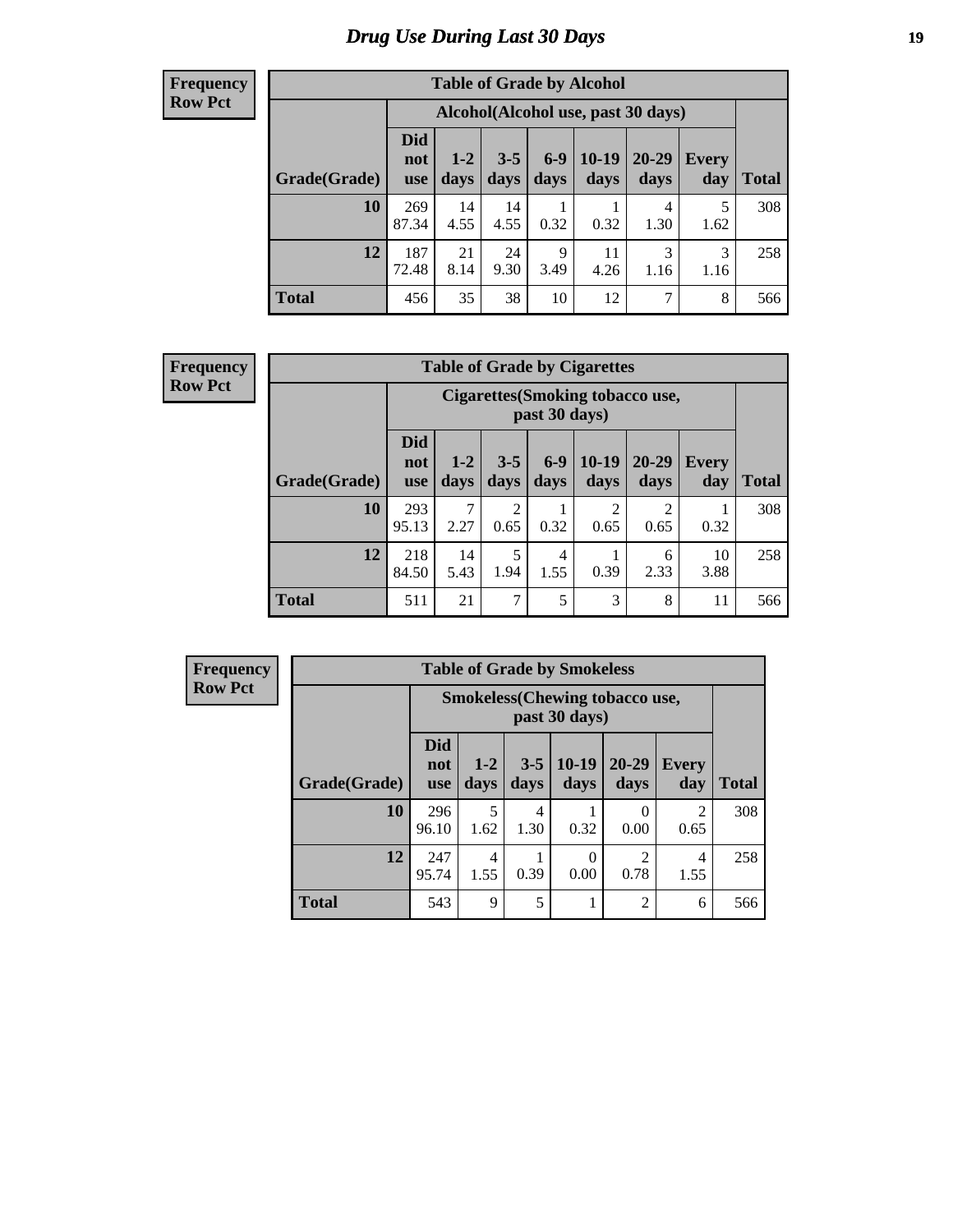| <b>Table of Grade by Marijuana</b> |                          |                                         |                     |                |                 |               |                        |       |  |  |
|------------------------------------|--------------------------|-----------------------------------------|---------------------|----------------|-----------------|---------------|------------------------|-------|--|--|
|                                    |                          | Marijuana (Marijuana use, past 30 days) |                     |                |                 |               |                        |       |  |  |
| Grade(Grade)                       | Did<br>not<br><b>use</b> | $1 - 2$<br>days                         | $3 - 5$<br>days     | $6-9$<br>days  | $10-19$<br>days | 20-29<br>days | Every<br>day           | Total |  |  |
| 10                                 | 299<br>97.08             | $\overline{2}$<br>0.65                  | 0.32                | 2<br>0.65      | 0.65            | 0.00          | $\mathfrak{D}$<br>0.65 | 308   |  |  |
| 12                                 | 234<br>90.70             | $\mathcal{L}$<br>2.71                   | $\mathbf Q$<br>3.49 | 0<br>0.00      | 0.39            | 3<br>1.16     | 4<br>1.55              | 258   |  |  |
| <b>Total</b>                       | 533                      | 9                                       | 10                  | $\overline{2}$ | 3               | 3             | 6                      | 566   |  |  |

| <b>Frequency</b> | <b>Table of Grade by Cocaine</b> |                                 |                 |                        |               |                |              |  |  |
|------------------|----------------------------------|---------------------------------|-----------------|------------------------|---------------|----------------|--------------|--|--|
| <b>Row Pct</b>   |                                  | Cocaine (Cocaine use,           |                 |                        |               |                |              |  |  |
|                  | Grade(Grade)                     | <b>Did</b><br>not<br><b>use</b> | $1 - 2$<br>days | $3 - 5$<br>days        | 20-29<br>days | Every<br>day   | <b>Total</b> |  |  |
|                  | 10                               | 308<br>100.00                   | 0<br>0.00       | $\Omega$<br>0.00       | 0<br>0.00     | 0<br>0.00      | 308          |  |  |
|                  | 12                               | 252<br>97.67                    | 0.39            | $\overline{c}$<br>0.78 | 0.39          | 2<br>0.78      | 258          |  |  |
|                  | <b>Total</b>                     | 560                             |                 | $\overline{c}$         |               | $\overline{2}$ | 566          |  |  |

| Frequency      | <b>Table of Grade by Inhalants</b> |                                        |               |                 |               |                   |                     |              |  |  |
|----------------|------------------------------------|----------------------------------------|---------------|-----------------|---------------|-------------------|---------------------|--------------|--|--|
| <b>Row Pct</b> |                                    | Inhalants (Inhalant use, past 30 days) |               |                 |               |                   |                     |              |  |  |
|                | Grade(Grade)                       | <b>Did</b><br>not<br><b>use</b>        | $1-2$<br>days | $3 - 5$<br>days | $6-9$<br>days | $20 - 29$<br>days | <b>Every</b><br>day | <b>Total</b> |  |  |
|                | 10                                 | 306<br>99.35                           | 0.32          | 0<br>0.00       | 0.32          | 0.00              | $\theta$<br>0.00    | 308          |  |  |
|                | 12                                 | 254<br>98.45                           | 0<br>0.00     | ∍<br>0.78       | 0<br>0.00     | 0.39              | 0.39                | 258          |  |  |
|                | <b>Total</b>                       | 560                                    |               | $\overline{2}$  |               |                   |                     | 566          |  |  |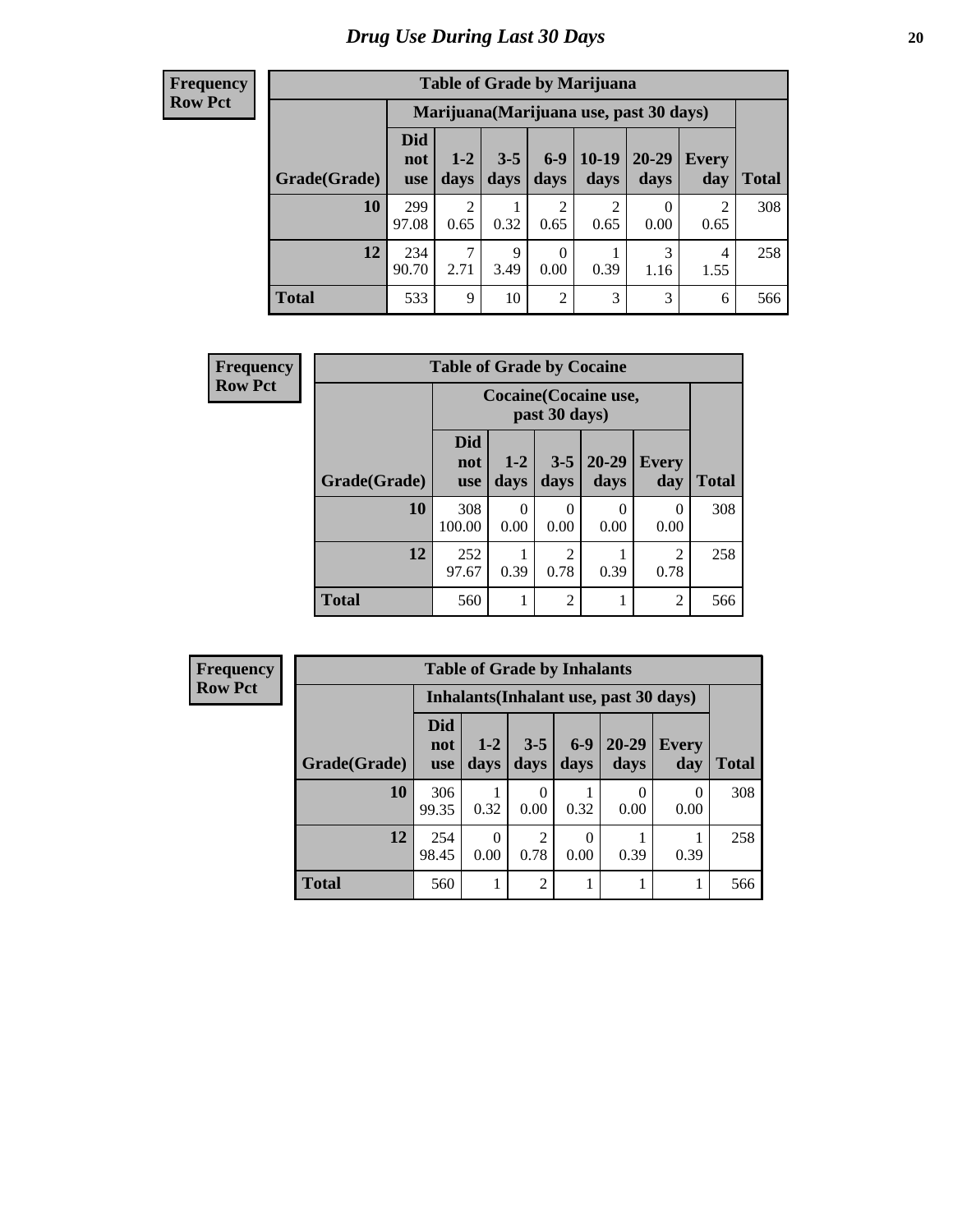# *Drug Use During Last 30 Days* **21**

| <b>Frequency</b> | <b>Table of Grade by Steroids</b> |                                 |                 |                |                     |              |  |  |  |
|------------------|-----------------------------------|---------------------------------|-----------------|----------------|---------------------|--------------|--|--|--|
| <b>Row Pct</b>   |                                   | Steroids (Steroid use,          |                 |                |                     |              |  |  |  |
|                  | Grade(Grade)                      | <b>Did</b><br>not<br><b>use</b> | $3 - 5$<br>days | 20-29<br>days  | <b>Every</b><br>day | <b>Total</b> |  |  |  |
|                  | 10                                | 307<br>99.68                    | 0.00            | 0.32           | 0<br>0.00           | 308          |  |  |  |
|                  | 12                                | 255<br>98.84                    | 0.39            | 0.39           | 0.39                | 258          |  |  |  |
|                  | <b>Total</b>                      | 562                             |                 | $\overline{2}$ | 1                   | 566          |  |  |  |

| <b>Table of Grade by Ecstasy</b> |                                 |                                     |                  |               |                 |                   |              |              |  |  |
|----------------------------------|---------------------------------|-------------------------------------|------------------|---------------|-----------------|-------------------|--------------|--------------|--|--|
|                                  |                                 | Ecstasy (Ecstasy use, past 30 days) |                  |               |                 |                   |              |              |  |  |
| Grade(Grade)                     | <b>Did</b><br>not<br><b>use</b> | $1 - 2$<br>days                     | $3 - 5$<br>days  | $6-9$<br>days | $10-19$<br>days | $20 - 29$<br>days | Every<br>day | <b>Total</b> |  |  |
| 10                               | 307<br>99.68                    | 0<br>0.00                           | $\Omega$<br>0.00 | 0<br>0.00     | 0.32            | 0.00              | 0<br>0.00    | 308          |  |  |
| 12                               | 252<br>97.67                    | 0.39                                | 0.39             | 0.39          | 0.39            | 0.39              | 0.39         | 258          |  |  |
| <b>Total</b>                     | 559                             |                                     |                  |               | $\overline{c}$  |                   |              | 566          |  |  |

| <b>Frequency</b> | <b>Table of Grade by Meth</b> |                                 |               |                   |                     |              |  |  |  |
|------------------|-------------------------------|---------------------------------|---------------|-------------------|---------------------|--------------|--|--|--|
| <b>Row Pct</b>   |                               | Meth (Methamphetamine use,      |               |                   |                     |              |  |  |  |
|                  | Grade(Grade)                  | <b>Did</b><br>not<br><b>use</b> | $6-9$<br>days | $20 - 29$<br>days | <b>Every</b><br>day | <b>Total</b> |  |  |  |
|                  | 10                            | 308<br>100.00                   | 0<br>0.00     | 0<br>0.00         | $\Omega$<br>0.00    | 308          |  |  |  |
|                  | 12                            | 255<br>98.84                    | 0.39          | 0.39              | 0.39                | 258          |  |  |  |
|                  | <b>Total</b>                  | 563                             |               |                   |                     | 566          |  |  |  |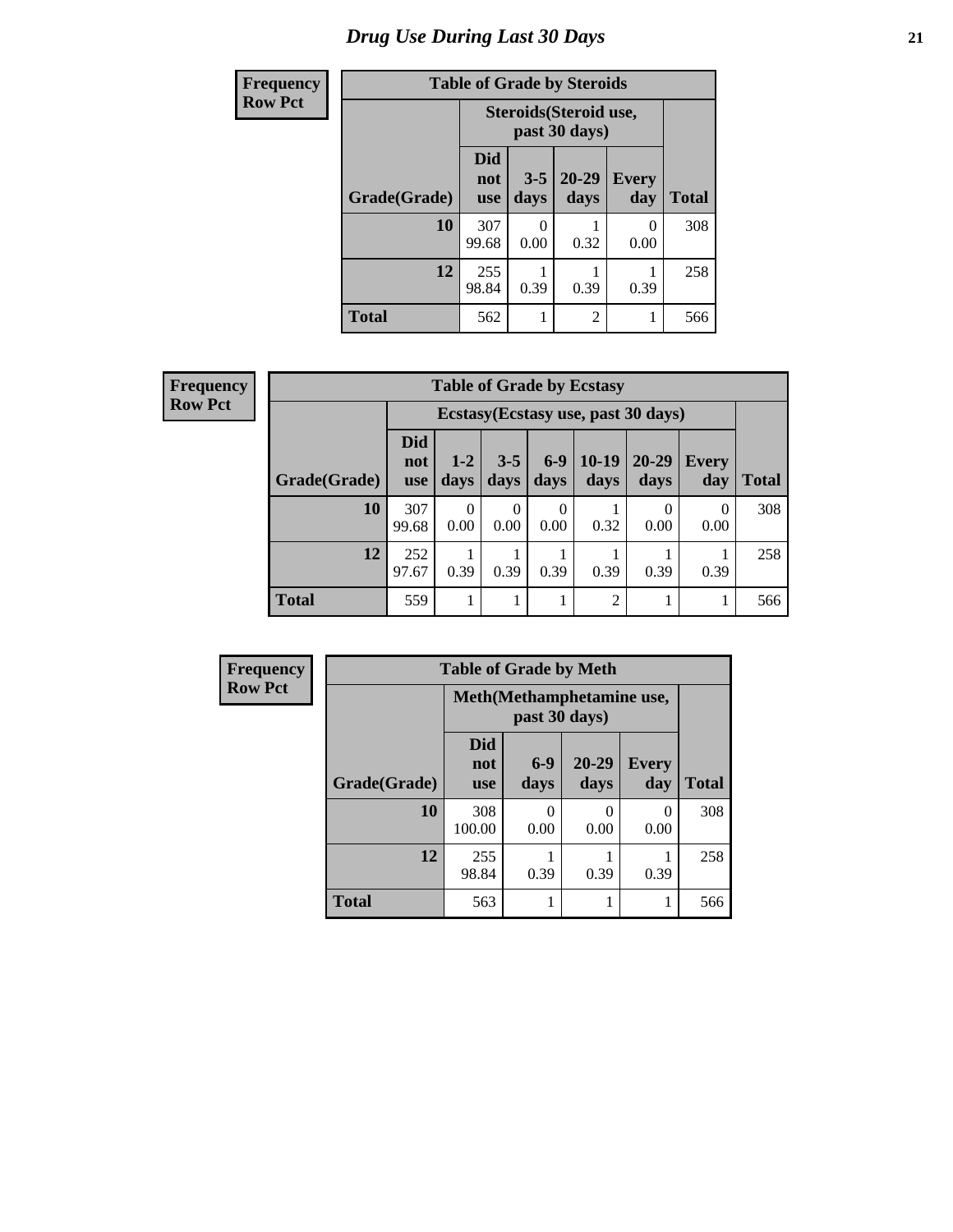#### **Frequency Row Pct**

| <b>Table of Grade by Hallucinogens</b> |                                                                                                                                              |                                                   |           |           |           |           |           |     |  |  |
|----------------------------------------|----------------------------------------------------------------------------------------------------------------------------------------------|---------------------------------------------------|-----------|-----------|-----------|-----------|-----------|-----|--|--|
|                                        |                                                                                                                                              | Hallucinogens (Hallucinogen use,<br>past 30 days) |           |           |           |           |           |     |  |  |
| Grade(Grade)                           | <b>Did</b><br>$10-19$<br>20-29<br>$6 - 9$<br>$3 - 5$<br>$1 - 2$<br>Every<br>not<br>days<br>days<br>days<br>days<br>day<br>days<br><b>use</b> |                                                   |           |           |           |           |           |     |  |  |
| 10                                     | 307<br>99.68                                                                                                                                 | $\Omega$<br>0.00                                  | 0<br>0.00 | 0<br>0.00 | 0.32      | 0<br>0.00 | 0<br>0.00 | 308 |  |  |
| 12                                     | 253<br>98.06                                                                                                                                 | 0.39                                              | 0.39      | 0.39      | 0<br>0.00 | 0.39      | 0.39      | 258 |  |  |
| <b>Total</b>                           | 560                                                                                                                                          |                                                   |           | 1         |           |           |           | 566 |  |  |

| <b>Table of Grade by Prescription</b> |                                                                                                                                                   |                                                                                |                  |           |                |                        |                        |     |  |  |
|---------------------------------------|---------------------------------------------------------------------------------------------------------------------------------------------------|--------------------------------------------------------------------------------|------------------|-----------|----------------|------------------------|------------------------|-----|--|--|
|                                       |                                                                                                                                                   | <b>Prescription</b> (Prescription drugs not<br>prescribed to me, past 30 days) |                  |           |                |                        |                        |     |  |  |
| Grade(Grade)                          | <b>Did</b><br>$10-19$<br>$6-9$<br>$3 - 5$<br>20-29<br>$1-2$<br>Every<br>not<br>days<br>days<br>days<br>day<br>Total<br>days<br>days<br><b>use</b> |                                                                                |                  |           |                |                        |                        |     |  |  |
| 10                                    | 294<br>95.45                                                                                                                                      | 5<br>1.62                                                                      | $\Omega$<br>0.00 | 3<br>0.97 | 0.32           | $\mathfrak{D}$<br>0.65 | 3<br>0.97              | 308 |  |  |
| 12                                    | 242<br>93.80                                                                                                                                      | 10<br>3.88                                                                     | 0.39             | 0.39      | 0.39           | 0.39                   | $\overline{2}$<br>0.78 | 258 |  |  |
| <b>Total</b>                          | 536                                                                                                                                               | 15                                                                             |                  | 4         | $\overline{2}$ | 3                      | 5                      | 566 |  |  |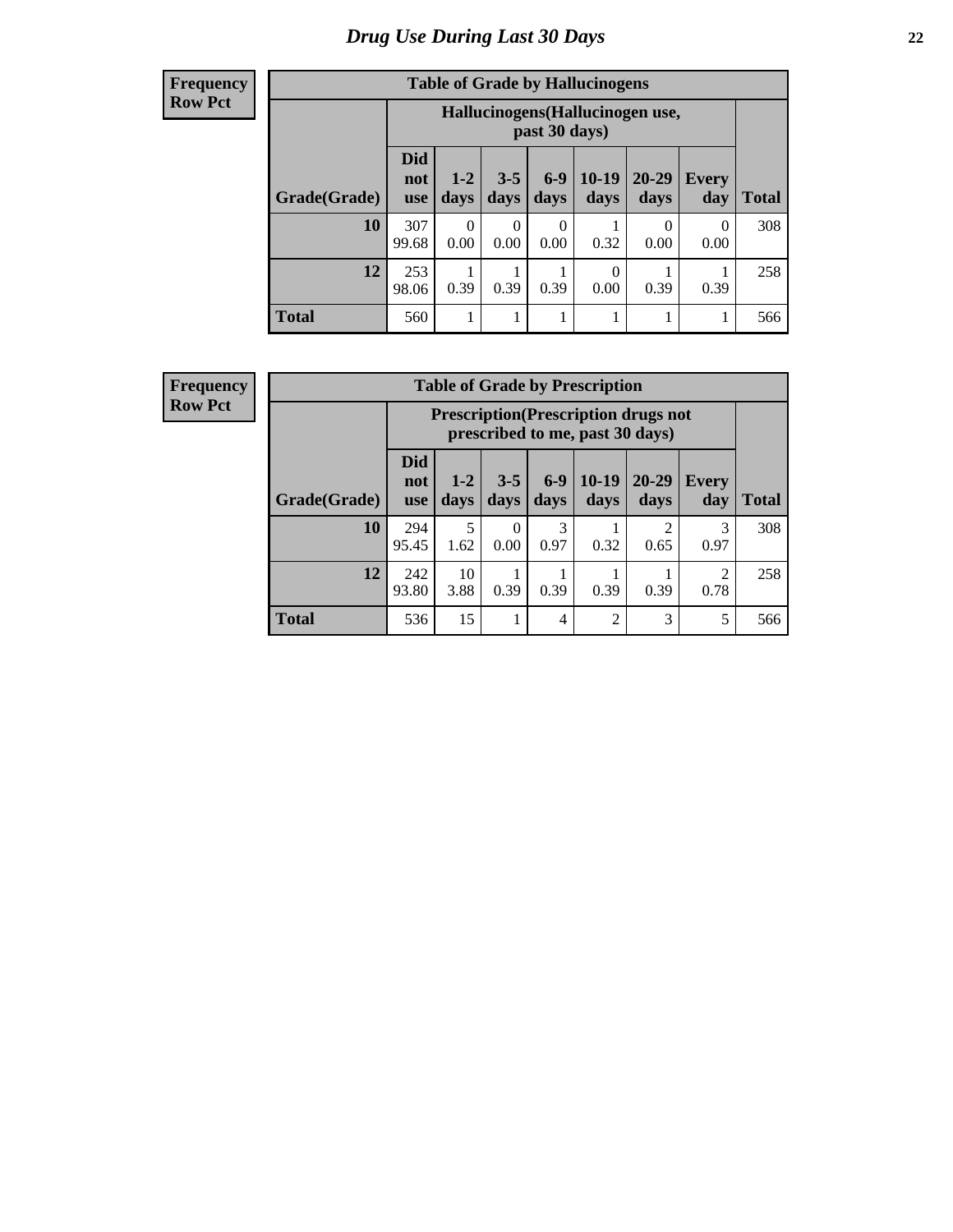| Frequency      | <b>Table of Alcoholease by Grade</b>      |                    |              |              |  |  |  |  |  |
|----------------|-------------------------------------------|--------------------|--------------|--------------|--|--|--|--|--|
| <b>Col Pct</b> | Alcoholease(It is<br>easy to get alcohol) | Grade(Grade)<br>10 | 12           | <b>Total</b> |  |  |  |  |  |
|                | <b>Strongly Agree</b>                     | 121<br>39.29       | 122<br>47.29 | 243          |  |  |  |  |  |
|                | <b>Somewhat Agree</b>                     | 105<br>34.09       | 90<br>34.88  | 195          |  |  |  |  |  |
|                | <b>Somewhat Disagree</b>                  | 35<br>11.36        | 26<br>10.08  | 61           |  |  |  |  |  |
|                | <b>Strongly Disagree</b>                  | 47<br>15.26        | 20<br>7.75   | 67           |  |  |  |  |  |
|                | <b>Total</b>                              | 308                | 258          | 566          |  |  |  |  |  |

| <b>Frequency</b> |  |
|------------------|--|
| <b>Col Pct</b>   |  |

| <b>Table of Cigarettesease by Grade</b>                 |                    |              |              |  |  |  |  |  |
|---------------------------------------------------------|--------------------|--------------|--------------|--|--|--|--|--|
| Cigarettesease(It is<br>easy to get smoking<br>tobacco) | Grade(Grade)<br>10 | 12           | <b>Total</b> |  |  |  |  |  |
| <b>Strongly Agree</b>                                   | 103<br>33.44       | 135<br>52.33 | 238          |  |  |  |  |  |
| <b>Somewhat Agree</b>                                   | 86<br>27.92        | 76<br>29.46  | 162          |  |  |  |  |  |
| <b>Somewhat Disagree</b>                                | 43<br>13.96        | 25<br>9.69   | 68           |  |  |  |  |  |
| <b>Strongly Disagree</b>                                | 76<br>24.68        | 22<br>8.53   | 98           |  |  |  |  |  |
| <b>Total</b>                                            | 308                | 258          | 566          |  |  |  |  |  |

| Frequency      | <b>Table of Smokelessease by Grade</b>             |              |              |              |
|----------------|----------------------------------------------------|--------------|--------------|--------------|
| <b>Col Pct</b> | <b>Smokelessease</b> (It is<br>easy to get chewing | Grade(Grade) |              |              |
|                | tobacco)                                           | 10           | 12           | <b>Total</b> |
|                | <b>Strongly Agree</b>                              | 102<br>33.12 | 112<br>43.41 | 214          |
|                | <b>Somewhat Agree</b>                              | 81<br>26.30  | 76<br>29.46  | 157          |
|                | <b>Somewhat Disagree</b>                           | 41<br>13.31  | 36<br>13.95  | 77           |
|                | <b>Strongly Disagree</b>                           | 84<br>27.27  | 34<br>13.18  | 118          |
|                | <b>Total</b>                                       | 308          | 258          | 566          |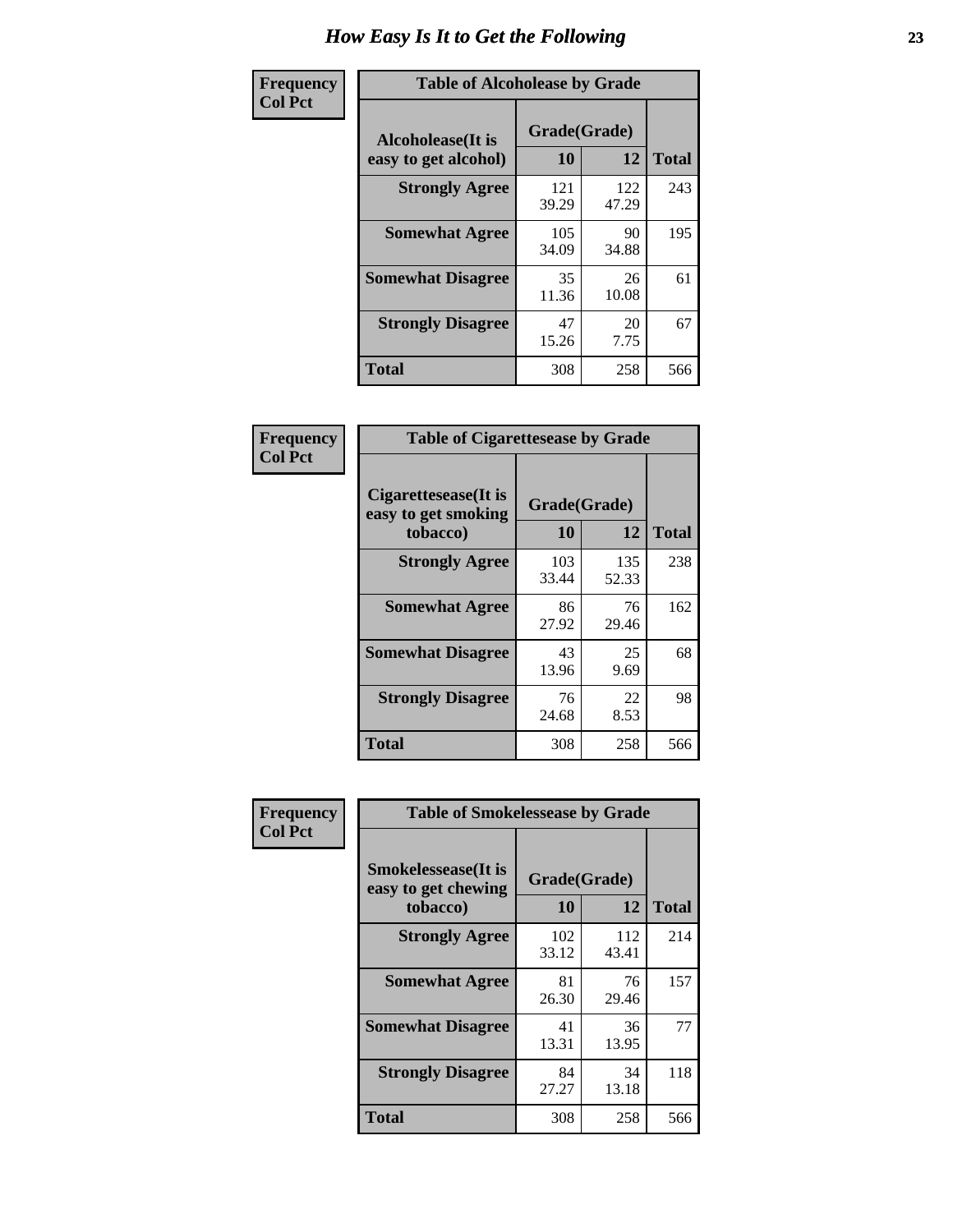| Frequency      | <b>Table of Marijuanaease by Grade</b>           |              |                    |     |  |  |  |  |  |  |  |
|----------------|--------------------------------------------------|--------------|--------------------|-----|--|--|--|--|--|--|--|
| <b>Col Pct</b> | Marijuanaease(It is<br>easy to get<br>marijuana) | 10           | Grade(Grade)<br>12 |     |  |  |  |  |  |  |  |
|                | <b>Strongly Agree</b>                            | 69<br>22.40  | 84<br>32.56        | 153 |  |  |  |  |  |  |  |
|                | <b>Somewhat Agree</b>                            | 67<br>21.75  | 90<br>34.88        | 157 |  |  |  |  |  |  |  |
|                | <b>Somewhat Disagree</b>                         | 69<br>22.40  | 41<br>15.89        | 110 |  |  |  |  |  |  |  |
|                | <b>Strongly Disagree</b>                         | 103<br>33.44 | 43<br>16.67        | 146 |  |  |  |  |  |  |  |
|                | <b>Total</b>                                     | 308          | 258                | 566 |  |  |  |  |  |  |  |

| <b>Table of Cocaineease by Grade</b>              |              |                    |     |  |  |  |  |  |  |  |
|---------------------------------------------------|--------------|--------------------|-----|--|--|--|--|--|--|--|
| <b>Cocaineease</b> (It is<br>easy to get cocaine) | 10           | Grade(Grade)<br>12 |     |  |  |  |  |  |  |  |
| <b>Strongly Agree</b>                             | 27<br>8.77   | 28<br>10.85        | 55  |  |  |  |  |  |  |  |
| <b>Somewhat Agree</b>                             | 56<br>18.18  | 69<br>26.74        | 125 |  |  |  |  |  |  |  |
| <b>Somewhat Disagree</b>                          | 84<br>27.27  | 92<br>35.66        | 176 |  |  |  |  |  |  |  |
| <b>Strongly Disagree</b>                          | 141<br>45.78 | 69<br>26.74        | 210 |  |  |  |  |  |  |  |
| <b>Total</b>                                      | 308          | 258                | 566 |  |  |  |  |  |  |  |

| Frequency      | <b>Table of Inhalantsease by Grade</b>     |              |             |              |
|----------------|--------------------------------------------|--------------|-------------|--------------|
| <b>Col Pct</b> | <b>Inhalantsease</b> (It is<br>easy to get | Grade(Grade) |             |              |
|                | inhalants)                                 | 10           | 12          | <b>Total</b> |
|                | <b>Strongly Agree</b>                      | 84<br>27.27  | 92<br>35.66 | 176          |
|                | <b>Somewhat Agree</b>                      | 77<br>25.00  | 69<br>26.74 | 146          |
|                | <b>Somewhat Disagree</b>                   | 58<br>18.83  | 47<br>18.22 | 105          |
|                | <b>Strongly Disagree</b>                   | 89<br>28.90  | 50<br>19.38 | 139          |
|                | <b>Total</b>                               | 308          | 258         | 566          |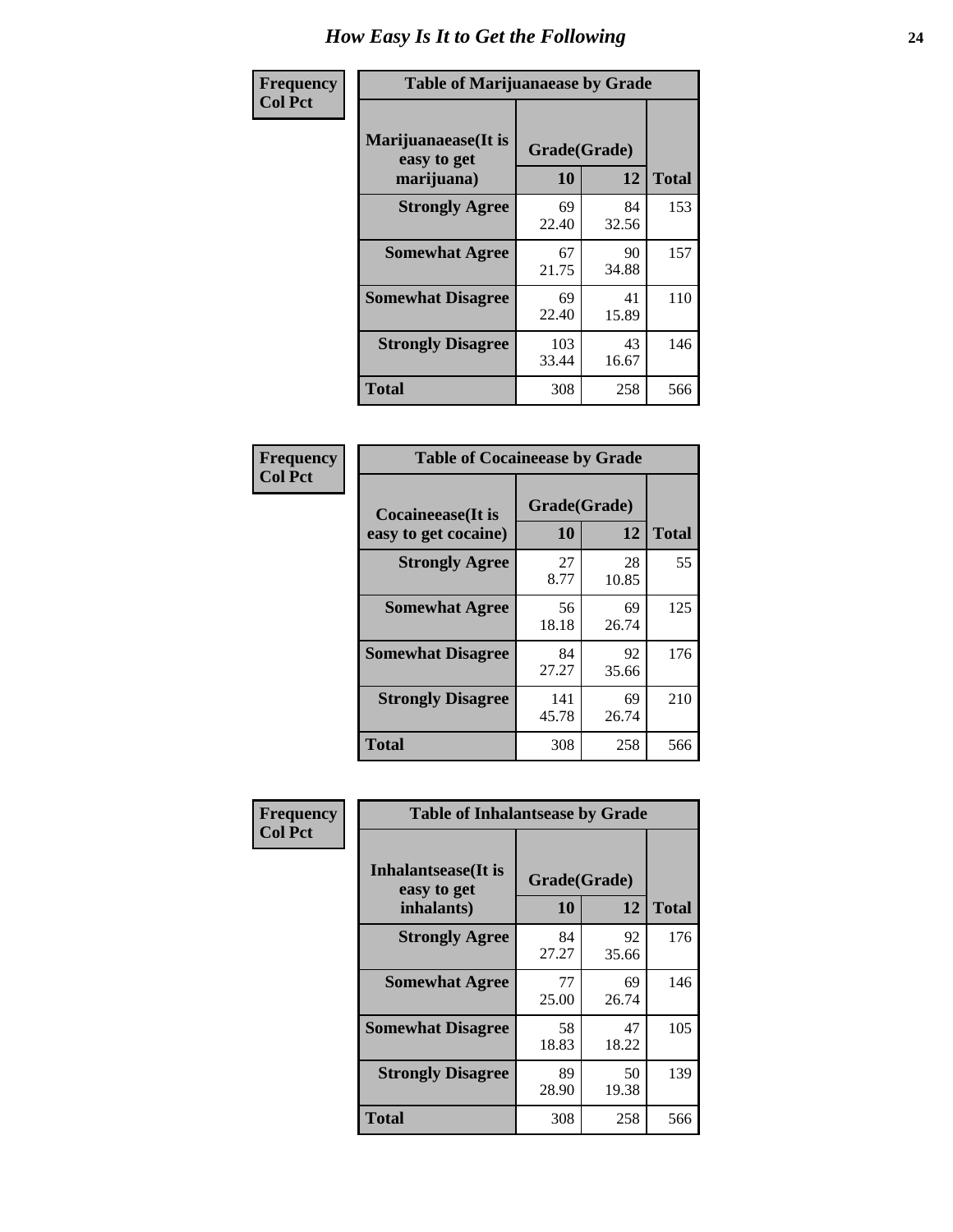| Frequency      | <b>Table of Steroidsease by Grade</b>               |                    |             |              |  |  |  |  |  |  |  |  |
|----------------|-----------------------------------------------------|--------------------|-------------|--------------|--|--|--|--|--|--|--|--|
| <b>Col Pct</b> | <b>Steroidsease</b> (It is<br>easy to get steroids) | Grade(Grade)<br>10 | 12          | <b>Total</b> |  |  |  |  |  |  |  |  |
|                | <b>Strongly Agree</b>                               | 32<br>10.39        | 30<br>11.63 | 62           |  |  |  |  |  |  |  |  |
|                | <b>Somewhat Agree</b>                               | 63<br>20.45        | 65<br>25.19 | 128          |  |  |  |  |  |  |  |  |
|                | <b>Somewhat Disagree</b>                            | 86<br>27.92        | 88<br>34.11 | 174          |  |  |  |  |  |  |  |  |
|                | <b>Strongly Disagree</b>                            | 127<br>41.23       | 75<br>29.07 | 202          |  |  |  |  |  |  |  |  |
|                | <b>Total</b>                                        | 308                | 258         | 566          |  |  |  |  |  |  |  |  |

| Frequency      | <b>Table of Ecstasyease by Grade</b>              |              |                    |     |  |  |  |  |
|----------------|---------------------------------------------------|--------------|--------------------|-----|--|--|--|--|
| <b>Col Pct</b> | <b>Ecstasyease</b> (It is<br>easy to get ecstasy) | 10           | Grade(Grade)<br>12 |     |  |  |  |  |
|                | <b>Strongly Agree</b>                             | 25<br>8.12   | 33<br>12.79        | 58  |  |  |  |  |
|                | <b>Somewhat Agree</b>                             | 51<br>16.56  | 58<br>22.48        | 109 |  |  |  |  |
|                | <b>Somewhat Disagree</b>                          | 84<br>27.27  | 83<br>32.17        | 167 |  |  |  |  |
|                | <b>Strongly Disagree</b>                          | 148<br>48.05 | 84<br>32.56        | 232 |  |  |  |  |
|                | <b>Total</b>                                      | 308          | 258                | 566 |  |  |  |  |

| Frequency      |                                                            | <b>Table of Methease by Grade</b> |             |              |  |  |  |  |  |  |  |
|----------------|------------------------------------------------------------|-----------------------------------|-------------|--------------|--|--|--|--|--|--|--|
| <b>Col Pct</b> | <b>Methease</b> (It is easy<br>to get<br>methamphetamines) | Grade(Grade)<br>10                | 12          | <b>Total</b> |  |  |  |  |  |  |  |
|                | <b>Strongly Agree</b>                                      | 23<br>7.47                        | 26<br>10.08 | 49           |  |  |  |  |  |  |  |
|                | <b>Somewhat Agree</b>                                      | 55<br>17.86                       | 44<br>17.05 | 99           |  |  |  |  |  |  |  |
|                | <b>Somewhat Disagree</b>                                   | 71<br>23.05                       | 90<br>34.88 | 161          |  |  |  |  |  |  |  |
|                | <b>Strongly Disagree</b>                                   | 159<br>51.62                      | 98<br>37.98 | 257          |  |  |  |  |  |  |  |
|                | Total                                                      | 308                               | 258         | 566          |  |  |  |  |  |  |  |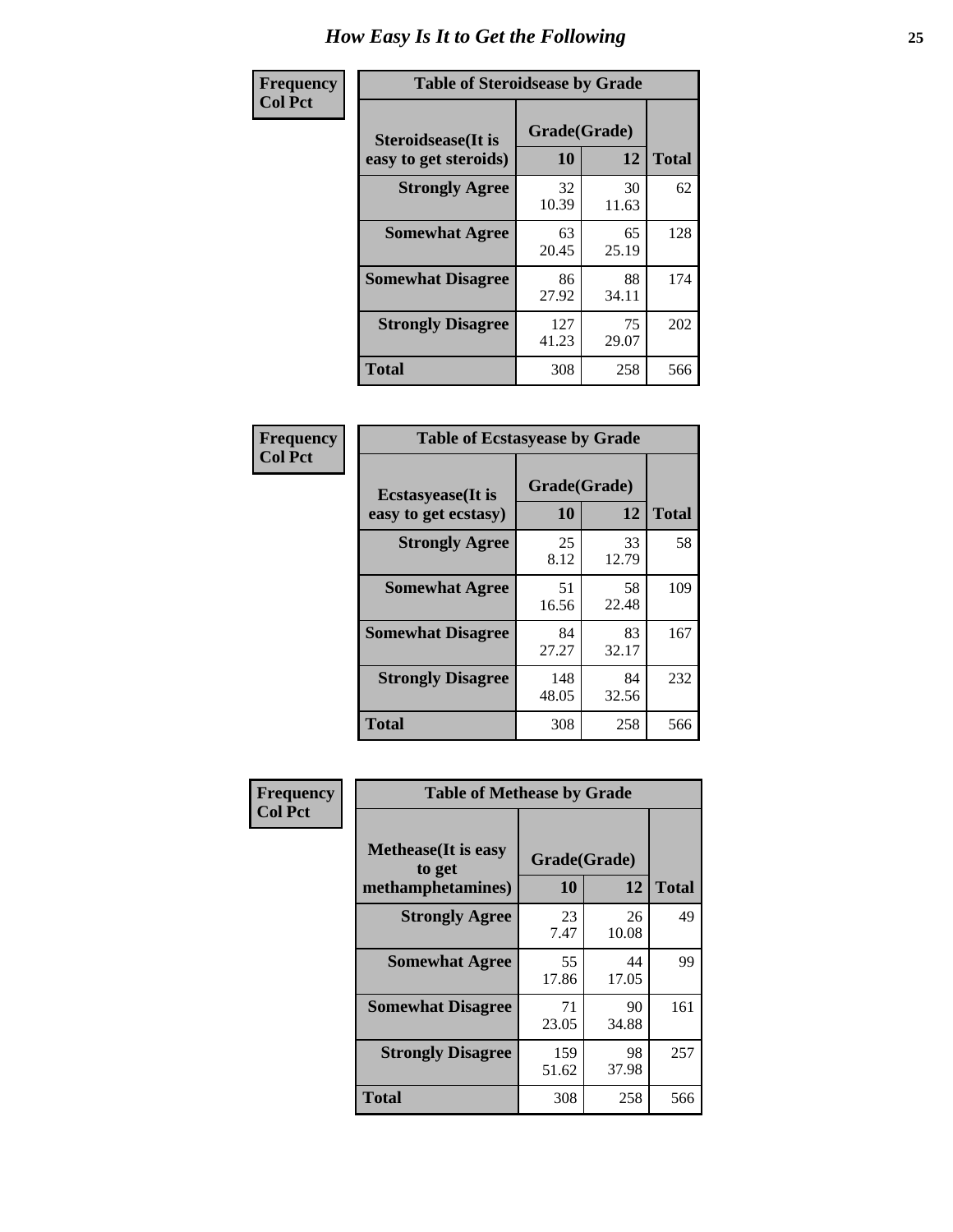| Frequency      | <b>Table of Hallucinogensease by Grade</b>               |                    |              |              |  |  |  |  |  |  |  |
|----------------|----------------------------------------------------------|--------------------|--------------|--------------|--|--|--|--|--|--|--|
| <b>Col Pct</b> | Hallucinogensease(It<br>is easy to get<br>hallucinogens) | Grade(Grade)<br>10 | 12           | <b>Total</b> |  |  |  |  |  |  |  |
|                | <b>Strongly Agree</b>                                    | 30<br>9.74         | 27<br>10.47  | 57           |  |  |  |  |  |  |  |
|                | <b>Somewhat Agree</b>                                    | 62<br>20.13        | 57<br>22.09  | 119          |  |  |  |  |  |  |  |
|                | <b>Somewhat Disagree</b>                                 | 65<br>21.10        | 71<br>27.52  | 136          |  |  |  |  |  |  |  |
|                | <b>Strongly Disagree</b>                                 | 151<br>49.03       | 103<br>39.92 | 254          |  |  |  |  |  |  |  |
|                | <b>Total</b>                                             | 308                | 258          | 566          |  |  |  |  |  |  |  |

| <b>Table of Prescriptionease by Grade</b>                                                |              |              |              |
|------------------------------------------------------------------------------------------|--------------|--------------|--------------|
| <b>Prescriptionease</b> (It<br>is easy to get<br>prescription drugs<br>not prescribed to | Grade(Grade) |              |              |
| me)                                                                                      | 10           | 12           | <b>Total</b> |
| <b>Strongly Agree</b>                                                                    | 126<br>40.91 | 112<br>43.41 | 238          |
| <b>Somewhat Agree</b>                                                                    | 83<br>26.95  | 86<br>33.33  | 169          |
| <b>Somewhat Disagree</b>                                                                 | 41<br>13.31  | 25<br>9.69   | 66           |
| <b>Strongly Disagree</b>                                                                 | 58<br>18.83  | 35<br>13.57  | 93           |
| <b>Total</b>                                                                             | 308          | 258          | 566          |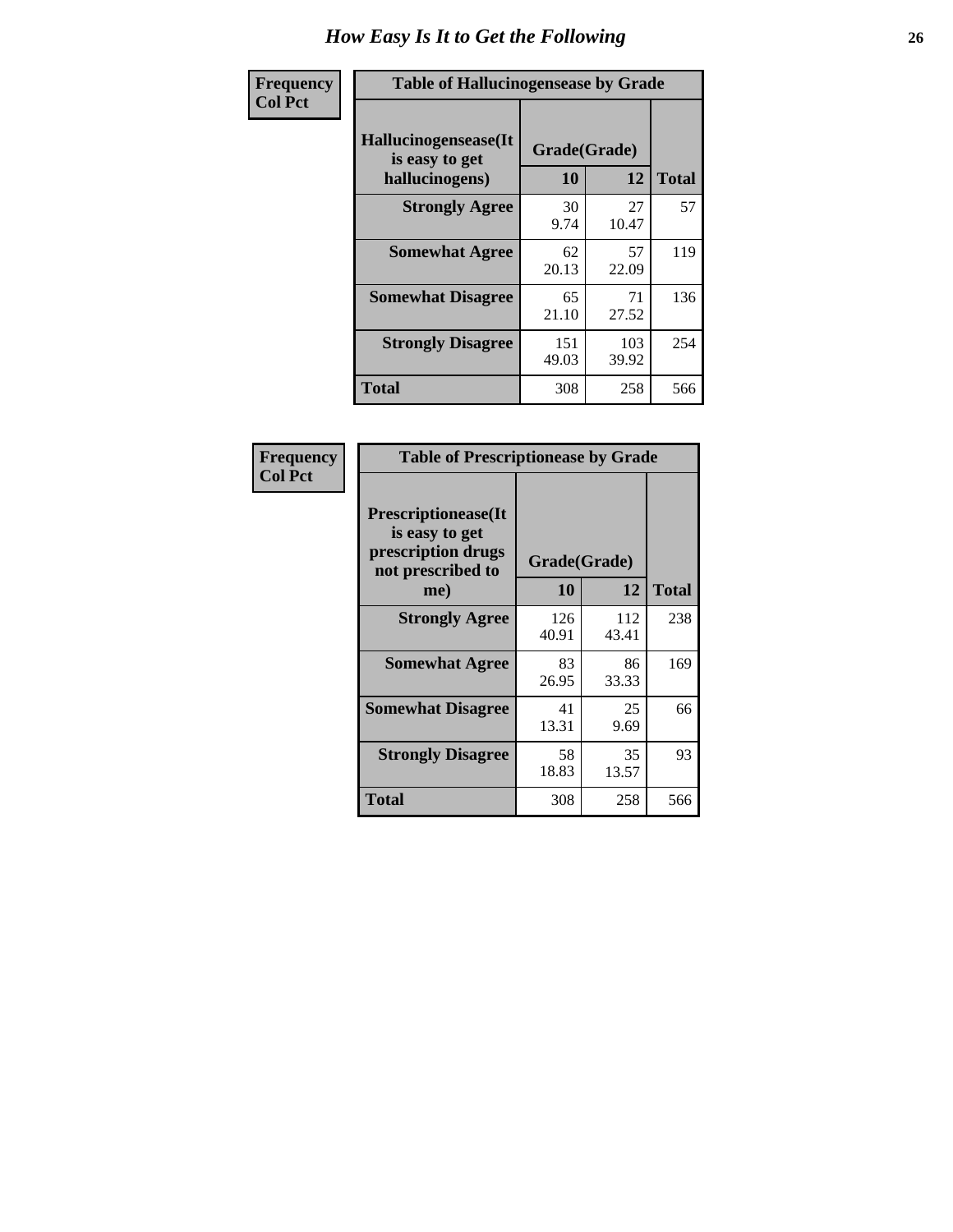*Age at Onset of Use* **27** *Results for "Age at Onset of Use" questions exclude students who said they did not use that substance*

| Frequency      |              |                        |                                                  |      |                  |           |                           | <b>Table of Grade by Alcoholinit</b> |             |             |             |                       |              |
|----------------|--------------|------------------------|--------------------------------------------------|------|------------------|-----------|---------------------------|--------------------------------------|-------------|-------------|-------------|-----------------------|--------------|
| <b>Row Pct</b> |              |                        | Alcoholinit (I started using alcohol when I was) |      |                  |           |                           |                                      |             |             |             |                       |              |
|                | Grade(Grade) | <b>8</b> or<br>younger | 9 <sup>°</sup>                                   | 10   | 11               | 12        | 13                        | 14                                   | 15          | 16          | 17          | <b>18 or</b><br>older | <b>Total</b> |
|                | 10           | 5.33                   | $\theta$<br>$0.00\,$                             | 4.00 | 3<br>$4.00\vert$ | 9.33      | 22<br>29.33               | 21<br>28.00                          | 9<br>12.00  | 4<br>5.33   | 1.33        | 1.33                  | 75           |
|                | 12           | 5<br>4.63              | 2<br>1.85                                        | 0.93 | $\Omega$<br>0.00 | 9<br>8.33 | 6<br>5.56                 | 11<br>10.19                          | 27<br>25.00 | 36<br>33.33 | 11<br>10.19 | $\theta$<br>0.00      | 108          |
|                | <b>Total</b> | 9                      | 2                                                | 4    | 3                | 16        | 28                        | 32                                   | 36          | 40          | 12          |                       | 183          |
|                |              |                        |                                                  |      |                  |           | Frequency Missing $=$ 383 |                                      |             |             |             |                       |              |

#### **Frequency Row Pct**

| <b>Table of Grade by Cigarettesinit</b> |                  |                                                      |                  |                  |                           |       |           |            |             |                  |                       |              |  |  |
|-----------------------------------------|------------------|------------------------------------------------------|------------------|------------------|---------------------------|-------|-----------|------------|-------------|------------------|-----------------------|--------------|--|--|
|                                         |                  | Cigarettesinit(I started smoking tobacco when I was) |                  |                  |                           |       |           |            |             |                  |                       |              |  |  |
| Grade(Grade)                            | 8 or<br>younger  | 9                                                    | 10               | 11               | 12                        | 13    | 14        | 15         | 16          | 17               | <b>18 or</b><br>older | <b>Total</b> |  |  |
| 10                                      | 7.69             | 0<br>0.00                                            | $\theta$<br>0.00 | $\theta$<br>0.00 | 3<br>11.54                | 26.92 | 26.92     | 6<br>23.08 | 3.85        | $\theta$<br>0.00 | $\Omega$<br>0.00      | 26           |  |  |
| 12                                      | $\theta$<br>0.00 | 3.39                                                 | 3.39             | 4<br>6.78        | 8.47                      | 1.69  | 4<br>6.78 | 8<br>13.56 | 21<br>35.59 | 8<br>13.56       | 4<br>6.78             | 59           |  |  |
| <b>Total</b>                            | 2                | $\overline{2}$                                       | $\mathfrak{D}$   | 4                | 8                         | 8     | 11        | 14         | 22          | 8                | 4                     | 85           |  |  |
|                                         |                  |                                                      |                  |                  | Frequency Missing $= 481$ |       |           |            |             |                  |                       |              |  |  |

|              | <b>Table of Grade by Smokelessinit</b> |           |                |                                                     |                  |           |            |            |                       |              |  |  |  |  |  |
|--------------|----------------------------------------|-----------|----------------|-----------------------------------------------------|------------------|-----------|------------|------------|-----------------------|--------------|--|--|--|--|--|
|              |                                        |           |                | Smokelessinit(I started chewing tobacco when I was) |                  |           |            |            |                       |              |  |  |  |  |  |
| Grade(Grade) | 8 or<br>younger                        | 9         | 11             | <b>12</b>                                           | 13               | <b>14</b> | 15         | <b>16</b>  | <b>18 or</b><br>older | <b>Total</b> |  |  |  |  |  |
| 10           | 5.56                                   | 0<br>0.00 | 5.56           | 2<br>11.11                                          | 2<br>11.11       | 38.89     | 3<br>16.67 | 0.00       | 11.11                 | 18           |  |  |  |  |  |
| 12           | $\theta$<br>0.00                       | 7.69      | 7.69           | 7.69                                                | $\theta$<br>0.00 | 7.69      | 7.69       | 8<br>61.54 | $\theta$<br>0.00      | 13           |  |  |  |  |  |
| <b>Total</b> |                                        |           | $\mathfrak{D}$ | 3                                                   | $\mathfrak{D}$   | 8         | 4          | 8          | 2                     | 31           |  |  |  |  |  |
|              |                                        |           |                | Frequency Missing $= 535$                           |                  |           |            |            |                       |              |  |  |  |  |  |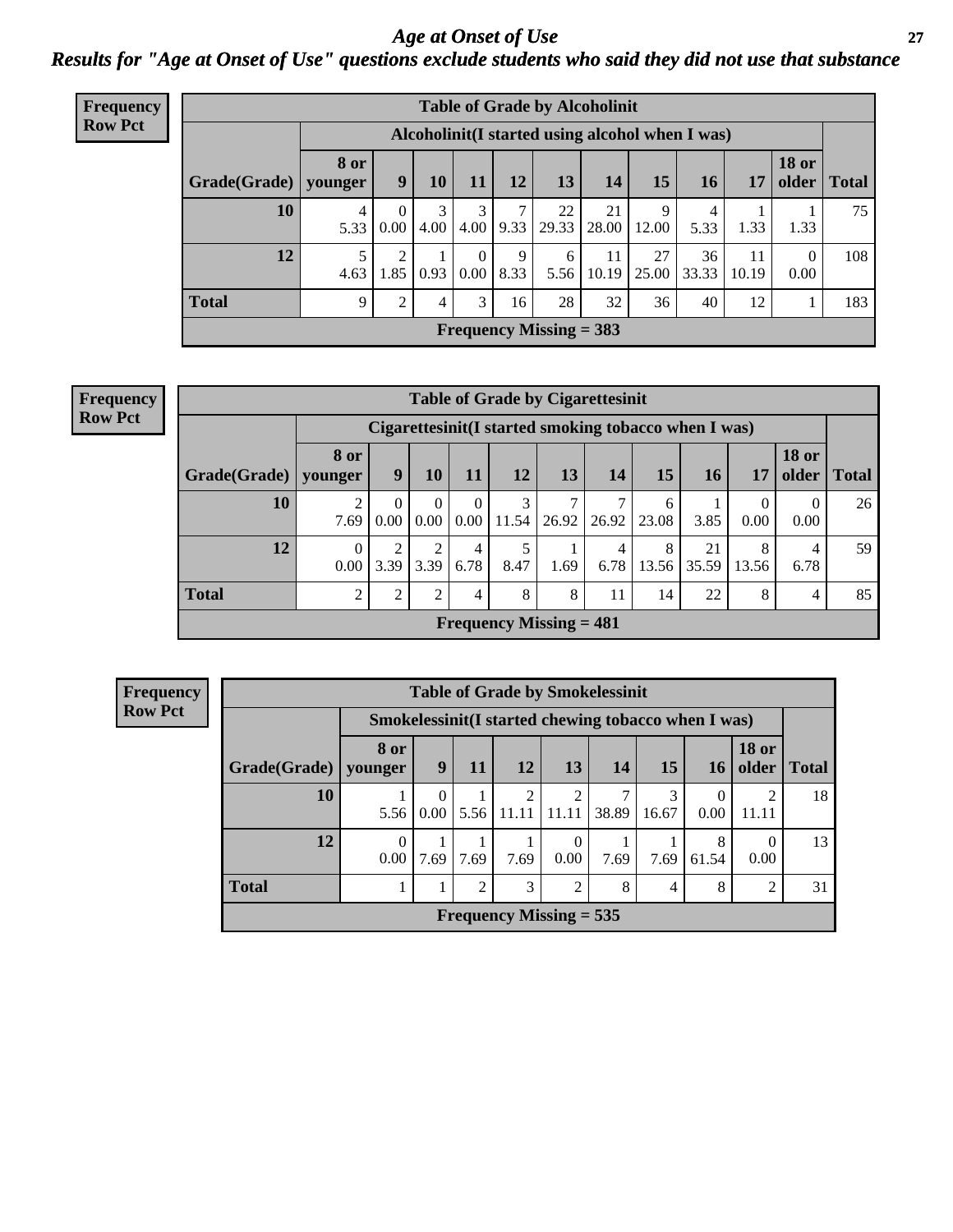#### *Age at Onset of Use* **28**

*Results for "Age at Onset of Use" questions exclude students who said they did not use that substance*

| <b>Frequency</b> |              |           |                        |                               |            | <b>Table of Grade by Marijuanainit</b> |            |                                              |       |              |
|------------------|--------------|-----------|------------------------|-------------------------------|------------|----------------------------------------|------------|----------------------------------------------|-------|--------------|
| <b>Row Pct</b>   |              |           |                        |                               |            | I was)                                 |            | Marijuanainit(I started using marijuana when |       |              |
|                  | Grade(Grade) | <b>10</b> | 11                     | 12                            | 13         | 14                                     | 15         | <b>16</b>                                    | 17    | <b>Total</b> |
|                  | <b>10</b>    | 0<br>0.00 | 1<br>5.88              | $\Omega$<br>0.00 <sub>1</sub> | 4<br>23.53 | 6<br>35.29                             | 6<br>35.29 | $\Omega$<br>0.00                             | 0.00  | 17           |
|                  | 12           | 2.33      | $\overline{2}$<br>4.65 | 4<br>9.30                     | 3<br>6.98  | 3<br>6.98                              | 6<br>13.95 | 17<br>39.53                                  | 16.28 | 43           |
|                  | <b>Total</b> |           | 3                      | 4                             | 7          | 9                                      | 12         | 17                                           | ⇁     | 60           |
|                  |              |           |                        |                               |            | Frequency Missing $= 506$              |            |                                              |       |              |

| <b>Frequency</b> | <b>Table of Grade by Cocaineinit</b> |                           |                                                       |           |           |            |              |  |  |
|------------------|--------------------------------------|---------------------------|-------------------------------------------------------|-----------|-----------|------------|--------------|--|--|
| <b>Row Pct</b>   |                                      |                           | Cocaine in it (I started using cocaine<br>when I was) |           |           |            |              |  |  |
|                  | Grade(Grade)                         | 8 or<br>younger           | 10                                                    | 13        | 15        | <b>16</b>  | <b>Total</b> |  |  |
|                  | 10                                   | 0<br>0.00                 | $\Omega$<br>0.00                                      | 100.00    | 0<br>0.00 | 0<br>0.00  |              |  |  |
|                  | 12                                   | 11.11                     | 11.11                                                 | 0<br>0.00 | 11.11     | 6<br>66.67 | 9            |  |  |
|                  | <b>Total</b>                         |                           |                                                       |           |           | 6          | 10           |  |  |
|                  |                                      | Frequency Missing $= 556$ |                                                       |           |           |            |              |  |  |

| <b>Frequency</b> | <b>Table of Grade by Inhalantsinit</b> |                           |            |                                                         |                         |       |              |  |  |
|------------------|----------------------------------------|---------------------------|------------|---------------------------------------------------------|-------------------------|-------|--------------|--|--|
| <b>Row Pct</b>   |                                        |                           |            | Inhalantsinit (I started using<br>inhalants when I was) |                         |       |              |  |  |
|                  | Grade(Grade)                           | 8 or<br>vounger           | 12         | 13                                                      | 14                      | 17    | <b>Total</b> |  |  |
|                  | 10                                     | 33.33                     | 16.67      | 16.67                                                   | $\mathfrak{D}$<br>33.33 | 0.00  | 6            |  |  |
|                  | 12                                     | 0<br>0.00                 | 2<br>66.67 | 0<br>0.00                                               | $\left($<br>0.00        | 33.33 | 3            |  |  |
|                  | <b>Total</b>                           | $\overline{c}$            | 3          |                                                         | $\overline{2}$          |       | 9            |  |  |
|                  |                                        | Frequency Missing $= 557$ |            |                                                         |                         |       |              |  |  |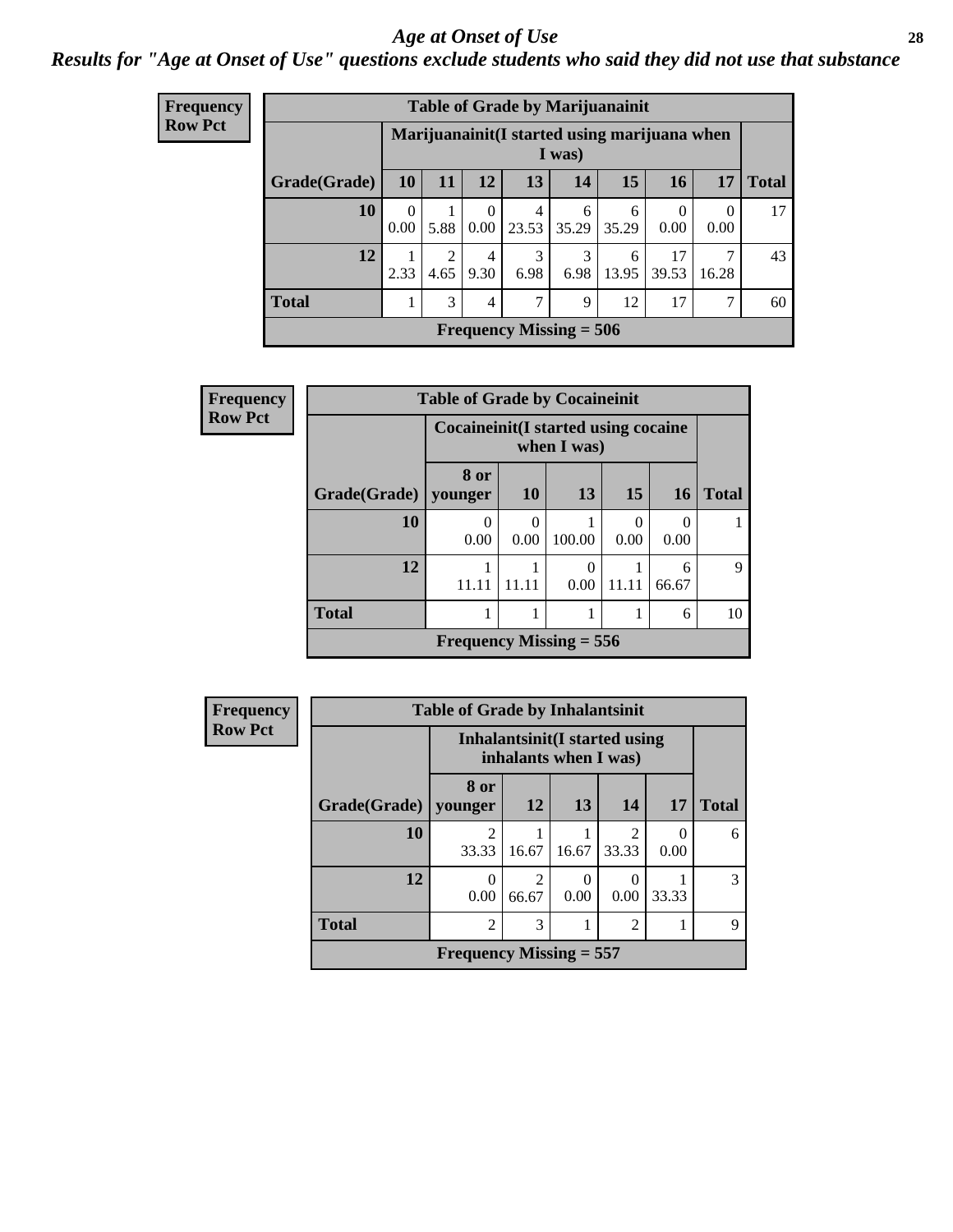#### *Age at Onset of Use* **29**

*Results for "Age at Onset of Use" questions exclude students who said they did not use that substance*

| Frequency      | <b>Table of Grade by Steroidsinit</b> |                                                    |                                |       |                |  |  |  |
|----------------|---------------------------------------|----------------------------------------------------|--------------------------------|-------|----------------|--|--|--|
| <b>Row Pct</b> |                                       | Steroidsinit(I<br>started using<br>steroids when I |                                |       |                |  |  |  |
|                | Grade(Grade)                          | 11                                                 | 13                             | 16    | <b>Total</b>   |  |  |  |
|                | 10                                    | 0<br>0.00                                          | 100.00                         | 0.00  |                |  |  |  |
|                | 12                                    | 50.00                                              | 0<br>0.00                      | 50.00 | $\overline{2}$ |  |  |  |
|                | <b>Total</b>                          |                                                    |                                |       | 3              |  |  |  |
|                |                                       |                                                    | <b>Frequency Missing = 563</b> |       |                |  |  |  |

| <b>Frequency</b> |                        | <b>Table of Grade by Ecstasyinit</b>        |                  |                                             |                  |                         |                |              |  |
|------------------|------------------------|---------------------------------------------|------------------|---------------------------------------------|------------------|-------------------------|----------------|--------------|--|
| <b>Row Pct</b>   |                        | Ecstasyinit (I started using ecstasy when I |                  | was)                                        |                  |                         |                |              |  |
|                  | $Grade(Grade)$ younger | 8 or                                        | 11               | 14                                          | 15               | 16                      | 17             | <b>Total</b> |  |
|                  | 10                     | 0<br>0.00                                   | $\Omega$<br>0.00 | 100.00                                      | $\Omega$<br>0.00 | $\theta$<br>0.00        | 0<br>0.00      |              |  |
|                  | 12                     | 14.29                                       | 14.29            | $\Omega$<br>0.00                            | 14.29            | $\mathfrak{D}$<br>28.57 | 2<br>28.57     | 7            |  |
|                  | <b>Total</b>           |                                             |                  | 1                                           |                  | $\overline{2}$          | $\overline{2}$ | 8            |  |
|                  |                        |                                             |                  | <b>Frequency Missing <math>= 558</math></b> |                  |                         |                |              |  |

| <b>Frequency</b> | <b>Table of Grade by Methinit</b> |                                                              |       |                |
|------------------|-----------------------------------|--------------------------------------------------------------|-------|----------------|
| <b>Row Pct</b>   |                                   | <b>Methinit(I started</b><br>methamphetamines<br>when I was) | using |                |
|                  | Grade(Grade)                      | 8 or<br>younger                                              | 12    | <b>Total</b>   |
|                  | 10                                | ∩                                                            | 0     |                |
|                  | 12                                | 50.00                                                        | 50.00 | $\mathfrak{D}$ |
|                  | <b>Total</b>                      |                                                              |       | $\mathfrak{D}$ |
|                  |                                   | Frequency Missing $= 564$                                    |       |                |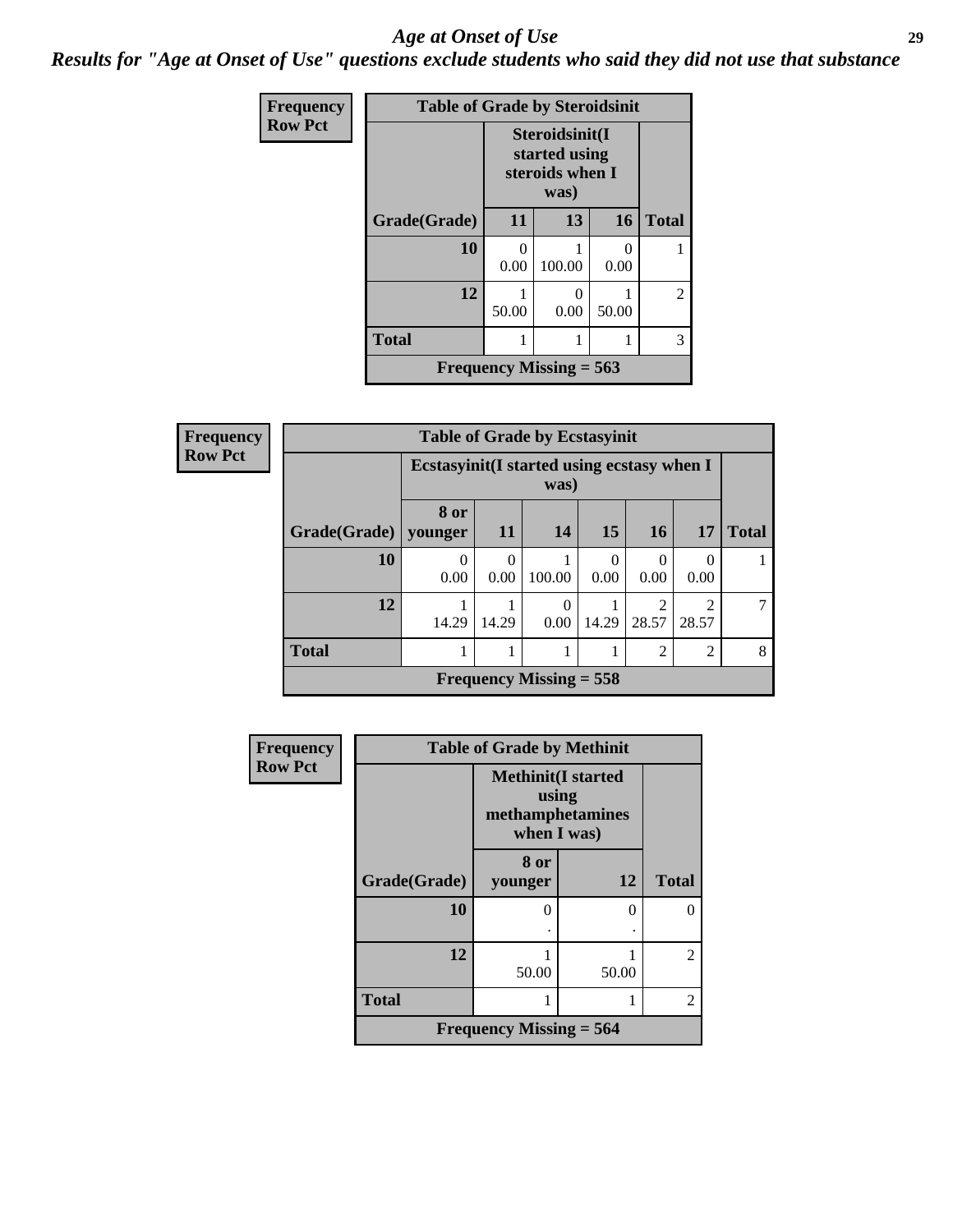#### Age at Onset of Use **30**

*Results for "Age at Onset of Use" questions exclude students who said they did not use that substance*

| Frequency      | <b>Table of Grade by Hallucinogensinit</b> |                                             |                                      |                         |           |              |  |  |
|----------------|--------------------------------------------|---------------------------------------------|--------------------------------------|-------------------------|-----------|--------------|--|--|
| <b>Row Pct</b> |                                            | Hallucinogensinit(I<br>hallucinogens when I |                                      |                         |           |              |  |  |
|                | Grade(Grade)                               | 14                                          | 15                                   | <b>16</b>               | 17        | <b>Total</b> |  |  |
|                | 10                                         | $\theta$<br>0.00                            | 3<br>100.00                          | ∩<br>0.00               | 0<br>0.00 | 3            |  |  |
|                | 12                                         | 1<br>16.67                                  | $\mathcal{D}_{\mathcal{L}}$<br>33.33 | $\mathfrak{D}$<br>33.33 | 16.67     | 6            |  |  |
|                | <b>Total</b>                               | 1                                           | 5                                    | 2                       | 1         | 9            |  |  |
|                |                                            |                                             | Frequency Missing $= 557$            |                         |           |              |  |  |

| <b>Frequency</b> | <b>Table of Grade by Prescriptioninit</b> |                                                                    |                |                  |           |                           |       |            |            |                  |                               |    |
|------------------|-------------------------------------------|--------------------------------------------------------------------|----------------|------------------|-----------|---------------------------|-------|------------|------------|------------------|-------------------------------|----|
| <b>Row Pct</b>   |                                           | Prescriptioninit(I started using prescription drugs not prescribed |                |                  |           | to me when I was)         |       |            |            |                  |                               |    |
|                  | Grade(Grade)   younger                    | <b>8 or</b>                                                        | 9              | 11               | <b>12</b> | 13                        | 14    | 15         | 16         | 17               | <b>18 or</b><br>older   Total |    |
|                  | 10                                        | 4<br>19.05                                                         | 9.52           | $\Omega$<br>0.00 | 23.81     | 3<br>14.29                | 9.52  | 4<br>19.05 | 4.76       | $\theta$<br>0.00 | $\theta$<br>0.00              | 21 |
|                  | 12                                        | 3.45                                                               | 0.00           | 3.45             | 6.90      | 2<br>6.90                 | 17.24 | 4<br>13.79 | 8<br>27.59 | 17.24            | 3.45                          | 29 |
|                  | <b>Total</b>                              |                                                                    | $\overline{2}$ |                  | 7         | 5                         |       | 8          | 9          | 5                |                               | 50 |
|                  |                                           |                                                                    |                |                  |           | Frequency Missing $= 516$ |       |            |            |                  |                               |    |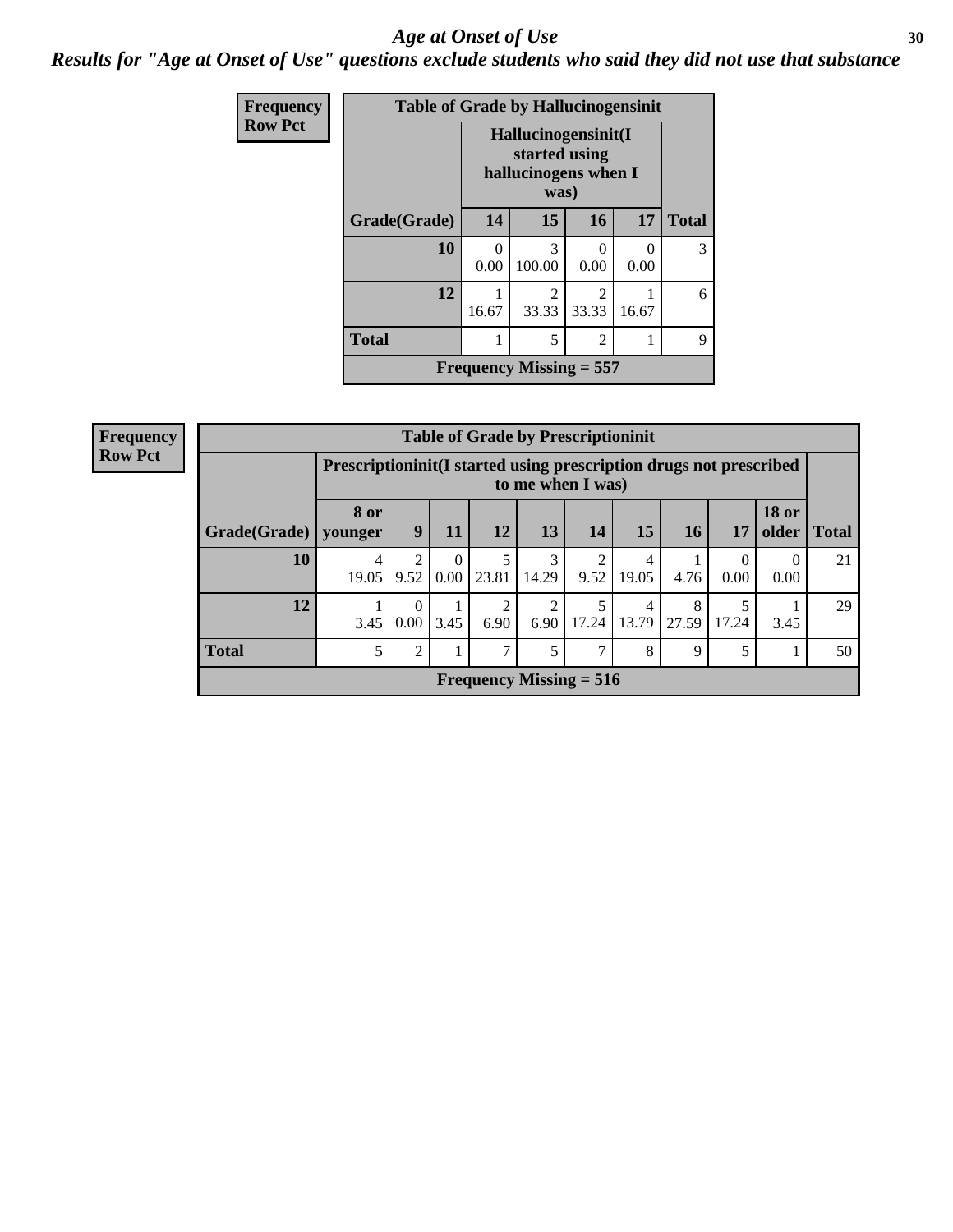| Frequency      | <b>Table of Alcoholharm by Grade</b>          |                    |              |              |  |  |
|----------------|-----------------------------------------------|--------------------|--------------|--------------|--|--|
| <b>Col Pct</b> | Alcoholharm(I<br>think alcohol is<br>harmful) | Grade(Grade)<br>10 | 12           | <b>Total</b> |  |  |
|                | <b>Strongly Agree</b>                         | 178<br>57.79       | 104<br>40.31 | 282          |  |  |
|                | <b>Somewhat Agree</b>                         | 87<br>28.25        | 80<br>31.01  | 167          |  |  |
|                | <b>Somewhat Disagree</b>                      | 36<br>11.69        | 67<br>25.97  | 103          |  |  |
|                | <b>Strongly Disagree</b>                      | 2.27               | 2.71         | 14           |  |  |
|                | <b>Total</b>                                  | 308                | 258          | 566          |  |  |

| <b>Table of Cigarettesharm by Grade</b>                  |                    |              |              |  |  |  |
|----------------------------------------------------------|--------------------|--------------|--------------|--|--|--|
| Cigarettesharm(I<br>think smoking<br>tobacco is harmful) | Grade(Grade)<br>10 | 12           | <b>Total</b> |  |  |  |
| <b>Strongly Agree</b>                                    | 281<br>91.23       | 198<br>76.74 | 479          |  |  |  |
| <b>Somewhat Agree</b>                                    | 20<br>6.49         | 50<br>19.38  | 70           |  |  |  |
| <b>Somewhat Disagree</b>                                 | 2<br>0.65          | 5<br>1.94    | 7            |  |  |  |
| <b>Strongly Disagree</b>                                 | 5<br>1.62          | 5<br>1.94    | 10           |  |  |  |
| <b>Total</b>                                             | 308                | 258          | 566          |  |  |  |

| Frequency      | <b>Table of Smokelessharm by Grade</b>                  |                           |              |              |
|----------------|---------------------------------------------------------|---------------------------|--------------|--------------|
| <b>Col Pct</b> | Smokelessharm(I<br>think chewing<br>tobacco is harmful) | Grade(Grade)<br><b>10</b> | 12           | <b>Total</b> |
|                | <b>Strongly Agree</b>                                   | 260<br>84.42              | 199<br>77.13 | 459          |
|                | <b>Somewhat Agree</b>                                   | 34<br>11.04               | 45<br>17.44  | 79           |
|                | <b>Somewhat Disagree</b>                                | 8<br>2.60                 | 8<br>3.10    | 16           |
|                | <b>Strongly Disagree</b>                                | 6<br>1.95                 | 6<br>2.33    | 12           |
|                | <b>Total</b>                                            | 308                       | 258          | 566          |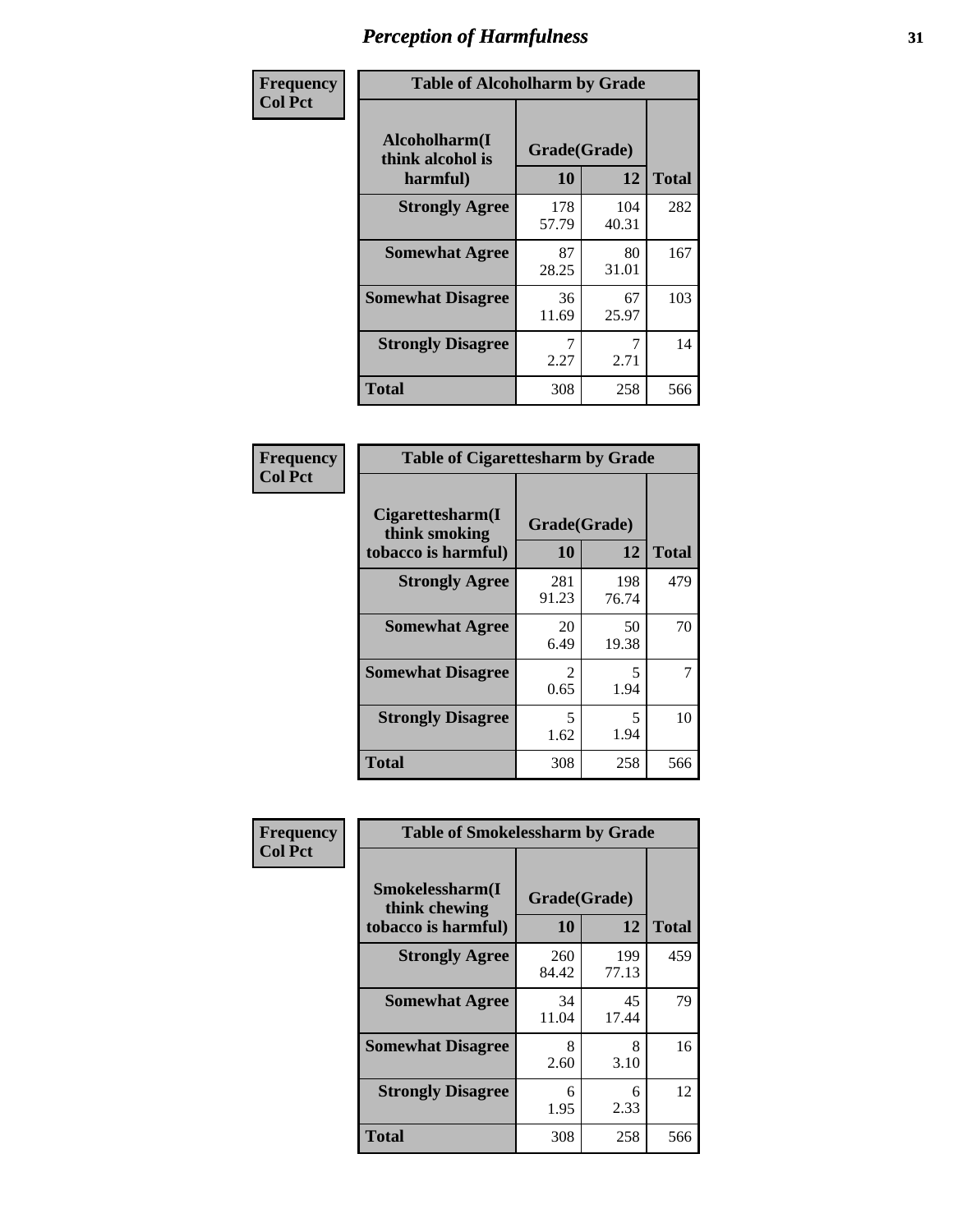| Frequency      | <b>Table of Marijuanaharm by Grade</b>            |                    |              |              |  |
|----------------|---------------------------------------------------|--------------------|--------------|--------------|--|
| <b>Col Pct</b> | Marijuanaharm(I<br>think marijuana is<br>harmful) | Grade(Grade)<br>10 | 12           | <b>Total</b> |  |
|                | <b>Strongly Agree</b>                             | 252<br>81.82       | 157<br>60.85 | 409          |  |
|                | <b>Somewhat Agree</b>                             | 22<br>7.14         | 45<br>17.44  | 67           |  |
|                | <b>Somewhat Disagree</b>                          | 19<br>6.17         | 29<br>11.24  | 48           |  |
|                | <b>Strongly Disagree</b>                          | 15<br>4.87         | 27<br>10.47  | 42           |  |
|                | <b>Total</b>                                      | 308                | 258          | 566          |  |

| <b>Table of Cocaineharm by Grade</b>          |                    |                        |              |  |  |  |  |
|-----------------------------------------------|--------------------|------------------------|--------------|--|--|--|--|
| Cocaineharm(I<br>think cocaine is<br>harmful) | Grade(Grade)<br>10 | 12                     | <b>Total</b> |  |  |  |  |
| <b>Strongly Agree</b>                         | 294<br>95.45       | 238<br>92.25           | 532          |  |  |  |  |
| <b>Somewhat Agree</b>                         | 5<br>1.62          | 14<br>5.43             | 19           |  |  |  |  |
| <b>Somewhat Disagree</b>                      | 2<br>0.65          | $\mathfrak{D}$<br>0.78 | 4            |  |  |  |  |
| <b>Strongly Disagree</b>                      | 7<br>2.27          | 4<br>1.55              | 11           |  |  |  |  |
| <b>Total</b>                                  | 308                | 258                    | 566          |  |  |  |  |

| Frequency      | <b>Table of Inhalantsharm by Grade</b>             |              |                    |     |
|----------------|----------------------------------------------------|--------------|--------------------|-----|
| <b>Col Pct</b> | Inhalantsharm(I<br>think inhalants are<br>harmful) | 10           | Grade(Grade)<br>12 |     |
|                | <b>Strongly Agree</b>                              | 286<br>92.86 | 226<br>87.60       | 512 |
|                | <b>Somewhat Agree</b>                              | 12<br>3.90   | 25<br>9.69         | 37  |
|                | <b>Somewhat Disagree</b>                           | 4<br>1.30    | 3<br>1.16          | 7   |
|                | <b>Strongly Disagree</b>                           | 6<br>1.95    | 4<br>1.55          | 10  |
|                | Total                                              | 308          | 258                | 566 |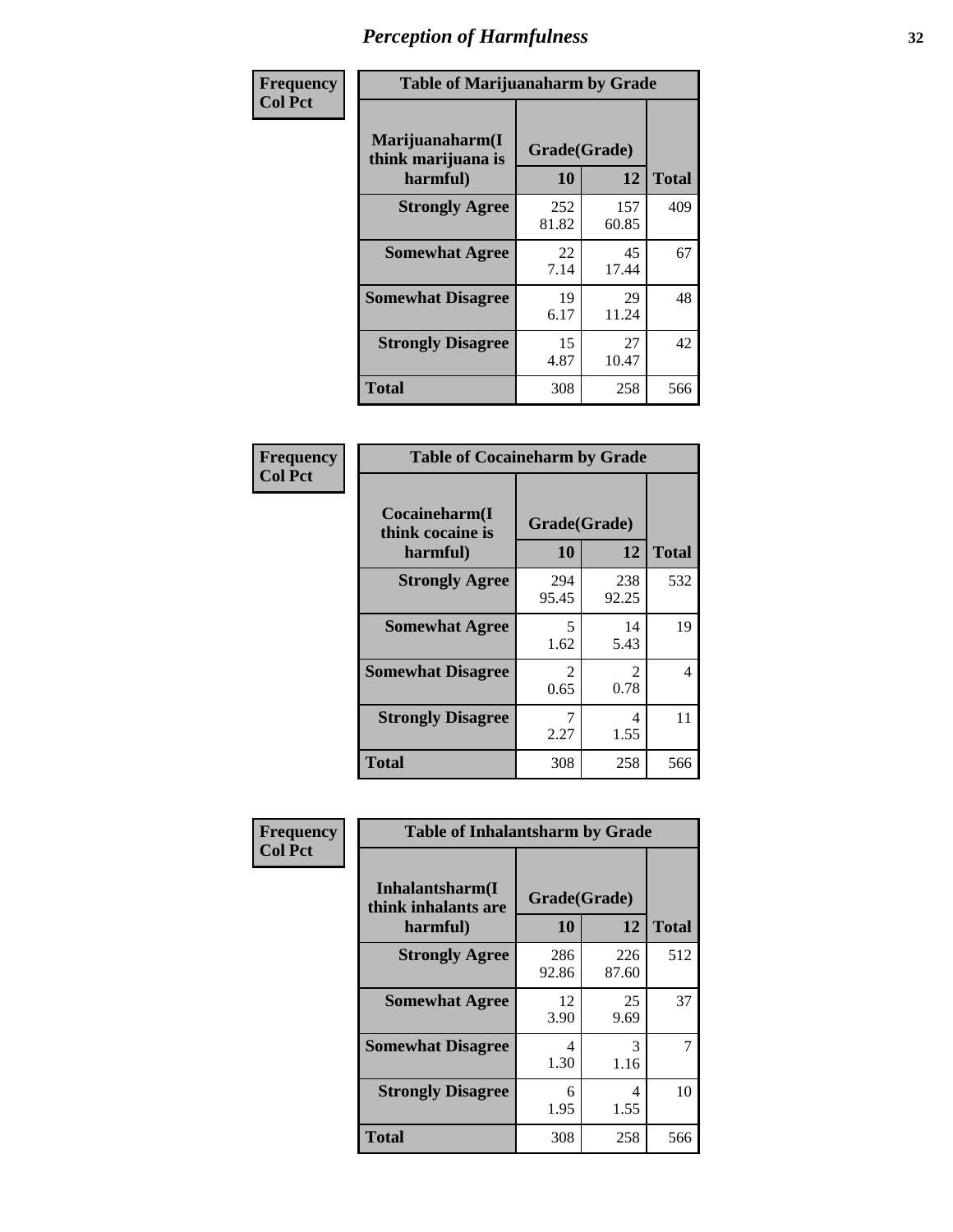| Frequency      | <b>Table of Steroidsharm by Grade</b>            |                    |              |              |
|----------------|--------------------------------------------------|--------------------|--------------|--------------|
| <b>Col Pct</b> | Steroidsharm(I<br>think steroids are<br>harmful) | Grade(Grade)<br>10 | 12           | <b>Total</b> |
|                | <b>Strongly Agree</b>                            | 265<br>86.04       | 213<br>82.56 | 478          |
|                | <b>Somewhat Agree</b>                            | 31<br>10.06        | 33<br>12.79  | 64           |
|                | <b>Somewhat Disagree</b>                         | 5<br>1.62          | 8<br>3.10    | 13           |
|                | <b>Strongly Disagree</b>                         | 2.27               | 4<br>1.55    | 11           |
|                | <b>Total</b>                                     | 308                | 258          | 566          |

| <b>Table of Ecstasyharm by Grade</b>          |                    |              |     |  |  |
|-----------------------------------------------|--------------------|--------------|-----|--|--|
| Ecstasyharm(I<br>think ecstasy is<br>harmful) | Grade(Grade)<br>10 | <b>Total</b> |     |  |  |
| <b>Strongly Agree</b>                         | 281<br>91.23       | 230<br>89.15 | 511 |  |  |
| <b>Somewhat Agree</b>                         | 17<br>5.52         | 19<br>7.36   | 36  |  |  |
| <b>Somewhat Disagree</b>                      | 2<br>0.65          | 6<br>2.33    | 8   |  |  |
| <b>Strongly Disagree</b>                      | 8<br>2.60          | 3<br>1.16    | 11  |  |  |
| <b>Total</b>                                  | 308                | 258          | 566 |  |  |

| Frequency      | <b>Table of Methharm by Grade</b>                            |                        |              |              |
|----------------|--------------------------------------------------------------|------------------------|--------------|--------------|
| <b>Col Pct</b> | <b>Methharm</b> (I think<br>methamphetamines<br>are harmful) | Grade(Grade)<br>10     | 12           | <b>Total</b> |
|                | <b>Strongly Agree</b>                                        | 296<br>96.10           | 245<br>94.96 | 541          |
|                | <b>Somewhat Agree</b>                                        | $\overline{4}$<br>1.30 | 8<br>3.10    | 12           |
|                | <b>Somewhat Disagree</b>                                     | 2<br>0.65              | 2<br>0.78    | 4            |
|                | <b>Strongly Disagree</b>                                     | 6<br>1.95              | 3<br>1.16    | 9            |
|                | Total                                                        | 308                    | 258          | 566          |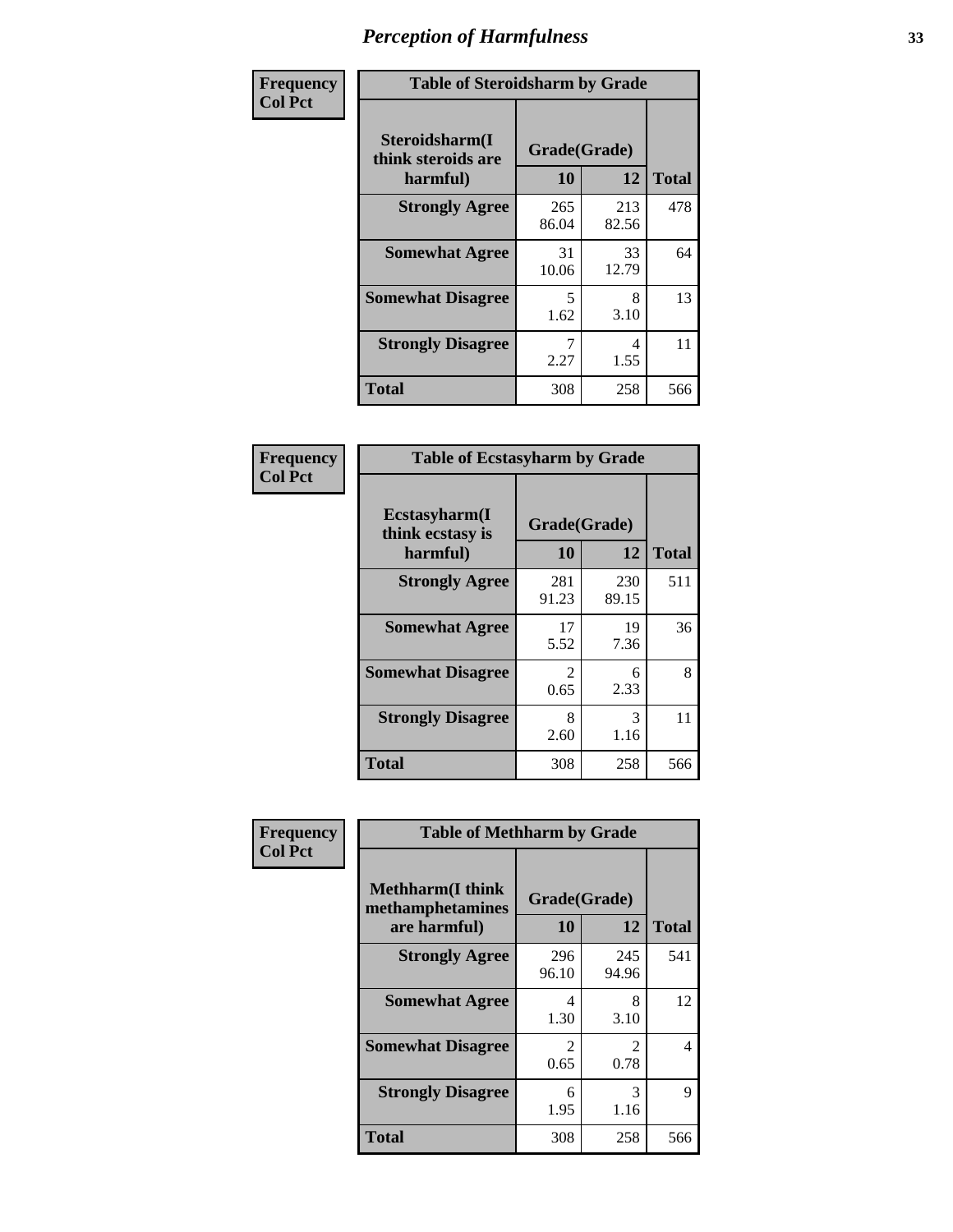| Frequency      | <b>Table of Hallucinogensharm by Grade</b>                 |                    |              |              |
|----------------|------------------------------------------------------------|--------------------|--------------|--------------|
| <b>Col Pct</b> | Hallucinogensharm(I<br>think hallucinogens<br>are harmful) | Grade(Grade)<br>10 | 12           | <b>Total</b> |
|                | <b>Strongly Agree</b>                                      | 291<br>94.48       | 235<br>91.09 | 526          |
|                | <b>Somewhat Agree</b>                                      | 6<br>1.95          | 12<br>4.65   | 18           |
|                | <b>Somewhat Disagree</b>                                   | 3<br>0.97          | 7<br>2.71    | 10           |
|                | <b>Strongly Disagree</b>                                   | 8<br>2.60          | 4<br>1.55    | 12           |
|                | <b>Total</b>                                               | 308                | 258          | 566          |

| <b>Table of Prescriptionharm by Grade</b>                                         |              |              |              |  |  |
|-----------------------------------------------------------------------------------|--------------|--------------|--------------|--|--|
| <b>Prescriptionharm(I)</b><br>think prescription<br>drugs not<br>prescribed to me | Grade(Grade) |              |              |  |  |
| are harmful)                                                                      | 10           | 12           | <b>Total</b> |  |  |
| <b>Strongly Agree</b>                                                             | 243<br>78.90 | 182<br>70.54 | 425          |  |  |
| <b>Somewhat Agree</b>                                                             | 43<br>13.96  | 51<br>19.77  | 94           |  |  |
| <b>Somewhat Disagree</b>                                                          | 11<br>3.57   | 19<br>7.36   | 30           |  |  |
| <b>Strongly Disagree</b>                                                          | 11<br>3.57   | 6<br>2.33    | 17           |  |  |
| <b>Total</b>                                                                      | 308          | 258          | 566          |  |  |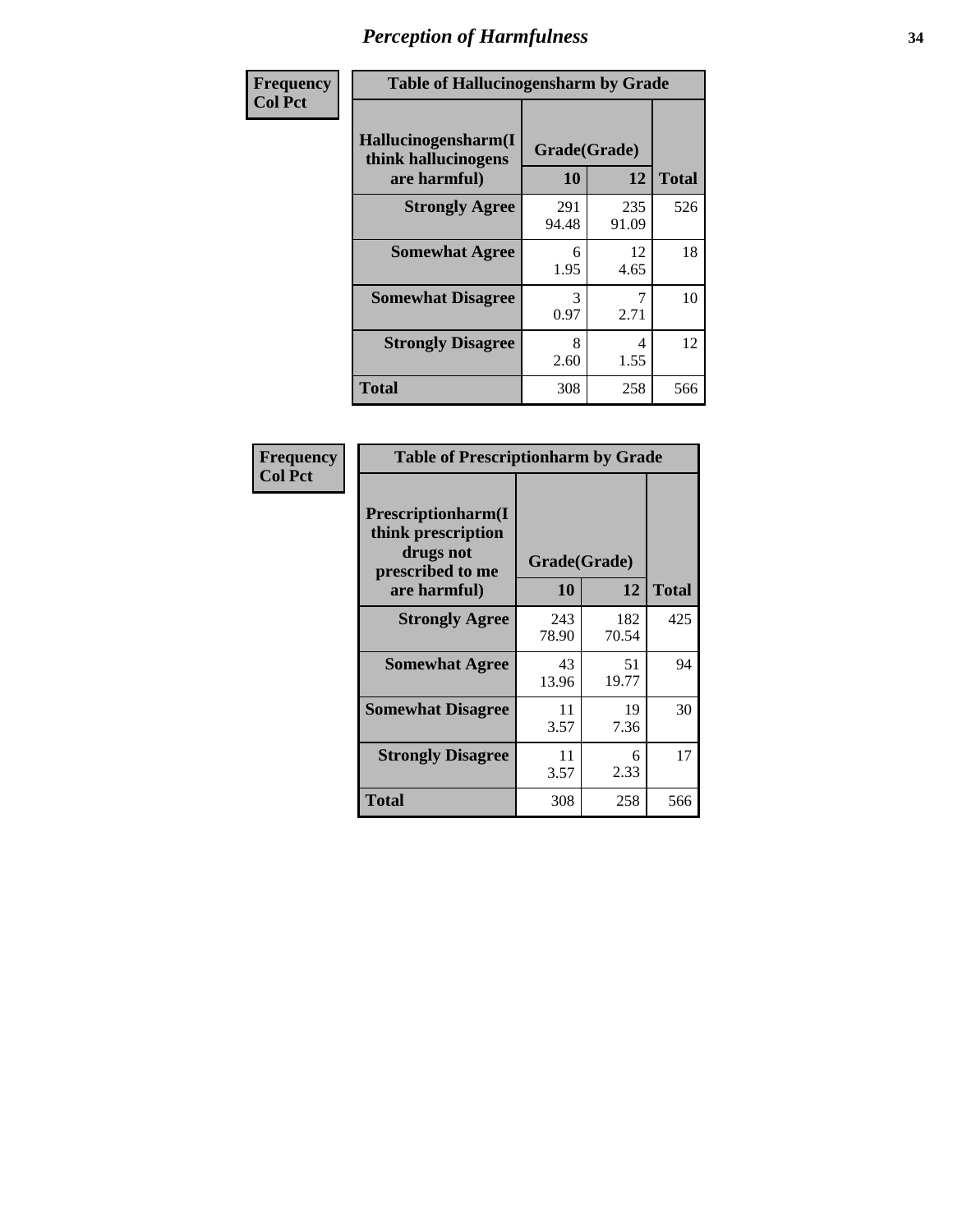# *Disapproval by Adults* **35**

| Frequency      | <b>Table of Alcoholadult by Grade</b>                                 |                    |              |              |
|----------------|-----------------------------------------------------------------------|--------------------|--------------|--------------|
| <b>Col Pct</b> | <b>Alcoholadult</b> (Adults<br>would disapprove if<br>I used alcohol) | Grade(Grade)<br>10 | 12           | <b>Total</b> |
|                | <b>Strongly Agree</b>                                                 | 231<br>75.00       | 140<br>54.26 | 371          |
|                | <b>Somewhat Agree</b>                                                 | 53<br>17.21        | 73<br>28.29  | 126          |
|                | <b>Somewhat Disagree</b>                                              | 17<br>5.52         | 30<br>11.63  | 47           |
|                | <b>Strongly Disagree</b>                                              | 7<br>2.27          | 15<br>5.81   | 22           |
|                | <b>Total</b>                                                          | 308                | 258          | 566          |

| <b>Table of Tobaccoadult by Grade</b>                                |                    |              |              |  |  |
|----------------------------------------------------------------------|--------------------|--------------|--------------|--|--|
| <b>Tobaccoadult(Adults</b><br>would disapprove if<br>I used tobacco) | Grade(Grade)<br>10 | 12           | <b>Total</b> |  |  |
| <b>Strongly Agree</b>                                                | 276<br>89.61       | 201<br>77.91 | 477          |  |  |
| <b>Somewhat Agree</b>                                                | 16<br>5.19         | 31<br>12.02  | 47           |  |  |
| <b>Somewhat Disagree</b>                                             | 11<br>3.57         | 14<br>5.43   | 25           |  |  |
| <b>Strongly Disagree</b>                                             | 5<br>1.62          | 12<br>4.65   | 17           |  |  |
| <b>Total</b>                                                         | 308                | 258          | 566          |  |  |

| Frequency      | <b>Table of Marijuanaadult by Grade</b>                           |                    |              |              |  |
|----------------|-------------------------------------------------------------------|--------------------|--------------|--------------|--|
| <b>Col Pct</b> | Marijuanaadult(Adults<br>would disapprove if I<br>used marijuana) | Grade(Grade)<br>10 | 12           | <b>Total</b> |  |
|                | <b>Strongly Agree</b>                                             | 285<br>92.53       | 223<br>86.43 | 508          |  |
|                | <b>Somewhat Agree</b>                                             | 16<br>5.19         | 19<br>7.36   | 35           |  |
|                | <b>Somewhat Disagree</b>                                          | 0.32               | 9<br>3.49    | 10           |  |
|                | <b>Strongly Disagree</b>                                          | 6<br>1.95          | 7<br>2.71    | 13           |  |
|                | <b>Total</b>                                                      | 308                | 258          | 566          |  |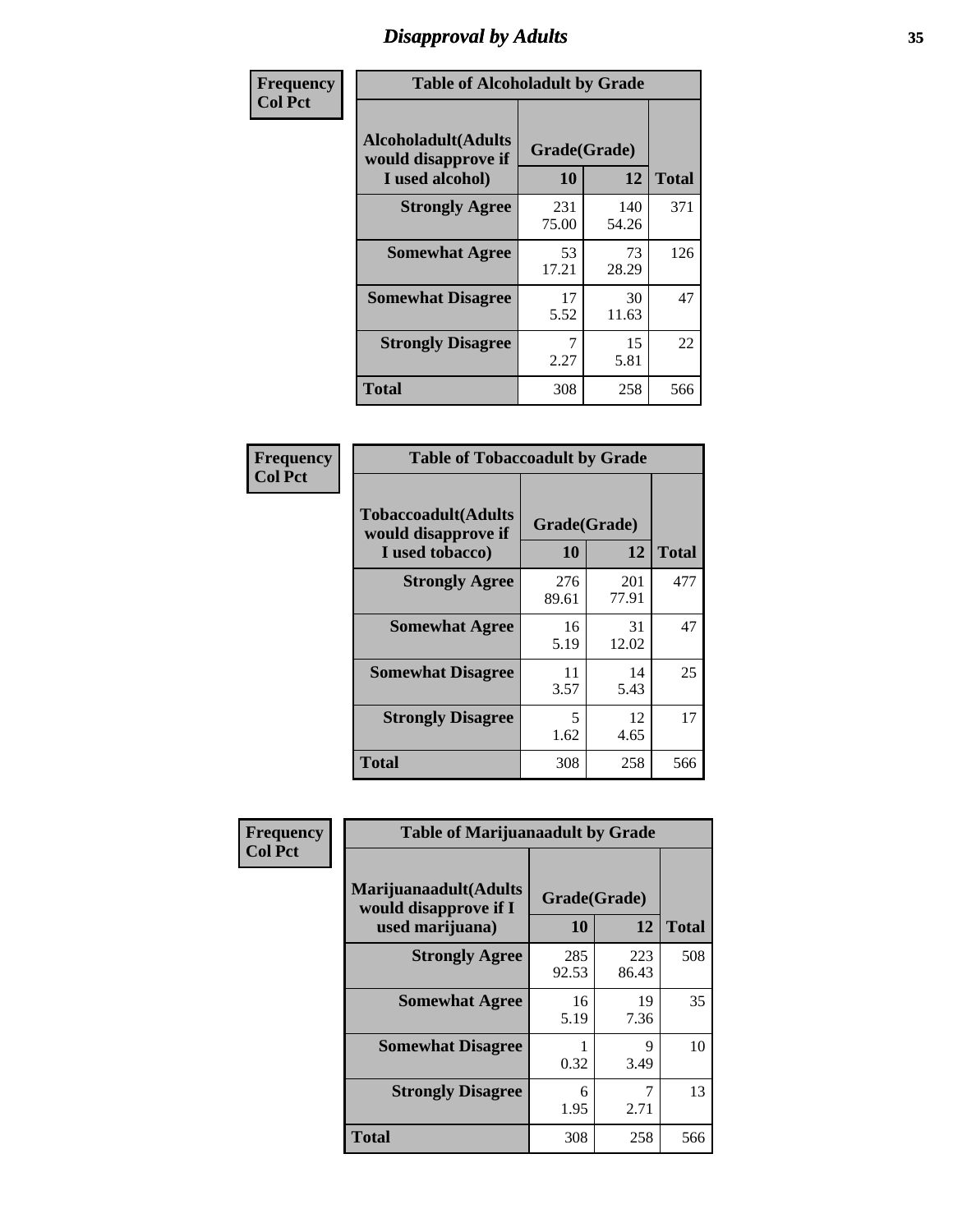# *Disapproval by Adults* **36**

| Frequency      | <b>Table of Otherdrugadult by Grade</b>                                     |                        |              |              |
|----------------|-----------------------------------------------------------------------------|------------------------|--------------|--------------|
| <b>Col Pct</b> | <b>Otherdrugadult</b> (Adults<br>would disapprove if I<br>used other drugs) | Grade(Grade)<br>10     | 12           | <b>Total</b> |
|                | <b>Strongly Agree</b>                                                       | 298<br>96.75           | 244<br>94.57 | 542          |
|                | <b>Somewhat Agree</b>                                                       | 3<br>0.97              | 5<br>1.94    | 8            |
|                | <b>Somewhat Disagree</b>                                                    | $\mathfrak{D}$<br>0.65 | 4<br>1.55    | 6            |
|                | <b>Strongly Disagree</b>                                                    | 5<br>1.62              | 5<br>1.94    | 10           |
|                | <b>Total</b>                                                                | 308                    | 258          | 566          |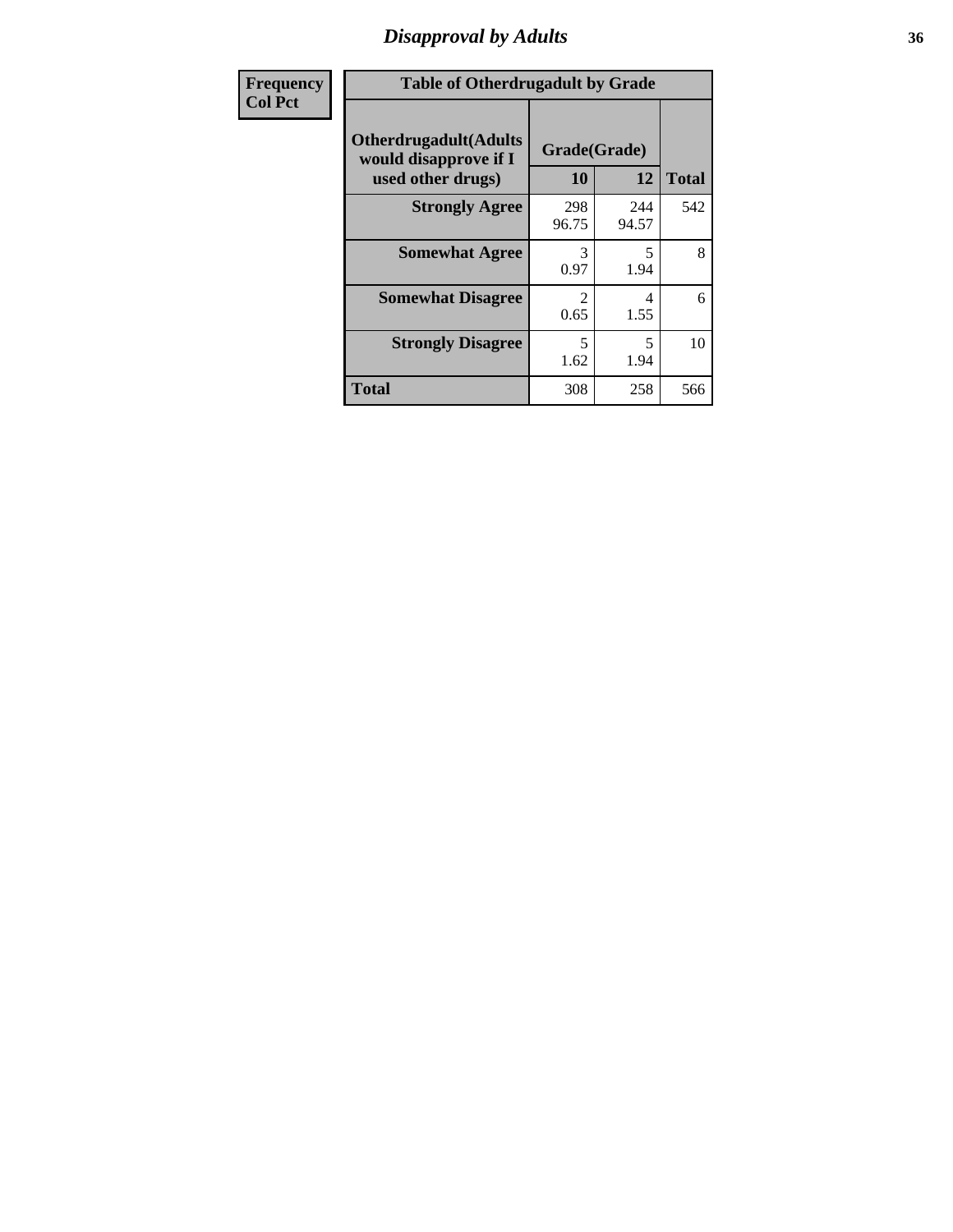# *Disapproval by Peers* **37**

| Frequency      | <b>Table of Alcoholpeer by Grade</b>                    |              |             |              |  |
|----------------|---------------------------------------------------------|--------------|-------------|--------------|--|
| <b>Col Pct</b> | Alcoholpeer(My<br>friends would<br>disapprove if I used | Grade(Grade) |             |              |  |
|                | alcohol)                                                | 10           | 12          | <b>Total</b> |  |
|                | <b>Strongly Agree</b>                                   | 110<br>35.71 | 54<br>20.93 | 164          |  |
|                | <b>Somewhat Agree</b>                                   | 71<br>23.05  | 41<br>15.89 | 112          |  |
|                | <b>Somewhat Disagree</b>                                | 87<br>28.25  | 85<br>32.95 | 172          |  |
|                | <b>Strongly Disagree</b>                                | 40<br>12.99  | 78<br>30.23 | 118          |  |
|                | Total                                                   | 308          | 258         | 566          |  |

| Frequency      | <b>Table of Tobaccopeer by Grade</b>                                |                    |             |              |  |
|----------------|---------------------------------------------------------------------|--------------------|-------------|--------------|--|
| <b>Col Pct</b> | Tobaccopeer(My<br>friends would<br>disapprove if I used<br>tobacco) | Grade(Grade)<br>10 | 12          | <b>Total</b> |  |
|                | <b>Strongly Agree</b>                                               | 175<br>56.82       | 95<br>36.82 | 270          |  |
|                | <b>Somewhat Agree</b>                                               | 63<br>20.45        | 51<br>19.77 | 114          |  |
|                | <b>Somewhat Disagree</b>                                            | 46<br>14.94        | 62<br>24.03 | 108          |  |
|                | <b>Strongly Disagree</b>                                            | 24<br>7.79         | 50<br>19.38 | 74           |  |
|                | <b>Total</b>                                                        | 308                | 258         | 566          |  |

| Frequency      | <b>Table of Marijuanapeer by Grade</b>                    |              |              |              |
|----------------|-----------------------------------------------------------|--------------|--------------|--------------|
| <b>Col Pct</b> | Marijuanapeer(My<br>friends would<br>disapprove if I used | Grade(Grade) |              |              |
|                | marijuana)                                                | 10           | 12           | <b>Total</b> |
|                | <b>Strongly Agree</b>                                     | 197<br>63.96 | 109<br>42.25 | 306          |
|                | <b>Somewhat Agree</b>                                     | 45<br>14.61  | 47<br>18.22  | 92           |
|                | <b>Somewhat Disagree</b>                                  | 36<br>11.69  | 52<br>20.16  | 88           |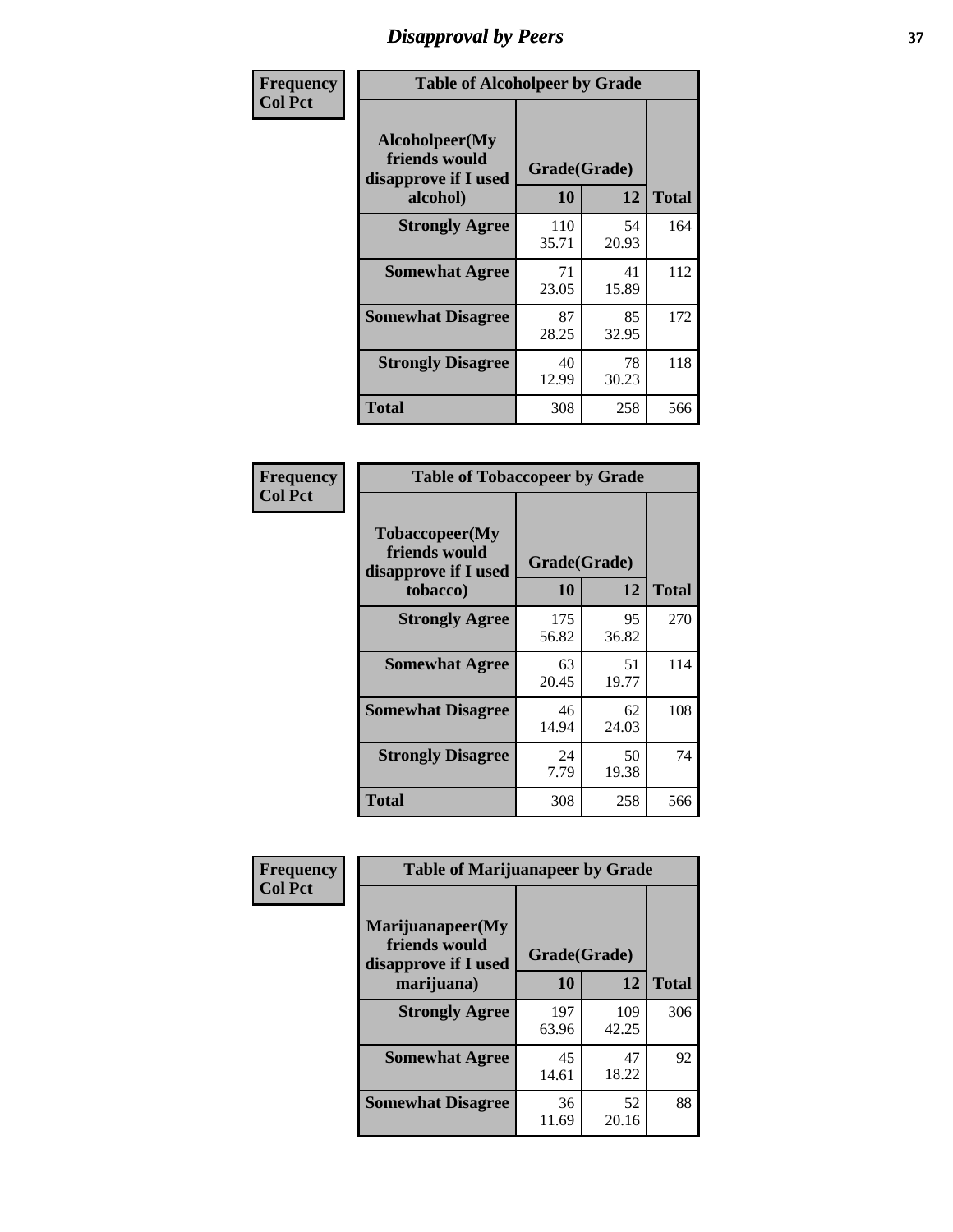# *Disapproval by Peers* **38**

| Frequency<br><b>Col Pct</b> | <b>Table of Marijuanapeer by Grade</b>                                  |                    |             |              |
|-----------------------------|-------------------------------------------------------------------------|--------------------|-------------|--------------|
|                             | Marijuanapeer(My<br>friends would<br>disapprove if I used<br>marijuana) | Grade(Grade)<br>10 | 12          | <b>Total</b> |
|                             | <b>Strongly Disagree</b>                                                | 30<br>9.74         | 50<br>19.38 | 80           |
|                             | Total                                                                   | 308                | 258         | 566          |

| Frequency      | <b>Table of Otherdrugpeer by Grade</b>                                    |                           |              |              |
|----------------|---------------------------------------------------------------------------|---------------------------|--------------|--------------|
| <b>Col Pct</b> | Otherdrugpeer(My<br>friends would<br>disapprove if I used<br>other drugs) | Grade(Grade)<br><b>10</b> | 12           | <b>Total</b> |
|                | <b>Strongly Agree</b>                                                     | 234<br>75.97              | 149<br>57.75 | 383          |
|                | <b>Somewhat Agree</b>                                                     | 37<br>12.01               | 51<br>19.77  | 88           |
|                | <b>Somewhat Disagree</b>                                                  | 18<br>5.84                | 26<br>10.08  | 44           |
|                | <b>Strongly Disagree</b>                                                  | 19<br>6.17                | 32<br>12.40  | 51           |
|                | Total                                                                     | 308                       | 258          | 566          |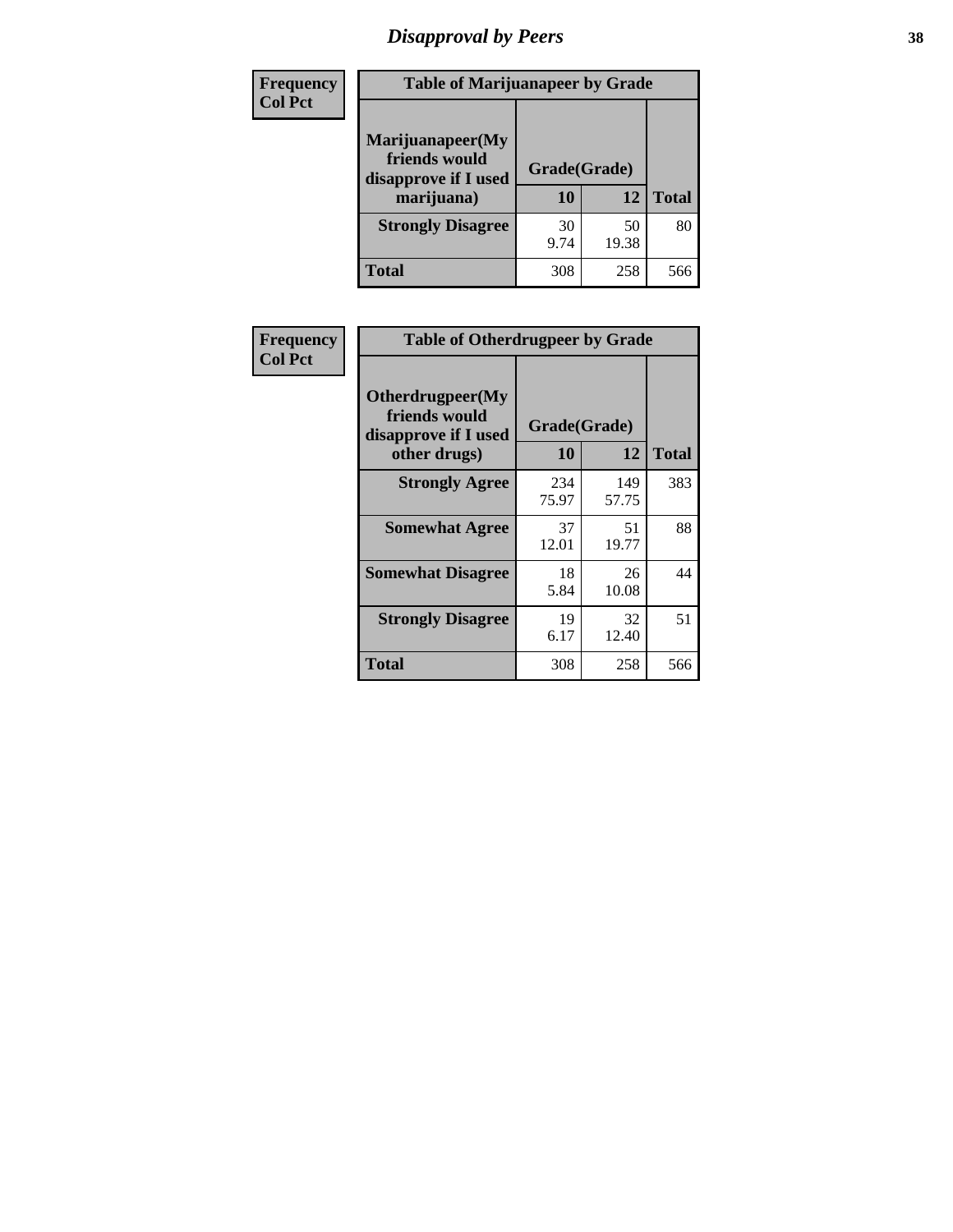| Frequency      | <b>Table of Alcohollocation1 by Grade</b> |              |              |              |
|----------------|-------------------------------------------|--------------|--------------|--------------|
| <b>Col Pct</b> | <b>Alcohollocation1(Places</b>            | Grade(Grade) |              |              |
|                | <b>Friends Use Alcohol)</b>               | 10           | 12           | <b>Total</b> |
|                |                                           | 149<br>48.38 | 183<br>70.93 | 332          |
|                | Do Not Use                                | 159<br>51.62 | 75<br>29.07  | 234          |
|                | <b>Total</b>                              | 308          | 258          | 566          |

| Frequency      | <b>Table of Alcohollocation2 by Grade</b>                     |                    |              |              |
|----------------|---------------------------------------------------------------|--------------------|--------------|--------------|
| <b>Col Pct</b> | <b>Alcohollocation2(Places</b><br><b>Friends Use Alcohol)</b> | Grade(Grade)<br>10 | 12           | <b>Total</b> |
|                |                                                               | 211<br>68.51       | 139<br>53.88 | 350          |
|                | Home                                                          | 97<br>31.49        | 119<br>46.12 | 216          |
|                | Total                                                         | 308                | 258          | 566          |

| Frequency      | <b>Table of Alcohollocation 3 by Grade</b>                    |                    |              |              |
|----------------|---------------------------------------------------------------|--------------------|--------------|--------------|
| <b>Col Pct</b> | <b>Alcohollocation3(Places</b><br><b>Friends Use Alcohol)</b> | Grade(Grade)<br>10 | 12           | <b>Total</b> |
|                |                                                               | 294<br>95.45       | 245<br>94.96 | 539          |
|                | <b>School</b>                                                 | 14<br>4.55         | 13<br>5.04   | 27           |
|                | <b>Total</b>                                                  | 308                | 258          | 566          |

| <b>Frequency</b> | <b>Table of Alcohollocation4 by Grade</b> |              |              |              |  |
|------------------|-------------------------------------------|--------------|--------------|--------------|--|
| <b>Col Pct</b>   | <b>Alcohollocation4(Places</b>            | Grade(Grade) |              |              |  |
|                  | <b>Friends Use Alcohol)</b>               | 10           | 12           | <b>Total</b> |  |
|                  |                                           | 265<br>86.04 | 198<br>76.74 | 463          |  |
|                  | Car                                       | 43<br>13.96  | 60<br>23.26  | 103          |  |
|                  | <b>Total</b>                              | 308          | 258          | 566          |  |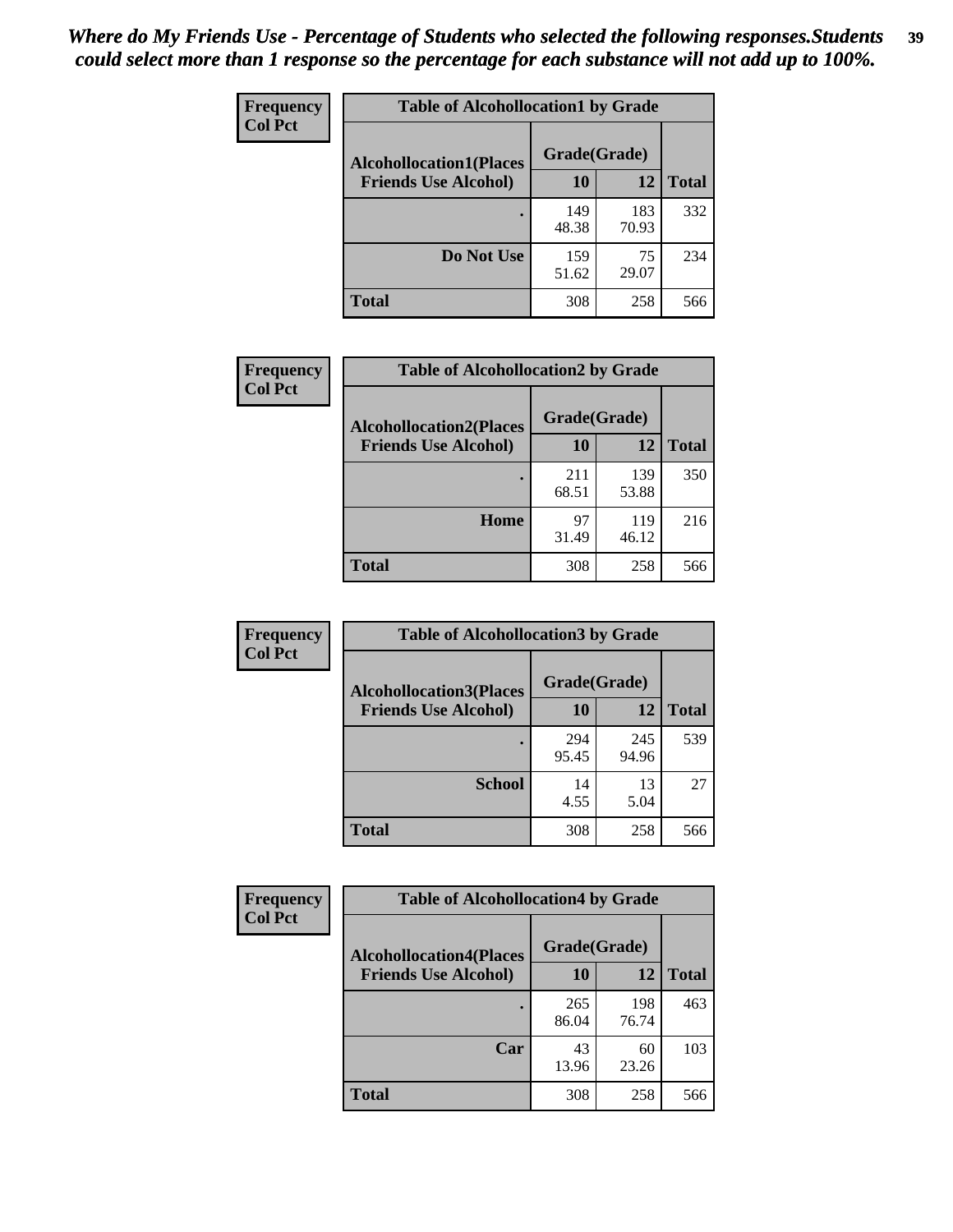| Frequency<br><b>Col Pct</b> | <b>Table of Alcohollocation5 by Grade</b> |              |              |              |  |
|-----------------------------|-------------------------------------------|--------------|--------------|--------------|--|
|                             | <b>Alcohollocation5(Places</b>            | Grade(Grade) |              |              |  |
|                             | <b>Friends Use Alcohol)</b>               | 10           | 12           | <b>Total</b> |  |
|                             |                                           | 169<br>54.87 | 80<br>31.01  | 249          |  |
|                             | <b>Friend's House</b>                     | 139<br>45.13 | 178<br>68.99 | 317          |  |
|                             | <b>Total</b>                              | 308          | 258          | 566          |  |

| Frequency      | <b>Table of Alcohollocation6 by Grade</b>                     |                    |              |              |
|----------------|---------------------------------------------------------------|--------------------|--------------|--------------|
| <b>Col Pct</b> | <b>Alcohollocation6(Places</b><br><b>Friends Use Alcohol)</b> | Grade(Grade)<br>10 | <b>12</b>    | <b>Total</b> |
|                |                                                               | 231<br>75.00       | 158<br>61.24 | 389          |
|                | <b>Other</b>                                                  | 77<br>25.00        | 100<br>38.76 | 177          |
|                | <b>Total</b>                                                  | 308                | 258          | 566          |

| <b>Frequency</b> | <b>Table of Tobaccolocation1 by Grade</b> |              |              |              |
|------------------|-------------------------------------------|--------------|--------------|--------------|
| <b>Col Pct</b>   | <b>Tobaccolocation1(Places</b>            | Grade(Grade) |              |              |
|                  | <b>Friends Use Tobacco)</b>               | 10           | 12           | <b>Total</b> |
|                  |                                           | 109<br>35.39 | 150<br>58.14 | 259          |
|                  | Do Not Use                                | 199<br>64.61 | 108<br>41.86 | 307          |
|                  | <b>Total</b>                              | 308          | 258          | 566          |

| <b>Frequency</b> | <b>Table of Tobaccolocation2 by Grade</b> |              |              |              |  |
|------------------|-------------------------------------------|--------------|--------------|--------------|--|
| <b>Col Pct</b>   | <b>Tobaccolocation2(Places</b>            | Grade(Grade) |              |              |  |
|                  | <b>Friends Use Tobacco)</b>               | 10           | 12           | <b>Total</b> |  |
|                  |                                           | 230<br>74.68 | 157<br>60.85 | 387          |  |
|                  | Home                                      | 78<br>25.32  | 101<br>39.15 | 179          |  |
|                  | <b>Total</b>                              | 308          | 258          | 566          |  |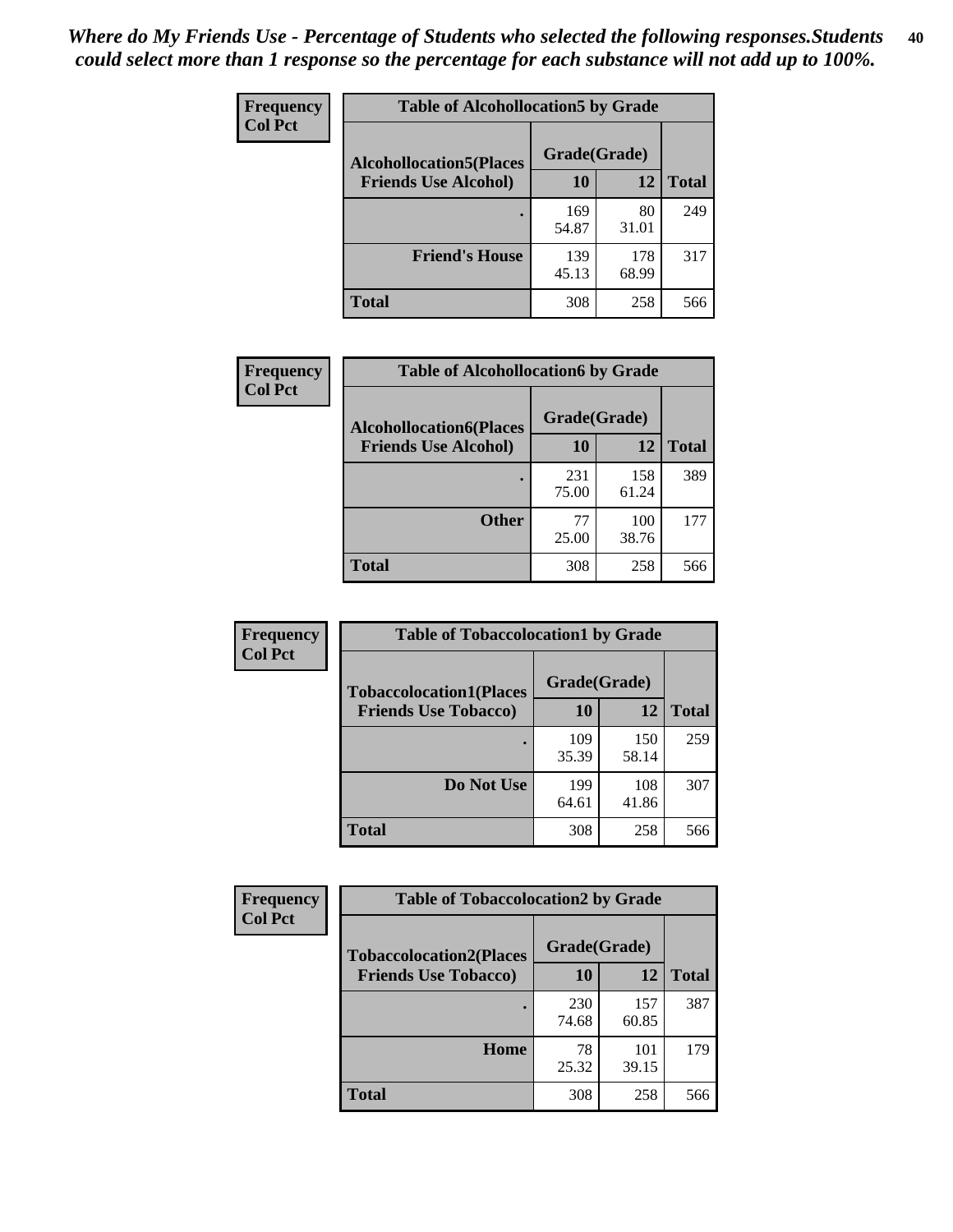| Frequency      | <b>Table of Tobaccolocation 3 by Grade</b> |              |              |              |
|----------------|--------------------------------------------|--------------|--------------|--------------|
| <b>Col Pct</b> | <b>Tobaccolocation3(Places</b>             | Grade(Grade) |              |              |
|                | <b>Friends Use Tobacco)</b>                | 10           | 12           | <b>Total</b> |
|                |                                            | 262<br>85.06 | 223<br>86.43 | 485          |
|                | <b>School</b>                              | 46<br>14.94  | 35<br>13.57  | 81           |
|                | <b>Total</b>                               | 308          | 258          | 566          |

| Frequency      | <b>Table of Tobaccolocation4 by Grade</b> |              |              |              |
|----------------|-------------------------------------------|--------------|--------------|--------------|
| <b>Col Pct</b> | <b>Tobaccolocation4(Places</b>            | Grade(Grade) |              |              |
|                | <b>Friends Use Tobacco)</b>               | 10           | 12           | <b>Total</b> |
|                |                                           | 242<br>78.57 | 136<br>52.71 | 378          |
|                | Car                                       | 66<br>21.43  | 122<br>47.29 | 188          |
|                | <b>Total</b>                              | 308          | 258          | 566          |

| Frequency<br><b>Col Pct</b> | <b>Table of Tobaccolocation5 by Grade</b> |              |              |              |
|-----------------------------|-------------------------------------------|--------------|--------------|--------------|
|                             | <b>Tobaccolocation5(Places</b>            | Grade(Grade) |              |              |
|                             | <b>Friends Use Tobacco)</b>               | 10           | 12           | <b>Total</b> |
|                             |                                           | 210<br>68.18 | 126<br>48.84 | 336          |
|                             | <b>Friend's House</b>                     | 98<br>31.82  | 132<br>51.16 | 230          |
|                             | <b>Total</b>                              | 308          | 258          | 566          |

| Frequency      | <b>Table of Tobaccolocation6 by Grade</b> |              |              |              |  |
|----------------|-------------------------------------------|--------------|--------------|--------------|--|
| <b>Col Pct</b> | <b>Tobaccolocation6(Places</b>            | Grade(Grade) |              |              |  |
|                | <b>Friends Use Tobacco)</b>               | 10           | 12           | <b>Total</b> |  |
|                |                                           | 243<br>78.90 | 158<br>61.24 | 401          |  |
|                | <b>Other</b>                              | 65<br>21.10  | 100<br>38.76 | 165          |  |
|                | <b>Total</b>                              | 308          | 258          | 566          |  |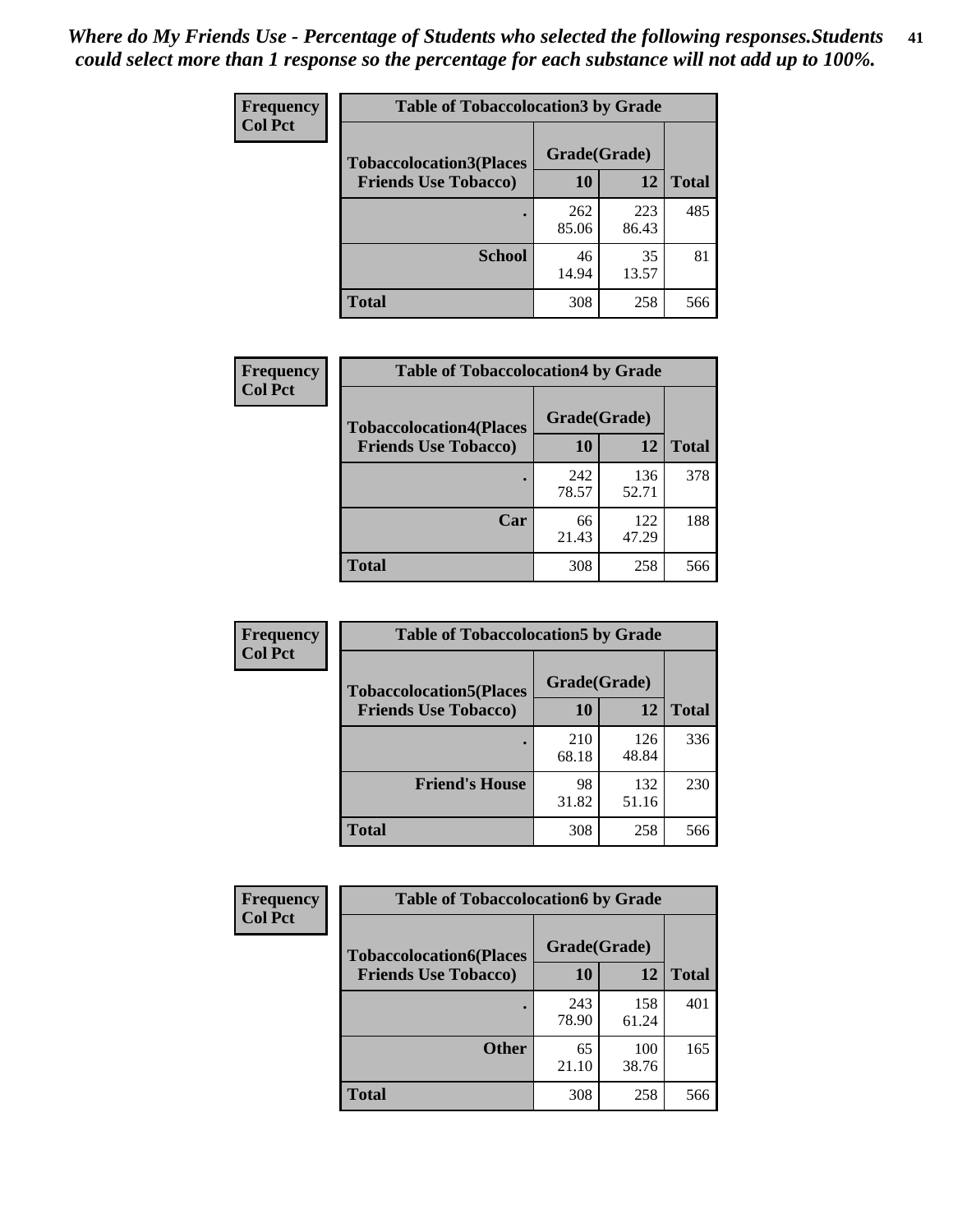| <b>Frequency</b> | <b>Table of Marijuanalocation1 by Grade</b> |              |              |              |
|------------------|---------------------------------------------|--------------|--------------|--------------|
| <b>Col Pct</b>   | <b>Marijuanalocation1(Places</b>            | Grade(Grade) |              |              |
|                  | <b>Friends Use Marijuana</b> )              | 10           | 12           | <b>Total</b> |
|                  |                                             | 93<br>30.19  | 128<br>49.61 | 221          |
|                  | Do Not Use                                  | 215<br>69.81 | 130<br>50.39 | 345          |
|                  | <b>Total</b>                                | 308          | 258          | 566          |

| <b>Frequency</b> | <b>Table of Marijuanalocation2 by Grade</b>                        |                    |              |              |
|------------------|--------------------------------------------------------------------|--------------------|--------------|--------------|
| <b>Col Pct</b>   | <b>Marijuanalocation2(Places</b><br><b>Friends Use Marijuana</b> ) | Grade(Grade)<br>10 | 12           | <b>Total</b> |
|                  |                                                                    | 254<br>82.47       | 177<br>68.60 | 431          |
|                  | Home                                                               | 54<br>17.53        | 81<br>31.40  | 135          |
|                  | <b>Total</b>                                                       | 308                | 258          | 566          |

| <b>Frequency</b><br><b>Col Pct</b> | <b>Table of Marijuanalocation3 by Grade</b> |              |              |              |
|------------------------------------|---------------------------------------------|--------------|--------------|--------------|
|                                    | <b>Marijuanalocation3</b> (Places           | Grade(Grade) |              |              |
|                                    | <b>Friends Use Marijuana</b> )              | 10           | 12           | <b>Total</b> |
|                                    |                                             | 289<br>93.83 | 233<br>90.31 | 522          |
|                                    | <b>School</b>                               | 19<br>6.17   | 25<br>9.69   | 44           |
|                                    | <b>Total</b>                                | 308          | 258          | 566          |

| <b>Frequency</b> | <b>Table of Marijuanalocation4 by Grade</b> |              |              |              |  |
|------------------|---------------------------------------------|--------------|--------------|--------------|--|
| <b>Col Pct</b>   | <b>Marijuanalocation4(Places</b>            | Grade(Grade) |              |              |  |
|                  | <b>Friends Use Marijuana</b> )              | <b>10</b>    | 12           | <b>Total</b> |  |
|                  |                                             | 264<br>85.71 | 170<br>65.89 | 434          |  |
|                  | Car                                         | 44<br>14.29  | 88<br>34.11  | 132          |  |
|                  | <b>Total</b>                                | 308          | 258          | 566          |  |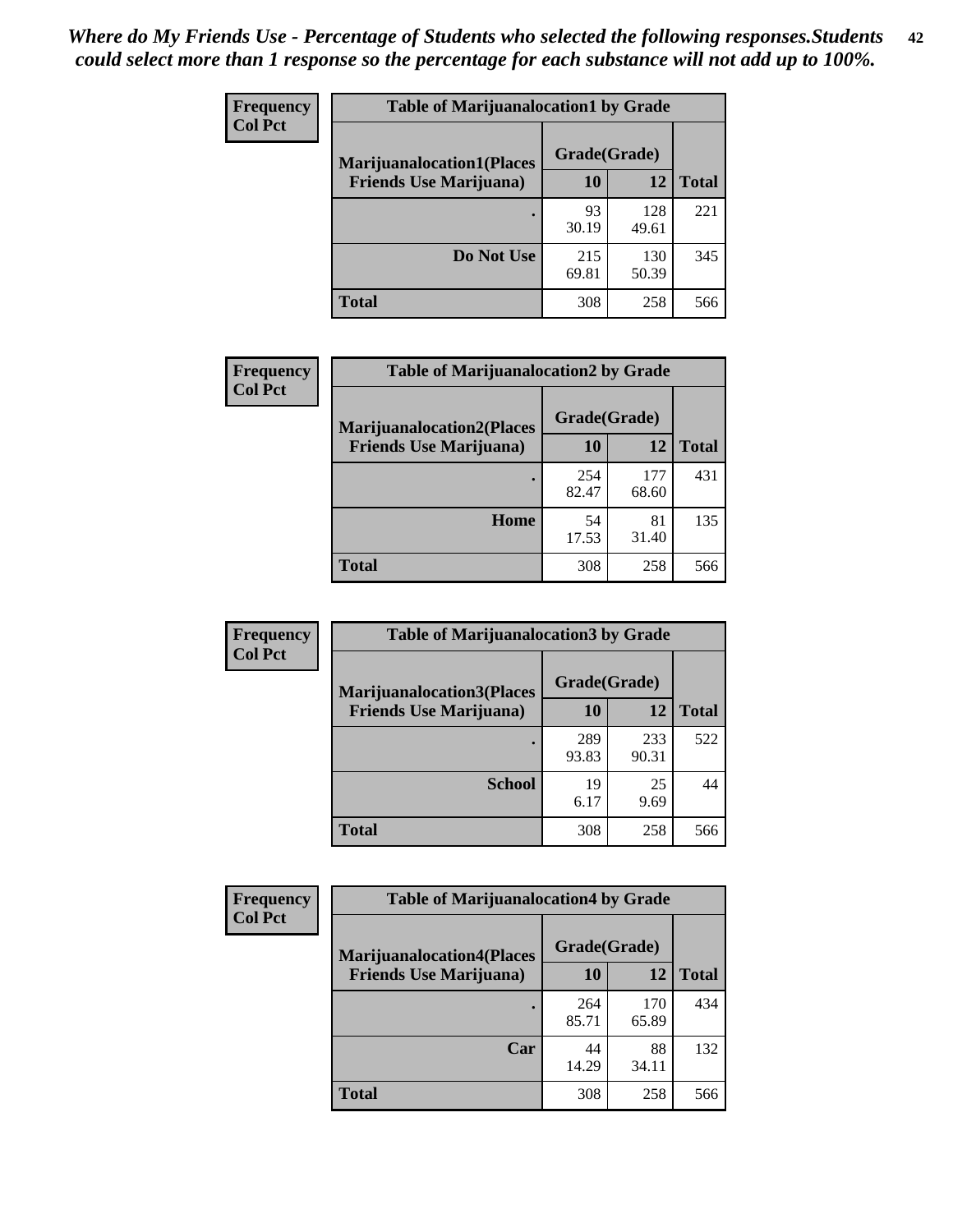| <b>Frequency</b> | <b>Table of Marijuanalocation5 by Grade</b> |              |              |              |
|------------------|---------------------------------------------|--------------|--------------|--------------|
| <b>Col Pct</b>   | <b>Marijuanalocation5(Places</b>            | Grade(Grade) |              |              |
|                  | <b>Friends Use Marijuana</b> )              | 10           | 12           | <b>Total</b> |
|                  |                                             | 225<br>73.05 | 137<br>53.10 | 362          |
|                  | <b>Friend's House</b>                       | 83<br>26.95  | 121<br>46.90 | 204          |
|                  | <b>Total</b>                                | 308          | 258          | 566          |

| <b>Frequency</b> | <b>Table of Marijuanalocation6 by Grade</b>                        |                    |              |              |
|------------------|--------------------------------------------------------------------|--------------------|--------------|--------------|
| <b>Col Pct</b>   | <b>Marijuanalocation6(Places</b><br><b>Friends Use Marijuana</b> ) | Grade(Grade)<br>10 | 12           | <b>Total</b> |
|                  |                                                                    | 255<br>82.79       | 174<br>67.44 | 429          |
|                  | <b>Other</b>                                                       | 53<br>17.21        | 84<br>32.56  | 137          |
|                  | <b>Total</b>                                                       | 308                | 258          | 566          |

| <b>Frequency</b> | <b>Table of Otherdruglocation1 by Grade</b>                          |              |              |              |
|------------------|----------------------------------------------------------------------|--------------|--------------|--------------|
| <b>Col Pct</b>   | <b>Otherdruglocation1(Places</b><br><b>Friends Use Other Illegal</b> | Grade(Grade) |              |              |
|                  | Drugs)                                                               | 10           | 12           | <b>Total</b> |
|                  |                                                                      | 60<br>19.48  | 78<br>30.23  | 138          |
|                  | Do Not Use                                                           | 248<br>80.52 | 180<br>69.77 | 428          |
|                  | <b>Total</b>                                                         | 308          | 258          | 566          |

| <b>Frequency</b> | <b>Table of Otherdruglocation2 by Grade</b>                          |              |              |              |
|------------------|----------------------------------------------------------------------|--------------|--------------|--------------|
| <b>Col Pct</b>   | <b>Otherdruglocation2(Places</b><br><b>Friends Use Other Illegal</b> | Grade(Grade) |              |              |
|                  | Drugs)                                                               | 10           | 12           | <b>Total</b> |
|                  |                                                                      | 271<br>87.99 | 215<br>83.33 | 486          |
|                  | <b>Home</b>                                                          | 37<br>12.01  | 43<br>16.67  | 80           |
|                  | <b>Total</b>                                                         | 308          | 258          | 566          |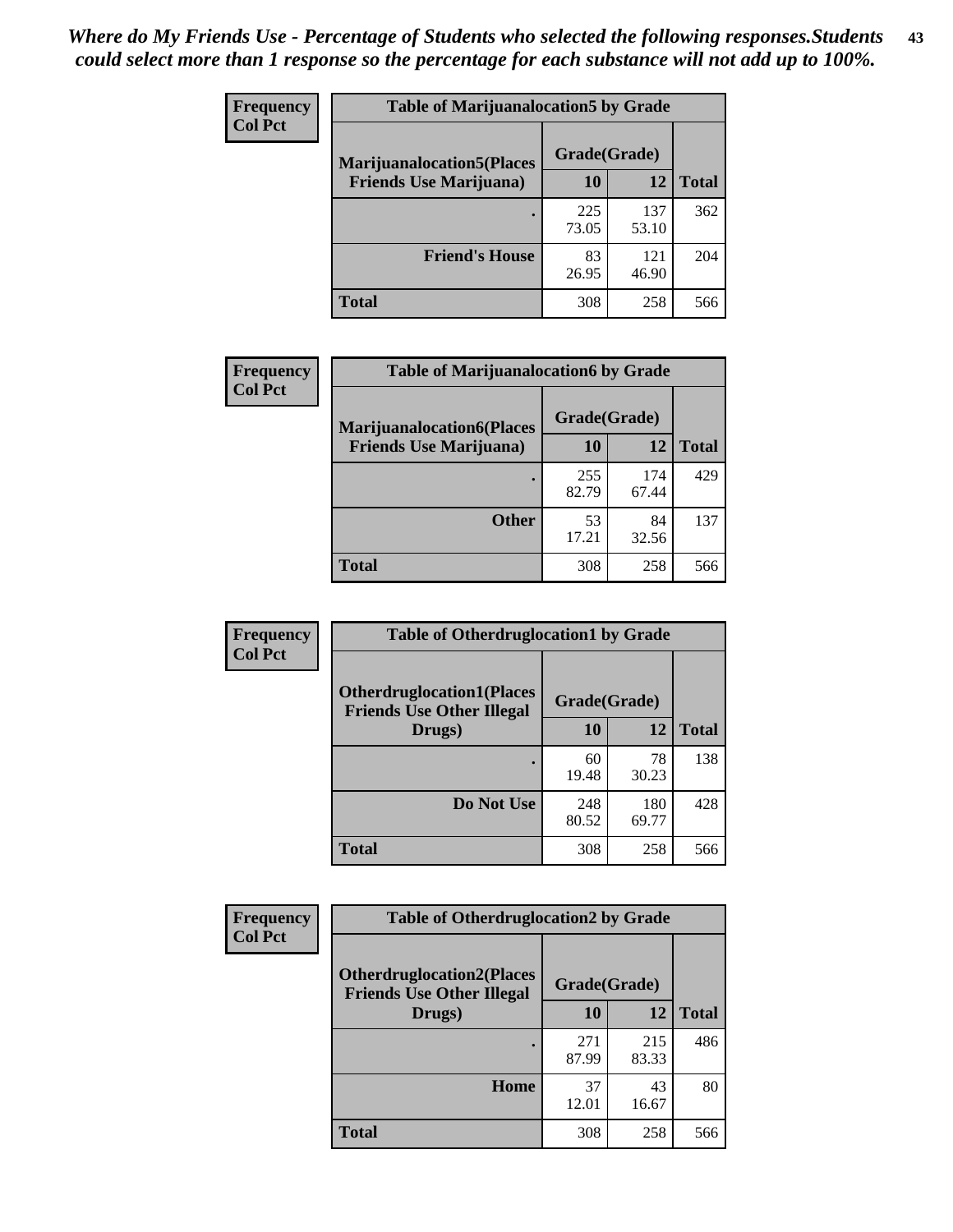| <b>Frequency</b> | <b>Table of Otherdruglocation 3 by Grade</b>                         |              |              |              |
|------------------|----------------------------------------------------------------------|--------------|--------------|--------------|
| <b>Col Pct</b>   | <b>Otherdruglocation3(Places</b><br><b>Friends Use Other Illegal</b> | Grade(Grade) |              |              |
|                  | Drugs)                                                               | 10           | 12           | <b>Total</b> |
|                  |                                                                      | 287<br>93.18 | 235<br>91.09 | 522          |
|                  | <b>School</b>                                                        | 21<br>6.82   | 23<br>8.91   | 44           |
|                  | <b>Total</b>                                                         | 308          | 258          | 566          |

| <b>Frequency</b> | <b>Table of Otherdruglocation4 by Grade</b>                          |              |              |              |
|------------------|----------------------------------------------------------------------|--------------|--------------|--------------|
| <b>Col Pct</b>   | <b>Otherdruglocation4(Places</b><br><b>Friends Use Other Illegal</b> | Grade(Grade) |              |              |
|                  | Drugs)                                                               | 10           | 12           | <b>Total</b> |
|                  |                                                                      | 282<br>91.56 | 216<br>83.72 | 498          |
|                  | Car                                                                  | 26<br>8.44   | 42<br>16.28  | 68           |
|                  | <b>Total</b>                                                         | 308          | 258          | 566          |

| <b>Frequency</b> | <b>Table of Otherdruglocation5 by Grade</b>                          |              |              |              |
|------------------|----------------------------------------------------------------------|--------------|--------------|--------------|
| <b>Col Pct</b>   | <b>Otherdruglocation5(Places</b><br><b>Friends Use Other Illegal</b> | Grade(Grade) |              |              |
|                  | Drugs)                                                               | 10           | 12           | <b>Total</b> |
|                  |                                                                      | 256<br>83.12 | 191<br>74.03 | 447          |
|                  | <b>Friend's House</b>                                                | 52<br>16.88  | 67<br>25.97  | 119          |
|                  | <b>Total</b>                                                         | 308          | 258          | 566          |

| Frequency      | <b>Table of Otherdruglocation6 by Grade</b>                          |              |              |              |
|----------------|----------------------------------------------------------------------|--------------|--------------|--------------|
| <b>Col Pct</b> | <b>Otherdruglocation6(Places</b><br><b>Friends Use Other Illegal</b> | Grade(Grade) |              |              |
|                | Drugs)                                                               | 10           | 12           | <b>Total</b> |
|                |                                                                      | 274<br>88.96 | 195<br>75.58 | 469          |
|                | <b>Other</b>                                                         | 34<br>11.04  | 63<br>24.42  | 97           |
|                | <b>Total</b>                                                         | 308          | 258          | 566          |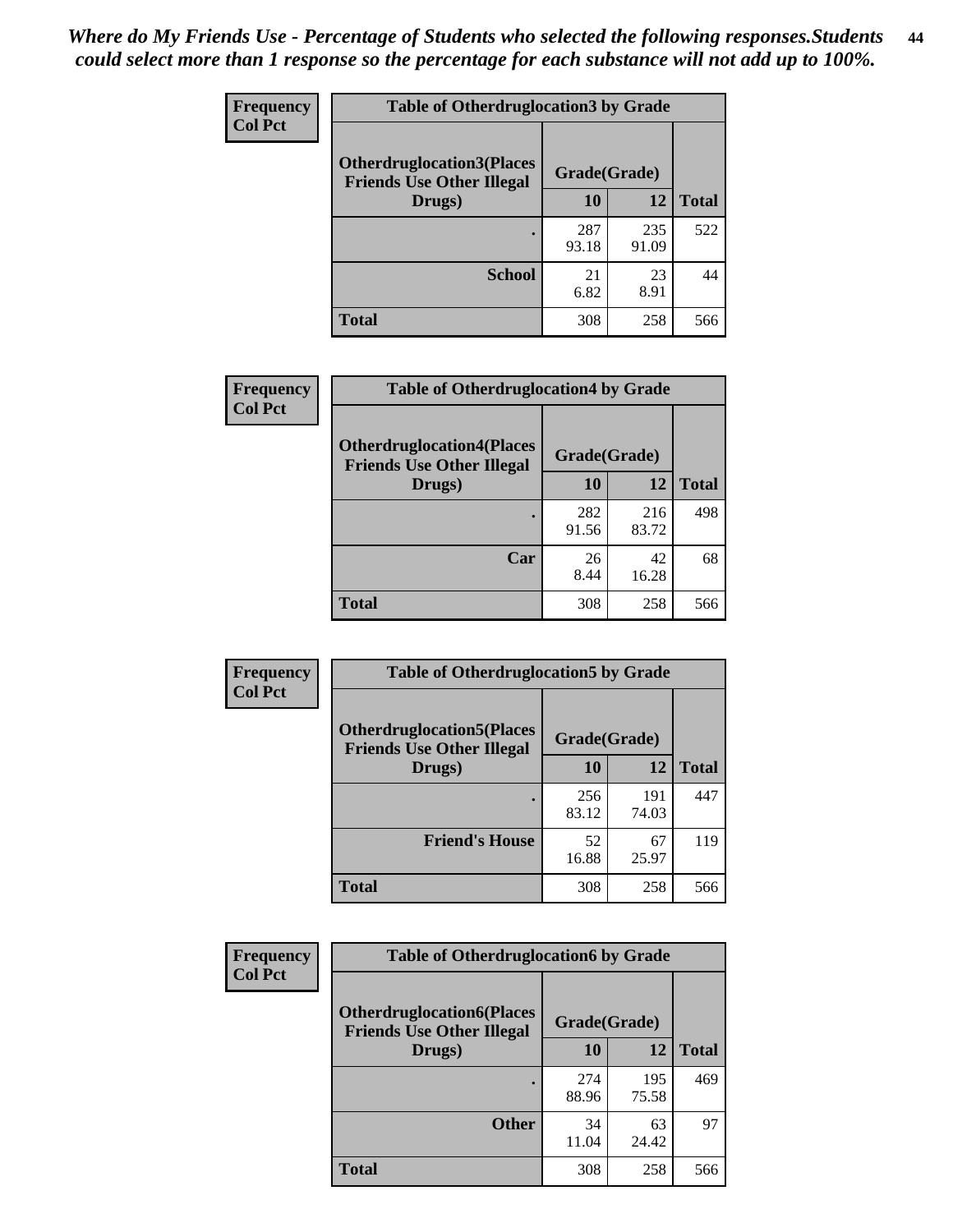| Frequency      | <b>Table of Alcoholtime1 by Grade</b>           |              |              |              |
|----------------|-------------------------------------------------|--------------|--------------|--------------|
| <b>Col Pct</b> | <b>Alcoholtime1(Times</b><br><b>Friends Use</b> | Grade(Grade) |              |              |
|                | Alcohol)                                        | 10           | 12           | <b>Total</b> |
|                |                                                 | 155<br>50.32 | 184<br>71.32 | 339          |
|                | Do Not Use                                      | 153<br>49.68 | 74<br>28.68  | 227          |
|                | <b>Total</b>                                    | 308          | 258          | 566          |

| Frequency      | <b>Table of Alcoholtime2 by Grade</b>           |              |              |              |
|----------------|-------------------------------------------------|--------------|--------------|--------------|
| <b>Col Pct</b> | <b>Alcoholtime2(Times</b><br><b>Friends Use</b> | Grade(Grade) |              |              |
|                | Alcohol)                                        | 10           | 12           | <b>Total</b> |
|                |                                                 | 300<br>97.40 | 243<br>94.19 | 543          |
|                | <b>On Way to School</b>                         | 8<br>2.60    | 15<br>5.81   | 23           |
|                | <b>Total</b>                                    | 308          | 258          | 566          |

| Frequency<br><b>Col Pct</b> | <b>Table of Alcoholtime3 by Grade</b>                    |              |              |              |
|-----------------------------|----------------------------------------------------------|--------------|--------------|--------------|
|                             | Alcoholtime3(Times<br>Grade(Grade)<br><b>Friends Use</b> |              |              |              |
|                             | Alcohol)                                                 | 10           | 12           | <b>Total</b> |
|                             |                                                          | 303<br>98.38 | 251<br>97.29 | 554          |
|                             | <b>During School</b>                                     | 5<br>1.62    | 2.71         | 12           |
|                             | Total                                                    | 308          | 258          | 566          |

| <b>Frequency</b> | <b>Table of Alcoholtime4 by Grade</b> |              |              |              |
|------------------|---------------------------------------|--------------|--------------|--------------|
| <b>Col Pct</b>   | <b>Alcoholtime4(Times</b>             | Grade(Grade) |              |              |
|                  | <b>Friends Use Alcohol)</b>           | 10           | 12           | <b>Total</b> |
|                  | ٠                                     | 294<br>95.45 | 241<br>93.41 | 535          |
|                  | <b>On Way Home From School</b>        | 14<br>4.55   | 17<br>6.59   | 31           |
|                  | <b>Total</b>                          | 308          | 258          | 566          |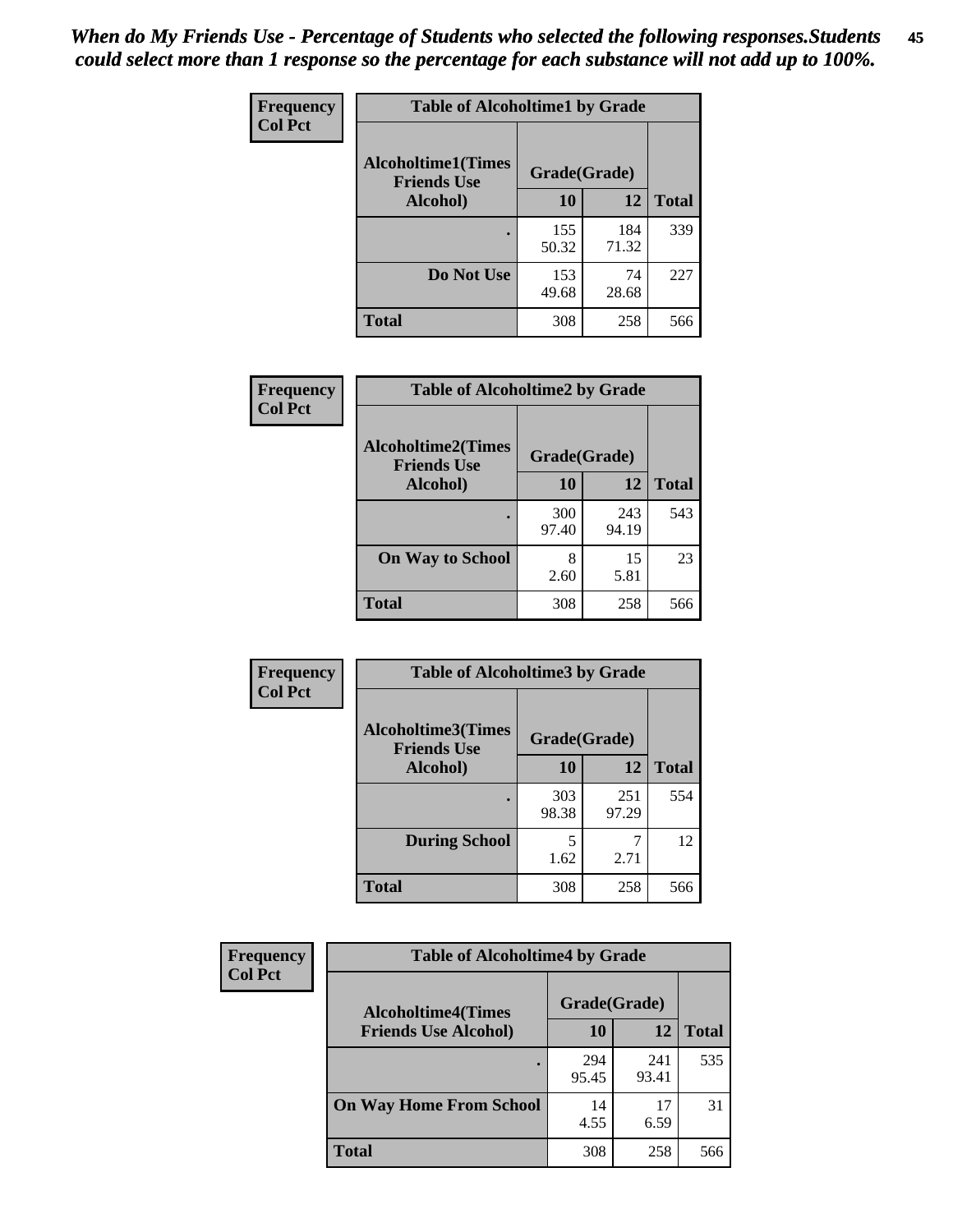*When do My Friends Use - Percentage of Students who selected the following responses.Students could select more than 1 response so the percentage for each substance will not add up to 100%.* **46**

| Frequency      | <b>Table of Alcoholtime5 by Grade</b>           |              |              |              |
|----------------|-------------------------------------------------|--------------|--------------|--------------|
| <b>Col Pct</b> | <b>Alcoholtime5(Times</b><br><b>Friends Use</b> | Grade(Grade) |              |              |
|                | Alcohol)                                        | 10           | 12           | <b>Total</b> |
|                |                                                 | 263<br>85.39 | 201<br>77.91 | 464          |
|                | Weeknights                                      | 45<br>14.61  | 57<br>22.09  | 102          |
|                | <b>Total</b>                                    | 308          | 258          | 566          |

| Frequency      | <b>Table of Alcoholtime6 by Grade</b>           |              |              |              |
|----------------|-------------------------------------------------|--------------|--------------|--------------|
| <b>Col Pct</b> | <b>Alcoholtime6(Times</b><br><b>Friends Use</b> | Grade(Grade) |              |              |
|                | Alcohol)                                        | 10           | 12           | <b>Total</b> |
|                |                                                 | 140<br>45.45 | 57<br>22.09  | 197          |
|                | Weekends                                        | 168<br>54.55 | 201<br>77.91 | 369          |
|                | <b>Total</b>                                    | 308          | 258          | 566          |

| Frequency<br><b>Col Pct</b> | <b>Table of Tobaccotime1 by Grade</b>           |              |              |              |
|-----------------------------|-------------------------------------------------|--------------|--------------|--------------|
|                             | <b>Tobaccotime1(Times</b><br><b>Friends Use</b> | Grade(Grade) |              |              |
|                             | <b>Tobacco</b> )                                | 10           | 12           | <b>Total</b> |
|                             |                                                 | 111<br>36.04 | 148<br>57.36 | 259          |
|                             | Do Not Use                                      | 197<br>63.96 | 110<br>42.64 | 307          |
|                             | Total                                           | 308          | 258          | 566          |

| <b>Frequency</b> | <b>Table of Tobaccotime2 by Grade</b>           |              |              |              |  |
|------------------|-------------------------------------------------|--------------|--------------|--------------|--|
| <b>Col Pct</b>   | <b>Tobaccotime2(Times</b><br><b>Friends Use</b> | Grade(Grade) |              |              |  |
|                  | <b>Tobacco</b> )                                | 10           | 12           | <b>Total</b> |  |
|                  |                                                 | 265<br>86.04 | 172<br>66.67 | 437          |  |
|                  | <b>On Way to School</b>                         | 43<br>13.96  | 86<br>33.33  | 129          |  |
|                  | <b>Total</b>                                    | 308          | 258          | 566          |  |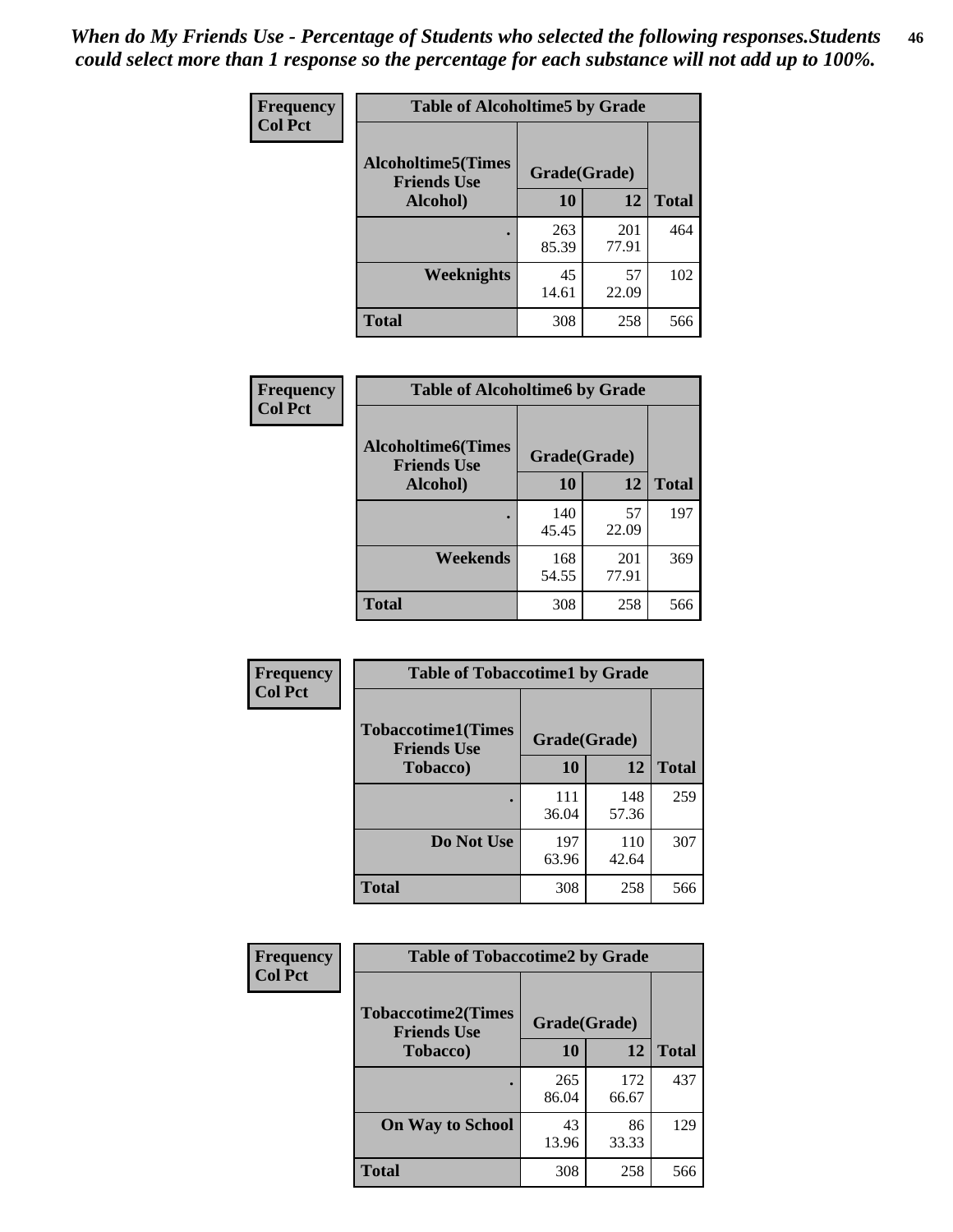*When do My Friends Use - Percentage of Students who selected the following responses.Students could select more than 1 response so the percentage for each substance will not add up to 100%.* **47**

| <b>Frequency</b> | <b>Table of Tobaccotime3 by Grade</b>           |              |              |              |  |
|------------------|-------------------------------------------------|--------------|--------------|--------------|--|
| <b>Col Pct</b>   | <b>Tobaccotime3(Times</b><br><b>Friends Use</b> | Grade(Grade) |              |              |  |
|                  | <b>Tobacco</b> )                                | 10           | 12           | <b>Total</b> |  |
|                  |                                                 | 271<br>87.99 | 241<br>93.41 | 512          |  |
|                  | <b>During School</b>                            | 37<br>12.01  | 17<br>6.59   | 54           |  |
|                  | <b>Total</b>                                    | 308          | 258          | 566          |  |

| <b>Frequency</b><br><b>Col Pct</b> | <b>Table of Tobaccotime4 by Grade</b> |              |              |              |
|------------------------------------|---------------------------------------|--------------|--------------|--------------|
|                                    | <b>Tobaccotime4(Times</b>             | Grade(Grade) |              |              |
|                                    | <b>Friends Use Tobacco)</b>           | 10           | 12           | <b>Total</b> |
|                                    |                                       | 294<br>95.45 | 241<br>93.41 | 535          |
|                                    | <b>On Way Home From School</b>        | 14<br>4.55   | 17<br>6.59   | 31           |
|                                    | <b>Total</b>                          | 308          | 258          | 566          |

| Frequency      | <b>Table of Tobaccotime5 by Grade</b>            |              |              |              |
|----------------|--------------------------------------------------|--------------|--------------|--------------|
| <b>Col Pct</b> | <b>Tobaccotime5</b> (Times<br><b>Friends Use</b> | Grade(Grade) |              |              |
|                | <b>Tobacco</b> )                                 | 10           | 12           | <b>Total</b> |
|                |                                                  | 241<br>78.25 | 143<br>55.43 | 384          |
|                | Weeknights                                       | 67<br>21.75  | 115<br>44.57 | 182          |
|                | <b>Total</b>                                     | 308          | 258          | 566          |

| Frequency<br><b>Col Pct</b> | <b>Table of Tobaccotime6 by Grade</b>           |              |              |              |  |
|-----------------------------|-------------------------------------------------|--------------|--------------|--------------|--|
|                             | <b>Tobaccotime6(Times</b><br><b>Friends Use</b> | Grade(Grade) |              |              |  |
|                             | <b>Tobacco</b> )                                | 10           | 12           | <b>Total</b> |  |
|                             | ٠                                               | 202<br>65.58 | 108<br>41.86 | 310          |  |
|                             | Weekends                                        | 106<br>34.42 | 150<br>58.14 | 256          |  |
|                             | <b>Total</b>                                    | 308          | 258          | 566          |  |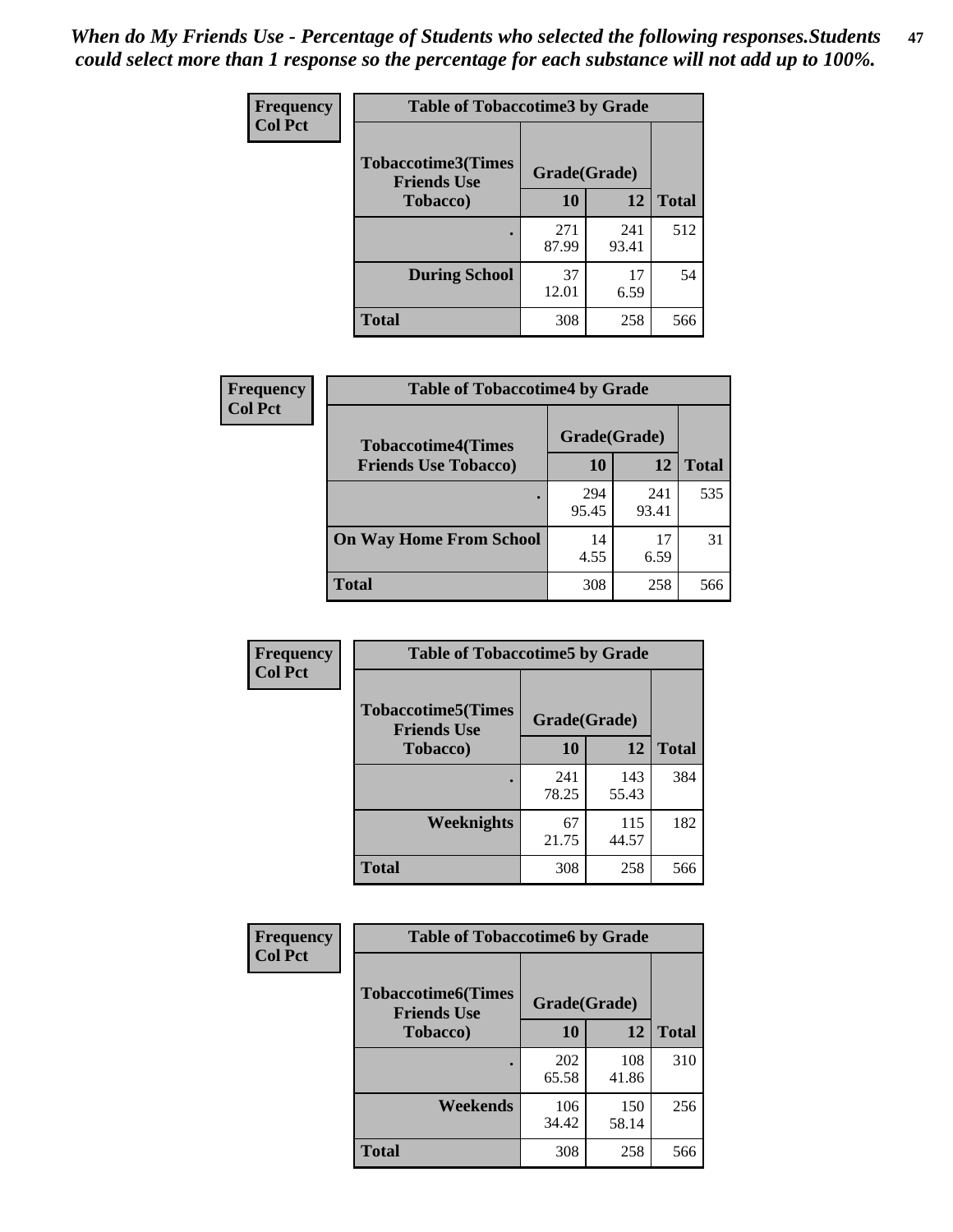| Frequency      | <b>Table of Marijuanatime1 by Grade</b>           |              |              |              |  |
|----------------|---------------------------------------------------|--------------|--------------|--------------|--|
| <b>Col Pct</b> | <b>Marijuanatime1(Times</b><br><b>Friends Use</b> | Grade(Grade) |              |              |  |
|                | Marijuana)                                        | 10           | 12           | <b>Total</b> |  |
|                |                                                   | 92<br>29.87  | 116<br>44.96 | 208          |  |
|                | Do Not Use                                        | 216<br>70.13 | 142<br>55.04 | 358          |  |
|                | <b>Total</b>                                      | 308          | 258          | 566          |  |

| Frequency      | <b>Table of Marijuanatime2 by Grade</b>           |              |              |              |
|----------------|---------------------------------------------------|--------------|--------------|--------------|
| <b>Col Pct</b> | <b>Marijuanatime2(Times</b><br><b>Friends Use</b> | Grade(Grade) |              |              |
|                | Marijuana)                                        | 10           | 12           | <b>Total</b> |
|                | $\bullet$                                         | 288<br>93.51 | 220<br>85.27 | 508          |
|                | <b>On Way to School</b>                           | 20<br>6.49   | 38<br>14.73  | 58           |
|                | <b>Total</b>                                      | 308          | 258          | 566          |

| Frequency      | <b>Table of Marijuanatime3 by Grade</b>    |              |              |              |
|----------------|--------------------------------------------|--------------|--------------|--------------|
| <b>Col Pct</b> | Marijuanatime3(Times<br><b>Friends Use</b> | Grade(Grade) |              |              |
|                | Marijuana)                                 | 10           | 12           | <b>Total</b> |
|                |                                            | 301<br>97.73 | 249<br>96.51 | 550          |
|                | <b>During School</b>                       | 2.27         | q<br>3.49    | 16           |
|                | <b>Total</b>                               | 308          | 258          | 566          |

| Frequency      | <b>Table of Marijuanatime4 by Grade</b> |              |              |       |
|----------------|-----------------------------------------|--------------|--------------|-------|
| <b>Col Pct</b> | <b>Marijuanatime4</b> (Times            | Grade(Grade) |              |       |
|                | <b>Friends Use Marijuana</b> )          | 10           | 12           | Total |
|                |                                         | 284<br>92.21 | 219<br>84.88 | 503   |
|                | <b>On Way Home From School</b>          | 24<br>7.79   | 39<br>15.12  | 63    |
|                | <b>Total</b>                            | 308          | 258          | 566   |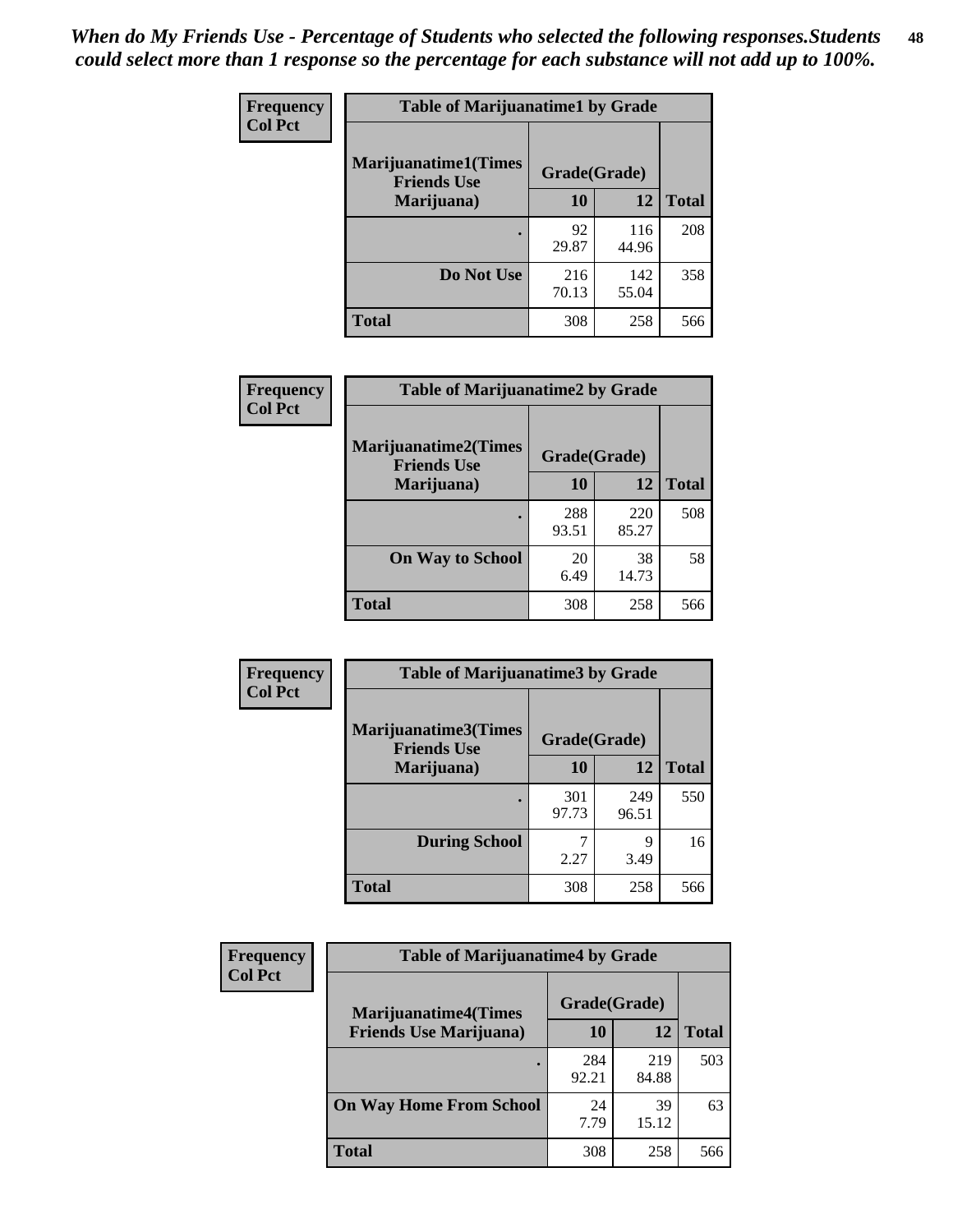| Frequency      | <b>Table of Marijuanatime5 by Grade</b>            |              |              |              |  |
|----------------|----------------------------------------------------|--------------|--------------|--------------|--|
| <b>Col Pct</b> | <b>Marijuanatime5</b> (Times<br><b>Friends Use</b> | Grade(Grade) |              |              |  |
|                | Marijuana)                                         | 10           | 12           | <b>Total</b> |  |
|                |                                                    | 257<br>83.44 | 189<br>73.26 | 446          |  |
|                | Weeknights                                         | 51<br>16.56  | 69<br>26.74  | 120          |  |
|                | <b>Total</b>                                       | 308          | 258          | 566          |  |

| Frequency      | <b>Table of Marijuanatime6 by Grade</b>            |              |              |              |
|----------------|----------------------------------------------------|--------------|--------------|--------------|
| <b>Col Pct</b> | <b>Marijuanatime6</b> (Times<br><b>Friends Use</b> | Grade(Grade) |              |              |
|                | Marijuana)                                         | 10           | 12           | <b>Total</b> |
|                |                                                    | 209<br>67.86 | 127<br>49.22 | 336          |
|                | Weekends                                           | 99<br>32.14  | 131<br>50.78 | 230          |
|                | <b>Total</b>                                       | 308          | 258          | 566          |

| <b>Frequency</b> | <b>Table of Otherdrugtime1 by Grade</b>                  |              |              |              |  |
|------------------|----------------------------------------------------------|--------------|--------------|--------------|--|
| <b>Col Pct</b>   | <b>Otherdrugtime1</b> (Times<br><b>Friends Use Other</b> | Grade(Grade) |              |              |  |
|                  | <b>Illegal Drugs</b> )                                   | 10           | 12           | <b>Total</b> |  |
|                  |                                                          | 59<br>19.16  | 76<br>29.46  | 135          |  |
|                  | Do Not Use                                               | 249<br>80.84 | 182<br>70.54 | 431          |  |
|                  | <b>Total</b>                                             | 308          | 258          | 566          |  |

| Frequency      | <b>Table of Otherdrugtime2 by Grade</b>                                 |              |              |              |  |  |  |
|----------------|-------------------------------------------------------------------------|--------------|--------------|--------------|--|--|--|
| <b>Col Pct</b> | <b>Otherdrugtime2(Times</b><br>Grade(Grade)<br><b>Friends Use Other</b> |              |              |              |  |  |  |
|                | <b>Illegal Drugs</b> )                                                  | 10           | 12           | <b>Total</b> |  |  |  |
|                |                                                                         | 292<br>94.81 | 239<br>92.64 | 531          |  |  |  |
|                | <b>On Way to School</b>                                                 | 16<br>5.19   | 19<br>7.36   | 35           |  |  |  |
|                | Total                                                                   | 308          | 258          | 566          |  |  |  |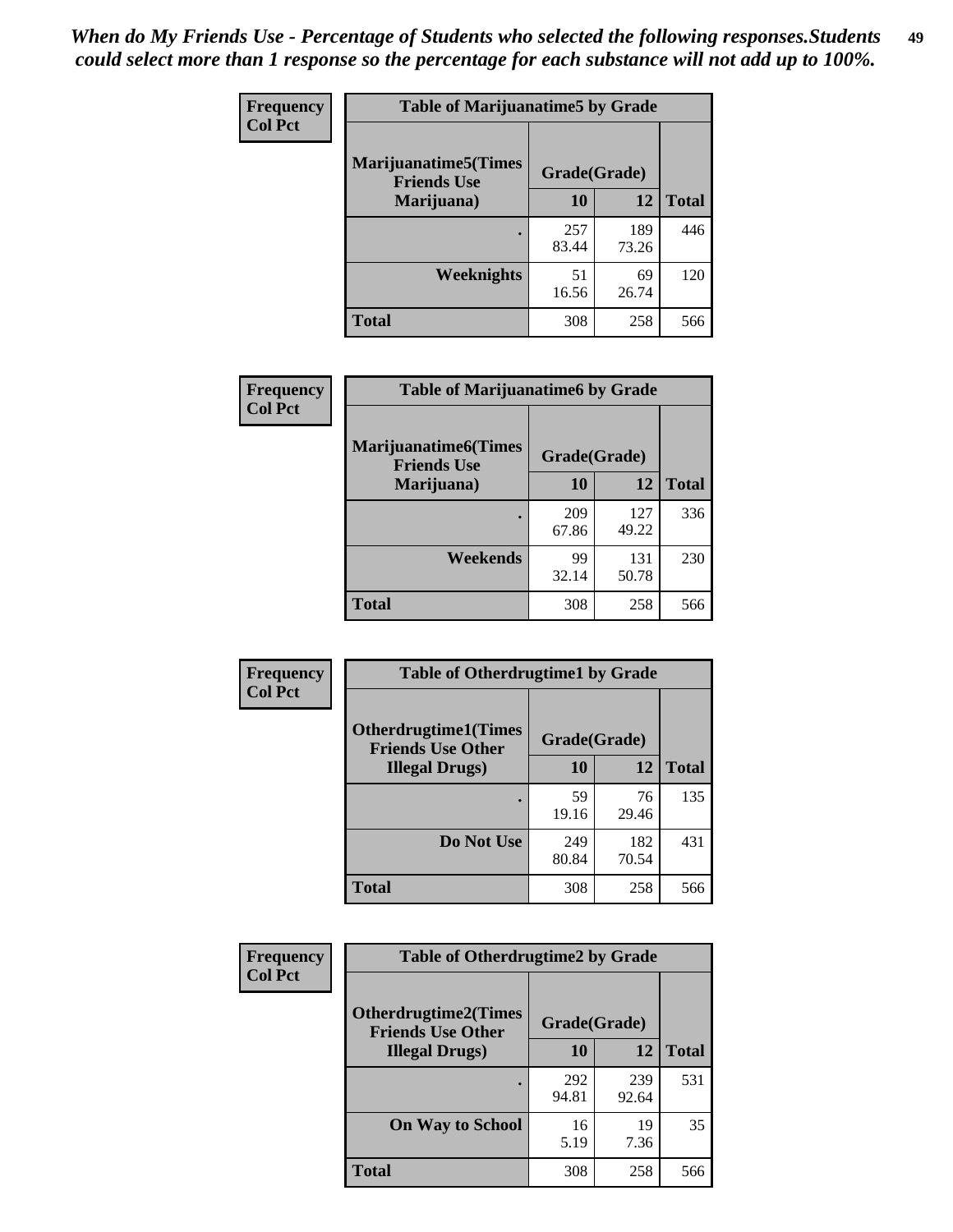| <b>Frequency</b> | <b>Table of Otherdrugtime3 by Grade</b>          |              |              |              |  |  |
|------------------|--------------------------------------------------|--------------|--------------|--------------|--|--|
| <b>Col Pct</b>   | Otherdrugtime3(Times<br><b>Friends Use Other</b> | Grade(Grade) |              |              |  |  |
|                  | <b>Illegal Drugs</b> )                           |              | 12           | <b>Total</b> |  |  |
|                  |                                                  | 292<br>94.81 | 247<br>95.74 | 539          |  |  |
|                  | <b>During School</b>                             | 16<br>5.19   | 11<br>4.26   | 27           |  |  |
|                  | <b>Total</b>                                     | 308          | 258          | 566          |  |  |

| Frequency<br><b>Col Pct</b> | <b>Table of Otherdrugtime4 by Grade</b>                         |              |              |              |  |  |
|-----------------------------|-----------------------------------------------------------------|--------------|--------------|--------------|--|--|
|                             | <b>Otherdrugtime4(Times</b><br><b>Friends Use Other Illegal</b> | Grade(Grade) |              |              |  |  |
|                             | Drugs)                                                          | 10           | 12           | <b>Total</b> |  |  |
|                             | $\bullet$                                                       | 286<br>92.86 | 237<br>91.86 | 523          |  |  |
|                             | <b>On Way Home From School</b>                                  | 22<br>7.14   | 21<br>8.14   | 43           |  |  |
|                             | <b>Total</b>                                                    | 308          | 258          | 566          |  |  |

| Frequency      | <b>Table of Otherdrugtime5 by Grade</b>                  |              |              |              |  |  |
|----------------|----------------------------------------------------------|--------------|--------------|--------------|--|--|
| <b>Col Pct</b> | <b>Otherdrugtime5</b> (Times<br><b>Friends Use Other</b> | Grade(Grade) |              |              |  |  |
|                | <b>Illegal Drugs</b> )                                   | 10           | 12           | <b>Total</b> |  |  |
|                |                                                          | 277<br>89.94 | 222<br>86.05 | 499          |  |  |
|                | Weeknights                                               | 31<br>10.06  | 36<br>13.95  | 67           |  |  |
|                | Total                                                    | 308          | 258          | 566          |  |  |

| <b>Frequency</b> | <b>Table of Otherdrugtime6 by Grade</b>                                 |              |              |              |  |  |
|------------------|-------------------------------------------------------------------------|--------------|--------------|--------------|--|--|
| <b>Col Pct</b>   | <b>Otherdrugtime6(Times</b><br>Grade(Grade)<br><b>Friends Use Other</b> |              |              |              |  |  |
|                  | <b>Illegal Drugs</b> )                                                  | 10           | 12           | <b>Total</b> |  |  |
|                  |                                                                         | 247<br>80.19 | 171<br>66.28 | 418          |  |  |
|                  | Weekends                                                                | 61<br>19.81  | 87<br>33.72  | 148          |  |  |
|                  | <b>Total</b>                                                            | 308          | 258          | 566          |  |  |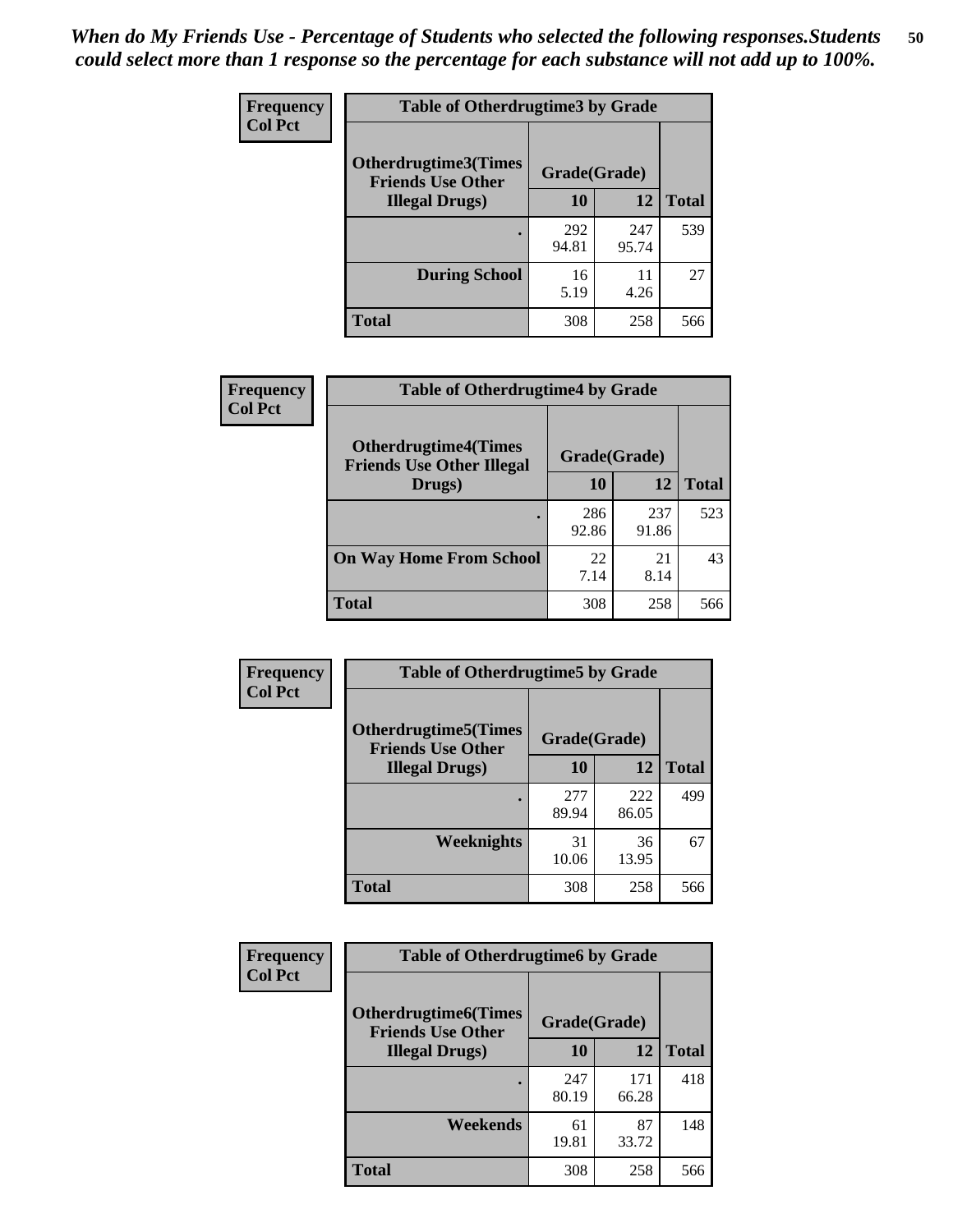| Frequency      | <b>Table of Educationalcohol by Grade</b>                                                                  |              |              |              |  |  |
|----------------|------------------------------------------------------------------------------------------------------------|--------------|--------------|--------------|--|--|
| <b>Col Pct</b> | Educationalcohol(I<br>have been taught<br>about alcohol,<br>tobacco,<br>and other drugs<br>within the last | Grade(Grade) |              |              |  |  |
|                | year at school)                                                                                            | 10           | 12           | <b>Total</b> |  |  |
|                | Yes                                                                                                        | 278<br>90.26 | 134<br>51.94 | 412          |  |  |
|                | N <sub>0</sub>                                                                                             | 30<br>9.74   | 124<br>48.06 | 154          |  |  |
|                | <b>Total</b>                                                                                               | 308          | 258          | 566          |  |  |

| Frequency      | <b>Table of Eversmoked by Grade</b> |              |              |              |  |  |  |
|----------------|-------------------------------------|--------------|--------------|--------------|--|--|--|
| <b>Col Pct</b> | Eversmoked(I<br>have smoked         | Grade(Grade) |              |              |  |  |  |
|                | a cigarette)                        | 10           | 12           | <b>Total</b> |  |  |  |
|                | <b>Yes</b>                          | 50<br>16.23  | 92<br>35.66  | 142          |  |  |  |
|                | N <sub>0</sub>                      | 258<br>83.77 | 166<br>64.34 | 424          |  |  |  |
|                | <b>Total</b>                        | 308          | 258          | 566          |  |  |  |

| Frequency      | <b>Table of Drovedrinking by Grade</b>                                                                              |                    |              |              |  |  |  |
|----------------|---------------------------------------------------------------------------------------------------------------------|--------------------|--------------|--------------|--|--|--|
| <b>Col Pct</b> | Drovedrinking(In<br>the past 30 days I<br>have driven a car<br>or other vehicle<br>while I was<br>drinking alcohol) | Grade(Grade)<br>10 | 12           | <b>Total</b> |  |  |  |
|                | <b>Yes</b>                                                                                                          | 2<br>0.65          | 28<br>10.85  | 30           |  |  |  |
|                | N <sub>0</sub>                                                                                                      | 306<br>99.35       | 230<br>89.15 | 536          |  |  |  |
|                | <b>Total</b>                                                                                                        | 308                | 258          | 566          |  |  |  |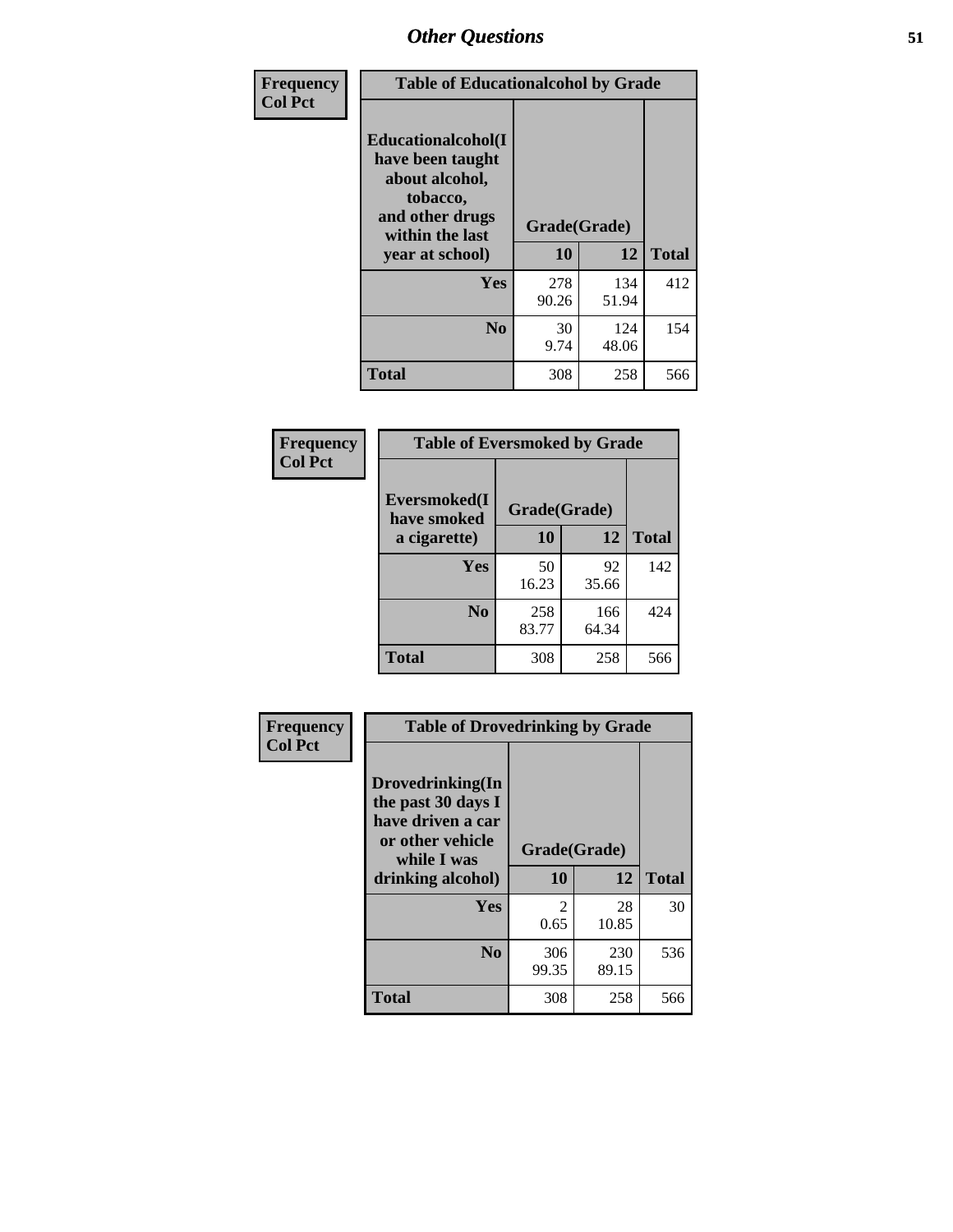| Frequency<br><b>Col Pct</b> | <b>Table of Rodedrinking by Grade</b>                                                                                      |              |              |              |  |  |
|-----------------------------|----------------------------------------------------------------------------------------------------------------------------|--------------|--------------|--------------|--|--|
|                             | Rodedrinking(In<br>the past 30 days<br>I have ridden in<br>a car with a<br>driver who had<br>Grade(Grade)<br>been drinking |              |              |              |  |  |
|                             | alcohol)                                                                                                                   | 10           | 12           | <b>Total</b> |  |  |
|                             | <b>Yes</b>                                                                                                                 | 35<br>11.36  | 48<br>18.60  | 83           |  |  |
|                             | N <sub>0</sub>                                                                                                             | 273<br>88.64 | 210<br>81.40 | 483          |  |  |
|                             | <b>Total</b>                                                                                                               | 308          | 258          | 566          |  |  |

#### **Frequency Col Pct**

| <b>Table of Drugsschool by Grade</b>                                                                                      |              |              |              |  |  |  |
|---------------------------------------------------------------------------------------------------------------------------|--------------|--------------|--------------|--|--|--|
| <b>Drugsschool</b> (During<br>the past 12 months,<br>I have been offered,<br>sold,<br>or given illegal<br>drugs on school | Grade(Grade) |              |              |  |  |  |
| property)                                                                                                                 | 10           | 12           | <b>Total</b> |  |  |  |
| Yes                                                                                                                       | 39<br>12.66  | 42<br>16.28  | 81           |  |  |  |
| N <sub>0</sub>                                                                                                            | 269<br>87.34 | 216<br>83.72 | 485          |  |  |  |
| Total                                                                                                                     | 308          | 258          | 566          |  |  |  |

| Frequency      | <b>Table of Helpbullied by Grade</b>                             |                    |                        |     |  |  |  |
|----------------|------------------------------------------------------------------|--------------------|------------------------|-----|--|--|--|
| <b>Col Pct</b> | Helpbullied(I<br>would help<br>someone who was<br>being bullied) | Grade(Grade)<br>10 | <b>Total</b>           |     |  |  |  |
|                | <b>Strongly Agree</b>                                            | 142<br>46.10       | 12<br>126<br>48.84     | 268 |  |  |  |
|                | <b>Somewhat Agree</b>                                            | 135<br>43.83       | 111<br>43.02           | 246 |  |  |  |
|                | <b>Somewhat Disagree</b>                                         | 23<br>7.47         | 19<br>7.36             | 42  |  |  |  |
|                | <b>Strongly Disagree</b>                                         | 8<br>2.60          | $\mathfrak{D}$<br>0.78 | 10  |  |  |  |
|                | <b>Total</b>                                                     | 308                | 258                    | 566 |  |  |  |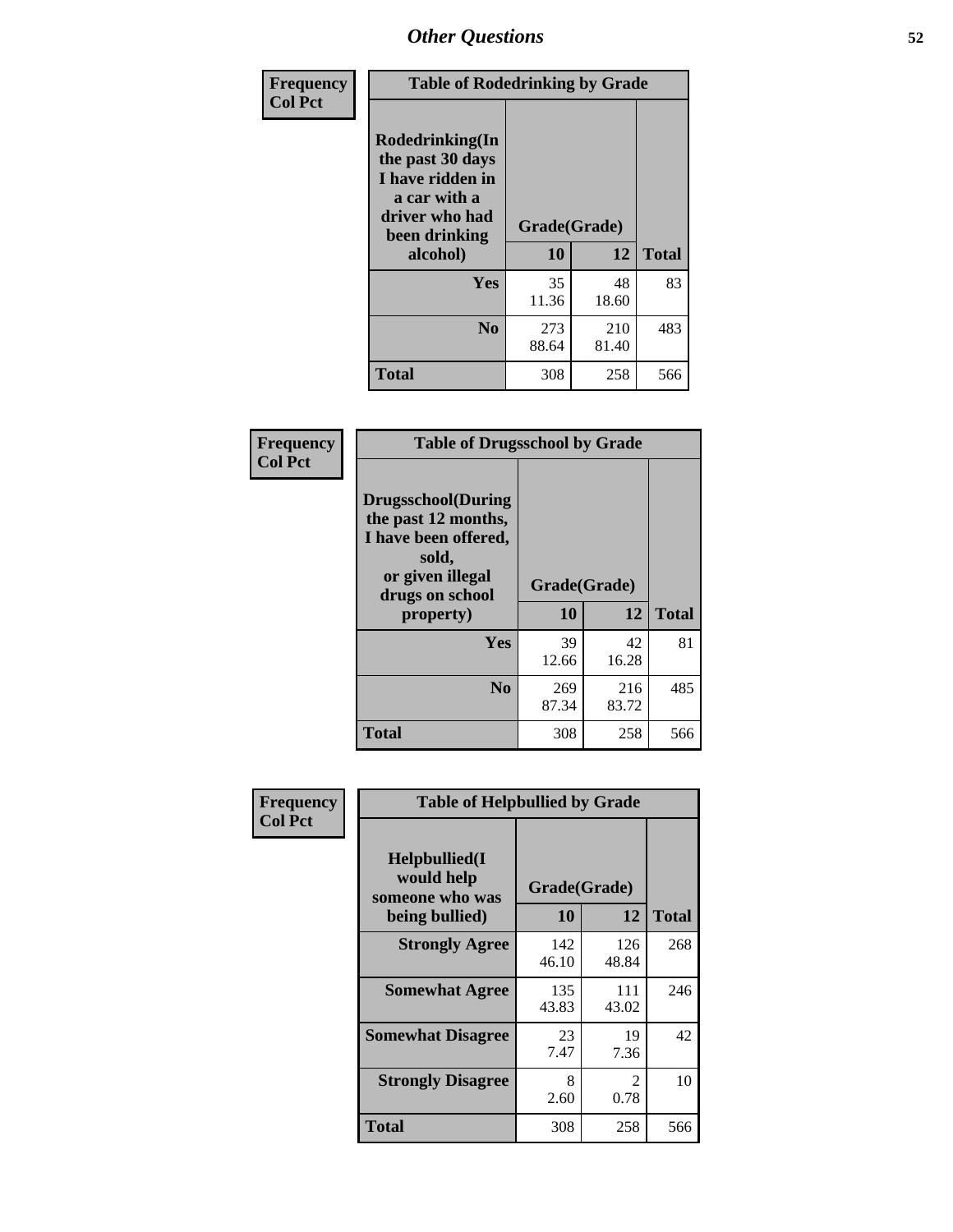| <b>Frequency</b> | <b>Table of Grade by Bingedrinking</b> |                                                                                                         |                   |                              |                   |                        |                               |                          |              |
|------------------|----------------------------------------|---------------------------------------------------------------------------------------------------------|-------------------|------------------------------|-------------------|------------------------|-------------------------------|--------------------------|--------------|
| <b>Row Pct</b>   |                                        | Bingedrinking(I have drunk five or more<br>drinks of alcohol at one sitting during the<br>last 30 days) |                   |                              |                   |                        |                               |                          |              |
|                  | <b>Grade(Grade)</b>                    | $\mathbf{0}$<br><b>Days</b>                                                                             | 1 or<br>2<br>days | 3 <sub>to</sub><br>5<br>days | 6 to<br>9<br>days | 10<br>to<br>19<br>days | <b>20</b><br>to<br>29<br>days | <b>All</b><br>30<br>days | <b>Total</b> |
|                  | <b>10</b>                              | 294<br>95.45                                                                                            | 5<br>1.62         | 3<br>0.97                    | $\Omega$<br>0.00  | $\mathfrak{D}$<br>0.65 | 0.32                          | 3<br>0.97                | 308          |
|                  | 12                                     | 217<br>84.11                                                                                            | 12<br>4.65        | 13<br>5.04                   | 6<br>2.33         | 8<br>3.10              | 0.39                          | 0.39                     | 258          |
|                  | <b>Total</b>                           | 511                                                                                                     | 17                | 16                           | 6                 | 10                     | $\mathfrak{D}$                | 4                        | 566          |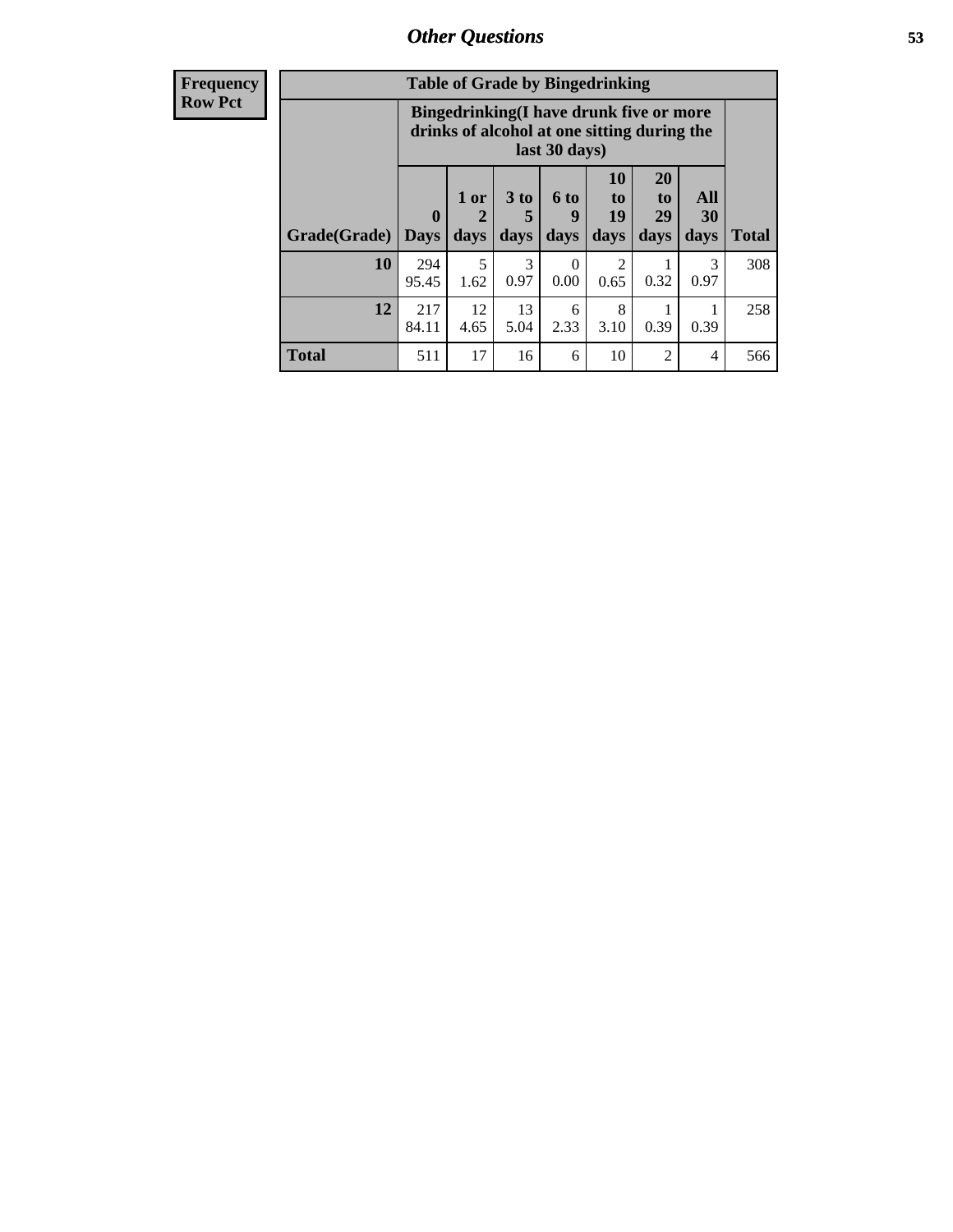### *Nutrition* **54**

| <b>Frequency</b><br>Row Pct |
|-----------------------------|
|                             |

| <b>Table of Grade by Dairy</b> |                          |                                                                 |                                    |                                    |              |  |  |
|--------------------------------|--------------------------|-----------------------------------------------------------------|------------------------------------|------------------------------------|--------------|--|--|
|                                |                          | Dairy (I eat at least 3 servings of dairy<br>products each day) |                                    |                                    |              |  |  |
| Grade(Grade)                   | <b>Strongly</b><br>Agree | <b>Somewhat</b><br>Agree                                        | <b>Somewhat</b><br><b>Disagree</b> | <b>Strongly</b><br><b>Disagree</b> | <b>Total</b> |  |  |
| 10                             | 87<br>28.25              | 119<br>38.64                                                    | 66<br>21.43                        | 36<br>11.69                        | 308          |  |  |
| 12                             | 70<br>27.13              | 107<br>41.47                                                    | 54<br>20.93                        | 27<br>10.47                        | 258          |  |  |
| <b>Total</b>                   | 157                      | 226                                                             | 120                                | 63                                 | 566          |  |  |

#### **Frequency Row Pct**

| <b>Table of Grade by Fruitveg</b>                                        |                          |                     |                             |                                    |              |  |  |
|--------------------------------------------------------------------------|--------------------------|---------------------|-----------------------------|------------------------------------|--------------|--|--|
| Fruitveg(I eat at least 5 servings of fruits<br>and vegetables each day) |                          |                     |                             |                                    |              |  |  |
| Grade(Grade)                                                             | <b>Strongly</b><br>Agree | Somewhat  <br>Agree | <b>Somewhat</b><br>Disagree | <b>Strongly</b><br><b>Disagree</b> | <b>Total</b> |  |  |
| 10                                                                       | 39<br>12.66              | 106<br>34.42        | 107<br>34.74                | 56<br>18.18                        | 308          |  |  |
| 12                                                                       | 31<br>12.02              | 82<br>31.78         | 98<br>37.98                 | 47<br>18.22                        | 258          |  |  |
| Total                                                                    | 70                       | 188                 | 205                         | 103                                | 566          |  |  |

| <b>Frequency</b> |
|------------------|
| <b>Row Pct</b>   |

| <b>Table of Grade by Cafeteriahealthy</b> |                          |                                                                       |                             |                                    |              |  |  |  |
|-------------------------------------------|--------------------------|-----------------------------------------------------------------------|-----------------------------|------------------------------------|--------------|--|--|--|
|                                           |                          | Cafeteriahealthy (School meals in my<br>school cafeteria are healthy) |                             |                                    |              |  |  |  |
| Grade(Grade)                              | <b>Strongly</b><br>Agree | <b>Somewhat</b><br>Agree                                              | <b>Somewhat</b><br>Disagree | <b>Strongly</b><br><b>Disagree</b> | <b>Total</b> |  |  |  |
| 10                                        | 13<br>4.22               | 104<br>33.77                                                          | 109<br>35.39                | 82<br>26.62                        | 308          |  |  |  |
| 12                                        | 17<br>6.59               | 73<br>28.29                                                           | 78<br>30.23                 | 90<br>34.88                        | 258          |  |  |  |
| <b>Total</b>                              | 30                       | 177                                                                   | 187                         | 172                                | 566          |  |  |  |

**Frequency Row Pct**

|                                                                                           |                          | <b>Table of Grade by Cafeterianutrition</b> |                      |                                    |              |  |
|-------------------------------------------------------------------------------------------|--------------------------|---------------------------------------------|----------------------|------------------------------------|--------------|--|
| <b>Cafeterianutrition</b> (Facts about nutrition<br>are available in my school cafeteria) |                          |                                             |                      |                                    |              |  |
| Grade(Grade)                                                                              | <b>Strongly</b><br>Agree | Somewhat  <br>Agree                         | Somewhat<br>Disagree | <b>Strongly</b><br><b>Disagree</b> | <b>Total</b> |  |
| 10                                                                                        | 44<br>14.29              | 115<br>37.34                                | 97<br>31.49          | 52<br>16.88                        | 308          |  |
| 12                                                                                        | 45<br>17.44              | 95<br>36.82                                 | 71<br>27.52          | 47<br>18.22                        | 258          |  |
| <b>Total</b>                                                                              | 89                       | 210                                         | 168                  | 99                                 | 566          |  |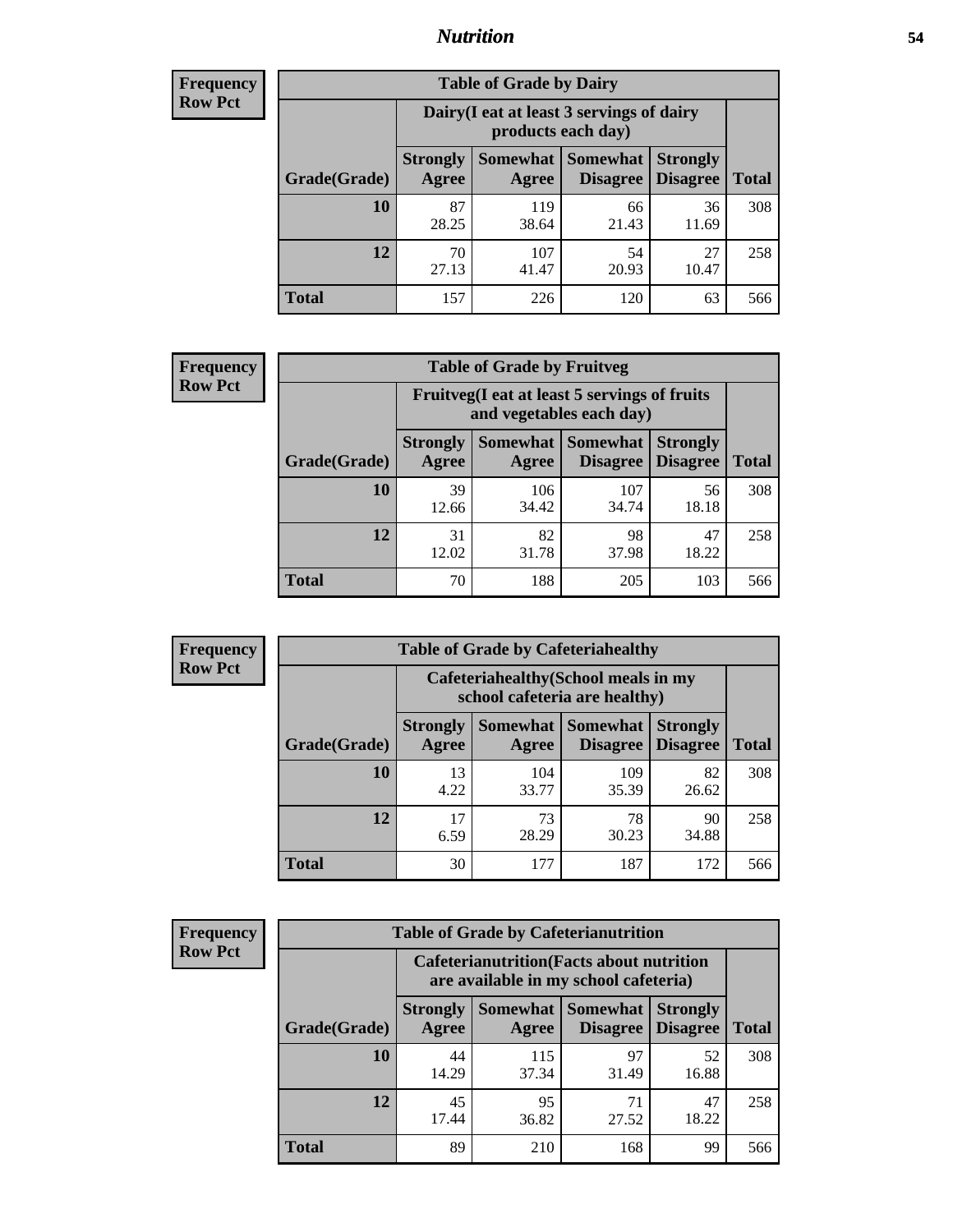### *Nutrition* **55**

| Frequency |
|-----------|
| Row Pct   |

| <b>Table of Grade by Schoollunch</b> |                          |                                                                 |                                    |                                    |              |  |  |
|--------------------------------------|--------------------------|-----------------------------------------------------------------|------------------------------------|------------------------------------|--------------|--|--|
|                                      |                          | Schoollunch(I eat school lunch three or<br>more times per week) |                                    |                                    |              |  |  |
| Grade(Grade)                         | <b>Strongly</b><br>Agree | Somewhat<br>Agree                                               | <b>Somewhat</b><br><b>Disagree</b> | <b>Strongly</b><br><b>Disagree</b> | <b>Total</b> |  |  |
| 10                                   | 153<br>49.68             | 22<br>7.14                                                      | 12<br>3.90                         | 121<br>39.29                       | 308          |  |  |
| 12                                   | 107<br>41.47             | 28<br>10.85                                                     | 20<br>7.75                         | 103<br>39.92                       | 258          |  |  |
| <b>Total</b>                         | 260                      | 50                                                              | 32                                 | 224                                | 566          |  |  |

| <b>Frequency</b> |  |
|------------------|--|
| <b>Row Pct</b>   |  |

| <b>Table of Grade by Foodchoices</b>                                |                          |              |                                      |                                    |              |  |
|---------------------------------------------------------------------|--------------------------|--------------|--------------------------------------|------------------------------------|--------------|--|
| Foodchoices (I make healthy food choices in<br>my school cafeteria) |                          |              |                                      |                                    |              |  |
| Grade(Grade)                                                        | <b>Strongly</b><br>Agree | Agree        | <b>Somewhat Somewhat</b><br>Disagree | <b>Strongly</b><br><b>Disagree</b> | <b>Total</b> |  |
| 10                                                                  | 61<br>19.81              | 109<br>35.39 | 60<br>19.48                          | 78<br>25.32                        | 308          |  |
| 12                                                                  | 35<br>13.57              | 85<br>32.95  | 62<br>24.03                          | 76<br>29.46                        | 258          |  |
| <b>Total</b>                                                        | 96                       | 194          | 122                                  | 154                                | 566          |  |

| <b>Frequency</b> |  |
|------------------|--|
| <b>Row Pct</b>   |  |

| <b>Table of Grade by Wholewheat</b>                                                                         |                          |              |                                   |                                    |              |  |  |
|-------------------------------------------------------------------------------------------------------------|--------------------------|--------------|-----------------------------------|------------------------------------|--------------|--|--|
| Wholewheat (There are whole wheat and<br>multigrain breads and cereals available in<br>my school cafeteria) |                          |              |                                   |                                    |              |  |  |
| Grade(Grade)                                                                                                | <b>Strongly</b><br>Agree | Agree        | Somewhat   Somewhat  <br>Disagree | <b>Strongly</b><br><b>Disagree</b> | <b>Total</b> |  |  |
| 10                                                                                                          | 70<br>22.73              | 115<br>37.34 | 81<br>26.30                       | 42<br>13.64                        | 308          |  |  |
| 12                                                                                                          | 59<br>22.87              | 99<br>38.37  | 44<br>17.05                       | 56<br>21.71                        | 258          |  |  |
| <b>Total</b>                                                                                                | 129                      | 214          | 125                               | 98                                 | 566          |  |  |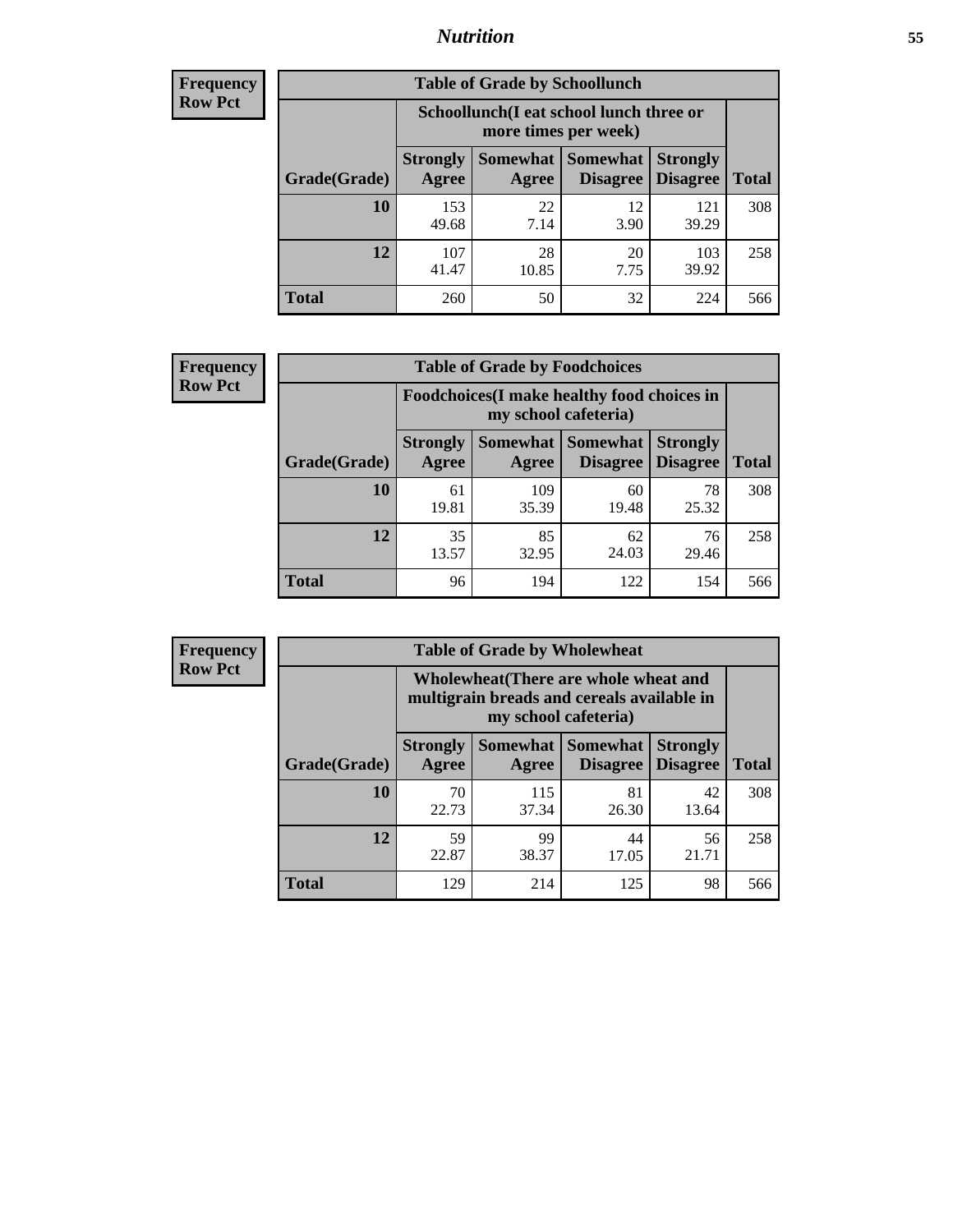### *Nutrition* **56**

**Frequency Row Pct**

| <b>Table of Grade by Healthyvending</b> |                                                                                                                                               |                     |                                    |                                    |              |  |
|-----------------------------------------|-----------------------------------------------------------------------------------------------------------------------------------------------|---------------------|------------------------------------|------------------------------------|--------------|--|
|                                         | Healthyvending (If only healthy snacks and<br>beverages were available in the vending<br>machines during the school day,<br>I would buy them) |                     |                                    |                                    |              |  |
| Grade(Grade)                            | <b>Strongly</b><br>Agree                                                                                                                      | Somewhat  <br>Agree | <b>Somewhat</b><br><b>Disagree</b> | <b>Strongly</b><br><b>Disagree</b> | <b>Total</b> |  |
| 10                                      | 113<br>36.69                                                                                                                                  | 98<br>31.82         | 38<br>12.34                        | 59<br>19.16                        | 308          |  |
| 12                                      | 94<br>36.43                                                                                                                                   | 70<br>27.13         | 38<br>14.73                        | 56<br>21.71                        | 258          |  |
| <b>Total</b>                            | 207                                                                                                                                           | 168                 | 76                                 | 115                                | 566          |  |

**Frequency Row Pct**

| <b>Table of Grade by Schoolbreakfast</b> |                                                                                                                                        |             |                                        |                                    |              |  |
|------------------------------------------|----------------------------------------------------------------------------------------------------------------------------------------|-------------|----------------------------------------|------------------------------------|--------------|--|
|                                          | Schoolbreakfast(If breakfast were<br>available at school,<br>but outside the cafeteria,<br>I would eat breakfast at school more often) |             |                                        |                                    |              |  |
| Grade(Grade)                             | <b>Strongly</b><br>Agree                                                                                                               | Agree       | Somewhat   Somewhat<br><b>Disagree</b> | <b>Strongly</b><br><b>Disagree</b> | <b>Total</b> |  |
| 10                                       | 108<br>35.06                                                                                                                           | 90<br>29.22 | 35<br>11.36                            | 75<br>24.35                        | 308          |  |
| 12                                       | 84<br>32.56                                                                                                                            | 71<br>27.52 | 41<br>15.89                            | 62<br>24.03                        | 258          |  |
| <b>Total</b>                             | 192                                                                                                                                    | 161         | 76                                     | 137                                | 566          |  |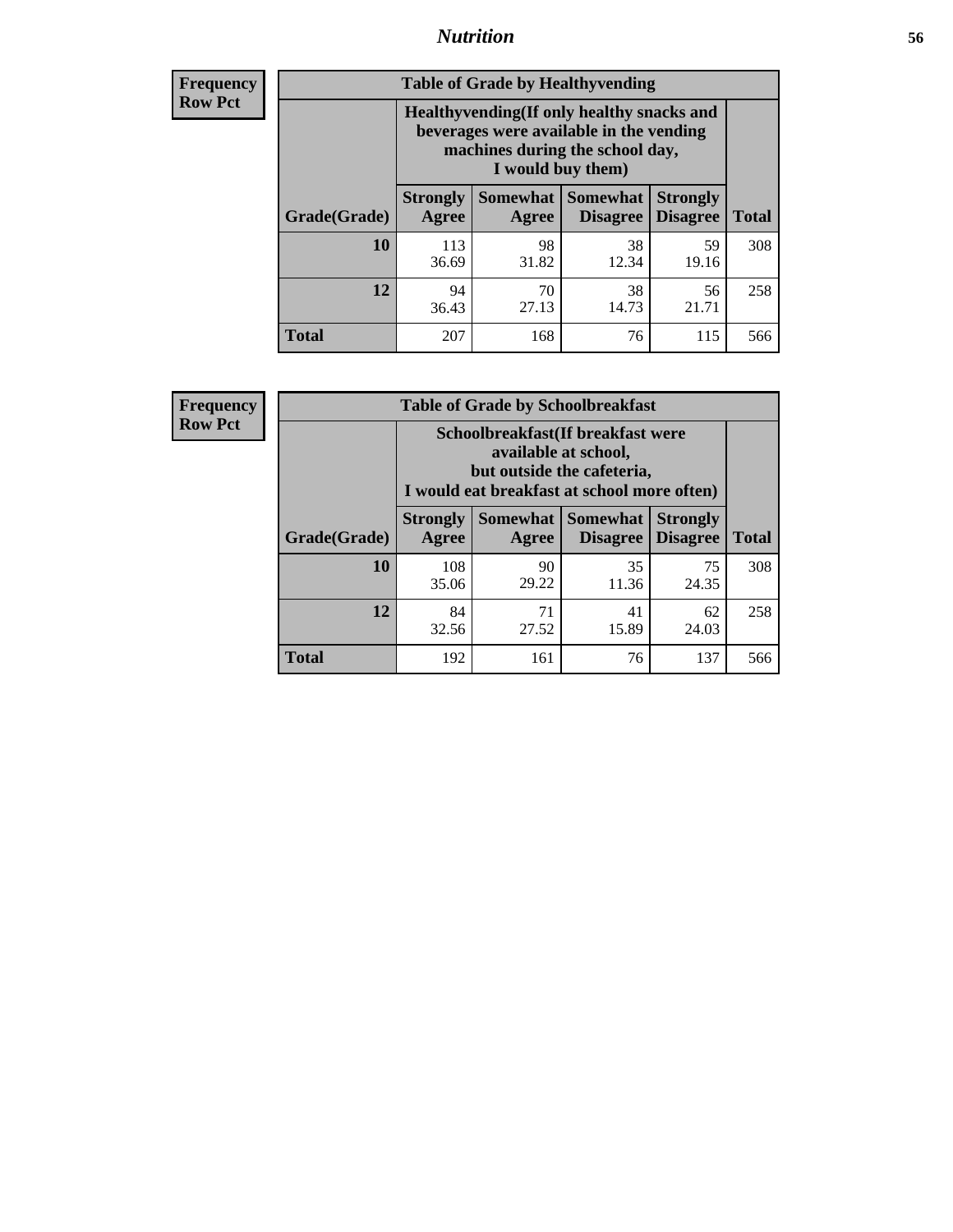| Frequency<br><b>Col Pct</b> | <b>Table of Educationaids by Grade</b>                                                                    |                    |              |              |
|-----------------------------|-----------------------------------------------------------------------------------------------------------|--------------------|--------------|--------------|
|                             | <b>Educationaids</b> (I<br>have been<br>taught about<br><b>HIV/AIDS</b> at<br>school in the<br>past year) | Grade(Grade)<br>10 | 12           | <b>Total</b> |
|                             | Yes                                                                                                       | 237<br>76.95       | 117<br>45.35 | 354          |
|                             | N <sub>0</sub>                                                                                            | 71<br>23.05        | 141<br>54.65 | 212          |
|                             | <b>Total</b>                                                                                              | 308                | 258          | 566          |

| <b>Frequency</b> | <b>Table of Educationcharacter by Grade</b>                                          |              |              |              |
|------------------|--------------------------------------------------------------------------------------|--------------|--------------|--------------|
| <b>Col Pct</b>   | Educationcharacter(I<br>have been taught<br>about character<br>education in the past | Grade(Grade) |              |              |
|                  | year at school)                                                                      | 10           | 12           | <b>Total</b> |
|                  | Yes                                                                                  | 248<br>80.52 | 153<br>59.30 | 401          |
|                  | N <sub>0</sub>                                                                       | 60<br>19.48  | 105<br>40.70 | 165          |
|                  | <b>Total</b>                                                                         | 308          | 258          | 566          |

| Frequency      | <b>Table of Gradcoach1 by Grade</b>              |              |              |              |
|----------------|--------------------------------------------------|--------------|--------------|--------------|
| <b>Col Pct</b> | Gradcoach1(I<br>know who my<br><b>Graduation</b> | Grade(Grade) |              |              |
|                | Coach is)                                        | 10           | 12           | <b>Total</b> |
|                | Yes                                              | 11<br>3.57   | 23<br>8.91   | 34           |
|                | N <sub>0</sub>                                   | 297<br>96.43 | 235<br>91.09 | 532          |
|                | <b>Total</b>                                     | 308          | 258          | 566          |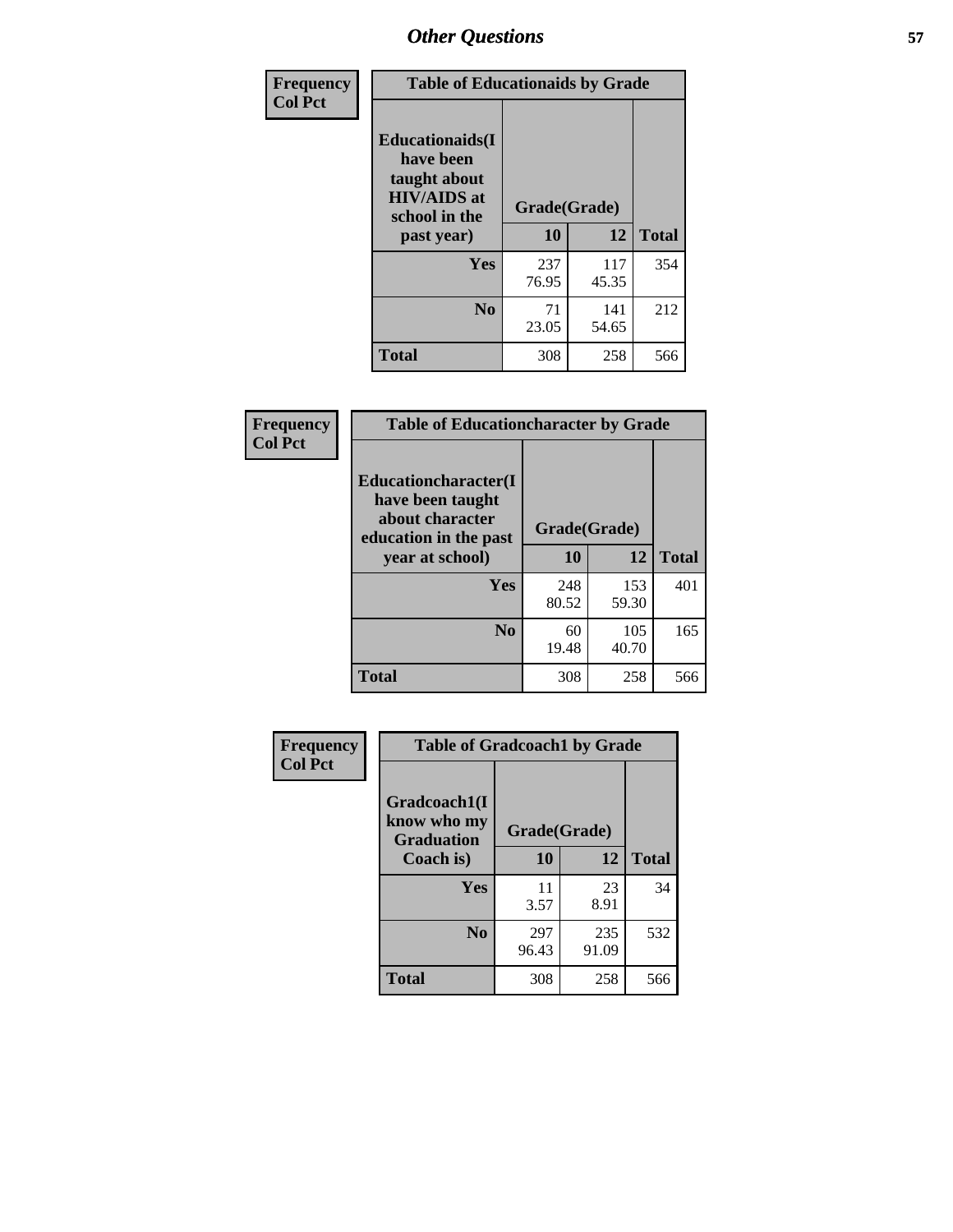| Frequency      | <b>Table of Gradcoach2 by Grade</b> |              |              |              |
|----------------|-------------------------------------|--------------|--------------|--------------|
| <b>Col Pct</b> | Gradcoach2(I<br>have                |              |              |              |
|                | contacted my<br><b>Graduation</b>   | Grade(Grade) |              |              |
|                | Coach)                              | 10           | 12           | <b>Total</b> |
|                | Yes                                 | 4<br>1.30    | 15<br>5.81   | 19           |
|                | N <sub>0</sub>                      | 304<br>98.70 | 243<br>94.19 | 547          |
|                | <b>Total</b>                        | 308          | 258          | 566          |

| <b>Frequency</b><br><b>Col Pct</b> | <b>Table of Gradcoach3 by Grade</b>                                         |              |              |              |
|------------------------------------|-----------------------------------------------------------------------------|--------------|--------------|--------------|
|                                    | Gradcoach3(I<br>have received<br>assistance<br>from my<br><b>Graduation</b> | Grade(Grade) |              |              |
|                                    | Coach)                                                                      | 10           | 12           | <b>Total</b> |
|                                    | Yes                                                                         | 3<br>0.97    | 14<br>5.43   | 17           |
|                                    | N <sub>0</sub>                                                              | 37<br>12.01  | 46<br>17.83  | 83           |
|                                    | Don't know                                                                  | 268<br>87.01 | 198<br>76.74 | 466          |
|                                    | <b>Total</b>                                                                | 308          | 258          | 566          |

| Frequency      | <b>Table of Selfharm by Grade</b>                                                                                                                                                      |                    |              |              |
|----------------|----------------------------------------------------------------------------------------------------------------------------------------------------------------------------------------|--------------------|--------------|--------------|
| <b>Col Pct</b> | <b>Selfharm</b> (During<br>the past 12<br>months,<br>I harmed myself<br>on purpose<br><b>Suicideconsider</b><br>During the past<br>12 months,<br>I seriously<br>considered<br>suicide) | Grade(Grade)<br>10 | 12           | <b>Total</b> |
|                | Yes                                                                                                                                                                                    | 24<br>7.79         | 19<br>7.36   | 43           |
|                | N <sub>0</sub>                                                                                                                                                                         | 284<br>92.21       | 239<br>92.64 | 523          |
|                | Total                                                                                                                                                                                  | 308                | 258          | 566          |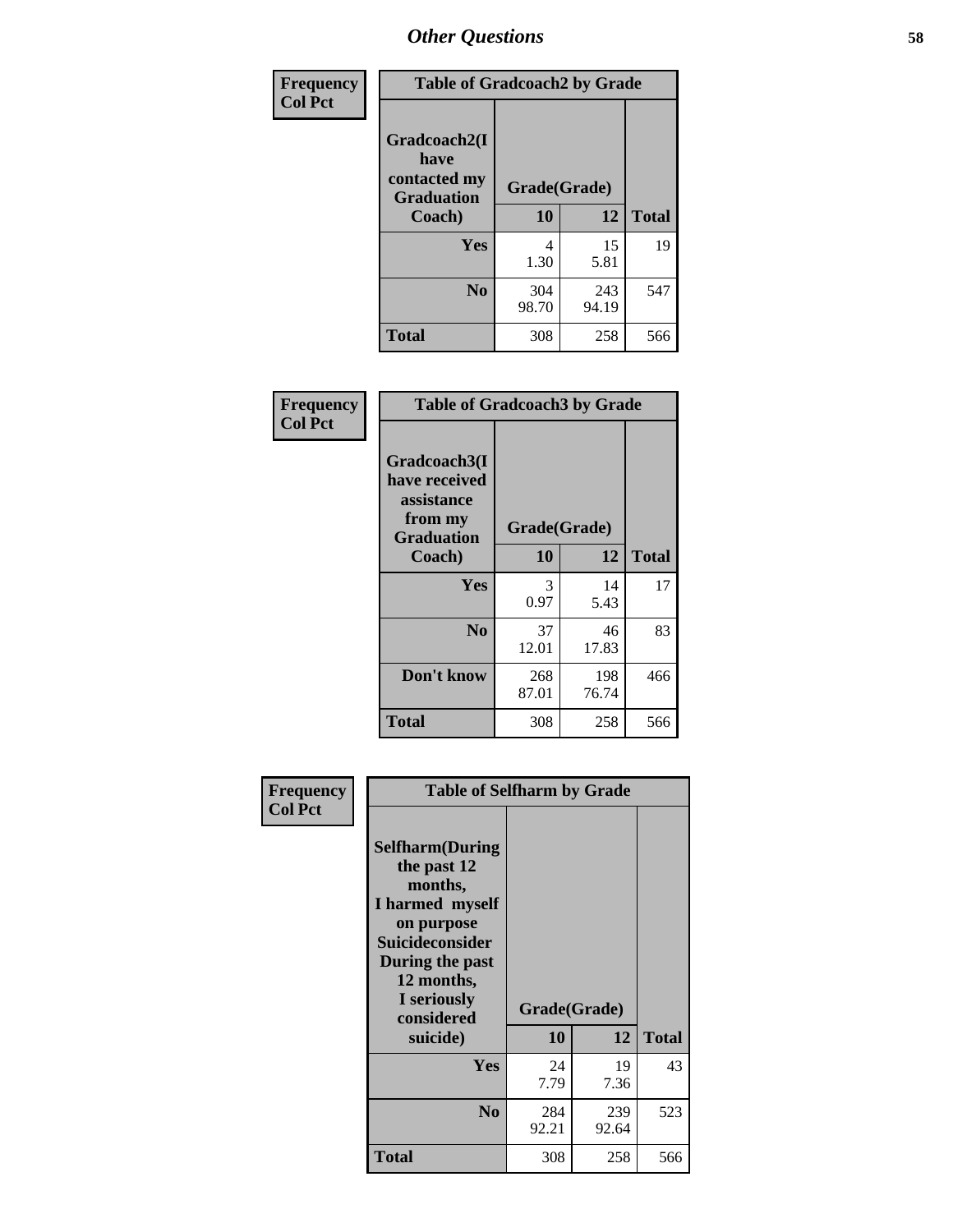| <b>Frequency</b> | <b>Table of Suicideconsider by Grade</b> |              |              |              |  |
|------------------|------------------------------------------|--------------|--------------|--------------|--|
| <b>Col Pct</b>   |                                          | Grade(Grade) |              |              |  |
|                  | Suicideconsider                          | <b>10</b>    | 12           | <b>Total</b> |  |
|                  | Yes                                      | 26<br>8.44   | 30<br>11.63  | 56           |  |
|                  | N <sub>0</sub>                           | 282<br>91.56 | 228<br>88.37 | 510          |  |
|                  | Total                                    | 308          | 258          | 566          |  |

| Frequency      | <b>Table of Suicideattempt by Grade</b>              |              |       |              |
|----------------|------------------------------------------------------|--------------|-------|--------------|
| <b>Col Pct</b> | Suicideattempt(I<br>have attempted<br>suicide in the | Grade(Grade) |       |              |
|                | last year)                                           | 10           | 12    | <b>Total</b> |
|                | Yes                                                  | 8            | 13    | 21           |
|                |                                                      | 2.60         | 5.04  |              |
|                | N <sub>0</sub>                                       | 300          | 245   | 545          |
|                |                                                      | 97.40        | 94.96 |              |
|                | <b>Total</b>                                         | 308          | 258   | 566          |

| Frequency      | <b>Table of Instantmessaged by Grade</b>               |              |              |              |
|----------------|--------------------------------------------------------|--------------|--------------|--------------|
| <b>Col Pct</b> | Instantmessaged(I<br>have instant<br>messaged people I | Grade(Grade) |              |              |
|                | do not even know)                                      | 10           | 12           | <b>Total</b> |
|                | Yes                                                    | 91<br>29.55  | 80<br>31.01  | 171          |
|                | N <sub>0</sub>                                         | 217<br>70.45 | 178<br>68.99 | 395          |
|                | <b>Total</b>                                           | 308          | 258          | 566          |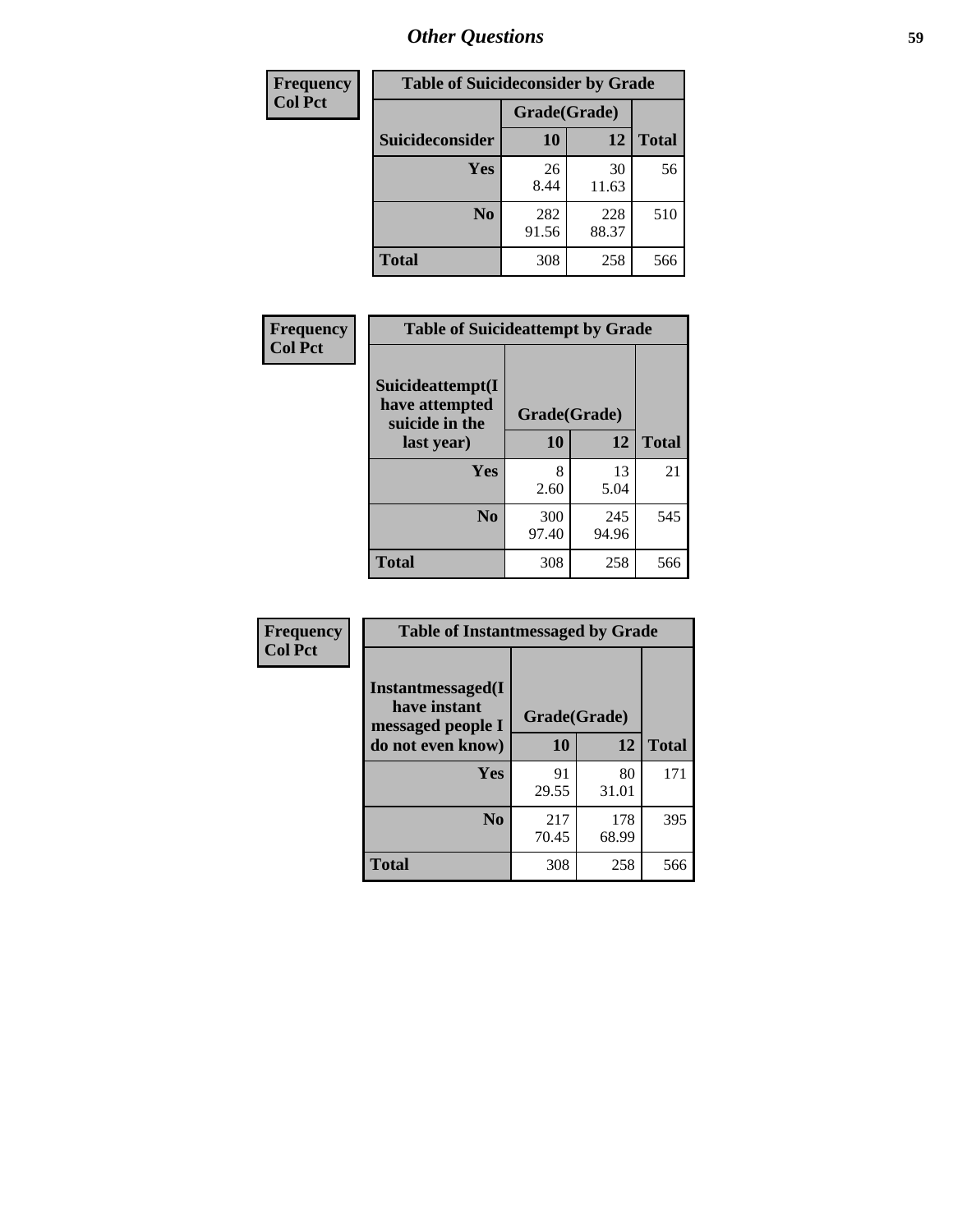| Frequency      | <b>Table of Getsalong by Grade</b>                          |                        |                       |              |
|----------------|-------------------------------------------------------------|------------------------|-----------------------|--------------|
| <b>Col Pct</b> | <b>Getsalong</b> (I get<br>along with other<br>students and | Grade(Grade)           |                       |              |
|                | adults)                                                     | 10                     | 12                    | <b>Total</b> |
|                | <b>Strongly Agree</b>                                       | 176<br>57.14           | 166<br>64.34          | 342          |
|                | <b>Somewhat Agree</b>                                       | 122<br>39.61           | 87<br>33.72           | 209          |
|                | <b>Somewhat Disagree</b>                                    | 8<br>2.60              | 3<br>1.16             | 11           |
|                | <b>Strongly Disagree</b>                                    | $\mathfrak{D}$<br>0.65 | $\mathcal{L}$<br>0.78 | 4            |
|                | <b>Total</b>                                                | 308                    | 258                   | 566          |

| Frequency      | <b>Table of Safehome by Grade</b> |                    |              |              |  |  |  |
|----------------|-----------------------------------|--------------------|--------------|--------------|--|--|--|
| <b>Col Pct</b> | Safehome(I feel<br>safe at home)  | Grade(Grade)<br>10 | 12           | <b>Total</b> |  |  |  |
|                | <b>Strongly Agree</b>             | 227<br>73.70       | 189<br>73.26 | 416          |  |  |  |
|                | <b>Somewhat Agree</b>             | 63<br>20.45        | 56<br>21.71  | 119          |  |  |  |
|                | <b>Somewhat Disagree</b>          | 11<br>3.57         | 9<br>3.49    | 20           |  |  |  |
|                | <b>Strongly Disagree</b>          | 2.27               | 4<br>1.55    | 11           |  |  |  |
|                | <b>Total</b>                      | 308                | 258          | 566          |  |  |  |

| Frequency      |                                                                                     | <b>Table of Adulttalk by Grade</b> |              |              |  |  |  |  |
|----------------|-------------------------------------------------------------------------------------|------------------------------------|--------------|--------------|--|--|--|--|
| <b>Col Pct</b> | <b>Adulttalk(I</b><br>know an<br>adult at<br>school that<br>I can talk<br>with if I | Grade(Grade)                       |              |              |  |  |  |  |
|                | need help)                                                                          | 10                                 | 12           | <b>Total</b> |  |  |  |  |
|                | <b>Yes</b>                                                                          | 246<br>79.87                       | 192<br>74.42 | 438          |  |  |  |  |
|                | N <sub>0</sub>                                                                      | 62<br>20.13                        | 66<br>25.58  | 128          |  |  |  |  |
|                | <b>Total</b>                                                                        | 308                                | 258          | 566          |  |  |  |  |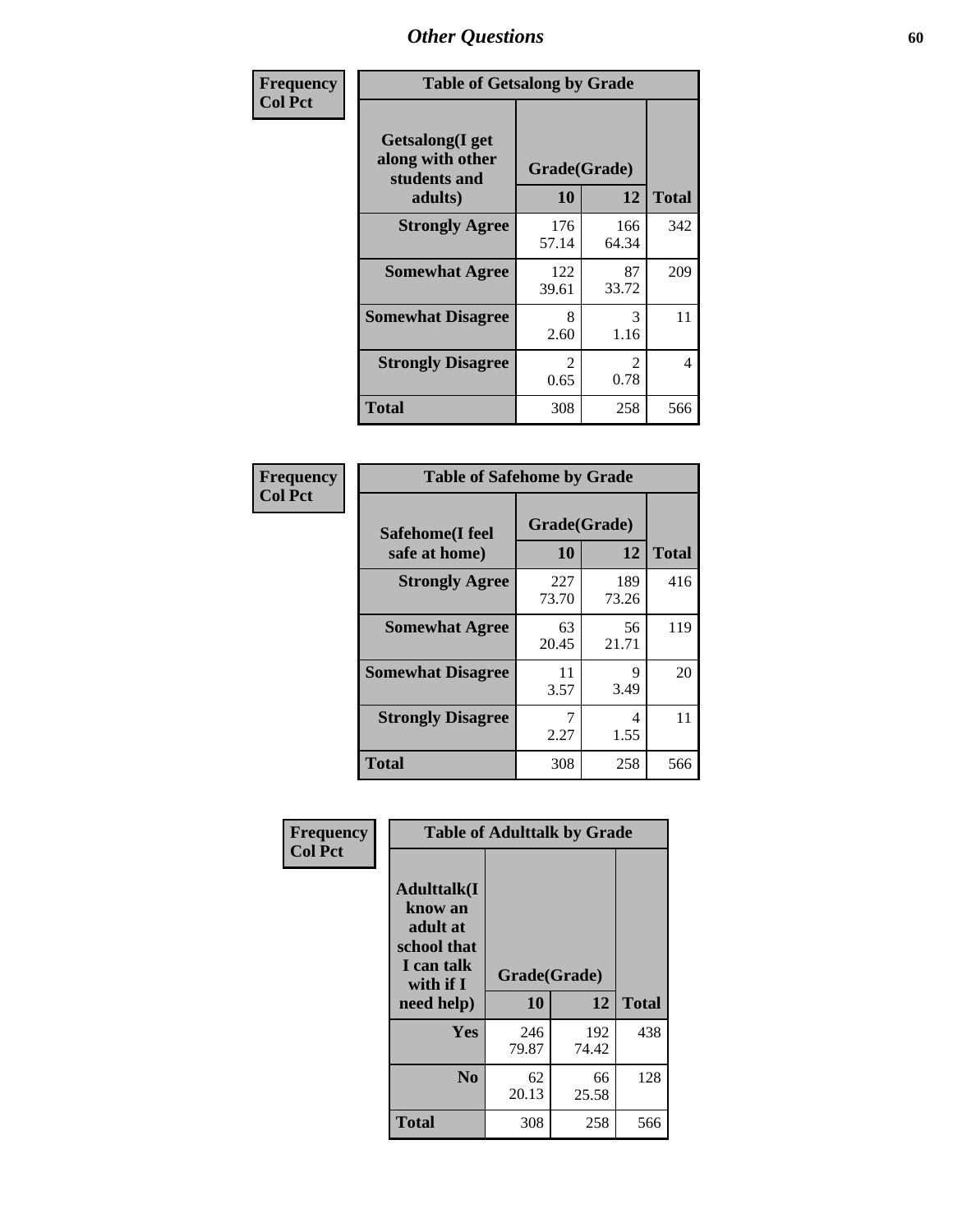**Frequency Row Pct**

| <b>Table of Grade by Tytime</b> |             |                                                                                        |             |              |            |            |              |  |  |  |
|---------------------------------|-------------|----------------------------------------------------------------------------------------|-------------|--------------|------------|------------|--------------|--|--|--|
|                                 |             | Tvtime(On an average school day,<br>how much unsupervised time do I spend watching TV) |             |              |            |            |              |  |  |  |
|                                 |             | <b>Less that</b><br>$2 - 3$<br>$4 - 5$<br>$6+$                                         |             |              |            |            |              |  |  |  |
| Grade(Grade)                    | None        | hour/day                                                                               | hour/day    | hours/day    | hours/day  | hours/day  | <b>Total</b> |  |  |  |
| 10                              | 60<br>19.48 | 48<br>15.58                                                                            | 50<br>16.23 | 106<br>34.42 | 28<br>9.09 | 16<br>5.19 | 308          |  |  |  |
| 12                              | 54<br>20.93 | 41<br>15.89                                                                            | 56<br>21.71 | 77<br>29.84  | 18<br>6.98 | 12<br>4.65 | 258          |  |  |  |
| <b>Total</b>                    | 114         | 89                                                                                     | 106         | 183          | 46         | 28         | 566          |  |  |  |

**Frequency Row Pct**

| <b>Table of Grade by Computertime</b> |            |                                                                                                                              |             |              |             |            |     |  |  |
|---------------------------------------|------------|------------------------------------------------------------------------------------------------------------------------------|-------------|--------------|-------------|------------|-----|--|--|
|                                       |            | Computertime (On an average school day,<br>how much unsupervised time do I spend on the computer)                            |             |              |             |            |     |  |  |
| Grade(Grade)                          | None $ $   | <b>Less that</b><br>$4 - 5$<br>$2 - 3$<br>$6+$<br>hour/day   hour/day<br>hours/day<br>hours/day<br>hours/day<br><b>Total</b> |             |              |             |            |     |  |  |
| 10                                    | 23<br>7.47 | 78<br>25.32                                                                                                                  | 80<br>25.97 | 91<br>29.55  | 26<br>8.44  | 10<br>3.25 | 308 |  |  |
| 12                                    | 13<br>5.04 | 51<br>19.77                                                                                                                  | 42<br>16.28 | 102<br>39.53 | 28<br>10.85 | 22<br>8.53 | 258 |  |  |
| <b>Total</b>                          | 36         | 129                                                                                                                          | 122         | 193          | 54          | 32         | 566 |  |  |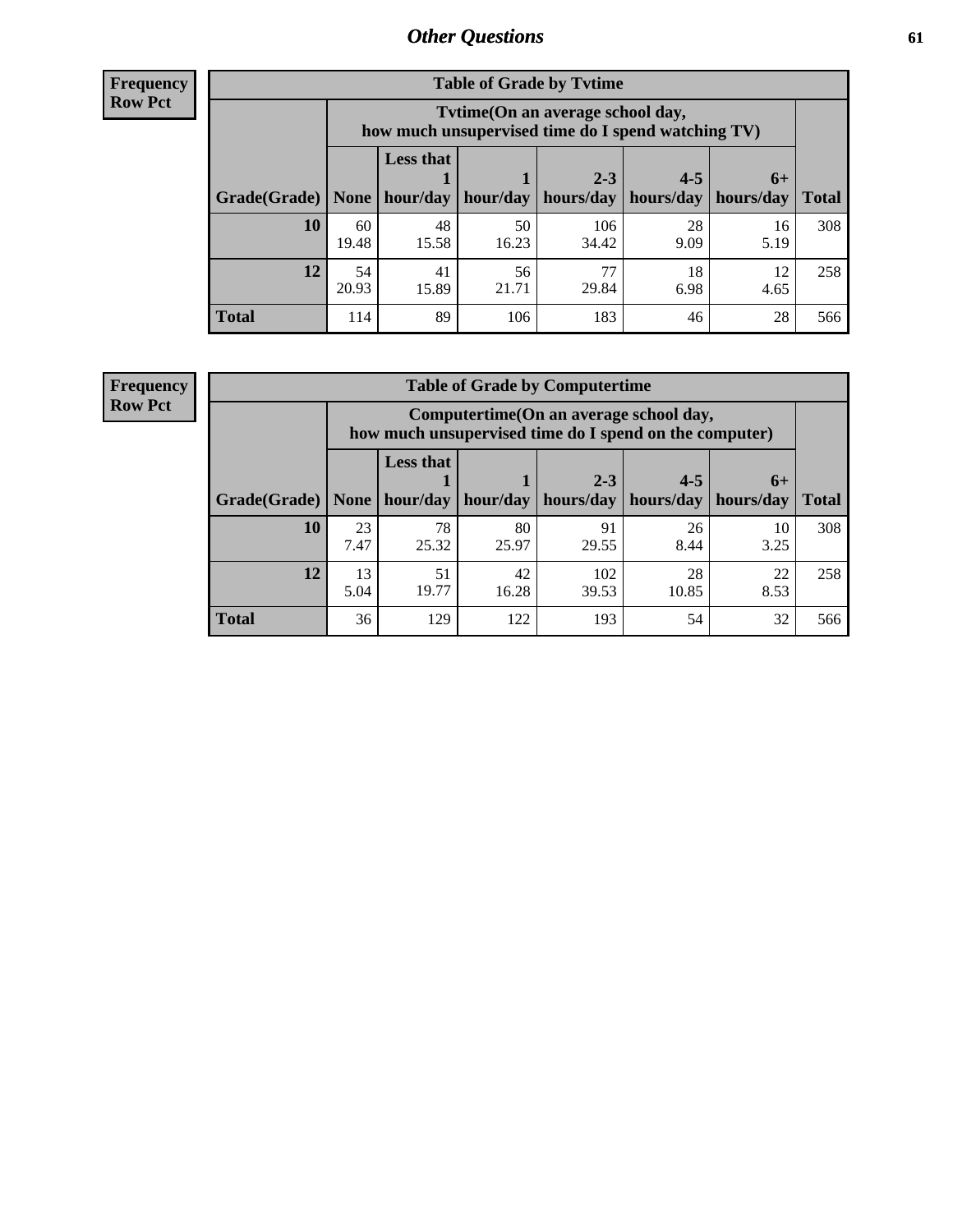#### *Questions about Driving Laws* **62** *Driving Questions were asked only of high school students.*

| <b>Frequency</b> |
|------------------|
| <b>Row Pct</b>   |

| <b>Table of Grade by License1</b> |                                                               |                                                                                                                                           |                |               |                      |              |  |  |  |
|-----------------------------------|---------------------------------------------------------------|-------------------------------------------------------------------------------------------------------------------------------------------|----------------|---------------|----------------------|--------------|--|--|--|
|                                   |                                                               | License1(During the first 6 months of driving<br>with a provisional license,<br>the only passengers who can ride with the<br>driver are:) |                |               |                      |              |  |  |  |
| Grade(Grade)                      | <b>Parent or</b><br><b>Guardian</b>                           | Family<br><b>Members</b>                                                                                                                  | <b>Friends</b> | <b>Anyone</b> | Don't<br><b>Know</b> | <b>Total</b> |  |  |  |
| 10                                | 77<br>25.00                                                   | 190<br>61.69                                                                                                                              | 2<br>0.65      | 14<br>4.55    | 25<br>8.12           | 308          |  |  |  |
| 12                                | 51<br>190<br>4<br>6<br>19.77<br>2.71<br>2.33<br>73.64<br>1.55 |                                                                                                                                           |                |               |                      |              |  |  |  |
| Total                             | 128                                                           | 380                                                                                                                                       | 8              | 18            | 32                   | 566          |  |  |  |

| Frequency      |              | <b>Table of Grade by License2</b>                                                                        |                  |                  |                                                      |               |              |  |  |
|----------------|--------------|----------------------------------------------------------------------------------------------------------|------------------|------------------|------------------------------------------------------|---------------|--------------|--|--|
| <b>Row Pct</b> |              | License2(17 yr old drivers with a<br>provisional driver's license cannot<br>drive between the hours of:) |                  |                  |                                                      |               |              |  |  |
|                | Grade(Grade) | <b>Midnight</b><br>to 6am                                                                                | 1am<br>to<br>5am | 1am<br>to<br>6am | N <sub>0</sub><br>curfew<br>for $17$<br>year<br>olds | Don't<br>Know | <b>Total</b> |  |  |
|                | 10           | 173<br>56.17                                                                                             | 27<br>8.77       | 19<br>6.17       | 22<br>7.14                                           | 67<br>21.75   | 308          |  |  |
|                | 12           | 179<br>69.38                                                                                             | 26<br>10.08      | 17<br>6.59       | 15<br>5.81                                           | 21<br>8.14    | 258          |  |  |
|                | <b>Total</b> | 352                                                                                                      | 53               | 36               | 37                                                   | 88            | 566          |  |  |

| Frequency      | <b>Table of Grade by License3</b> |                                       |                                     |                 |            |            |               |              |
|----------------|-----------------------------------|---------------------------------------|-------------------------------------|-----------------|------------|------------|---------------|--------------|
| <b>Row Pct</b> |                                   | License3(For drivers under the age of | what level of alcohol is considered | 21,<br>$DUI$ ?) |            |            |               |              |
|                | Grade(Grade)                      | Any<br><b>Amount</b>                  | 0.02                                | 0.04            | 0.06       | 0.08       | Don't<br>know | <b>Total</b> |
|                | 10                                | 78<br>25.32                           | 80<br>25.97                         | 25<br>8.12      | 18<br>5.84 | 21<br>6.82 | 86<br>27.92   | 308          |
|                | 12                                | 103<br>39.92                          | 63<br>24.42                         | 25<br>9.69      | 9<br>3.49  | 23<br>8.91 | 35<br>13.57   | 258          |
|                | <b>Total</b>                      | 181                                   | 143                                 | 50              | 27         | 44         | 121           | 566          |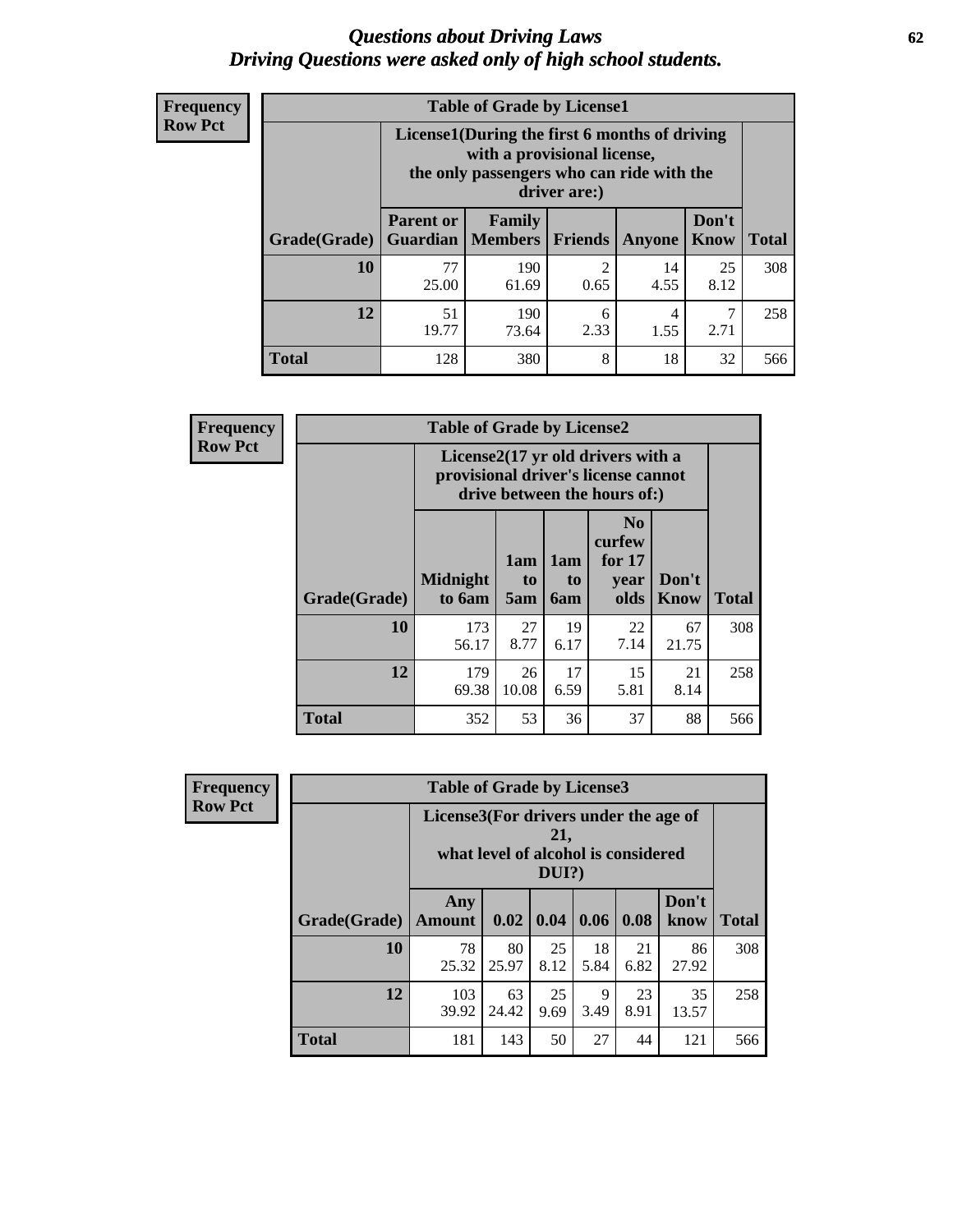#### *Questions about Driving Laws* **63** *Driving Questions were asked only of high school students.*

**Frequency Row Pct**

| <b>Table of Grade by License4</b> |              |                                                                                                                                               |             |            |            |              |     |  |
|-----------------------------------|--------------|-----------------------------------------------------------------------------------------------------------------------------------------------|-------------|------------|------------|--------------|-----|--|
|                                   |              | License4(A driver under 21 automatically<br>loses his/her license if caught exceeding the<br>posted speet limit by:)                          |             |            |            |              |     |  |
| Grade(Grade)                      | $15+$<br>mph | Can't<br>lose<br><b>Depends</b><br>license<br>$25+$<br>$35+$<br>Don't<br>for<br>on<br>speeding<br><b>Total</b><br>mph<br>mph<br>know<br>judge |             |            |            |              |     |  |
| 10                                | 66<br>21.43  | 67<br>21.75                                                                                                                                   | 41<br>13.31 | 10<br>3.25 | 17<br>5.52 | 107<br>34.74 | 308 |  |
| 12                                | 61<br>23.64  | 96<br>37.21                                                                                                                                   | 43<br>16.67 | 7<br>2.71  | 3<br>1.16  | 48<br>18.60  | 258 |  |
| <b>Total</b>                      | 127          | 163                                                                                                                                           | 84          | 17         | 20         | 155          | 566 |  |

| Frequency      | <b>Table of Grade by License5</b> |             |                                                                                                                                      |                     |       |  |
|----------------|-----------------------------------|-------------|--------------------------------------------------------------------------------------------------------------------------------------|---------------------|-------|--|
| <b>Row Pct</b> |                                   |             | License5(A)<br>Georgia teenager<br>with family<br>connections or a<br>good lawyer can<br>break a teen<br>driving law and<br>license) | keep their driver's |       |  |
|                | Grade(Grade)                      | <b>Yes</b>  | N <sub>0</sub>                                                                                                                       | Don't<br>know       | Total |  |
|                | 10                                | 25<br>8.12  | 213<br>69.16                                                                                                                         | 70<br>22.73         | 308   |  |
|                | 12                                | 68<br>26.36 | 148<br>57.36                                                                                                                         | 42<br>16.28         | 258   |  |
|                | Total                             | 93          | 361                                                                                                                                  | 112                 | 566   |  |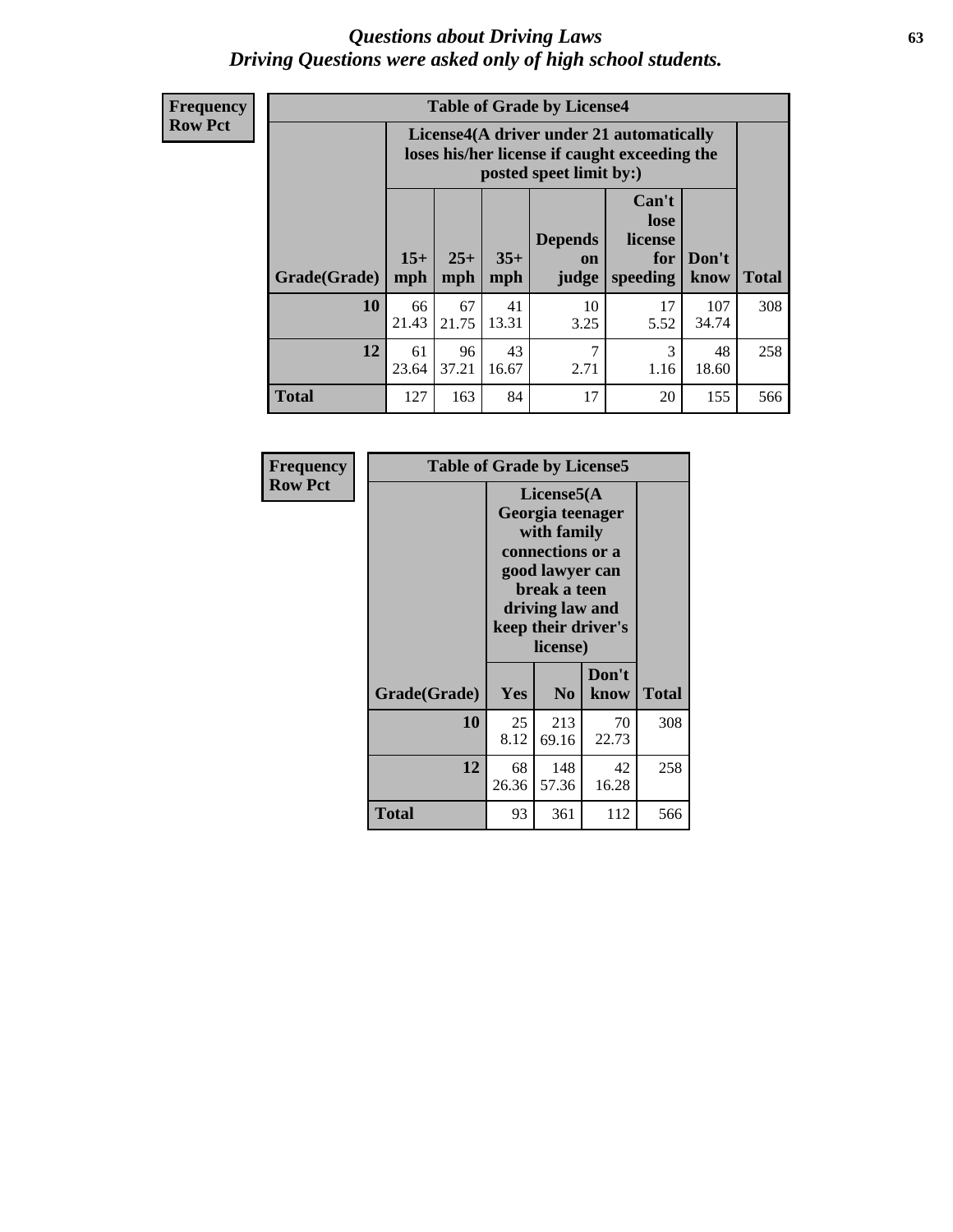### *Questions about Driving Laws* **64** *Driving Questions were asked only of high school students.*

| <b>Frequency</b> | <b>Table of Grade by License6</b> |              |                                                                                                                           |                    |              |  |
|------------------|-----------------------------------|--------------|---------------------------------------------------------------------------------------------------------------------------|--------------------|--------------|--|
| <b>Row Pct</b>   |                                   |              | License <sub>6</sub> (I know a<br>friend or<br>classmate that<br>broke a teen<br>driving law,<br>keep his/her<br>license) | but was allowed to |              |  |
|                  | Grade(Grade)                      | Yes          | N <sub>0</sub>                                                                                                            | Don't<br>know      | <b>Total</b> |  |
|                  | 10                                | 70<br>22.73  | 172<br>55.84                                                                                                              | 66<br>21.43        | 308          |  |
|                  | 12                                | 119<br>46.12 | 91<br>35.27                                                                                                               | 48<br>18.60        | 258          |  |
|                  | <b>Total</b>                      | 189          | 263                                                                                                                       | 114                | 566          |  |

| <b>Frequency</b> |              |                                                                             | <b>Table of Grade by License7</b>                                                             |                                                   |                        |              |  |  |  |
|------------------|--------------|-----------------------------------------------------------------------------|-----------------------------------------------------------------------------------------------|---------------------------------------------------|------------------------|--------------|--|--|--|
| <b>Row Pct</b>   |              |                                                                             | License7(A student under the age of 18 cam loser<br>his/her driving privileges if he or she:) |                                                   |                        |              |  |  |  |
|                  | Grade(Grade) | <b>Have</b><br>more than<br>10<br>unexcused<br>absences<br>per school<br>yr | Drop out<br>without  <br>graduating                                                           | <b>Bring</b><br>alcohol/drugs/weapon<br>to school | All of<br>the<br>above | <b>Total</b> |  |  |  |
|                  | 10           | 13<br>4.22                                                                  | 10<br>3.25                                                                                    | 18<br>5.84                                        | 267<br>86.69           | 308          |  |  |  |
|                  | 12           | 11<br>4.26                                                                  | 13<br>5.04                                                                                    | 17<br>6.59                                        | 217<br>84.11           | 258          |  |  |  |
|                  | <b>Total</b> | 24                                                                          | 23                                                                                            | 35                                                | 484                    | 566          |  |  |  |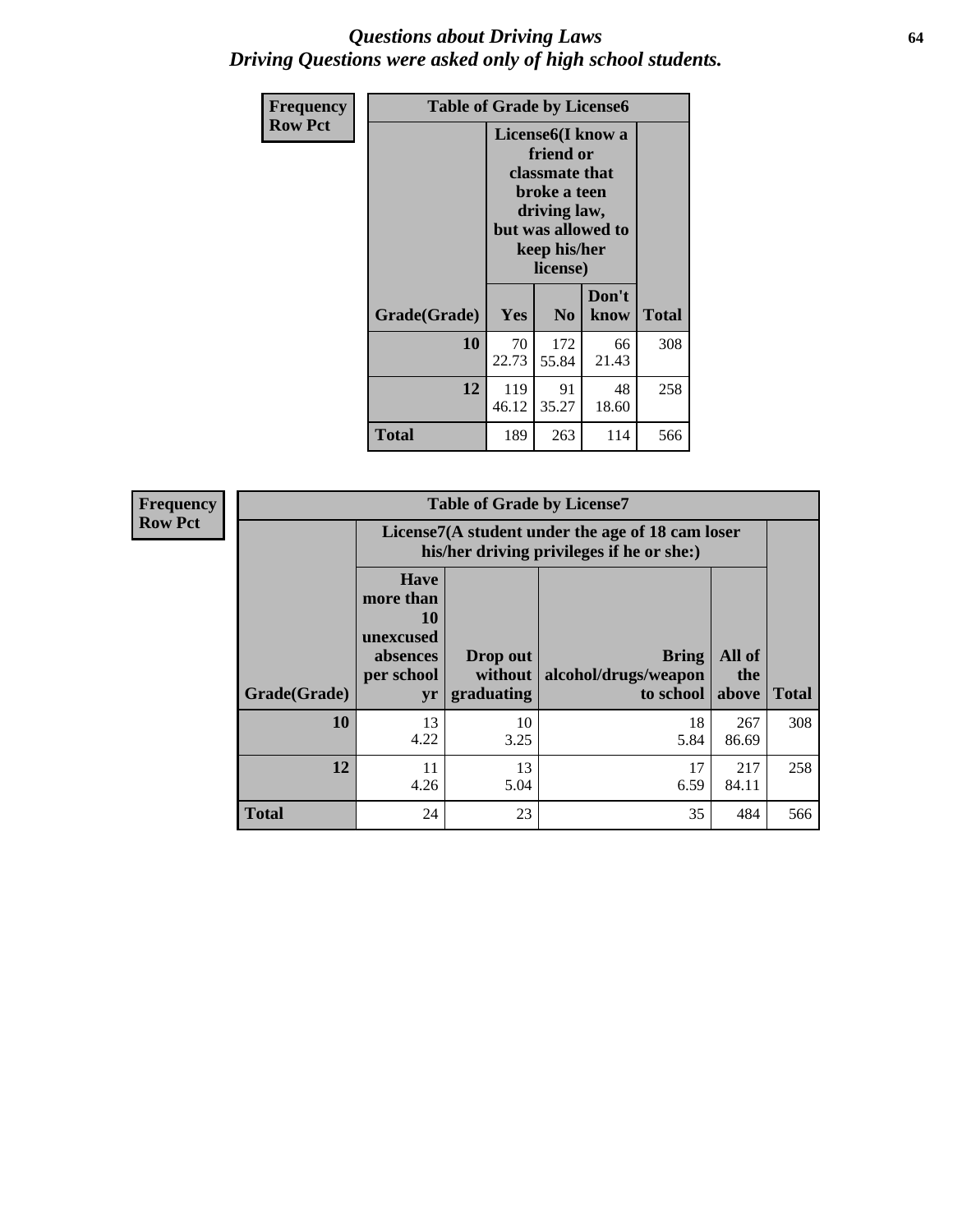# *Select Results by Gender* **65**

| Frequency      | <b>Table of SchoolClimate2 by Gender</b>          |                                 |              |              |
|----------------|---------------------------------------------------|---------------------------------|--------------|--------------|
| <b>Col Pct</b> | SchoolClimate2(I<br>feel successful at<br>school) | Gender(Gender)<br><b>Female</b> | <b>Male</b>  | <b>Total</b> |
|                | <b>Strongly Agree</b>                             | 91<br>26.30                     | 68<br>30.91  | 159          |
|                | <b>Somewhat Agree</b>                             | 225<br>65.03                    | 129<br>58.64 | 354          |
|                | <b>Somewhat Disagree</b>                          | 27<br>7.80                      | 18<br>8.18   | 45           |
|                | <b>Strongly Disagree</b>                          | 3<br>0.87                       | 5<br>2.27    | 8            |
|                | <b>Total</b>                                      | 346                             | 220          | 566          |

| Frequency      | <b>Table of SchoolClimate6 by Gender</b>                 |                                 |             |              |  |
|----------------|----------------------------------------------------------|---------------------------------|-------------|--------------|--|
| <b>Col Pct</b> | <b>SchoolClimate6(Teachers</b><br>treat me with respect) | Gender(Gender)<br><b>Female</b> | <b>Male</b> | <b>Total</b> |  |
|                | <b>Strongly Agree</b>                                    | 122<br>35.26                    | 85<br>38.64 | 207          |  |
|                | <b>Somewhat Agree</b>                                    | 178<br>51.45                    | 97<br>44.09 | 275          |  |
|                | <b>Somewhat Disagree</b>                                 | 39<br>11.27                     | 26<br>11.82 | 65           |  |
|                | <b>Strongly Disagree</b>                                 | 7<br>2.02                       | 12<br>5.45  | 19           |  |
|                | <b>Total</b>                                             | 346                             | 220         | 566          |  |

| <b>Frequency</b> | <b>Table of SchoolClimate8 by Gender</b>                                             |               |                               |              |
|------------------|--------------------------------------------------------------------------------------|---------------|-------------------------------|--------------|
| <b>Col Pct</b>   | <b>SchoolClimate8(Students</b><br>are frequently<br>recognized for good<br>behavior) | <b>Female</b> | Gender(Gender)<br><b>Male</b> | <b>Total</b> |
|                  | <b>Strongly Agree</b>                                                                | 82<br>23.70   | 31<br>14.09                   | 113          |
|                  | <b>Somewhat Agree</b>                                                                | 137<br>39.60  | 100<br>45.45                  | 237          |
|                  | <b>Somewhat Disagree</b>                                                             | 97<br>28.03   | 57<br>25.91                   | 154          |
|                  | <b>Strongly Disagree</b>                                                             | 30<br>8.67    | 32<br>14.55                   | 62           |
|                  | Total                                                                                | 346           | 220                           | 566          |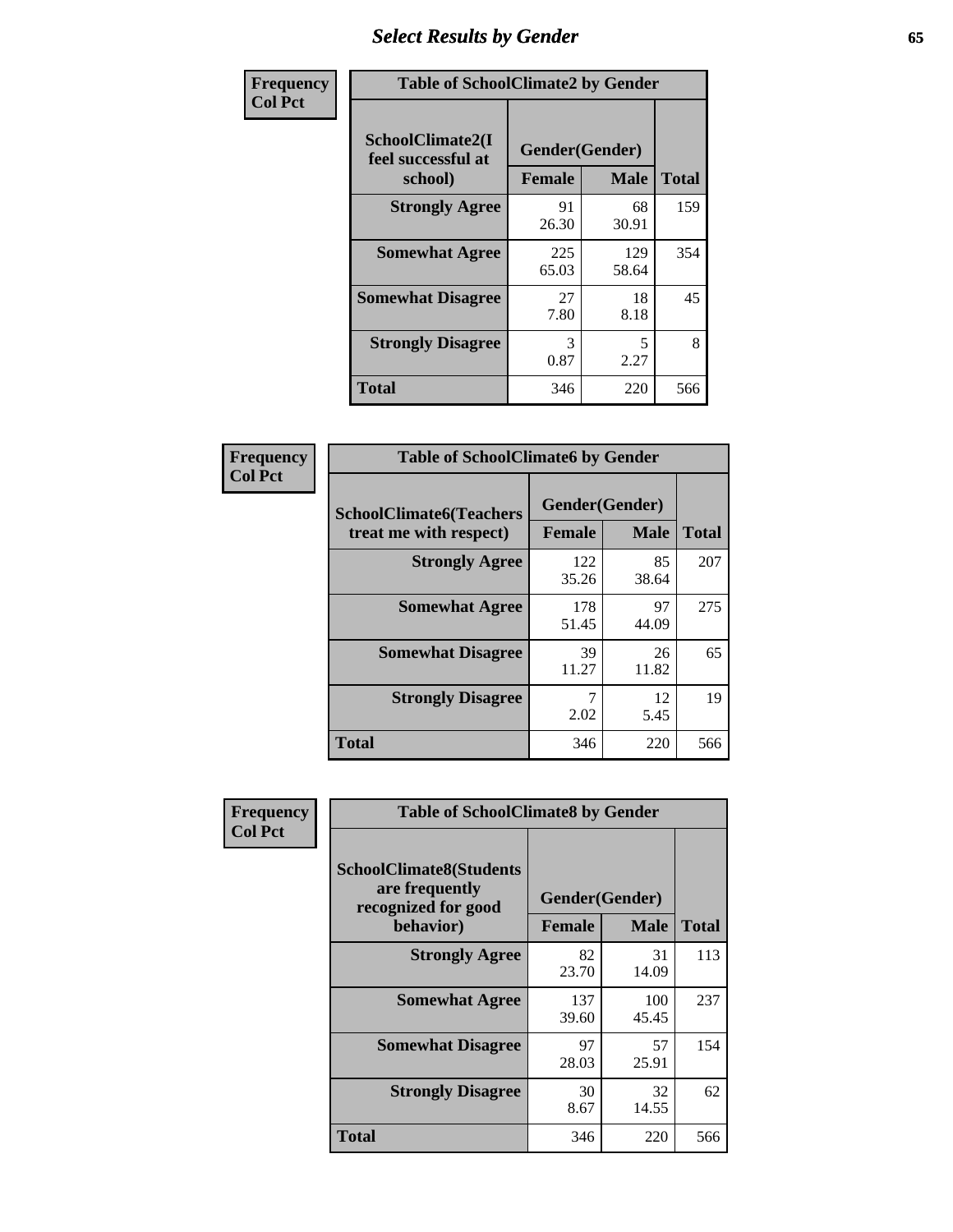# *Select Results by Gender* **66**

| Frequency      | <b>Table of Gender by Dropout</b> |                                                                        |                |              |
|----------------|-----------------------------------|------------------------------------------------------------------------|----------------|--------------|
| <b>Row Pct</b> |                                   | Dropout(I<br>have<br>thought<br>about<br>dropping<br>out of<br>school) |                |              |
|                | Gender(Gender)                    | Yes                                                                    | N <sub>0</sub> | <b>Total</b> |
|                | <b>Female</b>                     | 89<br>25.72                                                            | 257<br>74.28   | 346          |
|                | <b>Male</b>                       | 47<br>21.36                                                            | 173<br>78.64   | 220          |
|                | <b>Total</b>                      | 136                                                                    | 430            | 566          |

| <b>Frequency</b> |                        | <b>Table of Gender by Dropoutreason</b> |                                                                    |                          |                                |              |              |
|------------------|------------------------|-----------------------------------------|--------------------------------------------------------------------|--------------------------|--------------------------------|--------------|--------------|
| <b>Row Pct</b>   |                        |                                         | Dropoutreason(If I dropped out the<br>reason would most likely be) |                          |                                |              |              |
|                  | <b>Gender</b> (Gender) | Won't<br><b>Drop</b><br>out             | <b>Bored</b>                                                       | Family<br><b>Reasons</b> | <b>Being</b><br><b>Bullied</b> | <b>Other</b> | <b>Total</b> |
|                  | <b>Female</b>          | 218<br>63.01                            | 51<br>14.74                                                        | 21<br>6.07               | 0.00                           | 56<br>16.18  | 346          |
|                  | <b>Male</b>            | 138<br>62.73                            | 47<br>21.36                                                        | 11<br>5.00               | っ<br>0.91                      | 22<br>10.00  | 220          |
|                  | <b>Total</b>           | 356                                     | 98                                                                 | 32                       | $\overline{c}$                 | 78           | 566          |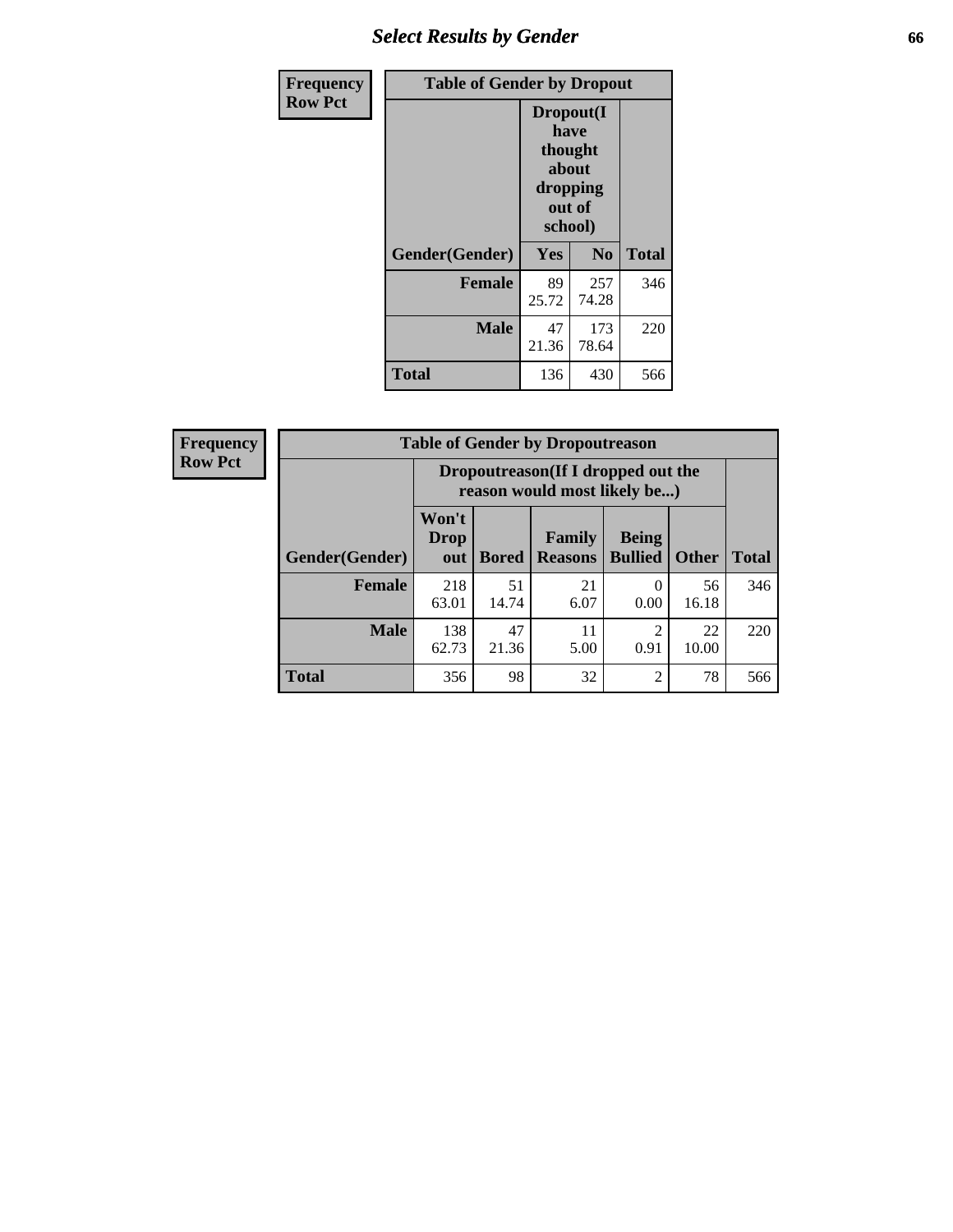*School Safety* **67**

| Frequency      | <b>Table of Gender by Bullied2</b> |                 |                |              |
|----------------|------------------------------------|-----------------|----------------|--------------|
| <b>Row Pct</b> |                                    | <b>Bullied2</b> |                |              |
|                | Gender(Gender)                     | Yes             | N <sub>0</sub> | <b>Total</b> |
|                | <b>Female</b>                      | 24<br>6.94      | 322<br>93.06   | 346          |
|                | <b>Male</b>                        | 15<br>6.82      | 205<br>93.18   | 220          |
|                | <b>Total</b>                       | 39              | 527            | 566          |

| Frequency      | <b>Table of Gender by Bulliedothers2</b> |                       |                |              |
|----------------|------------------------------------------|-----------------------|----------------|--------------|
| <b>Row Pct</b> |                                          | <b>Bulliedothers2</b> |                |              |
|                | Gender(Gender)                           | <b>Yes</b>            | N <sub>0</sub> | <b>Total</b> |
|                | <b>Female</b>                            | 15<br>4.34            | 331<br>95.66   | 346          |
|                | <b>Male</b>                              | 22<br>10.00           | 198<br>90.00   | 220          |
|                | <b>Total</b>                             | 37                    | 529            | 566          |

| Frequency      | <b>Table of Gender by Weaponschool2</b> |                      |                |              |
|----------------|-----------------------------------------|----------------------|----------------|--------------|
| <b>Row Pct</b> |                                         | <b>Weaponschool2</b> |                |              |
|                | Gender(Gender)                          | Yes                  | N <sub>0</sub> | <b>Total</b> |
|                | <b>Female</b>                           | 3<br>0.87            | 343<br>99.13   | 346          |
|                | <b>Male</b>                             | 1.82                 | 216<br>98.18   | 220          |
|                | <b>Total</b>                            |                      | 559            | 566          |

| Frequency      | <b>Table of Gender by Absentunsafe2</b> |               |                |              |  |
|----------------|-----------------------------------------|---------------|----------------|--------------|--|
| <b>Row Pct</b> |                                         | Absentunsafe2 |                |              |  |
|                | Gender(Gender)                          | Yes           | N <sub>0</sub> | <b>Total</b> |  |
|                | <b>Female</b>                           | 0.58          | 344<br>99.42   | 346          |  |
|                | <b>Male</b>                             | 1.36          | 217<br>98.64   | 220          |  |
|                | <b>Total</b>                            | 5             | 561            | 566          |  |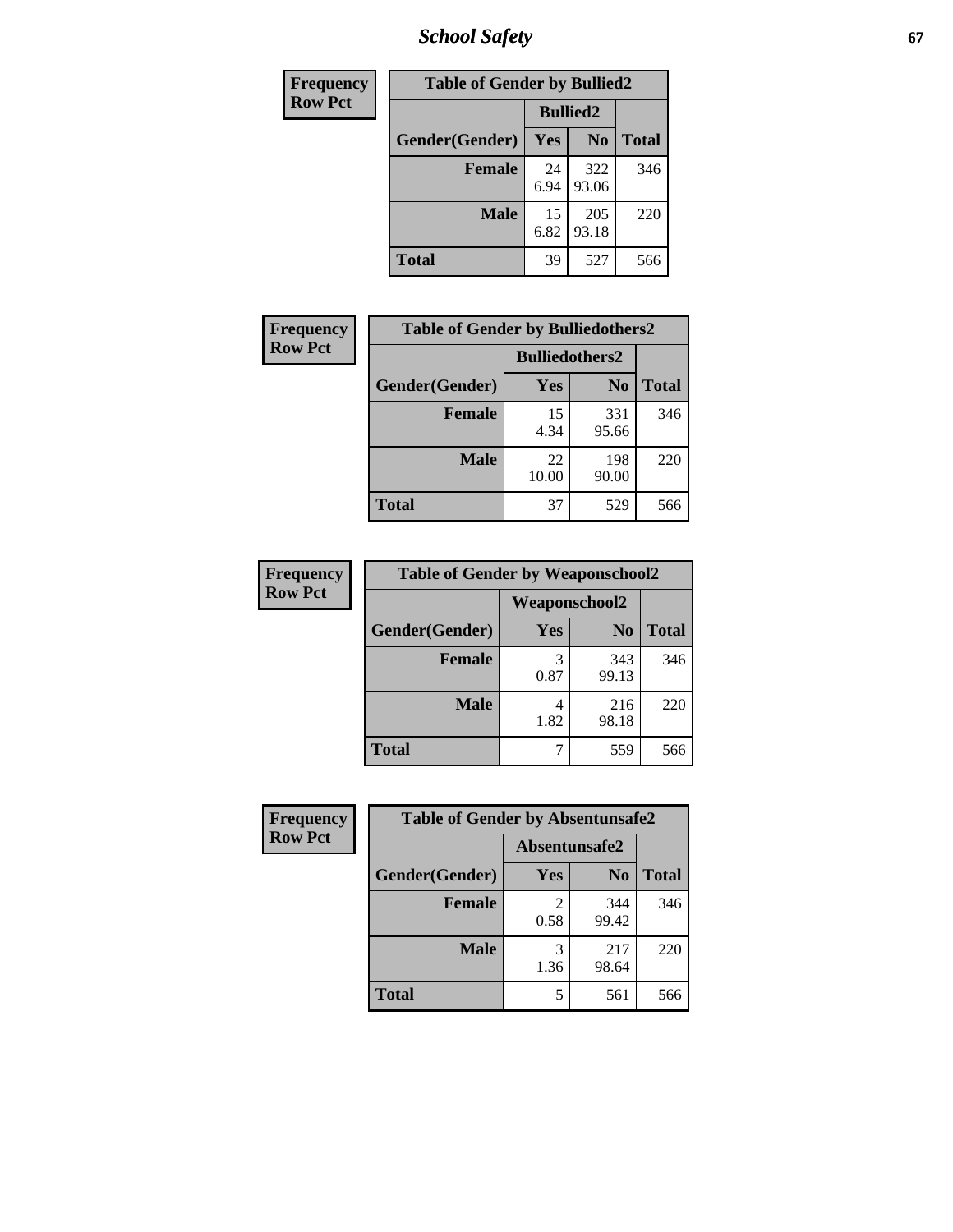*School Safety* **68**

| Frequency      |                | <b>Table of Gender by Gangself</b>                                                                    |                |              |
|----------------|----------------|-------------------------------------------------------------------------------------------------------|----------------|--------------|
| <b>Row Pct</b> |                | <b>Gangself(I</b><br>have<br>participated<br>in illegal gang<br>activities in<br>the past 30<br>days) |                |              |
|                | Gender(Gender) | Yes                                                                                                   | N <sub>0</sub> | <b>Total</b> |
|                | <b>Female</b>  | 3<br>0.87                                                                                             | 343<br>99.13   | 346          |
|                | <b>Male</b>    | 4<br>1.82                                                                                             | 216<br>98.18   | 220          |
|                | <b>Total</b>   | 7                                                                                                     | 559            | 566          |

| Frequency      | <b>Table of Gender by Gangpeers</b> |                                                                                                                             |                |              |
|----------------|-------------------------------------|-----------------------------------------------------------------------------------------------------------------------------|----------------|--------------|
| <b>Row Pct</b> |                                     | <b>Gangpeers</b> (I<br>have friends<br>who have<br>participated<br>in illegal gang<br>activities in<br>the past 30<br>days) |                |              |
|                | Gender(Gender)                      | Yes                                                                                                                         | N <sub>0</sub> | <b>Total</b> |
|                | <b>Female</b>                       | 35<br>10.12                                                                                                                 | 311<br>89.88   | 346          |
|                | <b>Male</b>                         | 26<br>11.82                                                                                                                 | 194<br>88.18   | 220          |
|                | <b>Total</b>                        | 61                                                                                                                          | 505            | 566          |

| Frequency      | <b>Table of Gender by Pickedon2</b> |             |                |              |
|----------------|-------------------------------------|-------------|----------------|--------------|
| <b>Row Pct</b> |                                     | Pickedon2   |                |              |
|                | Gender(Gender)                      | Yes         | N <sub>0</sub> | <b>Total</b> |
|                | <b>Female</b>                       | 64<br>18.50 | 282<br>81.50   | 346          |
|                | <b>Male</b>                         | 30<br>13.64 | 190<br>86.36   | 220          |
|                | <b>Total</b>                        | 94          | 472            | 566          |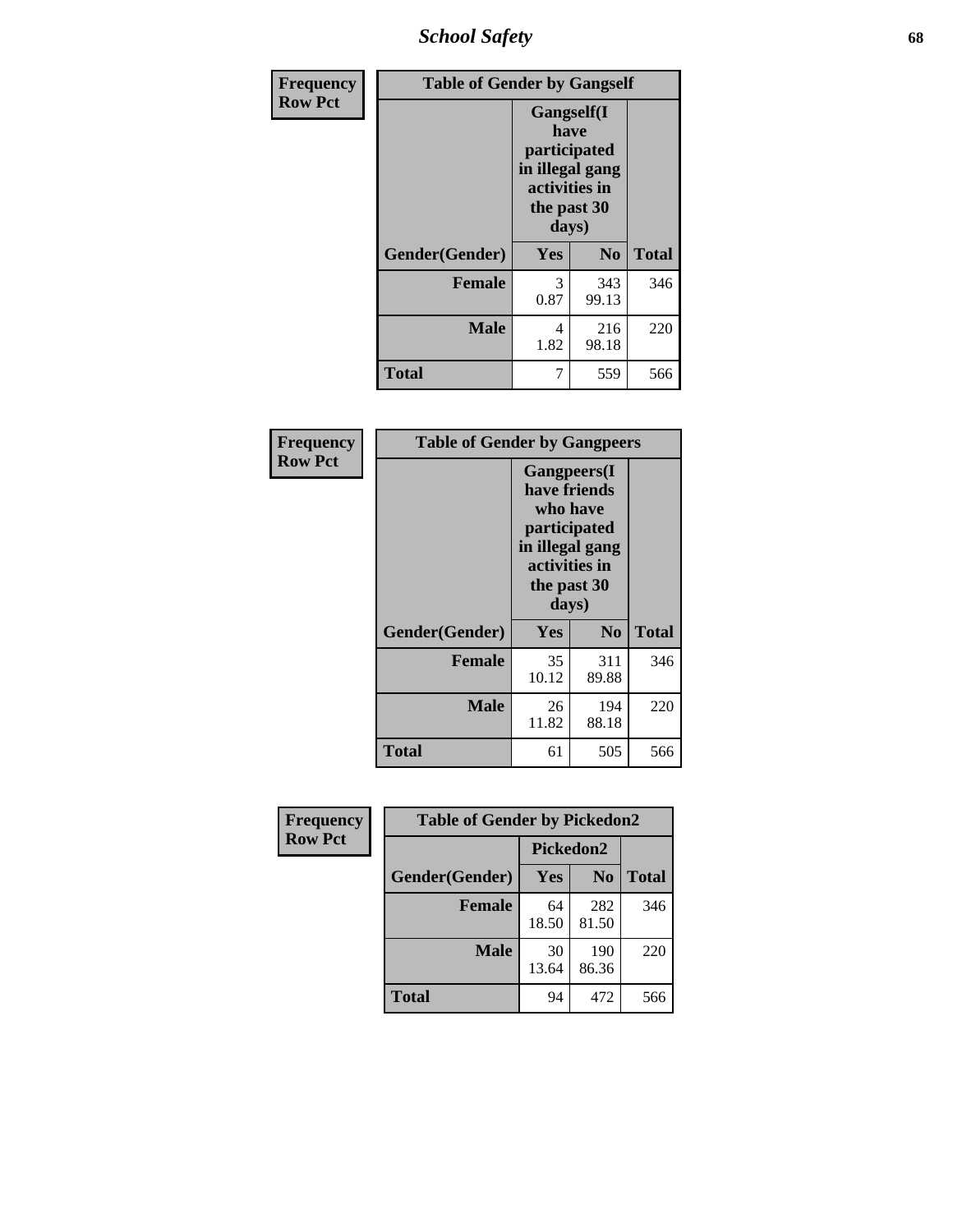*School Safety* **69**

| Frequency      | <b>Table of Gender by Safeschool2</b> |              |                |              |  |
|----------------|---------------------------------------|--------------|----------------|--------------|--|
| <b>Row Pct</b> |                                       | Safeschool2  |                |              |  |
|                | Gender(Gender)                        | Yes          | N <sub>0</sub> | <b>Total</b> |  |
|                | <b>Female</b>                         | 308<br>89.02 | 38<br>10.98    | 346          |  |
|                | <b>Male</b>                           | 192<br>87.27 | 28<br>12.73    | 220          |  |
|                | <b>Total</b>                          | 500          | 66             | 566          |  |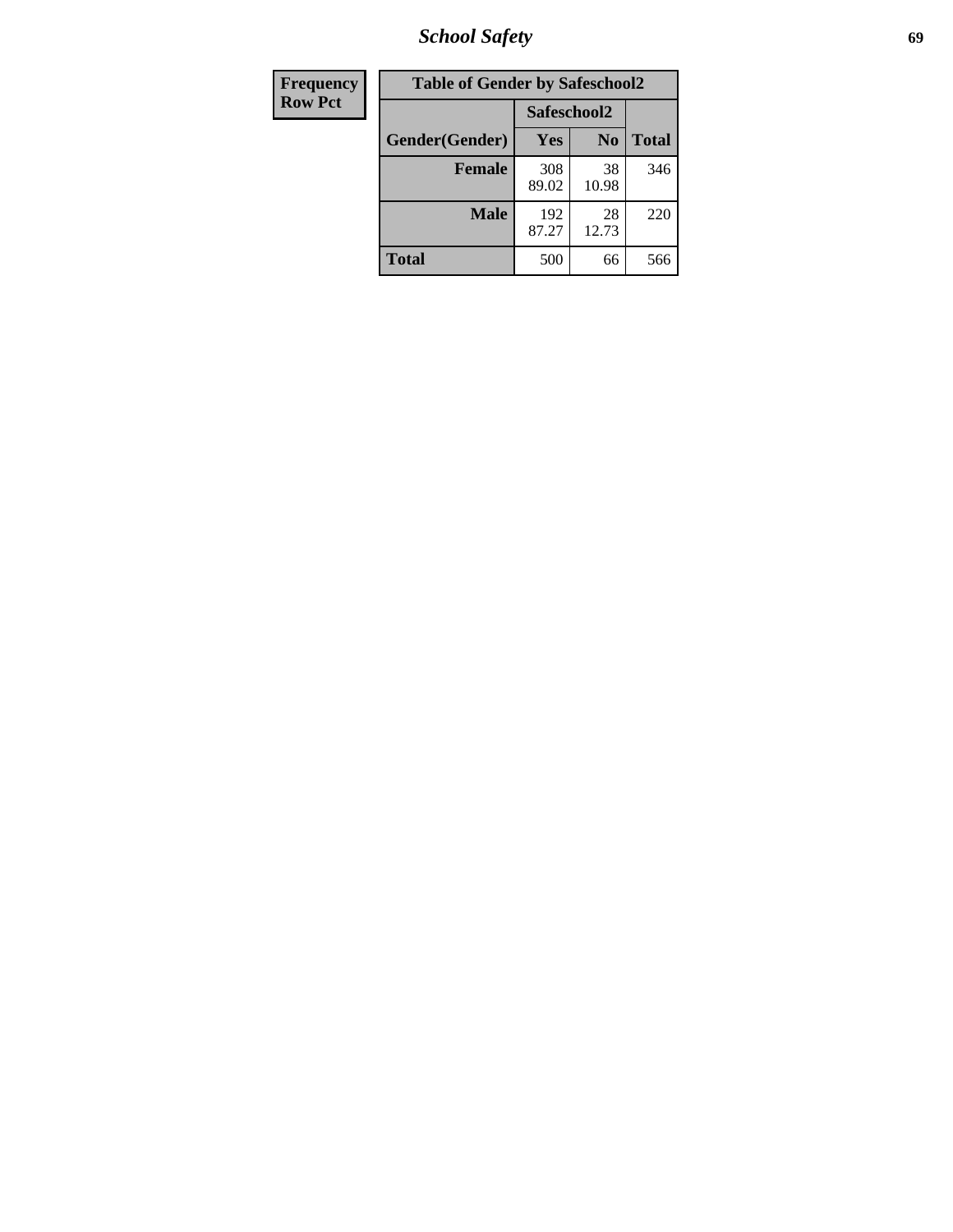# *Incidence of Drug Use* **70**

| <b>Frequency</b> | <b>Table of Gender by AlcoholAlt</b> |                                          |                |              |  |
|------------------|--------------------------------------|------------------------------------------|----------------|--------------|--|
| <b>Row Pct</b>   |                                      | AlcoholAlt(Alcohol<br>use, past 30 days) |                |              |  |
|                  | Gender(Gender)                       | <b>Yes</b>                               | N <sub>0</sub> | <b>Total</b> |  |
|                  | <b>Female</b>                        | 69<br>19.94                              | 277<br>80.06   | 346          |  |
|                  | <b>Male</b>                          | 41<br>18.64                              | 179<br>81.36   | 220          |  |
|                  | <b>Total</b>                         | 110                                      | 456            | 566          |  |

| Frequency      | <b>Table of Gender by TobaccoAny</b> |                    |                    |              |  |
|----------------|--------------------------------------|--------------------|--------------------|--------------|--|
| <b>Row Pct</b> |                                      | use, past 30 days) | TobaccoAny(Tobacco |              |  |
|                | Gender(Gender)                       | Yes                | N <sub>0</sub>     | <b>Total</b> |  |
|                | <b>Female</b>                        | 32<br>9.25         | 314<br>90.75       | 346          |  |
|                | <b>Male</b>                          | 38<br>17.27        | 182<br>82.73       | 220          |  |
|                | <b>Total</b>                         | 70                 | 496                | 566          |  |

| <b>Frequency</b> | <b>Table of Gender by MarijuanaAlt</b> |                    |                        |              |
|------------------|----------------------------------------|--------------------|------------------------|--------------|
| <b>Row Pct</b>   |                                        | use, past 30 days) | MarijuanaAlt(Marijuana |              |
|                  | Gender(Gender)                         | <b>Yes</b>         | N <sub>0</sub>         | <b>Total</b> |
|                  | Female                                 | 18<br>5.20         | 328<br>94.80           | 346          |
|                  | <b>Male</b>                            | 15<br>6.82         | 205<br>93.18           | 220          |
|                  | <b>Total</b>                           | 33                 | 533                    | 566          |

| <b>Frequency</b> | <b>Table of Gender by OtherDrugAny</b> |                                                       |                |              |  |
|------------------|----------------------------------------|-------------------------------------------------------|----------------|--------------|--|
| <b>Row Pct</b>   |                                        | <b>OtherDrugAny</b> (Other<br>drug use, past 30 days) |                |              |  |
|                  | Gender(Gender)                         | <b>Yes</b>                                            | N <sub>0</sub> | <b>Total</b> |  |
|                  | <b>Female</b>                          | 23<br>6.65                                            | 323<br>93.35   | 346          |  |
|                  | <b>Male</b>                            | 11<br>5.00                                            | 209<br>95.00   | 220          |  |
|                  | <b>Total</b>                           | 34                                                    | 532            | 566          |  |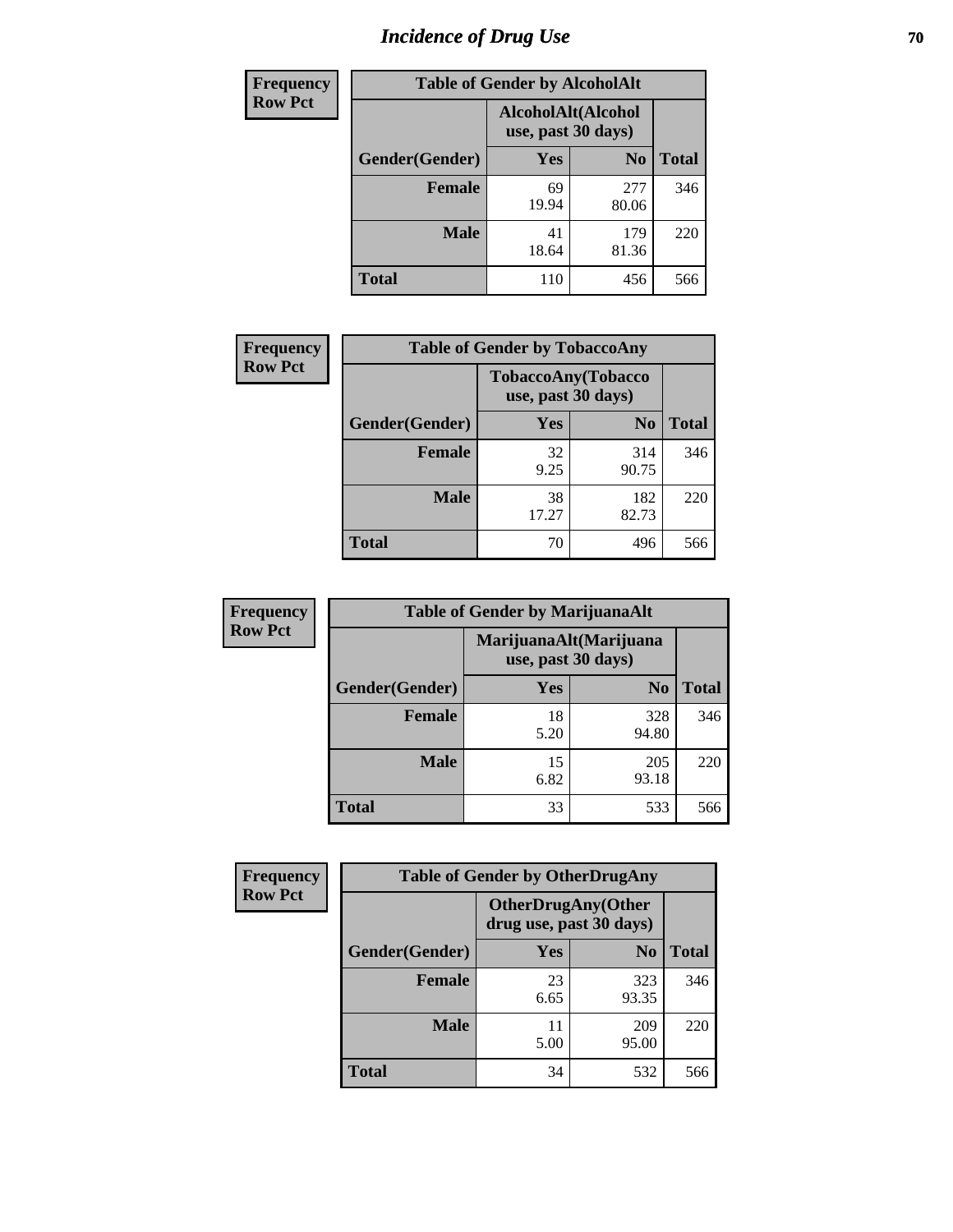### *Average Age at Onset of Use* **71** *Results for "Average Age at Onset of Use" questions exclude students who said they did not use that substance*

#### **Gender=Female**

| <b>Variable</b>                 | <b>Label</b>                                                       | <b>Mean</b> |
|---------------------------------|--------------------------------------------------------------------|-------------|
| Alcoholinit2                    | I started using alcohol when I was                                 | 14.04       |
| Cigarettesinit2                 | I started smoking tobacco when I was                               | 14.31       |
| Smokelessinit2                  | I started chewing tobacco when I was                               | 9.00        |
| Marijuanainit2                  | I started using marijuana when I was                               | 14.89       |
| Cocaineinit2                    | I started using cocaine when I was                                 | 14.17       |
| Inhalantsinit2                  | I started using inhalants when I was                               | 12.86       |
| Steroidsinit2                   | I started using steroids when I was                                |             |
| Ecstasyinit2                    | I started using ecstasy when I was                                 | 13.67       |
| Methinit2                       | I started using methamphetamines when I was                        | 8.00        |
| Hallucinogensinit2              | I started using hallucinogens when I was                           | 15.67       |
| Prescription in it <sub>2</sub> | I started using prescription drugs not prescribed to me when I was | 13.88       |

#### **Gender=Male**

| <b>Variable</b>                 | Label                                                              | <b>Mean</b> |
|---------------------------------|--------------------------------------------------------------------|-------------|
| Alcoholinit2                    | I started using alcohol when I was                                 | 14.03       |
| Cigarettesinit2                 | I started smoking tobacco when I was                               | 14.47       |
| Smokelessinit2                  | I started chewing tobacco when I was                               | 14.27       |
| Marijuanainit2                  | I started using marijuana when I was                               | 14.44       |
| Cocaineinit2                    | I started using cocaine when I was                                 | 14.25       |
| Inhalantsinit2                  | I started using inhalants when I was                               | 10.00       |
| Steroidsinit2                   | I started using steroids when I was                                | 13.33       |
| Ecstasyinit2                    | I started using ecstasy when I was                                 | 14.60       |
| Methinit2                       | I started using methamphetamines when I was                        | 12.00       |
| Hallucinogensinit2              | I started using hallucinogens when I was                           | 15.17       |
| Prescription in it <sub>2</sub> | I started using prescription drugs not prescribed to me when I was | 13.28       |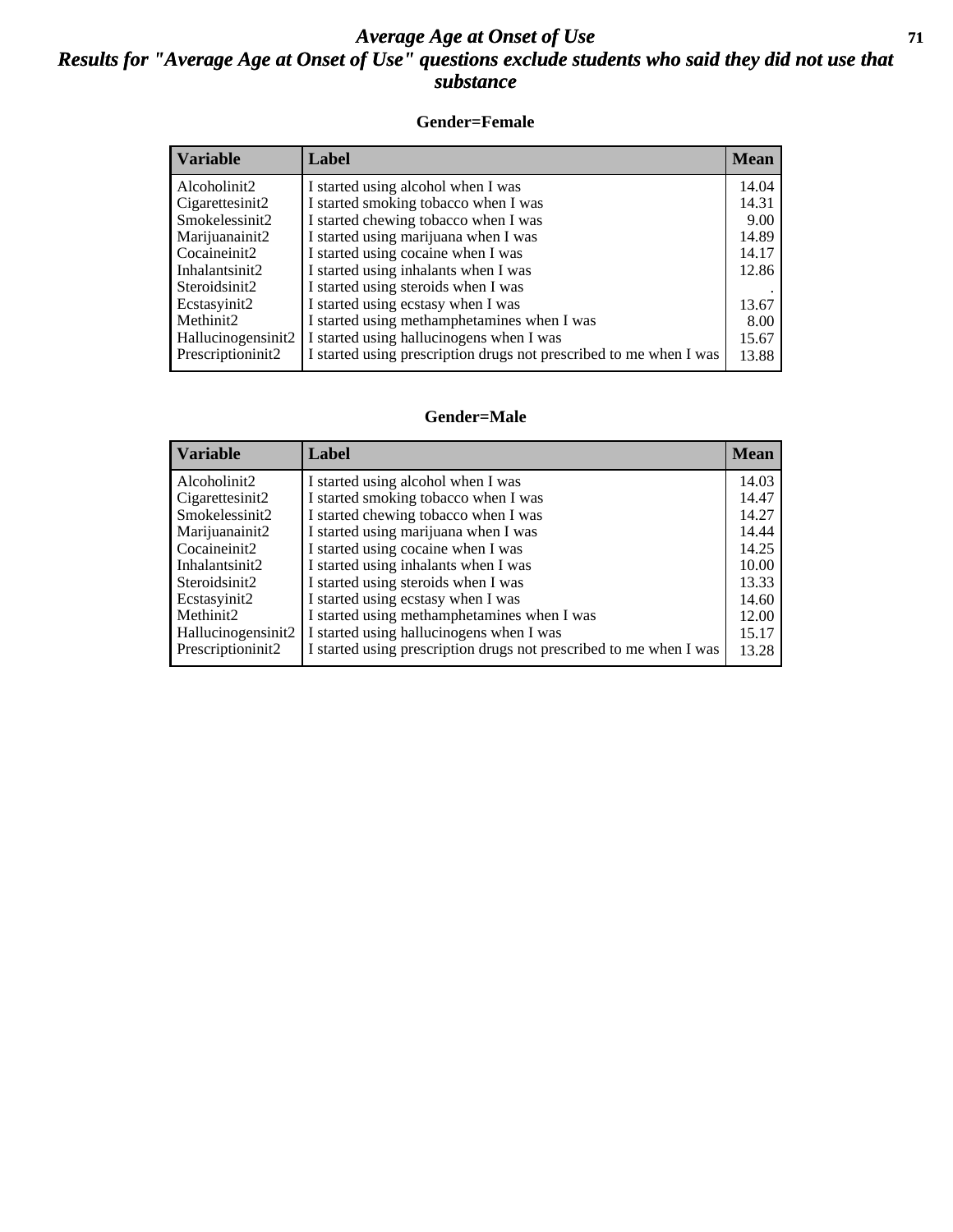# *I Think These Drugs are Harmful* **72**

| <b>Frequency</b> | <b>Table of Gender by Alcoholharmdich</b> |                                                   |                |              |  |
|------------------|-------------------------------------------|---------------------------------------------------|----------------|--------------|--|
| <b>Row Pct</b>   |                                           | Alcoholharmdich(I<br>think alcohol is<br>harmful) |                |              |  |
|                  | Gender(Gender)                            | Yes                                               | N <sub>0</sub> | <b>Total</b> |  |
|                  | <b>Female</b>                             | 277<br>80.06                                      | 69<br>19.94    | 346          |  |
|                  | <b>Male</b>                               | 172<br>78.18                                      | 48<br>21.82    | 220          |  |
|                  | Total                                     | 449                                               | 117            | 566          |  |

| Frequency      | <b>Table of Gender by Tobaccoharmdich</b> |                                                   |                |              |  |
|----------------|-------------------------------------------|---------------------------------------------------|----------------|--------------|--|
| <b>Row Pct</b> |                                           | Tobaccoharmdich(I<br>think tobacco is<br>harmful) |                |              |  |
|                | Gender(Gender)                            | Yes                                               | N <sub>0</sub> | <b>Total</b> |  |
|                | <b>Female</b>                             | 339<br>97.98                                      | 2.02           | 346          |  |
|                | <b>Male</b>                               | 211<br>95.91                                      | 9<br>4.09      | 220          |  |
|                | <b>Total</b>                              | 550                                               | 16             | 566          |  |

| Frequency      | <b>Table of Gender by Marijuanaharmdich</b> |                                                       |                |              |  |
|----------------|---------------------------------------------|-------------------------------------------------------|----------------|--------------|--|
| <b>Row Pct</b> |                                             | Marijuanaharmdich(I<br>think marijuana is<br>harmful) |                |              |  |
|                | Gender(Gender)                              | <b>Yes</b>                                            | N <sub>0</sub> | <b>Total</b> |  |
|                | <b>Female</b>                               | 304<br>87.86                                          | 42<br>12.14    | 346          |  |
|                | <b>Male</b>                                 | 172<br>78.18                                          | 48<br>21.82    | 220          |  |
|                | <b>Total</b>                                | 476                                                   | 90             | 566          |  |

| Frequency      | <b>Table of Gender by Otherdrugharmdich</b> |                                                          |                |              |  |
|----------------|---------------------------------------------|----------------------------------------------------------|----------------|--------------|--|
| <b>Row Pct</b> |                                             | Otherdrugharmdich(I<br>think other drugs are<br>harmful) |                |              |  |
|                | Gender(Gender)                              | <b>Yes</b>                                               | N <sub>0</sub> | <b>Total</b> |  |
|                | <b>Female</b>                               | 342<br>98.84                                             | 4<br>1.16      | 346          |  |
|                | <b>Male</b>                                 | 214<br>97.27                                             | 6<br>2.73      | 220          |  |
|                | <b>Total</b>                                | 556                                                      | 10             | 566          |  |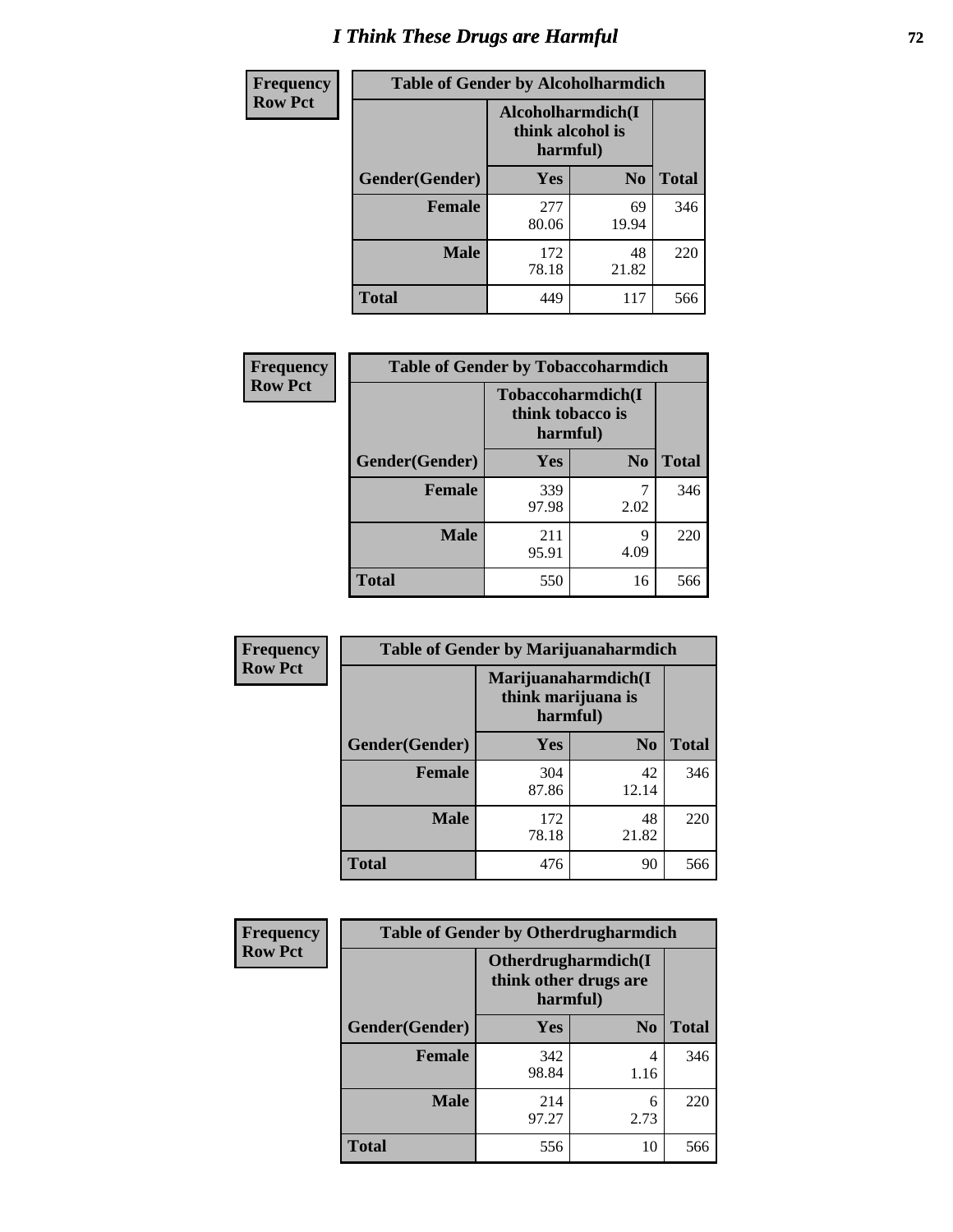| <b>Frequency</b> | <b>Table of Gender by Alcohollocation1</b> |                                                               |              |              |
|------------------|--------------------------------------------|---------------------------------------------------------------|--------------|--------------|
| <b>Row Pct</b>   |                                            | <b>Alcohollocation1(Places</b><br><b>Friends Use Alcohol)</b> |              |              |
|                  | <b>Gender</b> (Gender)                     |                                                               | Do Not Use   | <b>Total</b> |
|                  | <b>Female</b>                              | 202<br>58.38                                                  | 144<br>41.62 | 346          |
|                  | <b>Male</b>                                | 130<br>59.09                                                  | 90<br>40.91  | 220          |
|                  | <b>Total</b>                               | 332                                                           | 234          | 566          |

| <b>Frequency</b> | <b>Table of Gender by Alcohollocation2</b> |                                                               |              |              |
|------------------|--------------------------------------------|---------------------------------------------------------------|--------------|--------------|
| <b>Row Pct</b>   |                                            | <b>Alcohollocation2(Places</b><br><b>Friends Use Alcohol)</b> |              |              |
|                  | Gender(Gender)                             |                                                               | Home         | <b>Total</b> |
|                  | <b>Female</b>                              | 209<br>60.40                                                  | 137<br>39.60 | 346          |
|                  | <b>Male</b>                                | 141<br>64.09                                                  | 79<br>35.91  | 220          |
|                  | <b>Total</b>                               | 350                                                           | 216          | 566          |

| Frequency      | <b>Table of Gender by Alcohollocation3</b> |                                                               |               |              |
|----------------|--------------------------------------------|---------------------------------------------------------------|---------------|--------------|
| <b>Row Pct</b> |                                            | <b>Alcohollocation3(Places</b><br><b>Friends Use Alcohol)</b> |               |              |
|                | Gender(Gender)                             |                                                               | <b>School</b> | <b>Total</b> |
|                | <b>Female</b>                              | 331<br>95.66                                                  | 15<br>4.34    | 346          |
|                | <b>Male</b>                                | 208<br>94.55                                                  | 12<br>5.45    | 220          |
|                | <b>Total</b>                               | 539                                                           | 27            | 566          |

| Frequency      | <b>Table of Gender by Alcohollocation4</b> |                                                               |             |              |
|----------------|--------------------------------------------|---------------------------------------------------------------|-------------|--------------|
| <b>Row Pct</b> |                                            | <b>Alcohollocation4(Places</b><br><b>Friends Use Alcohol)</b> |             |              |
|                | <b>Gender</b> (Gender)                     |                                                               | Car         | <b>Total</b> |
|                | <b>Female</b>                              | 288<br>83.24                                                  | 58<br>16.76 | 346          |
|                | <b>Male</b>                                | 175<br>79.55                                                  | 45<br>20.45 | 220          |
|                | <b>Total</b>                               | 463                                                           | 103         | 566          |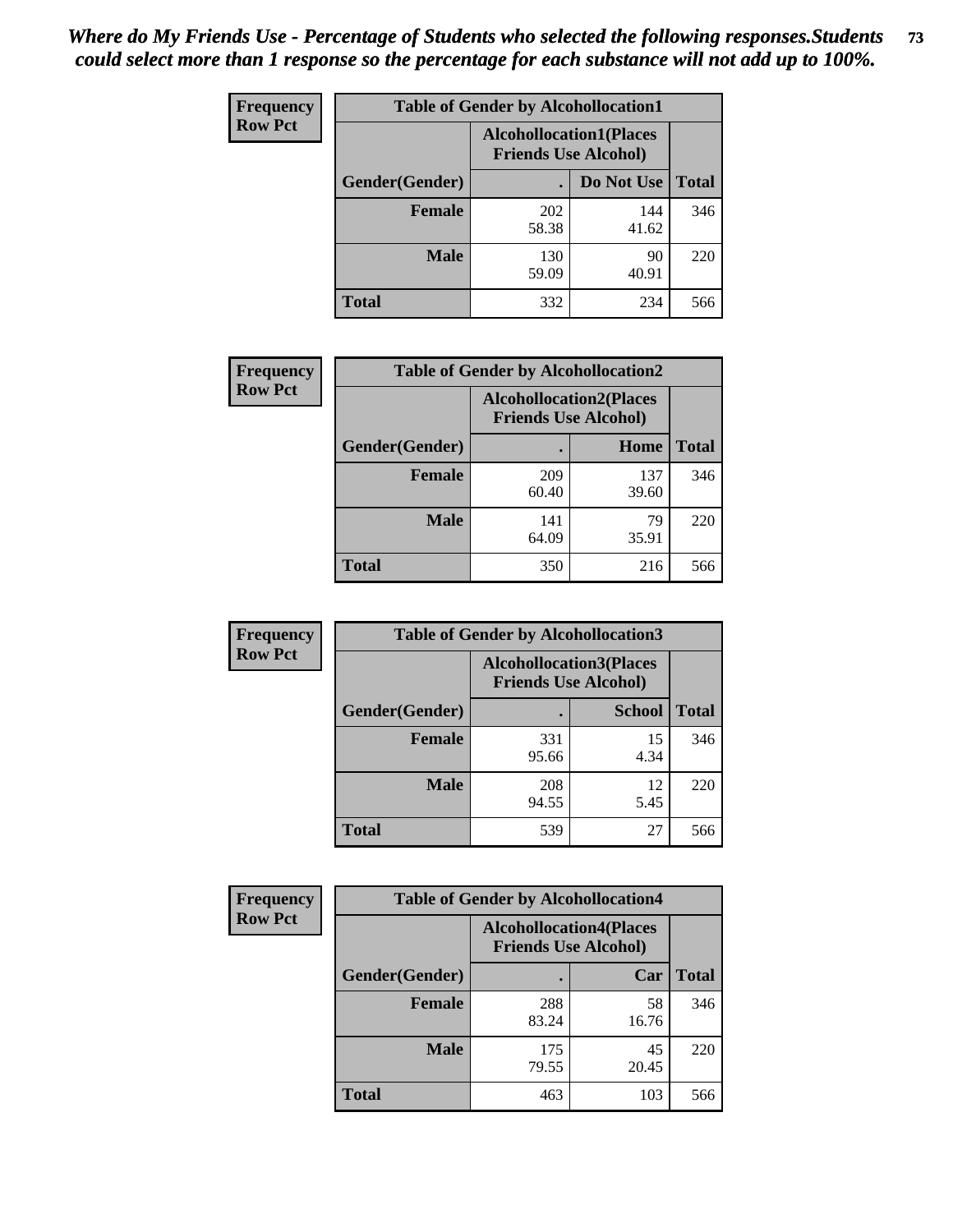| <b>Frequency</b> |                | <b>Table of Gender by Alcohollocation5</b>                     |                                 |              |
|------------------|----------------|----------------------------------------------------------------|---------------------------------|--------------|
| <b>Row Pct</b>   |                | <b>Alcohollocation5</b> (Places<br><b>Friends Use Alcohol)</b> |                                 |              |
|                  | Gender(Gender) | $\bullet$                                                      | <b>Friend's</b><br><b>House</b> | <b>Total</b> |
|                  | <b>Female</b>  | 144<br>41.62                                                   | 202<br>58.38                    | 346          |
|                  | <b>Male</b>    | 105<br>47.73                                                   | 115<br>52.27                    | 220          |
|                  | <b>Total</b>   | 249                                                            | 317                             | 566          |

| Frequency      | <b>Table of Gender by Alcohollocation6</b> |                                                               |              |              |
|----------------|--------------------------------------------|---------------------------------------------------------------|--------------|--------------|
| <b>Row Pct</b> |                                            | <b>Alcohollocation6(Places</b><br><b>Friends Use Alcohol)</b> |              |              |
|                | <b>Gender</b> (Gender)                     |                                                               | <b>Other</b> | <b>Total</b> |
|                | <b>Female</b>                              | 243<br>70.23                                                  | 103<br>29.77 | 346          |
|                | <b>Male</b>                                | 146<br>66.36                                                  | 74<br>33.64  | 220          |
|                | <b>Total</b>                               | 389                                                           | 177          | 566          |

| Frequency      | <b>Table of Gender by Tobaccolocation1</b> |                                                               |              |              |  |
|----------------|--------------------------------------------|---------------------------------------------------------------|--------------|--------------|--|
| <b>Row Pct</b> |                                            | <b>Tobaccolocation1(Places</b><br><b>Friends Use Tobacco)</b> |              |              |  |
|                | Gender(Gender)                             |                                                               | Do Not Use   | <b>Total</b> |  |
|                | Female                                     | 139<br>40.17                                                  | 207<br>59.83 | 346          |  |
|                | <b>Male</b>                                | 120<br>54.55                                                  | 100<br>45.45 | 220          |  |
|                | <b>Total</b>                               | 259                                                           | 307          | 566          |  |

| <b>Frequency</b> | <b>Table of Gender by Tobaccolocation2</b> |                                                               |             |              |
|------------------|--------------------------------------------|---------------------------------------------------------------|-------------|--------------|
| <b>Row Pct</b>   |                                            | <b>Tobaccolocation2(Places</b><br><b>Friends Use Tobacco)</b> |             |              |
|                  | Gender(Gender)                             |                                                               | Home        | <b>Total</b> |
|                  | Female                                     | 252<br>72.83                                                  | 94<br>27.17 | 346          |
|                  | <b>Male</b>                                | 135<br>61.36                                                  | 85<br>38.64 | 220          |
|                  | <b>Total</b>                               | 387                                                           | 179         | 566          |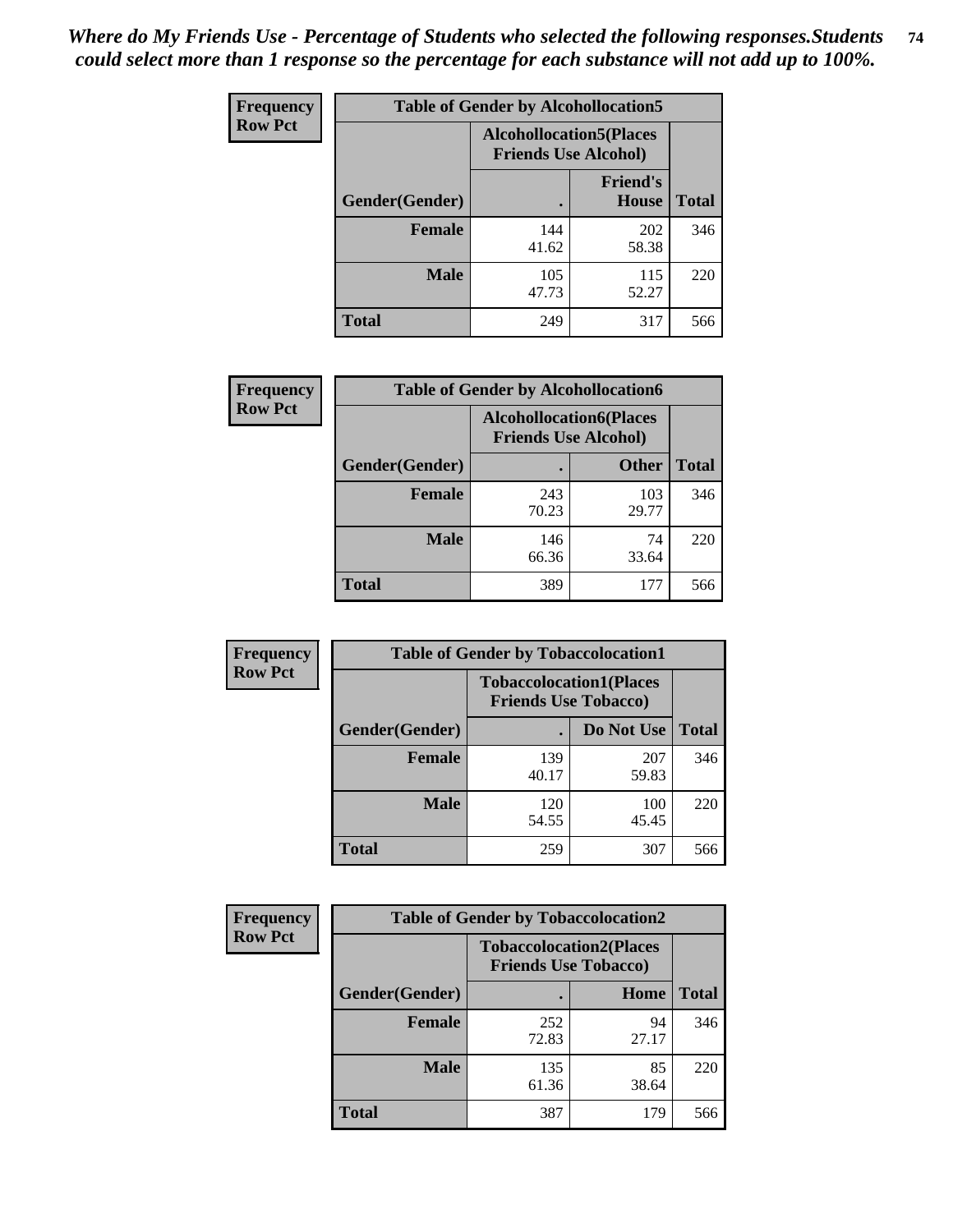| <b>Frequency</b> | <b>Table of Gender by Tobaccolocation3</b> |                                                               |               |              |
|------------------|--------------------------------------------|---------------------------------------------------------------|---------------|--------------|
| <b>Row Pct</b>   |                                            | <b>Tobaccolocation3(Places</b><br><b>Friends Use Tobacco)</b> |               |              |
|                  | Gender(Gender)                             |                                                               | <b>School</b> | <b>Total</b> |
|                  | <b>Female</b>                              | 306<br>88.44                                                  | 40<br>11.56   | 346          |
|                  | <b>Male</b>                                | 179<br>81.36                                                  | 41<br>18.64   | 220          |
|                  | <b>Total</b>                               | 485                                                           | 81            | 566          |

| <b>Frequency</b> | <b>Table of Gender by Tobaccolocation4</b> |              |                                                               |              |
|------------------|--------------------------------------------|--------------|---------------------------------------------------------------|--------------|
| <b>Row Pct</b>   |                                            |              | <b>Tobaccolocation4(Places</b><br><b>Friends Use Tobacco)</b> |              |
|                  | Gender(Gender)                             |              | Car                                                           | <b>Total</b> |
|                  | <b>Female</b>                              | 238<br>68.79 | 108<br>31.21                                                  | 346          |
|                  | <b>Male</b>                                | 140<br>63.64 | 80<br>36.36                                                   | 220          |
|                  | <b>Total</b>                               | 378          | 188                                                           | 566          |

| <b>Frequency</b> | <b>Table of Gender by Tobaccolocation5</b> |                             |                                 |              |
|------------------|--------------------------------------------|-----------------------------|---------------------------------|--------------|
| <b>Row Pct</b>   |                                            | <b>Friends Use Tobacco)</b> | <b>Tobaccolocation5(Places</b>  |              |
|                  | Gender(Gender)                             |                             | <b>Friend's</b><br><b>House</b> | <b>Total</b> |
|                  | <b>Female</b>                              | 217<br>62.72                | 129<br>37.28                    | 346          |
|                  | <b>Male</b>                                | 119<br>54.09                | 101<br>45.91                    | 220          |
|                  | <b>Total</b>                               | 336                         | 230                             | 566          |

| <b>Frequency</b> | <b>Table of Gender by Tobaccolocation6</b> |                                                               |              |              |
|------------------|--------------------------------------------|---------------------------------------------------------------|--------------|--------------|
| <b>Row Pct</b>   |                                            | <b>Tobaccolocation6(Places</b><br><b>Friends Use Tobacco)</b> |              |              |
|                  | Gender(Gender)                             |                                                               | <b>Other</b> | <b>Total</b> |
|                  | Female                                     | 262<br>75.72                                                  | 84<br>24.28  | 346          |
|                  | <b>Male</b>                                | 139<br>63.18                                                  | 81<br>36.82  | 220          |
|                  | <b>Total</b>                               | 401                                                           | 165          | 566          |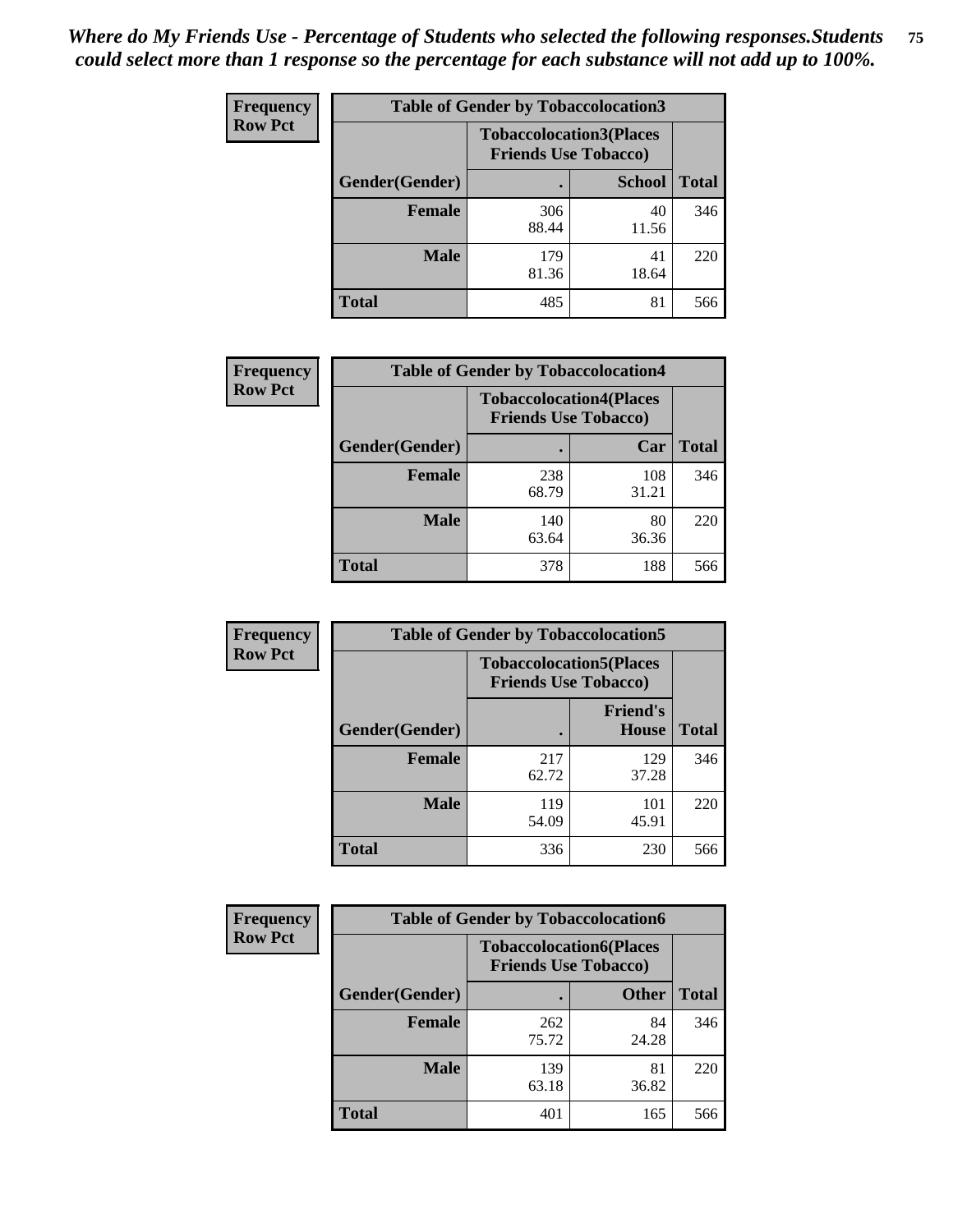| <b>Frequency</b> | <b>Table of Gender by Marijuanalocation1</b> |                                                                    |              |              |
|------------------|----------------------------------------------|--------------------------------------------------------------------|--------------|--------------|
| <b>Row Pct</b>   |                                              | <b>Marijuanalocation1(Places</b><br><b>Friends Use Marijuana</b> ) |              |              |
|                  | Gender(Gender)                               |                                                                    | Do Not Use   | <b>Total</b> |
|                  | <b>Female</b>                                | 122<br>35.26                                                       | 224<br>64.74 | 346          |
|                  | <b>Male</b>                                  | 99<br>45.00                                                        | 121<br>55.00 | 220          |
|                  | <b>Total</b>                                 | 221                                                                | 345          | 566          |

| <b>Frequency</b> | <b>Table of Gender by Marijuanalocation2</b> |                                                                    |             |              |
|------------------|----------------------------------------------|--------------------------------------------------------------------|-------------|--------------|
| <b>Row Pct</b>   |                                              | <b>Marijuanalocation2(Places</b><br><b>Friends Use Marijuana</b> ) |             |              |
|                  | Gender(Gender)                               |                                                                    | Home        | <b>Total</b> |
|                  | <b>Female</b>                                | 273<br>78.90                                                       | 73<br>21.10 | 346          |
|                  | <b>Male</b>                                  | 158<br>71.82                                                       | 62<br>28.18 | 220          |
|                  | <b>Total</b>                                 | 431                                                                | 135         | 566          |

| Frequency      |                | <b>Table of Gender by Marijuanalocation3</b> |                                                                    |              |
|----------------|----------------|----------------------------------------------|--------------------------------------------------------------------|--------------|
| <b>Row Pct</b> |                |                                              | <b>Marijuanalocation3(Places</b><br><b>Friends Use Marijuana</b> ) |              |
|                | Gender(Gender) |                                              | <b>School</b>                                                      | <b>Total</b> |
|                | Female         | 328<br>94.80                                 | 18<br>5.20                                                         | 346          |
|                | <b>Male</b>    | 194<br>88.18                                 | 26<br>11.82                                                        | 220          |
|                | <b>Total</b>   | 522                                          | 44                                                                 | 566          |

| <b>Frequency</b> |                | <b>Table of Gender by Marijuanalocation4</b>                       |             |              |
|------------------|----------------|--------------------------------------------------------------------|-------------|--------------|
| <b>Row Pct</b>   |                | <b>Marijuanalocation4(Places</b><br><b>Friends Use Marijuana</b> ) |             |              |
|                  | Gender(Gender) |                                                                    | Car         | <b>Total</b> |
|                  | <b>Female</b>  | 269<br>77.75                                                       | 77<br>22.25 | 346          |
|                  | <b>Male</b>    | 165<br>75.00                                                       | 55<br>25.00 | 220          |
|                  | <b>Total</b>   | 434                                                                | 132         | 566          |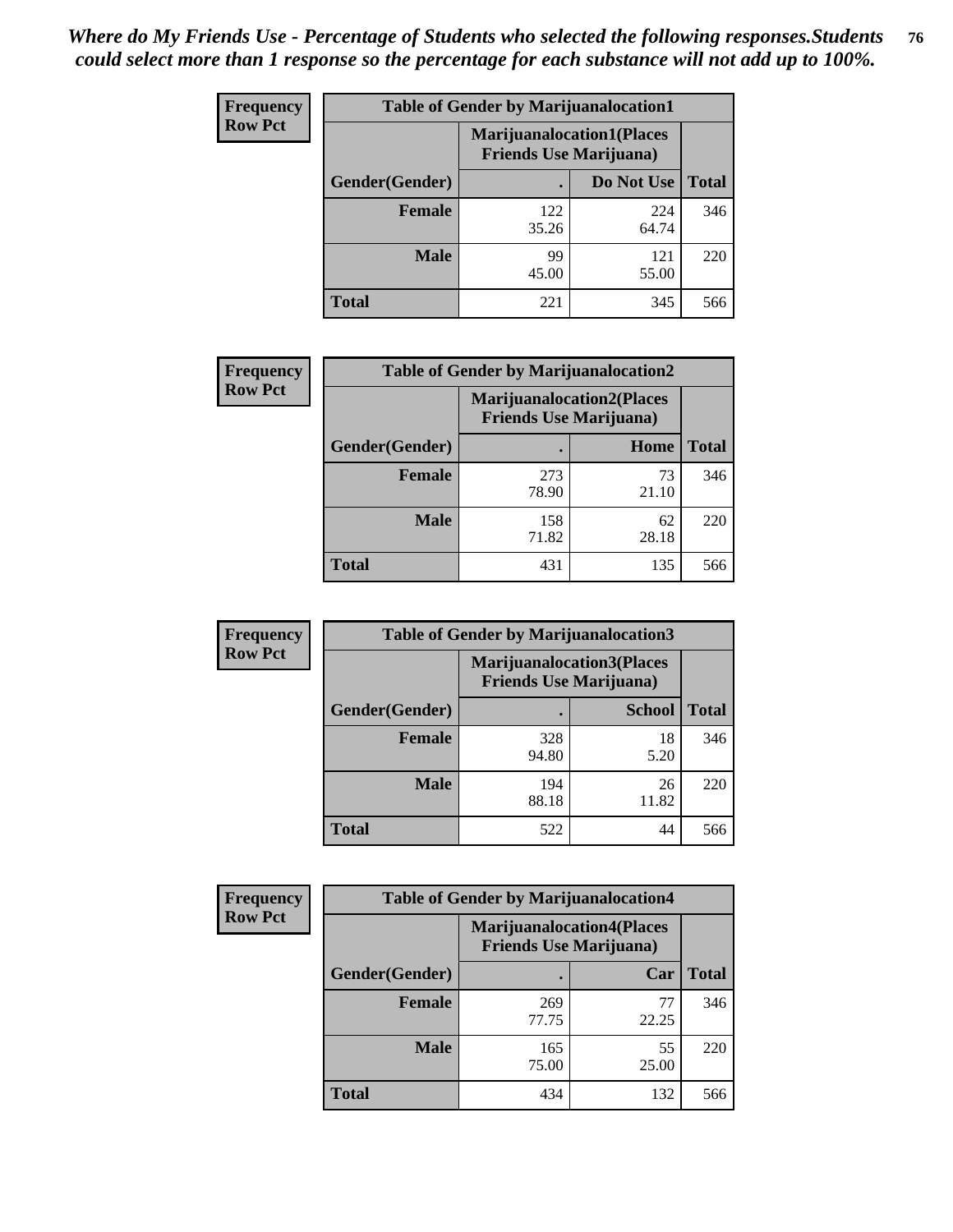| <b>Frequency</b> | <b>Table of Gender by Marijuanalocation5</b> |                                                                    |                          |              |
|------------------|----------------------------------------------|--------------------------------------------------------------------|--------------------------|--------------|
| <b>Row Pct</b>   |                                              | <b>Marijuanalocation5(Places</b><br><b>Friends Use Marijuana</b> ) |                          |              |
|                  | Gender(Gender)                               |                                                                    | <b>Friend's</b><br>House | <b>Total</b> |
|                  | <b>Female</b>                                | 225<br>65.03                                                       | 121<br>34.97             | 346          |
|                  | <b>Male</b>                                  | 137<br>62.27                                                       | 83<br>37.73              | 220          |
|                  | <b>Total</b>                                 | 362                                                                | 204                      | 566          |

| <b>Frequency</b> | <b>Table of Gender by Marijuanalocation6</b> |                                |                                  |              |
|------------------|----------------------------------------------|--------------------------------|----------------------------------|--------------|
| <b>Row Pct</b>   |                                              | <b>Friends Use Marijuana</b> ) | <b>Marijuanalocation6(Places</b> |              |
|                  | Gender(Gender)                               |                                | <b>Other</b>                     | <b>Total</b> |
|                  | Female                                       | 272<br>78.61                   | 74<br>21.39                      | 346          |
|                  | <b>Male</b>                                  | 157<br>71.36                   | 63<br>28.64                      | 220          |
|                  | Total                                        | 429                            | 137                              | 566          |

| <b>Frequency</b> | <b>Table of Gender by Otherdruglocation1</b> |                                                                                |              |              |
|------------------|----------------------------------------------|--------------------------------------------------------------------------------|--------------|--------------|
| <b>Row Pct</b>   |                                              | <b>Otherdruglocation1(Places</b><br><b>Friends Use Other Illegal</b><br>Drugs) |              |              |
|                  | Gender(Gender)                               |                                                                                | Do Not Use   | <b>Total</b> |
|                  | Female                                       | 76<br>21.97                                                                    | 270<br>78.03 | 346          |
|                  | <b>Male</b>                                  | 62<br>28.18                                                                    | 158<br>71.82 | 220          |
|                  | <b>Total</b>                                 | 138                                                                            | 428          | 566          |

| <b>Frequency</b> | <b>Table of Gender by Otherdruglocation2</b> |                                            |                                  |              |
|------------------|----------------------------------------------|--------------------------------------------|----------------------------------|--------------|
| <b>Row Pct</b>   |                                              | <b>Friends Use Other Illegal</b><br>Drugs) | <b>Otherdruglocation2(Places</b> |              |
|                  | Gender(Gender)                               |                                            | Home                             | <b>Total</b> |
|                  | Female                                       | 303<br>87.57                               | 43<br>12.43                      | 346          |
|                  | <b>Male</b>                                  | 183<br>83.18                               | 37<br>16.82                      | 220          |
|                  | <b>Total</b>                                 | 486                                        | 80                               | 566          |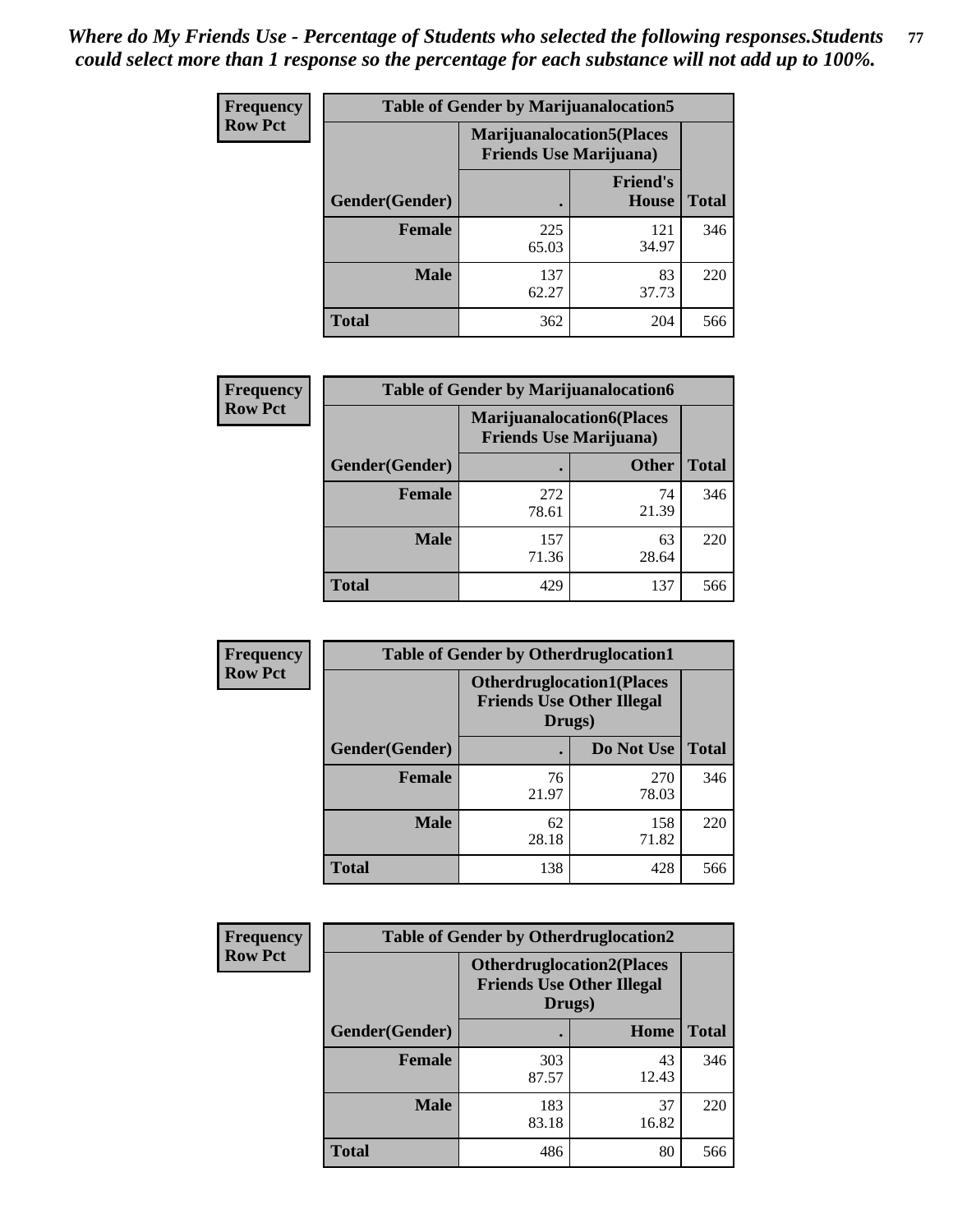| <b>Frequency</b> | <b>Table of Gender by Otherdruglocation3</b> |                                                                                |               |              |
|------------------|----------------------------------------------|--------------------------------------------------------------------------------|---------------|--------------|
| <b>Row Pct</b>   |                                              | <b>Otherdruglocation3(Places</b><br><b>Friends Use Other Illegal</b><br>Drugs) |               |              |
|                  | Gender(Gender)                               |                                                                                | <b>School</b> | <b>Total</b> |
|                  | <b>Female</b>                                | 321<br>92.77                                                                   | 25<br>7.23    | 346          |
|                  | <b>Male</b>                                  | 201<br>91.36                                                                   | 19<br>8.64    | 220          |
|                  | <b>Total</b>                                 | 522                                                                            | 44            | 566          |

| <b>Frequency</b> | <b>Table of Gender by Otherdruglocation4</b> |                                                                                |             |              |
|------------------|----------------------------------------------|--------------------------------------------------------------------------------|-------------|--------------|
| <b>Row Pct</b>   |                                              | <b>Otherdruglocation4(Places</b><br><b>Friends Use Other Illegal</b><br>Drugs) |             |              |
|                  | Gender(Gender)                               |                                                                                | Car         | <b>Total</b> |
|                  | <b>Female</b>                                | 311<br>89.88                                                                   | 35<br>10.12 | 346          |
|                  | <b>Male</b>                                  | 187<br>85.00                                                                   | 33<br>15.00 | 220          |
|                  | <b>Total</b>                                 | 498                                                                            | 68          | 566          |

| Frequency      | <b>Table of Gender by Otherdruglocation5</b> |                                            |                                  |              |
|----------------|----------------------------------------------|--------------------------------------------|----------------------------------|--------------|
| <b>Row Pct</b> |                                              | <b>Friends Use Other Illegal</b><br>Drugs) | <b>Otherdruglocation5(Places</b> |              |
|                | Gender(Gender)                               |                                            | <b>Friend's</b><br><b>House</b>  | <b>Total</b> |
|                | <b>Female</b>                                | 277<br>80.06                               | 69<br>19.94                      | 346          |
|                | <b>Male</b>                                  | 170<br>77.27                               | 50<br>22.73                      | 220          |
|                | <b>Total</b>                                 | 447                                        | 119                              | 566          |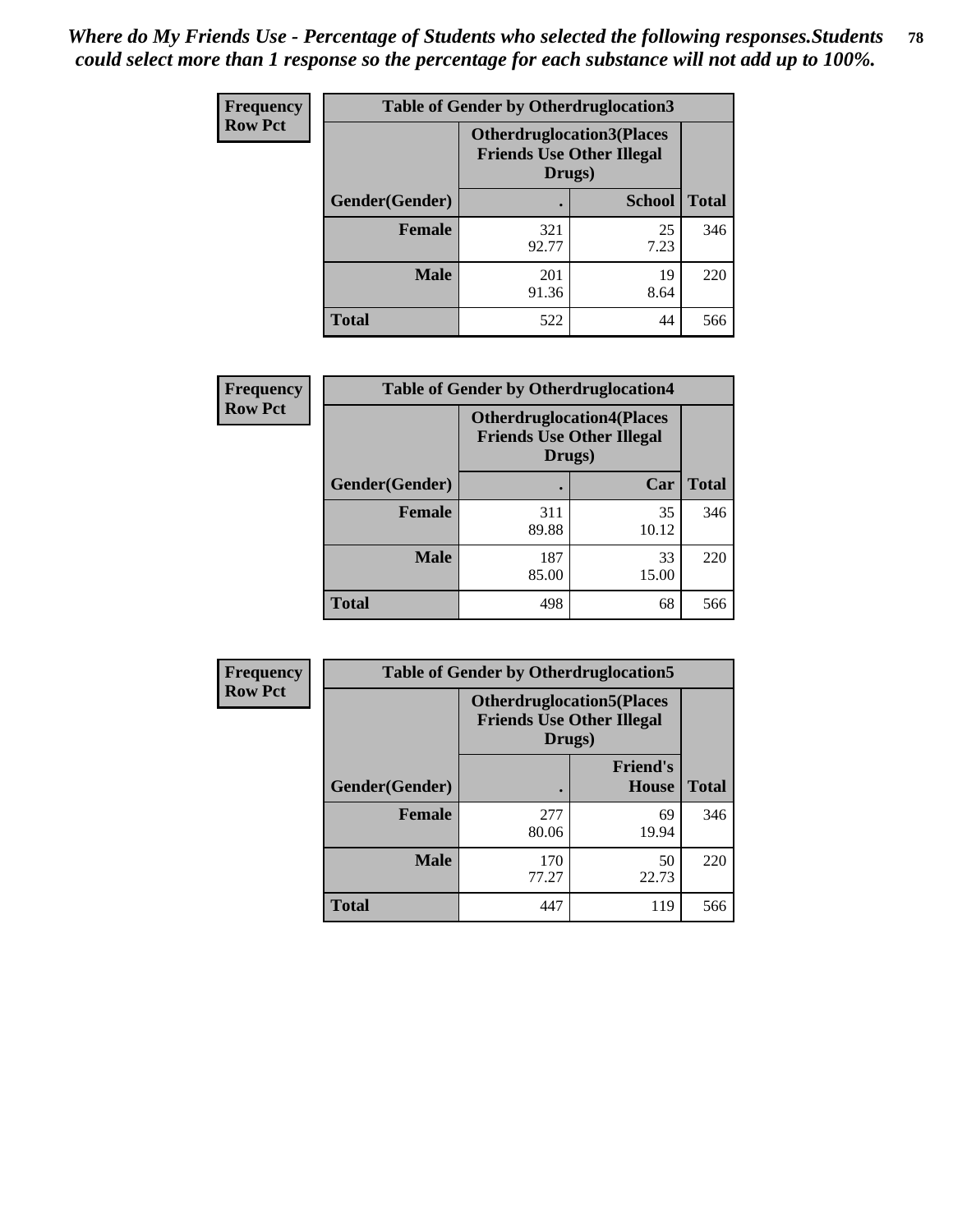| <b>Frequency</b> | <b>Table of Gender by Otherdruglocation6</b> |                                            |                                  |              |
|------------------|----------------------------------------------|--------------------------------------------|----------------------------------|--------------|
| <b>Row Pct</b>   |                                              | <b>Friends Use Other Illegal</b><br>Drugs) | <b>Otherdruglocation6(Places</b> |              |
|                  | Gender(Gender)                               |                                            | <b>Other</b>                     | <b>Total</b> |
|                  | <b>Female</b>                                | 293<br>84.68                               | 53<br>15.32                      | 346          |
|                  | <b>Male</b>                                  | 176<br>80.00                               | 44<br>20.00                      | 220          |
|                  | <b>Total</b>                                 | 469                                        | 97                               | 566          |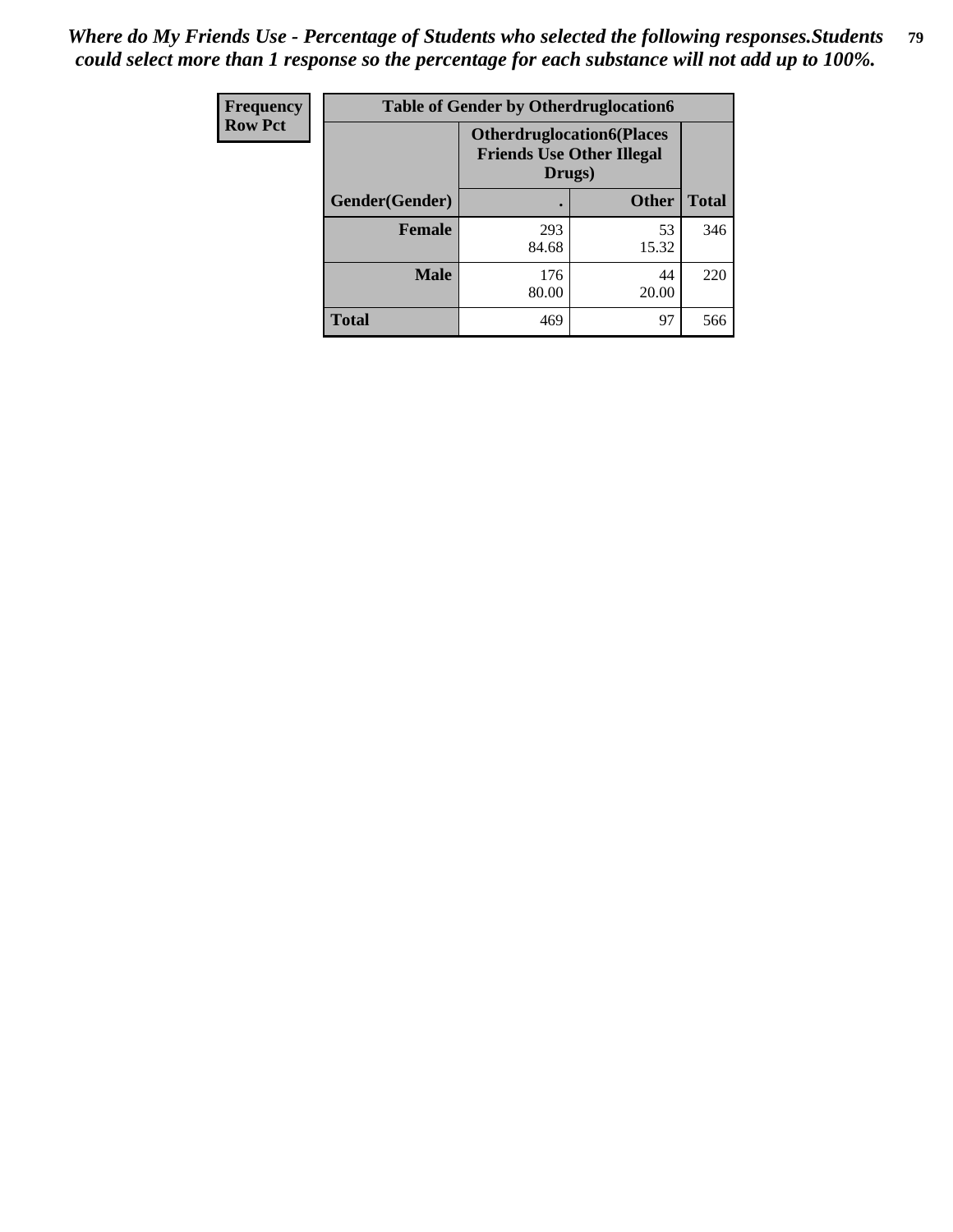| <b>Frequency</b> | <b>Table of Gender by Alcoholtime1</b> |                                                   |                      |              |
|------------------|----------------------------------------|---------------------------------------------------|----------------------|--------------|
| <b>Row Pct</b>   |                                        | Alcoholtime1(Times<br><b>Friends Use Alcohol)</b> |                      |              |
|                  | Gender(Gender)                         | $\bullet$                                         | Do Not<br><b>Use</b> | <b>Total</b> |
|                  | <b>Female</b>                          | 204<br>58.96                                      | 142<br>41.04         | 346          |
|                  | <b>Male</b>                            | 135<br>61.36                                      | 85<br>38.64          | 220          |
|                  | <b>Total</b>                           | 339                                               | 227                  | 566          |

| Frequency      | <b>Table of Gender by Alcoholtime2</b> |                                                          |                            |              |
|----------------|----------------------------------------|----------------------------------------------------------|----------------------------|--------------|
| <b>Row Pct</b> |                                        | <b>Alcoholtime2(Times</b><br><b>Friends Use Alcohol)</b> |                            |              |
|                | Gender(Gender)                         |                                                          | <b>On Way</b><br>to School | <b>Total</b> |
|                | <b>Female</b>                          | 332<br>95.95                                             | 14<br>4.05                 | 346          |
|                | <b>Male</b>                            | 211<br>95.91                                             | 9<br>4.09                  | 220          |
|                | <b>Total</b>                           | 543                                                      | 23                         | 566          |

| <b>Frequency</b> | <b>Table of Gender by Alcoholtime3</b> |                                                   |                                |              |
|------------------|----------------------------------------|---------------------------------------------------|--------------------------------|--------------|
| <b>Row Pct</b>   |                                        | Alcoholtime3(Times<br><b>Friends Use Alcohol)</b> |                                |              |
|                  | Gender(Gender)                         |                                                   | <b>During</b><br><b>School</b> | <b>Total</b> |
|                  | Female                                 | 338<br>97.69                                      | 8<br>2.31                      | 346          |
|                  | <b>Male</b>                            | 216<br>98.18                                      | 4<br>1.82                      | 220          |
|                  | <b>Total</b>                           | 554                                               | 12                             | 566          |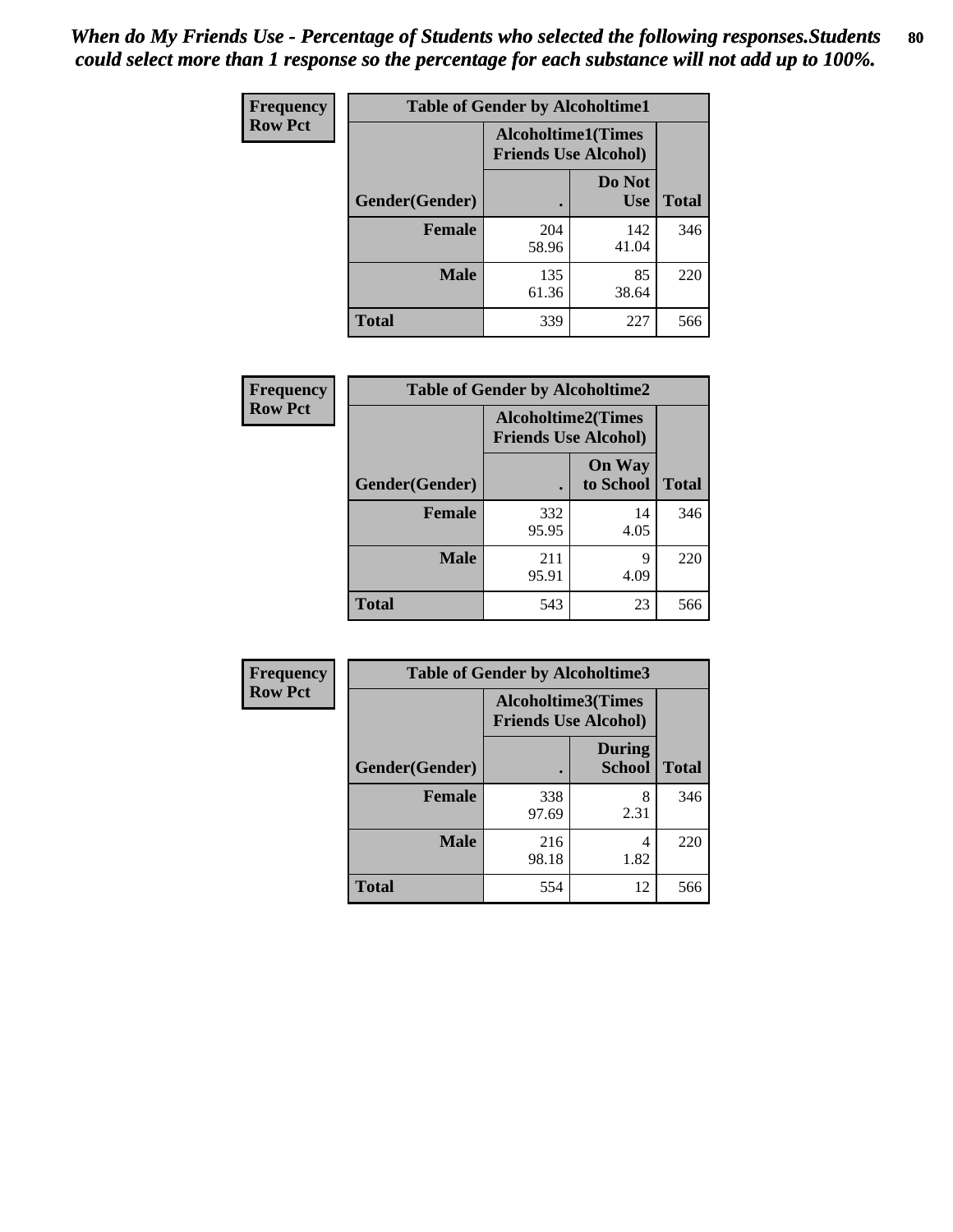*When do My Friends Use - Percentage of Students who selected the following responses.Students could select more than 1 response so the percentage for each substance will not add up to 100%.* **81**

| <b>Frequency</b> | <b>Table of Gender by Alcoholtime4</b> |                                                          |                                                |              |
|------------------|----------------------------------------|----------------------------------------------------------|------------------------------------------------|--------------|
| <b>Row Pct</b>   |                                        | <b>Alcoholtime4(Times</b><br><b>Friends Use Alcohol)</b> |                                                |              |
|                  | Gender(Gender)                         |                                                          | <b>On Way</b><br>Home<br>From<br><b>School</b> | <b>Total</b> |
|                  | <b>Female</b>                          | 327<br>94.51                                             | 19<br>5.49                                     | 346          |
|                  | <b>Male</b>                            | 208<br>94.55                                             | 12<br>5.45                                     | 220          |
|                  | <b>Total</b>                           | 535                                                      | 31                                             | 566          |

| <b>Frequency</b> | <b>Table of Gender by Alcoholtime5</b> |                                                           |             |              |
|------------------|----------------------------------------|-----------------------------------------------------------|-------------|--------------|
| <b>Row Pct</b>   |                                        | <b>Alcoholtime5</b> (Times<br><b>Friends Use Alcohol)</b> |             |              |
|                  | Gender(Gender)                         |                                                           | Weeknights  | <b>Total</b> |
|                  | <b>Female</b>                          | 289<br>83.53                                              | 57<br>16.47 | 346          |
|                  | <b>Male</b>                            | 175<br>79.55                                              | 45<br>20.45 | 220          |
|                  | <b>Total</b>                           | 464                                                       | 102         | 566          |

| Frequency      | <b>Table of Gender by Alcoholtime6</b> |                                                          |                 |              |
|----------------|----------------------------------------|----------------------------------------------------------|-----------------|--------------|
| <b>Row Pct</b> |                                        | <b>Alcoholtime6(Times</b><br><b>Friends Use Alcohol)</b> |                 |              |
|                | Gender(Gender)                         |                                                          | <b>Weekends</b> | <b>Total</b> |
|                | Female                                 | 119<br>34.39                                             | 227<br>65.61    | 346          |
|                | <b>Male</b>                            | 78<br>35.45                                              | 142<br>64.55    | 220          |
|                | <b>Total</b>                           | 197                                                      | 369             | 566          |

| Frequency      | <b>Table of Gender by Tobaccotime1</b> |                                                          |                      |              |
|----------------|----------------------------------------|----------------------------------------------------------|----------------------|--------------|
| <b>Row Pct</b> |                                        | <b>Tobaccotime1(Times</b><br><b>Friends Use Tobacco)</b> |                      |              |
|                | Gender(Gender)                         |                                                          | Do Not<br><b>Use</b> | <b>Total</b> |
|                | <b>Female</b>                          | 134<br>38.73                                             | 212<br>61.27         | 346          |
|                | <b>Male</b>                            | 125<br>56.82                                             | 95<br>43.18          | 220          |
|                | <b>Total</b>                           | 259                                                      | 307                  | 566          |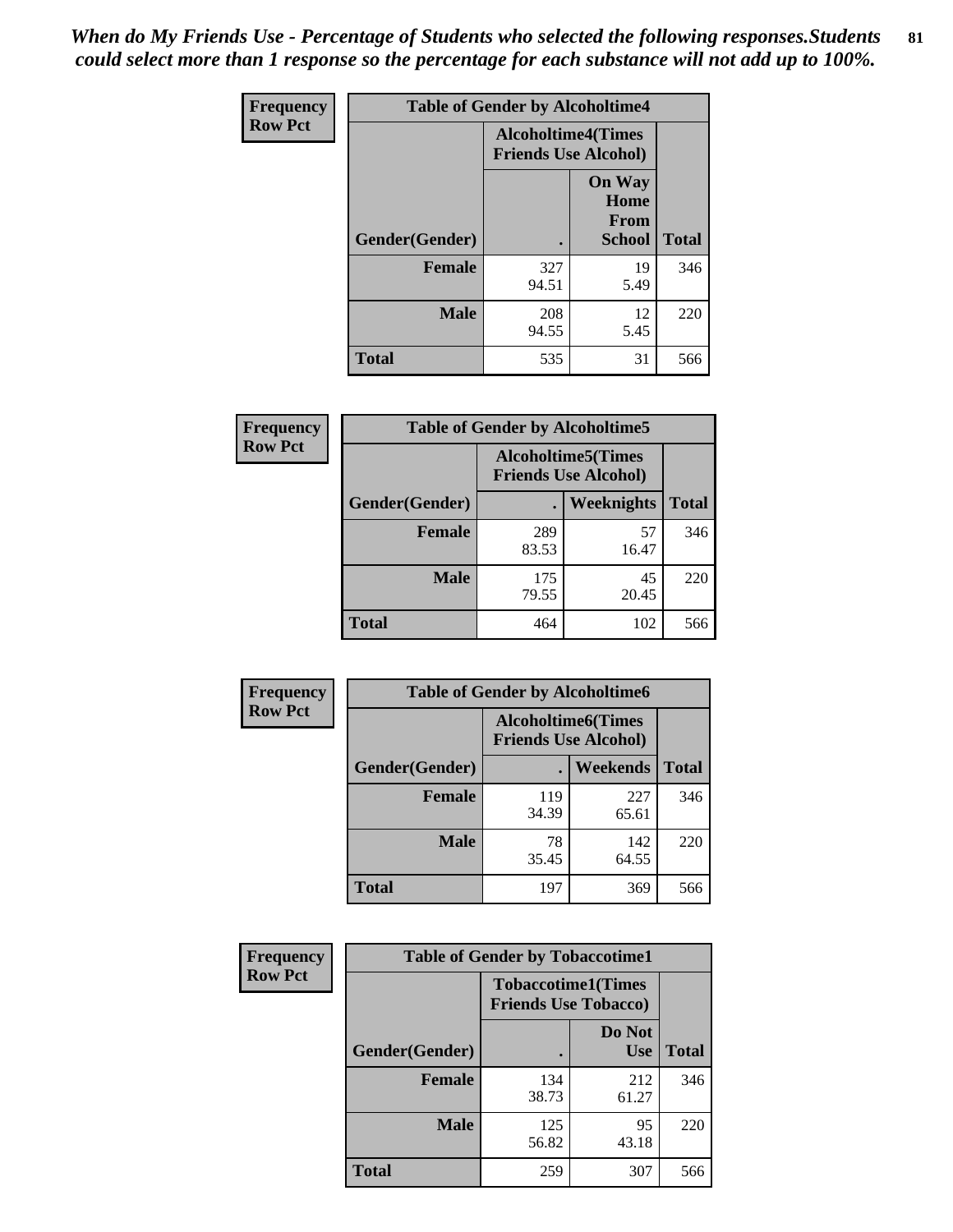*When do My Friends Use - Percentage of Students who selected the following responses.Students could select more than 1 response so the percentage for each substance will not add up to 100%.* **82**

| Frequency      | <b>Table of Gender by Tobaccotime2</b> |                                                          |                            |              |
|----------------|----------------------------------------|----------------------------------------------------------|----------------------------|--------------|
| <b>Row Pct</b> |                                        | <b>Tobaccotime2(Times</b><br><b>Friends Use Tobacco)</b> |                            |              |
|                | Gender(Gender)                         | $\bullet$                                                | <b>On Way</b><br>to School | <b>Total</b> |
|                | <b>Female</b>                          | 274<br>79.19                                             | 72<br>20.81                | 346          |
|                | <b>Male</b>                            | 163<br>74.09                                             | 57<br>25.91                | 220          |
|                | <b>Total</b>                           | 437                                                      | 129                        | 566          |

| <b>Frequency</b> | <b>Table of Gender by Tobaccotime3</b> |                             |                                |              |
|------------------|----------------------------------------|-----------------------------|--------------------------------|--------------|
| <b>Row Pct</b>   |                                        | <b>Friends Use Tobacco)</b> | <b>Tobaccotime3(Times</b>      |              |
|                  | Gender(Gender)                         |                             | <b>During</b><br><b>School</b> | <b>Total</b> |
|                  | <b>Female</b>                          | 324<br>93.64                | 22<br>6.36                     | 346          |
|                  | <b>Male</b>                            | 188<br>85.45                | 32<br>14.55                    | 220          |
|                  | <b>Total</b>                           | 512                         | 54                             | 566          |

| <b>Frequency</b> | <b>Table of Gender by Tobaccotime4</b> |                                                          |                                                       |              |
|------------------|----------------------------------------|----------------------------------------------------------|-------------------------------------------------------|--------------|
| <b>Row Pct</b>   |                                        | <b>Tobaccotime4(Times</b><br><b>Friends Use Tobacco)</b> |                                                       |              |
|                  | Gender(Gender)                         |                                                          | <b>On Way</b><br>Home<br><b>From</b><br><b>School</b> | <b>Total</b> |
|                  | <b>Female</b>                          | 327<br>94.51                                             | 19<br>5.49                                            | 346          |
|                  | <b>Male</b>                            | 208<br>94.55                                             | 12<br>5.45                                            | 220          |
|                  | <b>Total</b>                           | 535                                                      | 31                                                    | 566          |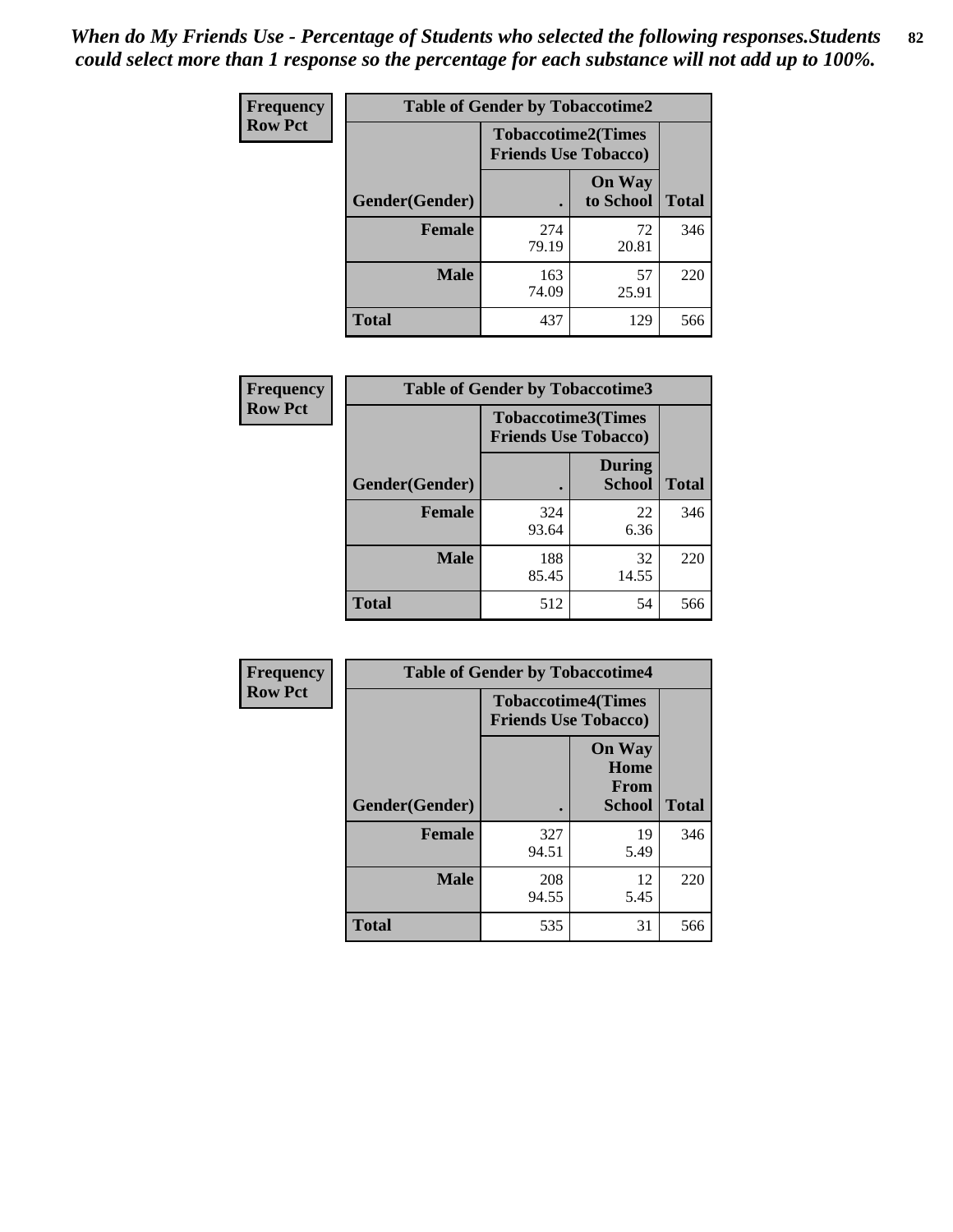*When do My Friends Use - Percentage of Students who selected the following responses.Students could select more than 1 response so the percentage for each substance will not add up to 100%.* **83**

| <b>Frequency</b> |                |              | <b>Table of Gender by Tobaccotime5</b>                    |              |
|------------------|----------------|--------------|-----------------------------------------------------------|--------------|
| <b>Row Pct</b>   |                |              | <b>Tobaccotime5</b> (Times<br><b>Friends Use Tobacco)</b> |              |
|                  | Gender(Gender) |              | Weeknights                                                | <b>Total</b> |
|                  | <b>Female</b>  | 249<br>71.97 | 97<br>28.03                                               | 346          |
|                  | <b>Male</b>    | 135<br>61.36 | 85<br>38.64                                               | 220          |
|                  | Total          | 384          | 182                                                       | 566          |

| Frequency      | <b>Table of Gender by Tobaccotime6</b> |                                                          |                 |              |
|----------------|----------------------------------------|----------------------------------------------------------|-----------------|--------------|
| <b>Row Pct</b> |                                        | <b>Tobaccotime6(Times</b><br><b>Friends Use Tobacco)</b> |                 |              |
|                | Gender(Gender)                         |                                                          | <b>Weekends</b> | <b>Total</b> |
|                | <b>Female</b>                          | 209<br>60.40                                             | 137<br>39.60    | 346          |
|                | <b>Male</b>                            | 101<br>45.91                                             | 119<br>54.09    | 220          |
|                | <b>Total</b>                           | 310                                                      | 256             | 566          |

| Frequency      | <b>Table of Gender by Marijuanatime1</b> |                                                               |              |              |
|----------------|------------------------------------------|---------------------------------------------------------------|--------------|--------------|
| <b>Row Pct</b> |                                          | <b>Marijuanatime1(Times</b><br><b>Friends Use Marijuana</b> ) |              |              |
|                | Gender(Gender)                           |                                                               | Do Not Use   | <b>Total</b> |
|                | <b>Female</b>                            | 113<br>32.66                                                  | 233<br>67.34 | 346          |
|                | <b>Male</b>                              | 95<br>43.18                                                   | 125<br>56.82 | 220          |
|                | <b>Total</b>                             | 208                                                           | 358          | 566          |

| <b>Frequency</b> | <b>Table of Gender by Marijuanatime2</b> |                                                               |                            |              |
|------------------|------------------------------------------|---------------------------------------------------------------|----------------------------|--------------|
| <b>Row Pct</b>   |                                          | <b>Marijuanatime2(Times</b><br><b>Friends Use Marijuana</b> ) |                            |              |
|                  | Gender(Gender)                           |                                                               | On Way to<br><b>School</b> | <b>Total</b> |
|                  | Female                                   | 314<br>90.75                                                  | 32<br>9.25                 | 346          |
|                  | <b>Male</b>                              | 194<br>88.18                                                  | 26<br>11.82                | 220          |
|                  | <b>Total</b>                             | 508                                                           | 58                         | 566          |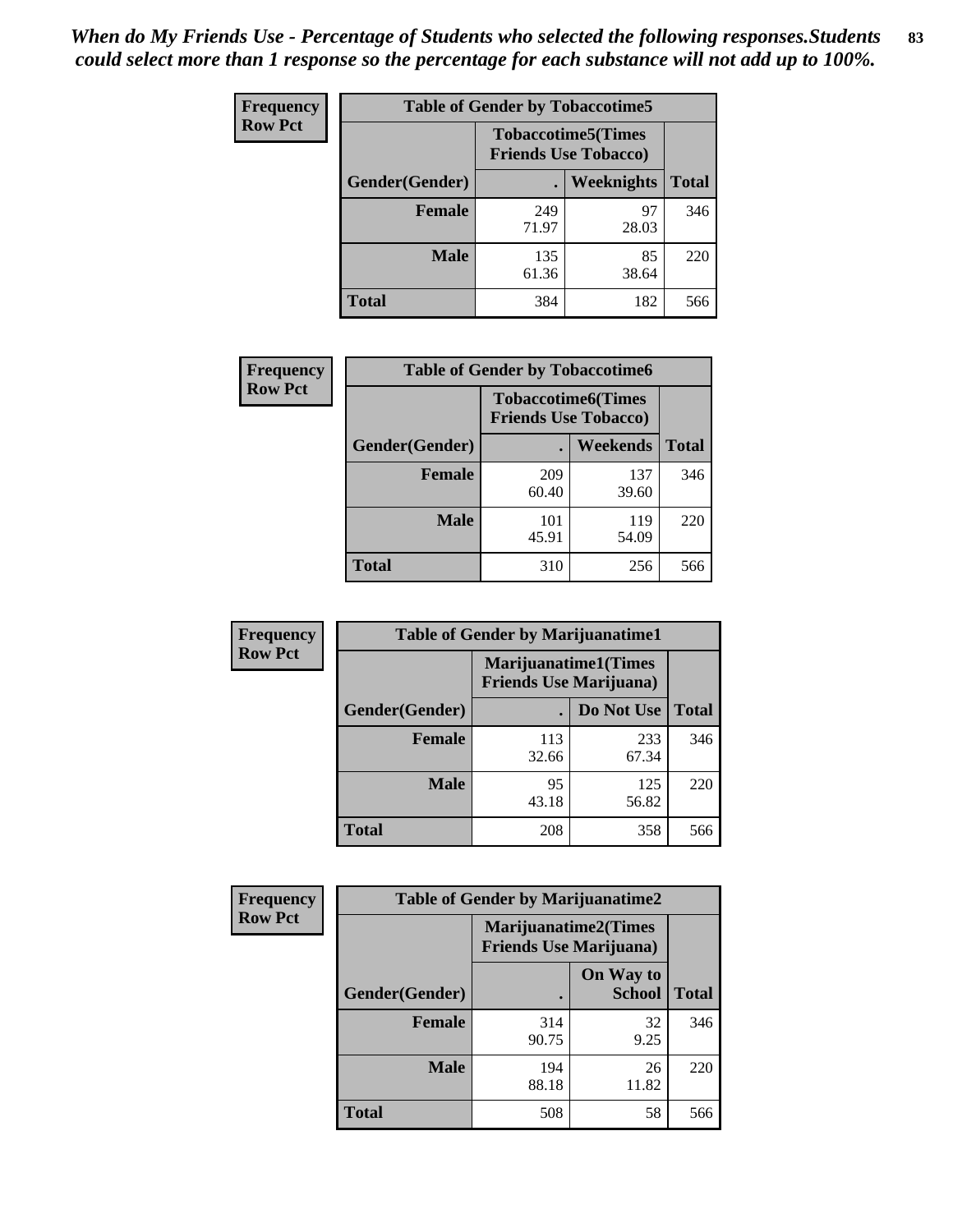*When do My Friends Use - Percentage of Students who selected the following responses.Students could select more than 1 response so the percentage for each substance will not add up to 100%.* **84**

| <b>Frequency</b> | Table of Gender by Marijuanatime3 |                                                        |                                |              |
|------------------|-----------------------------------|--------------------------------------------------------|--------------------------------|--------------|
| <b>Row Pct</b>   |                                   | Marijuanatime3(Times<br><b>Friends Use Marijuana</b> ) |                                |              |
|                  | Gender(Gender)                    |                                                        | <b>During</b><br><b>School</b> | <b>Total</b> |
|                  | <b>Female</b>                     | 338<br>97.69                                           | 8<br>2.31                      | 346          |
|                  | <b>Male</b>                       | 212<br>96.36                                           | 8<br>3.64                      | 220          |
|                  | <b>Total</b>                      | 550                                                    | 16                             | 566          |

| Frequency      | <b>Table of Gender by Marijuanatime4</b> |                                |                                      |              |
|----------------|------------------------------------------|--------------------------------|--------------------------------------|--------------|
| <b>Row Pct</b> |                                          | <b>Friends Use Marijuana</b> ) | <b>Marijuanatime4(Times</b>          |              |
|                |                                          |                                | <b>On Way</b><br>Home<br><b>From</b> |              |
|                | <b>Gender</b> (Gender)                   |                                | <b>School</b>                        | <b>Total</b> |
|                | <b>Female</b>                            | 307<br>88.73                   | 39<br>11.27                          | 346          |
|                | <b>Male</b>                              | 196<br>89.09                   | 24<br>10.91                          | 220          |
|                | <b>Total</b>                             | 503                            | 63                                   | 566          |

| <b>Frequency</b> | <b>Table of Gender by Marijuanatime5</b> |                                                                |             |              |  |
|------------------|------------------------------------------|----------------------------------------------------------------|-------------|--------------|--|
| <b>Row Pct</b>   |                                          | <b>Marijuanatime5</b> (Times<br><b>Friends Use Marijuana</b> ) |             |              |  |
|                  | Gender(Gender)                           | ٠                                                              | Weeknights  | <b>Total</b> |  |
|                  | <b>Female</b>                            | 278<br>80.35                                                   | 68<br>19.65 | 346          |  |
|                  | <b>Male</b>                              | 168<br>76.36                                                   | 52<br>23.64 | 220          |  |
|                  | <b>Total</b>                             | 446                                                            | 120         | 566          |  |

| <b>Frequency</b> | <b>Table of Gender by Marijuanatime6</b> |                                                               |              |              |  |
|------------------|------------------------------------------|---------------------------------------------------------------|--------------|--------------|--|
| <b>Row Pct</b>   |                                          | <b>Marijuanatime6(Times</b><br><b>Friends Use Marijuana</b> ) |              |              |  |
|                  | Gender(Gender)                           |                                                               | Weekends     | <b>Total</b> |  |
|                  | <b>Female</b>                            | 215<br>62.14                                                  | 131<br>37.86 | 346          |  |
|                  | <b>Male</b>                              | 121<br>55.00                                                  | 99<br>45.00  | 220          |  |
|                  | <b>Total</b>                             | 336                                                           | 230          | 566          |  |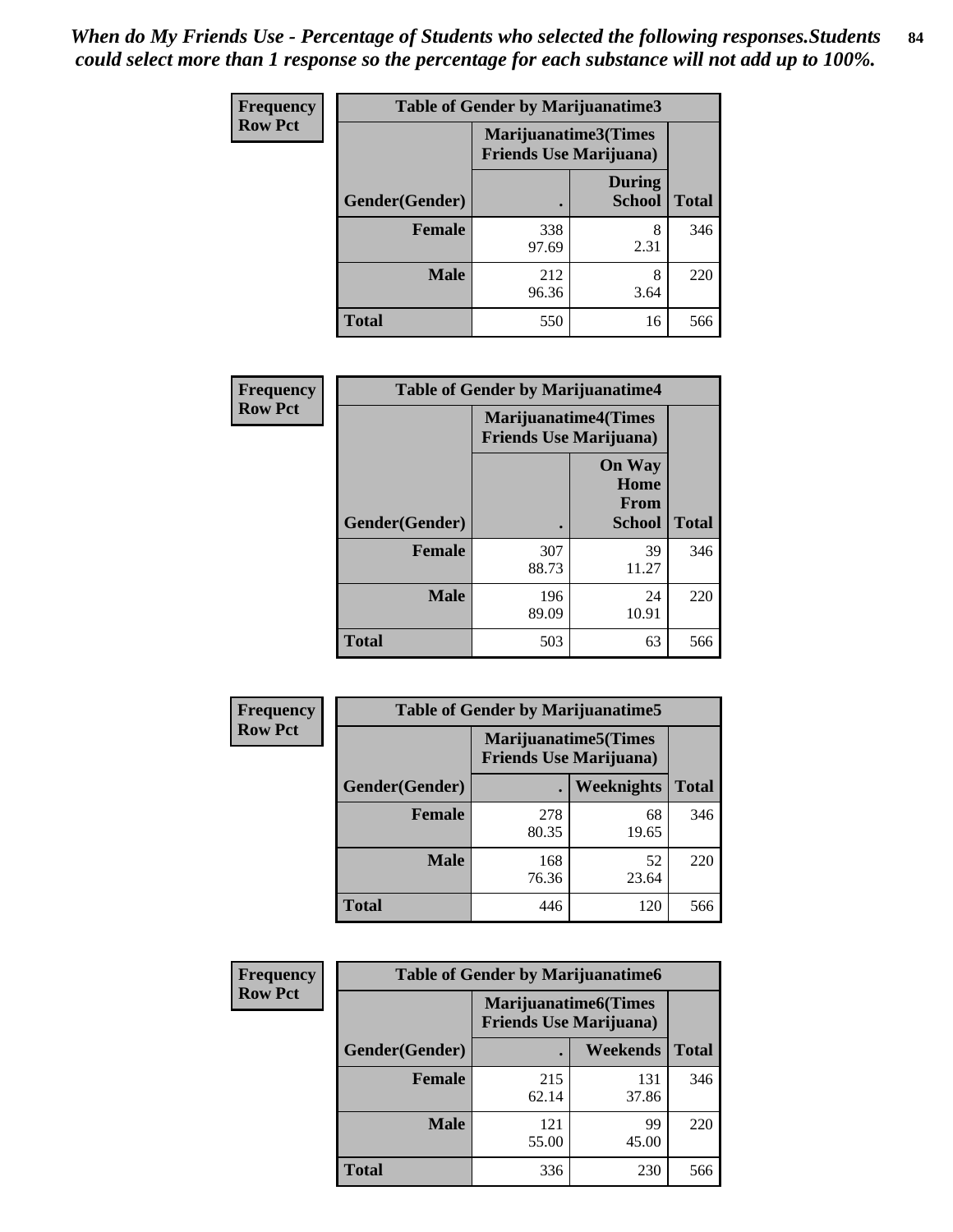| <b>Frequency</b> | <b>Table of Gender by Otherdrugtime1</b> |                                                                                   |                    |     |
|------------------|------------------------------------------|-----------------------------------------------------------------------------------|--------------------|-----|
| <b>Row Pct</b>   |                                          | <b>Otherdrugtime1(Times</b><br><b>Friends Use Other</b><br><b>Illegal Drugs</b> ) |                    |     |
|                  | Gender(Gender)                           |                                                                                   | Do Not Use   Total |     |
|                  | <b>Female</b>                            | 72<br>20.81                                                                       | 274<br>79.19       | 346 |
|                  | <b>Male</b>                              | 63<br>28.64                                                                       | 157<br>71.36       | 220 |
|                  | <b>Total</b>                             | 135                                                                               | 431                | 566 |

| Frequency      | <b>Table of Gender by Otherdrugtime2</b> |                                                                                   |                            |              |
|----------------|------------------------------------------|-----------------------------------------------------------------------------------|----------------------------|--------------|
| <b>Row Pct</b> |                                          | <b>Otherdrugtime2(Times</b><br><b>Friends Use Other</b><br><b>Illegal Drugs</b> ) |                            |              |
|                | Gender(Gender)                           |                                                                                   | On Way to<br><b>School</b> | <b>Total</b> |
|                | <b>Female</b>                            | 327<br>94.51                                                                      | 19<br>5.49                 | 346          |
|                | <b>Male</b>                              | 204<br>92.73                                                                      | 16<br>7.27                 | 220          |
|                | <b>Total</b>                             | 531                                                                               | 35                         | 566          |

| Frequency      |                | <b>Table of Gender by Otherdrugtime3</b> |                                                  |              |
|----------------|----------------|------------------------------------------|--------------------------------------------------|--------------|
| <b>Row Pct</b> |                | <b>Illegal Drugs)</b>                    | Otherdrugtime3(Times<br><b>Friends Use Other</b> |              |
|                | Gender(Gender) |                                          | <b>During</b><br><b>School</b>                   | <b>Total</b> |
|                | <b>Female</b>  | 331<br>95.66                             | 15<br>4.34                                       | 346          |
|                | <b>Male</b>    | 208<br>94.55                             | 12<br>5.45                                       | 220          |
|                | <b>Total</b>   | 539                                      | 27                                               | 566          |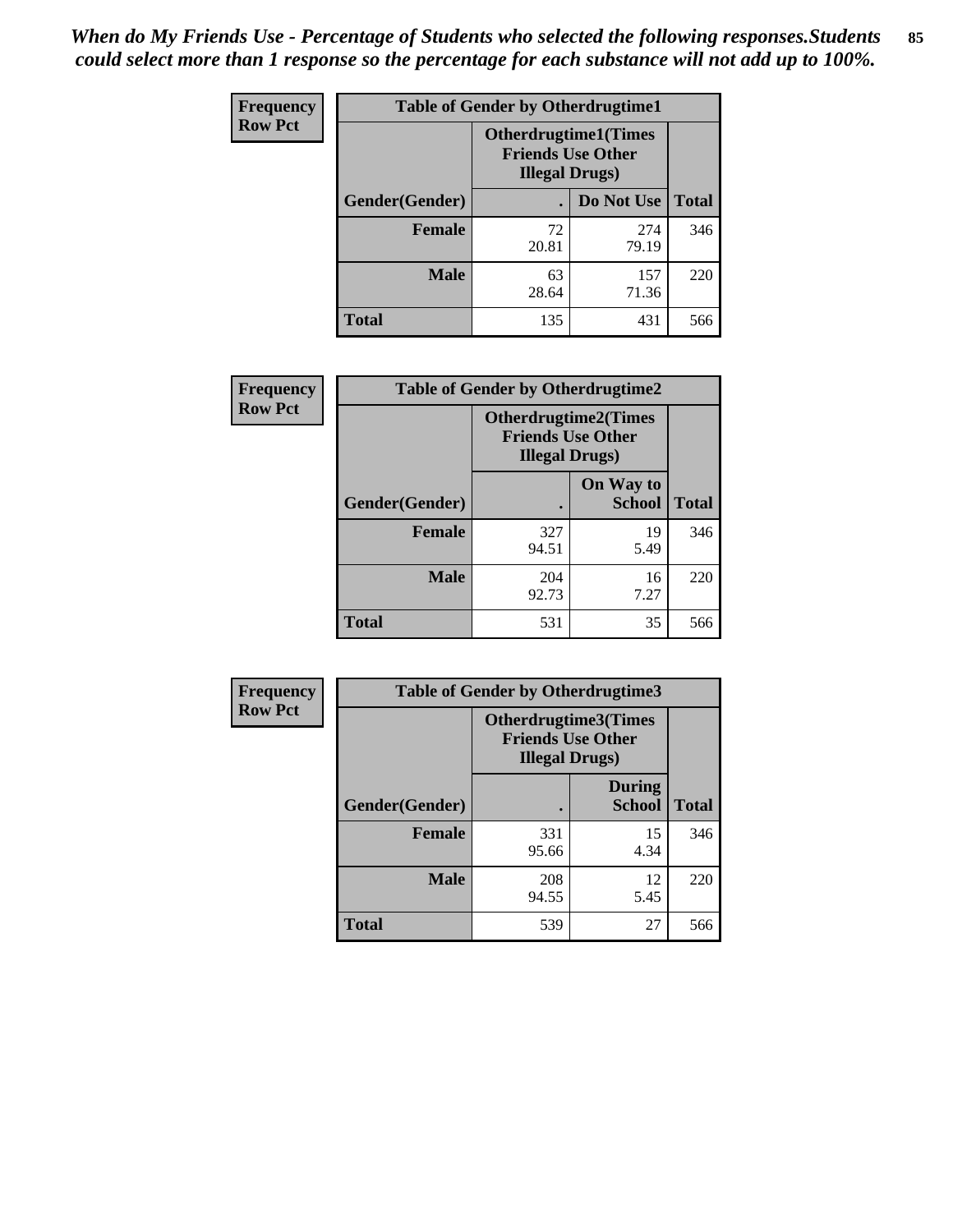*When do My Friends Use - Percentage of Students who selected the following responses.Students could select more than 1 response so the percentage for each substance will not add up to 100%.* **86**

| <b>Frequency</b> | <b>Table of Gender by Otherdrugtime4</b> |                                                    |                                                |              |
|------------------|------------------------------------------|----------------------------------------------------|------------------------------------------------|--------------|
| <b>Row Pct</b>   |                                          | <b>Friends Use Other</b><br><b>Illegal Drugs</b> ) | <b>Otherdrugtime4(Times</b>                    |              |
|                  | Gender(Gender)                           |                                                    | <b>On Way</b><br>Home<br><b>From</b><br>School | <b>Total</b> |
|                  | <b>Female</b>                            | 316<br>91.33                                       | 30<br>8.67                                     | 346          |
|                  | <b>Male</b>                              | 207<br>94.09                                       | 13<br>5.91                                     | 220          |
|                  | <b>Total</b>                             | 523                                                | 43                                             | 566          |

| Frequency      | <b>Table of Gender by Otherdrugtime5</b> |                                                                                    |             |              |
|----------------|------------------------------------------|------------------------------------------------------------------------------------|-------------|--------------|
| <b>Row Pct</b> |                                          | <b>Otherdrugtime5</b> (Times<br><b>Friends Use Other</b><br><b>Illegal Drugs</b> ) |             |              |
|                | Gender(Gender)                           |                                                                                    | Weeknights  | <b>Total</b> |
|                | <b>Female</b>                            | 309<br>89.31                                                                       | 37<br>10.69 | 346          |
|                | <b>Male</b>                              | 190<br>86.36                                                                       | 30<br>13.64 | 220          |
|                | <b>Total</b>                             | 499                                                                                | 67          | 566          |

| <b>Frequency</b> | <b>Table of Gender by Otherdrugtime6</b> |                                                                                   |             |              |
|------------------|------------------------------------------|-----------------------------------------------------------------------------------|-------------|--------------|
| <b>Row Pct</b>   |                                          | <b>Otherdrugtime6(Times</b><br><b>Friends Use Other</b><br><b>Illegal Drugs</b> ) |             |              |
|                  | Gender(Gender)                           |                                                                                   | Weekends    | <b>Total</b> |
|                  | Female                                   | 262<br>75.72                                                                      | 84<br>24.28 | 346          |
|                  | <b>Male</b>                              | 156<br>70.91                                                                      | 64<br>29.09 | 220          |
|                  | <b>Total</b>                             | 418                                                                               | 148         | 566          |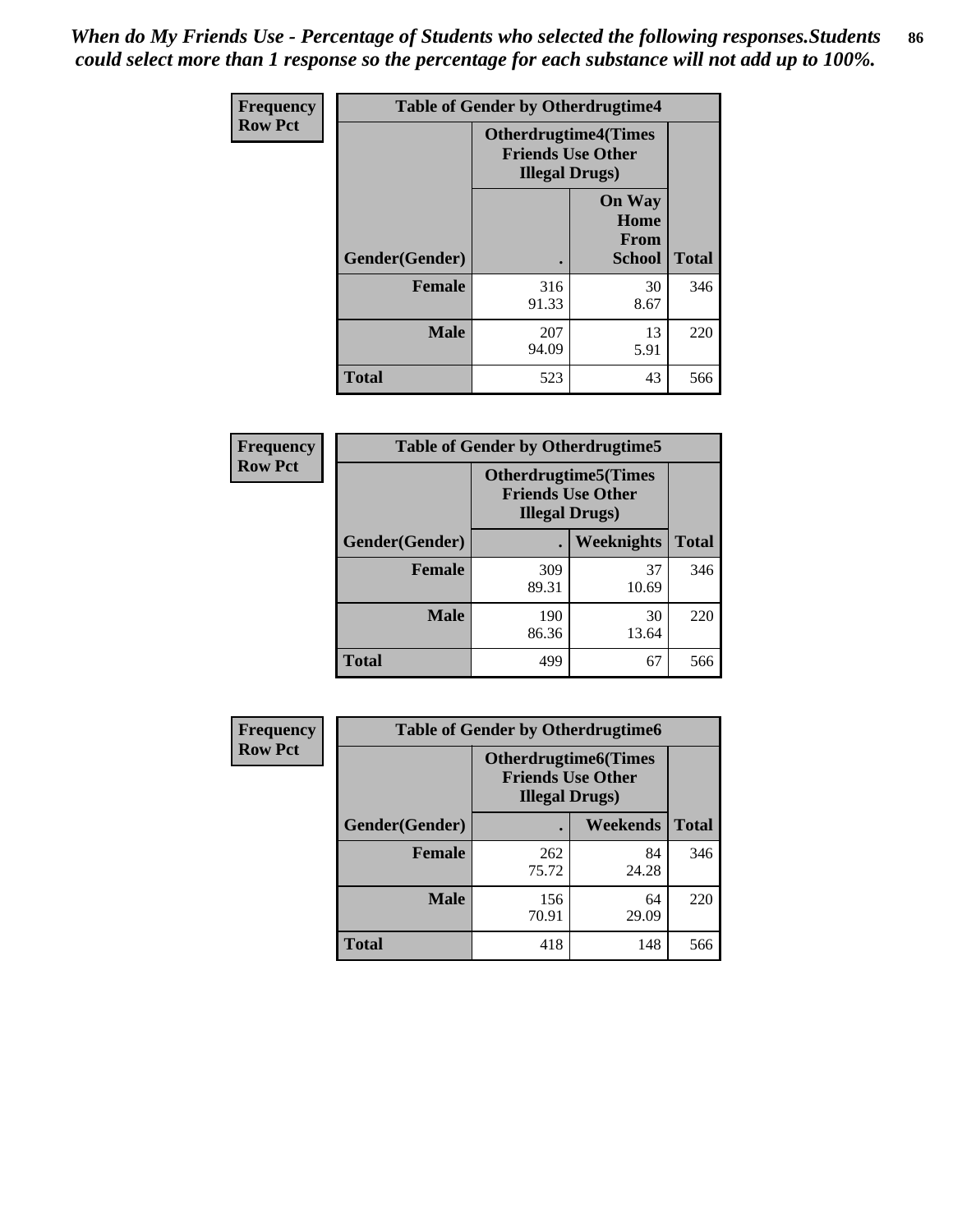# *Other Questions* **87**

| <b>Frequency</b> | <b>Table of Gender by Educationalcohol</b> |                                                                                                                                       |                |              |  |
|------------------|--------------------------------------------|---------------------------------------------------------------------------------------------------------------------------------------|----------------|--------------|--|
| <b>Row Pct</b>   |                                            | <b>Educationalcohol</b> (I<br>have been taught<br>about alcohol,<br>tobacco,<br>and other drugs<br>within the last year<br>at school) |                |              |  |
|                  | Gender(Gender)                             | Yes                                                                                                                                   | N <sub>0</sub> | <b>Total</b> |  |
|                  | <b>Female</b>                              | 255<br>73.70                                                                                                                          | 91<br>26.30    | 346          |  |
|                  | <b>Male</b>                                | 157<br>71.36                                                                                                                          | 63<br>28.64    | 220          |  |
|                  | <b>Total</b>                               | 412                                                                                                                                   | 154            | 566          |  |

| Frequency      | <b>Table of Gender by Rodedrinking</b> |                                                                                                                     |                |              |  |
|----------------|----------------------------------------|---------------------------------------------------------------------------------------------------------------------|----------------|--------------|--|
| <b>Row Pct</b> |                                        | Rodedrinking(In<br>the past 30 days I<br>have ridden in a<br>car with a driver<br>who had been<br>drinking alcohol) |                |              |  |
|                | Gender(Gender)                         | Yes                                                                                                                 | N <sub>0</sub> | <b>Total</b> |  |
|                | <b>Female</b>                          | 49<br>14.16                                                                                                         | 297<br>85.84   | 346          |  |
|                | <b>Male</b>                            | 34<br>15.45                                                                                                         | 186<br>84.55   | 220          |  |
|                | <b>Total</b>                           | 83                                                                                                                  | 483            | 566          |  |

| Frequency      | <b>Table of Gender by Drugsschool</b> |                                                                                                                                     |                |              |  |
|----------------|---------------------------------------|-------------------------------------------------------------------------------------------------------------------------------------|----------------|--------------|--|
| <b>Row Pct</b> |                                       | <b>Drugsschool</b> (During<br>the past 12 months,<br>I have been offered,<br>sold,<br>or given illegal drugs<br>on school property) |                |              |  |
|                | Gender(Gender)                        | Yes                                                                                                                                 | N <sub>0</sub> | <b>Total</b> |  |
|                | <b>Female</b>                         | 39<br>11.27                                                                                                                         | 307<br>88.73   | 346          |  |
|                | <b>Male</b>                           | 42<br>19.09                                                                                                                         | 178<br>80.91   | 220          |  |
|                | <b>Total</b>                          | 81                                                                                                                                  | 485            | 566          |  |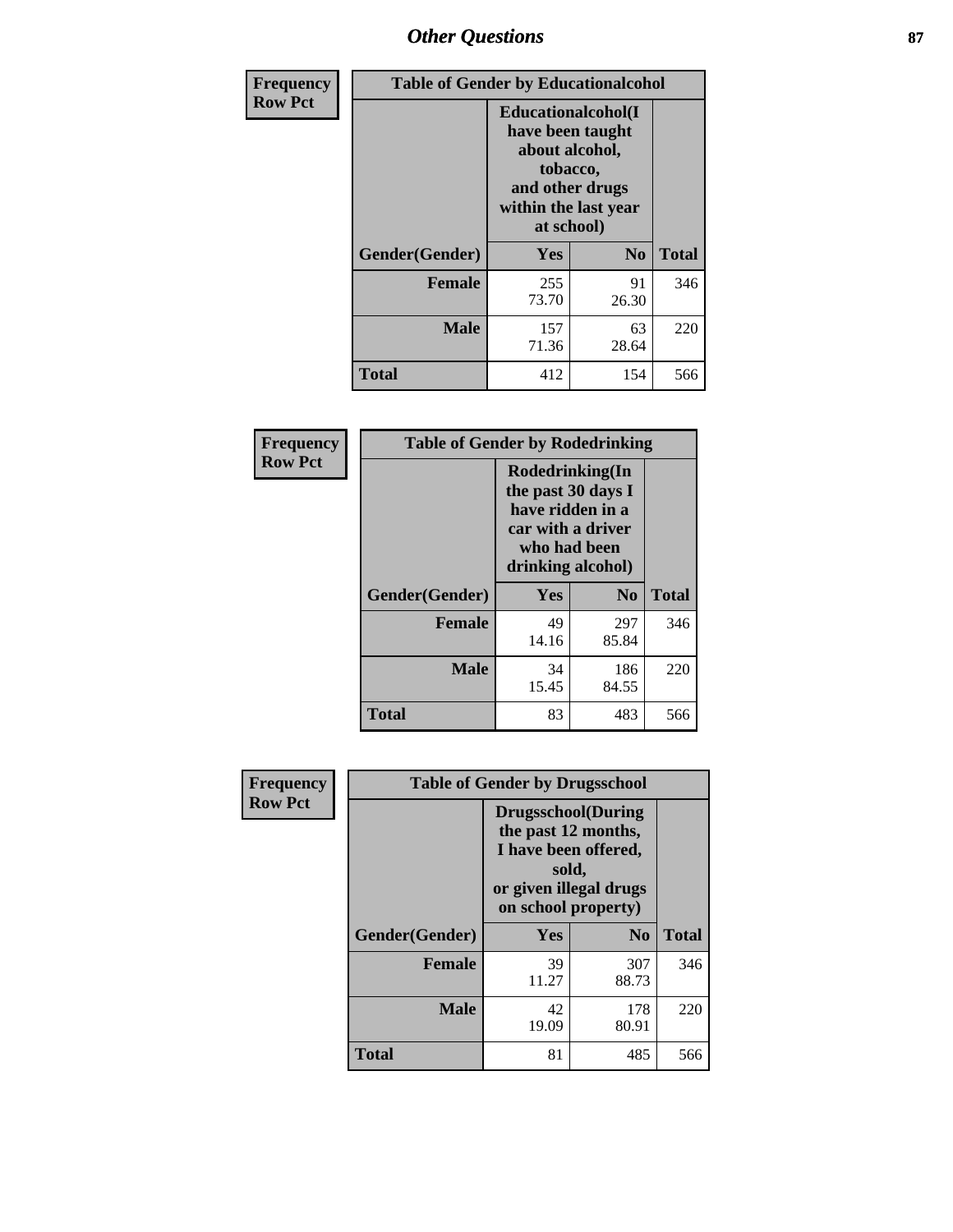# *Other Questions* **88**

**Frequency Row Pct**

| <b>Table of Gender by Bingedrinking</b> |                            |                                                                                                         |                   |                   |                        |                               |                   |              |
|-----------------------------------------|----------------------------|---------------------------------------------------------------------------------------------------------|-------------------|-------------------|------------------------|-------------------------------|-------------------|--------------|
|                                         |                            | Bingedrinking(I have drunk five or more<br>drinks of alcohol at one sitting during the<br>last 30 days) |                   |                   |                        |                               |                   |              |
| <b>Gender</b> (Gender)                  | $\mathbf 0$<br><b>Days</b> | 1 or<br>days                                                                                            | 3 to<br>5<br>days | 6 to<br>q<br>days | 10<br>to<br>19<br>days | <b>20</b><br>to<br>29<br>days | All<br>30<br>days | <b>Total</b> |
| <b>Female</b>                           | 319<br>92.20               | 12<br>3.47                                                                                              | 9<br>2.60         | 0.29              | 4<br>1.16              | 0<br>0.00                     | 0.29              | 346          |
| <b>Male</b>                             | 192<br>87.27               | 5<br>2.27                                                                                               | 7<br>3.18         | 5<br>2.27         | 6<br>2.73              | $\mathfrak{D}$<br>0.91        | 3<br>1.36         | 220          |
| <b>Total</b>                            | 511                        | 17                                                                                                      | 16                | 6                 | 10                     | $\mathfrak{D}$                | 4                 | 566          |

| Frequency      | <b>Table of Gender by Educationaids</b> |                                                                                                 |                |              |  |
|----------------|-----------------------------------------|-------------------------------------------------------------------------------------------------|----------------|--------------|--|
| <b>Row Pct</b> |                                         | <b>Educationaids</b> (I<br>have been taught<br>about HIV/AIDS<br>at school in the<br>past year) |                |              |  |
|                | Gender(Gender)                          | Yes                                                                                             | $\mathbf{N_0}$ | <b>Total</b> |  |
|                | <b>Female</b>                           | 204<br>58.96                                                                                    | 142<br>41.04   | 346          |  |
|                | <b>Male</b>                             | 150<br>68.18                                                                                    | 70<br>31.82    | 220          |  |
|                | <b>Total</b>                            | 354                                                                                             | 212            | 566          |  |

| <b>Frequency</b> | <b>Table of Gender by Suicideconsider</b> |                 |                |              |  |
|------------------|-------------------------------------------|-----------------|----------------|--------------|--|
| <b>Row Pct</b>   |                                           | Suicideconsider |                |              |  |
|                  | Gender(Gender)                            | Yes             | N <sub>0</sub> | <b>Total</b> |  |
|                  | <b>Female</b>                             | 37<br>10.69     | 309<br>89.31   | 346          |  |
|                  | <b>Male</b>                               | 19<br>8.64      | 201<br>91.36   | 220          |  |
|                  | Total                                     | 56              | 510            | 566          |  |